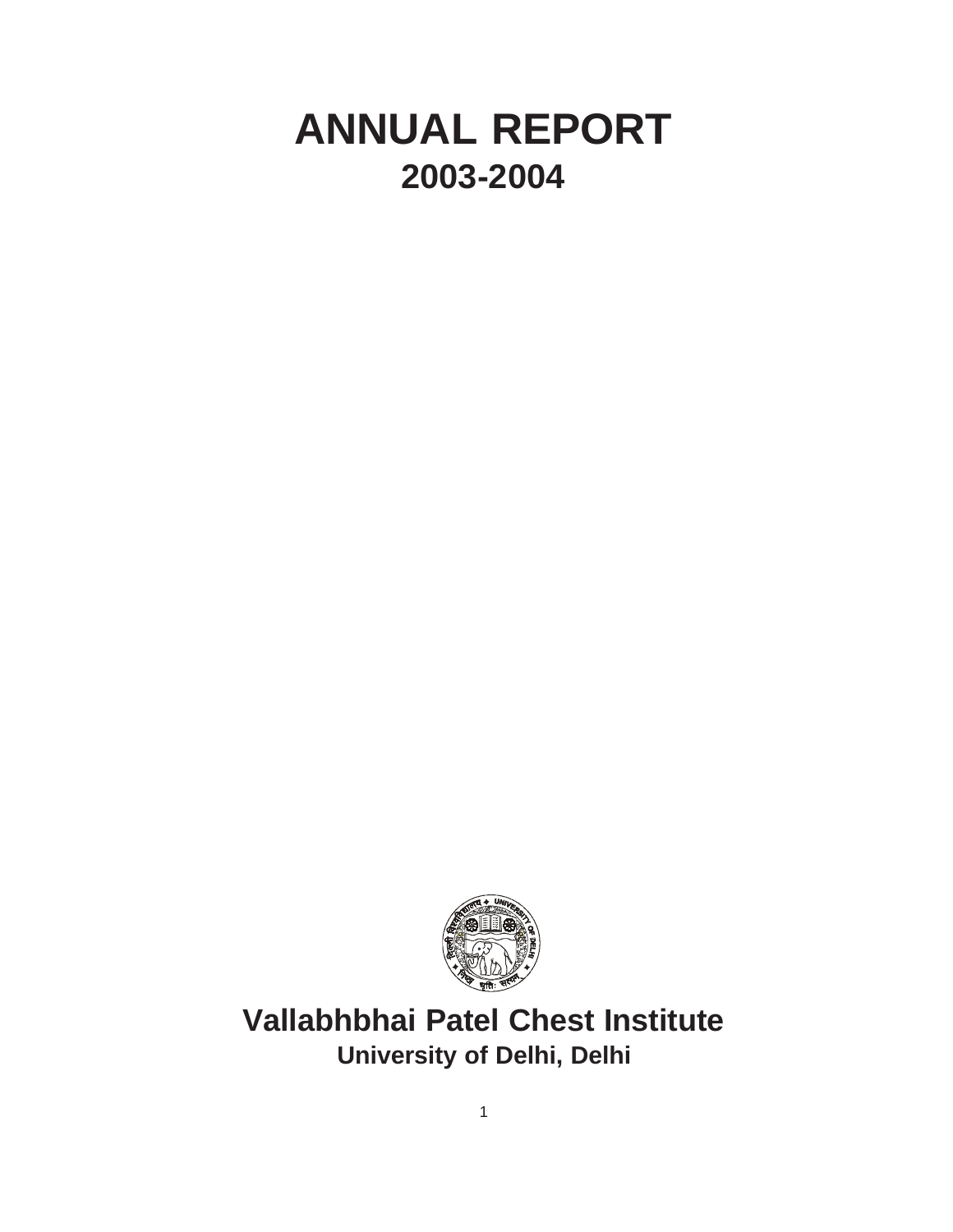# **CREDIT LINE**

Publication Division

| <b>Editor and Publisher</b>                  | : Dr V.K. Vijayan        |
|----------------------------------------------|--------------------------|
|                                              | Director                 |
| <b>Compilation, Editorial and Production</b> | R.K. Gupta and D.K. Sahu |

Published and Printed by Dr V.K. Vijayan, Director, V.P. Chest Institute, University of Delhi, Delhi–110 007; Tele.: 27667102, 27667441, 27667667, 27666182; Website: www.vpci.org.in

Printed at Cambridge Printing Works, B-85, Naraina Industrial Area, Phase-II, New Delhi–110 028; Tele.: 25893439, 25891262.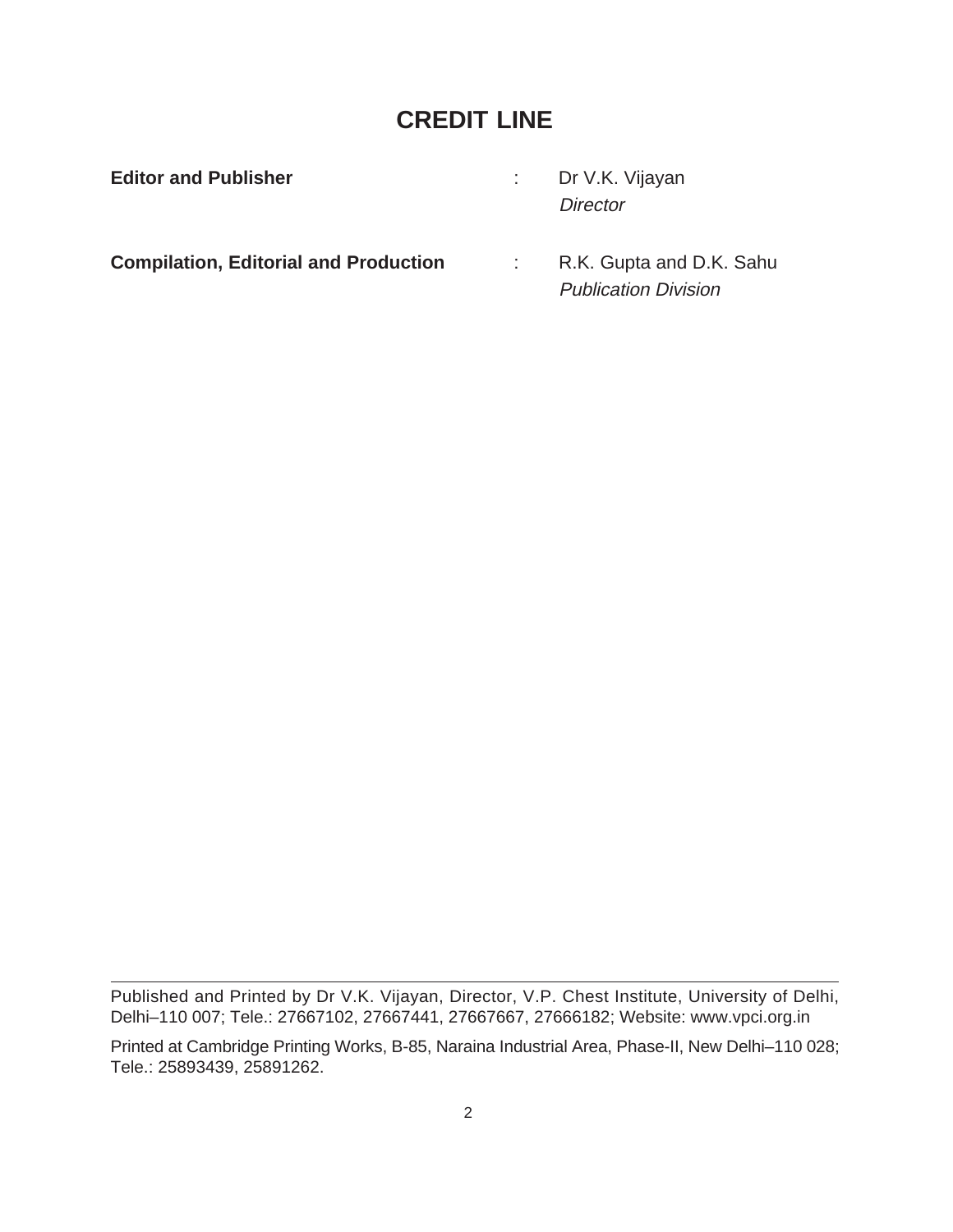# **ANNUAL REPORT (2003-2004)**

# **CONTENTS**

|                                            |                      | Pages |
|--------------------------------------------|----------------------|-------|
| <b>Foreword</b>                            | $\ddot{\phantom{a}}$ | 5     |
| <b>Milestones of VPCI</b>                  | $\ddotsc$            | 6     |
| <b>The Institute</b>                       | н.                   | 9     |
| Objectives                                 | $\ddot{\phantom{a}}$ | 9     |
| Administration                             | ò.                   | 9     |
| Organisation and Management                | ò.                   | 9     |
| Governing Body                             | ä,                   | 10    |
| <b>Standing Finance Committee</b>          | ä,                   | 11    |
| <b>Scientific Advisory Committee</b>       | ò.                   | 12    |
| <b>Ethics Committee</b>                    | ä.                   | 13    |
| <b>Animal Ethics Committee</b>             | Ω,                   | 14    |
| <b>Organisational Structure</b>            | ò.                   | 15    |
| <b>Administrative Structure</b>            | Ω,                   | 18    |
| <b>Central Facilities</b>                  | ò.                   | 19    |
| <b>Clinical Research Centre</b>            | ä.                   | 19    |
| <b>Animal House</b>                        | н.                   | 21    |
| Library                                    | ä.                   | 21    |
| <b>Publication Division</b>                | ò.                   | 23    |
| <b>Departmental Activities</b>             | ä.                   | 24    |
| Biochemistry                               | ä,                   | 24    |
| <b>Biostatistics</b>                       | ä.                   | 26    |
| Cardiorespiratory Physiology               | н.                   | 27    |
| <b>Clinical Biochemistry</b>               | ò.                   | 29    |
| <b>Medical Mycology</b>                    | ä,                   | 30    |
| Microbiology                               | ò.                   | 32    |
| Pathology                                  |                      | 38    |
| Pharmacology                               | ò.                   | 40    |
| Physiology                                 | ä.                   | 43    |
| Radiodiagnosis and Imaging                 | u.                   | 48    |
| Respiratory Allergy and Applied Immunology | ά¥,                  | 49    |
| <b>Respiratory Medicine</b>                | ä,                   | 52    |
| Respiratory Virology                       | ä,                   | 59    |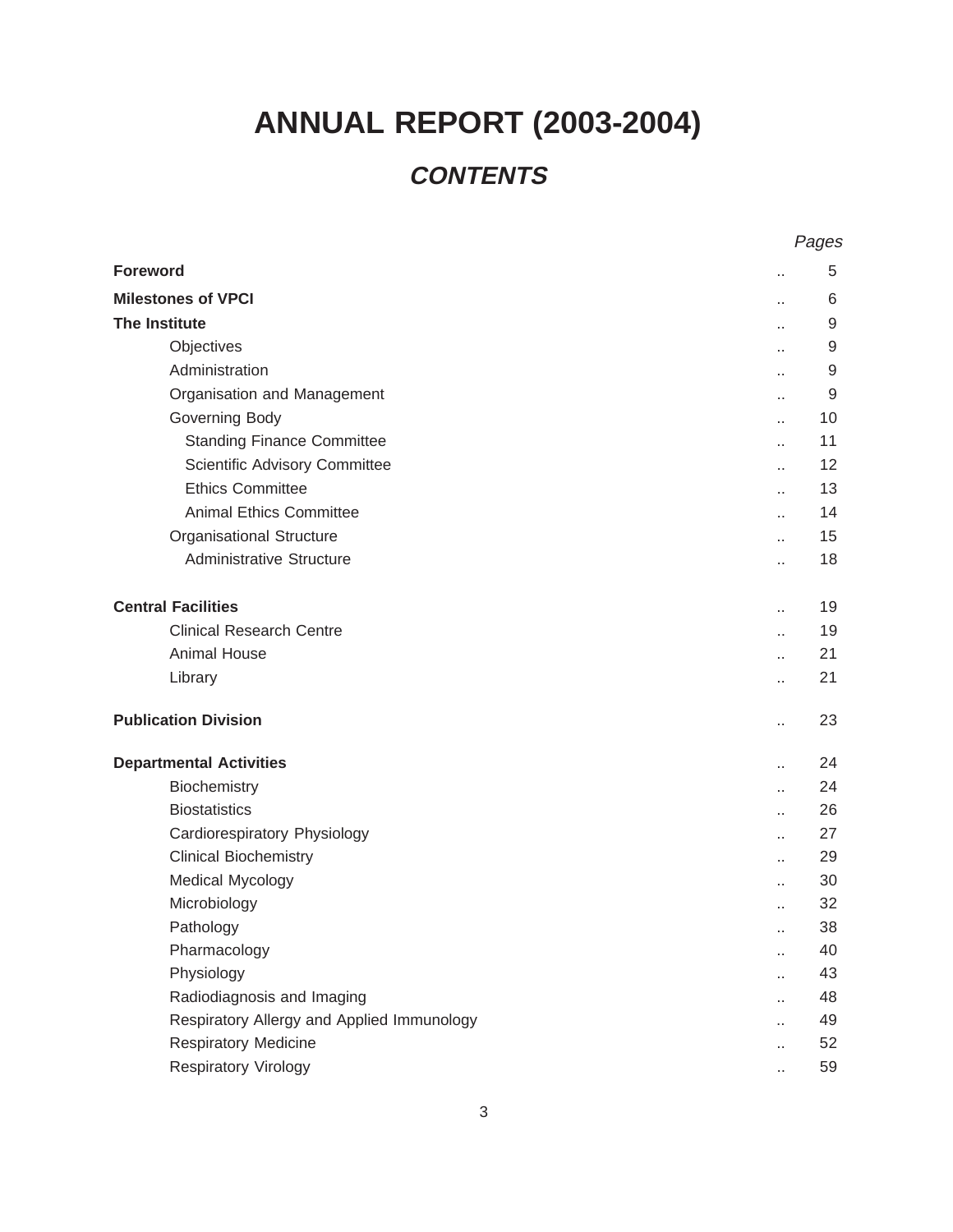| DST Centre for Visceral Mechanisms                                                |  | 61  |
|-----------------------------------------------------------------------------------|--|-----|
| The INSA Honorary Scientists Scheme                                               |  | 62  |
| <b>Postgraduate Training and Teaching</b>                                         |  | 64  |
| <b>DTCD</b>                                                                       |  | 64  |
| MD Degrees (Awarded)                                                              |  | 65  |
| <b>MD Theses (Submitted)</b>                                                      |  | 66  |
| <b>MD Theses (Pursued)</b>                                                        |  | 67  |
| MD (Ist Year)                                                                     |  | 68  |
| PhD Awarded/Submitted                                                             |  | 69  |
| PhD Theses (Pursued)                                                              |  | 70  |
| Faculty Members Associated as Co-supervisors for PhD Theses of Other Institutions |  | 72  |
| <b>Distinguished Visitors</b>                                                     |  | 73  |
| <b>Awards/Honours</b>                                                             |  | 74  |
| <b>Sponsored Research Projects</b>                                                |  | 79  |
| <b>Orations/Guest Lectures</b>                                                    |  | 83  |
| Conferences/Symposia/Seminars/Workshops/CMEs                                      |  | 91  |
| Participation in Organising of Conferences/Symposia/Seminars/Workshops/CMEs       |  | 103 |
| <b>Short Term Specialized Trainings Imparted by Faculty Members</b>               |  | 114 |
| <b>Cultural and Sports Activities</b>                                             |  | 115 |
| <b>List of Publications</b>                                                       |  | 116 |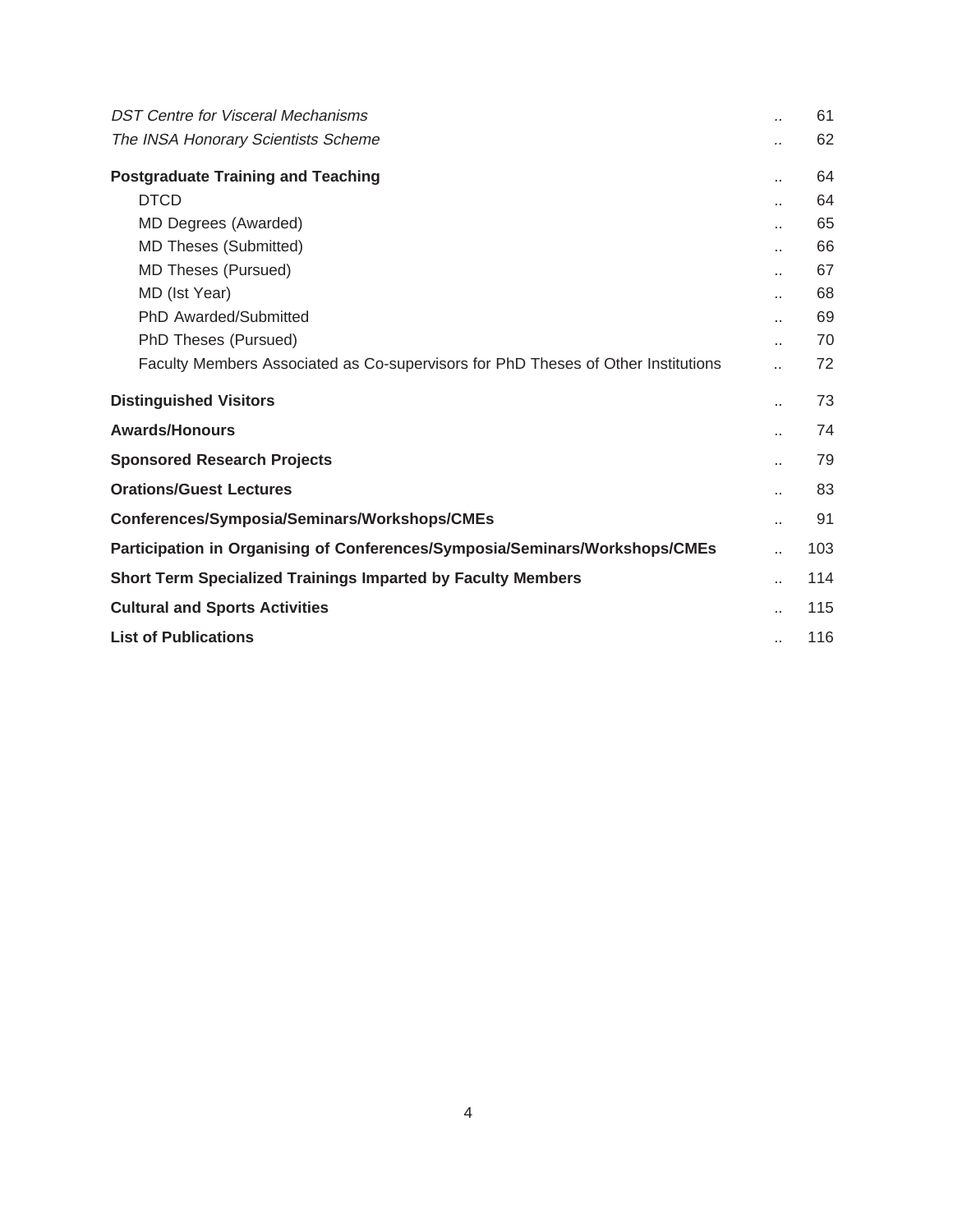# **Foreword**

I have great pleasure to present the Annual Report of the Vallabhbhai Patel Chest Institute (VPCI) for the year 2003-2004. The Institute continued its research, teaching, patient care and academic activities and the details of these are provided in the subsequent pages of this Report. A symposium on "Tuberculosis" was organized on 6<sup>th</sup> April 2003 and the 5<sup>th</sup> VPCI Oration was delivered by Prof. J.S. Bajaj, Former Professor and Head, Department of Medicine, AIIMS and Former Member, Planning Commission, Government of India on 7<sup>th</sup> April 2003 as part of the 54<sup>th</sup> Foundation Day celebrations. The third CME programme in Respiratory Diseases for the General Practitioners held on 3 - 4 May 2003 was a great success. The Annual Workshop on Respiratory Allergy : Diagnosis and Management was organized from 4 – 10 June 2003 in which many Physicians from all parts of the country participated. The Institute had the opportunity to organize the Annual Conferences of two National Scientific Societies: The 36<sup>th</sup> Annual Conference of the Pharmacology Society of India was organized from 4 – 7 December 2003 at India Habitat Centre, New Delhi and the first Congress of the Indian Association of Sarcoidosis and Other Granulomatous Disorders at the Institute on 12<sup>th</sup> January 2004. The Institute also organized a Workshop-cum-Training Programme on "New Perspectives in Drug Delivery and Development on 8 – 9 December 2003 and this Workshop was sponsored by the Department of Science & Technology, Government of India.

As the Institute has been organizing many International and National Conferences and also Symposia/Seminars frequently, the need for a well-equipped Auditorium in the premises of the Institute was felt for a long time and an Auditorium-cum-Convention Centre to commemorate the Golden Jubilee of the Foundation of the Institute was approved by the Planning Commission and the Ministry of Health and Family Welfare, Government of India during the 10<sup>th</sup> Plan. The 'Bhoomi Pujan' for the construction of the Auditorium-cum-Convention Centre was performed on 28<sup>th</sup> May 2003. The renovation of this Institute buildings and addition of equipments for research/patient care especially the installation of the digital X-ray machine, Flowcytometry, etc., were also done during this period.

Faculty members delivered guest lectures/presented scientific papers in many National and International Conferences. An encouraging feature is the presentation of original scientific papers in International Conferences outside India by MD/PhD students and junior faculty members. The development of Library continued and a Web access to the catalogue of VPCI Library has now been uploaded on the Delhi University Campus Wide Network. The Institute has the privilege of being the first of its kind in the Delhi University network system to make the holdings of Library online.

> **Dr. V.K. Vijayan Director**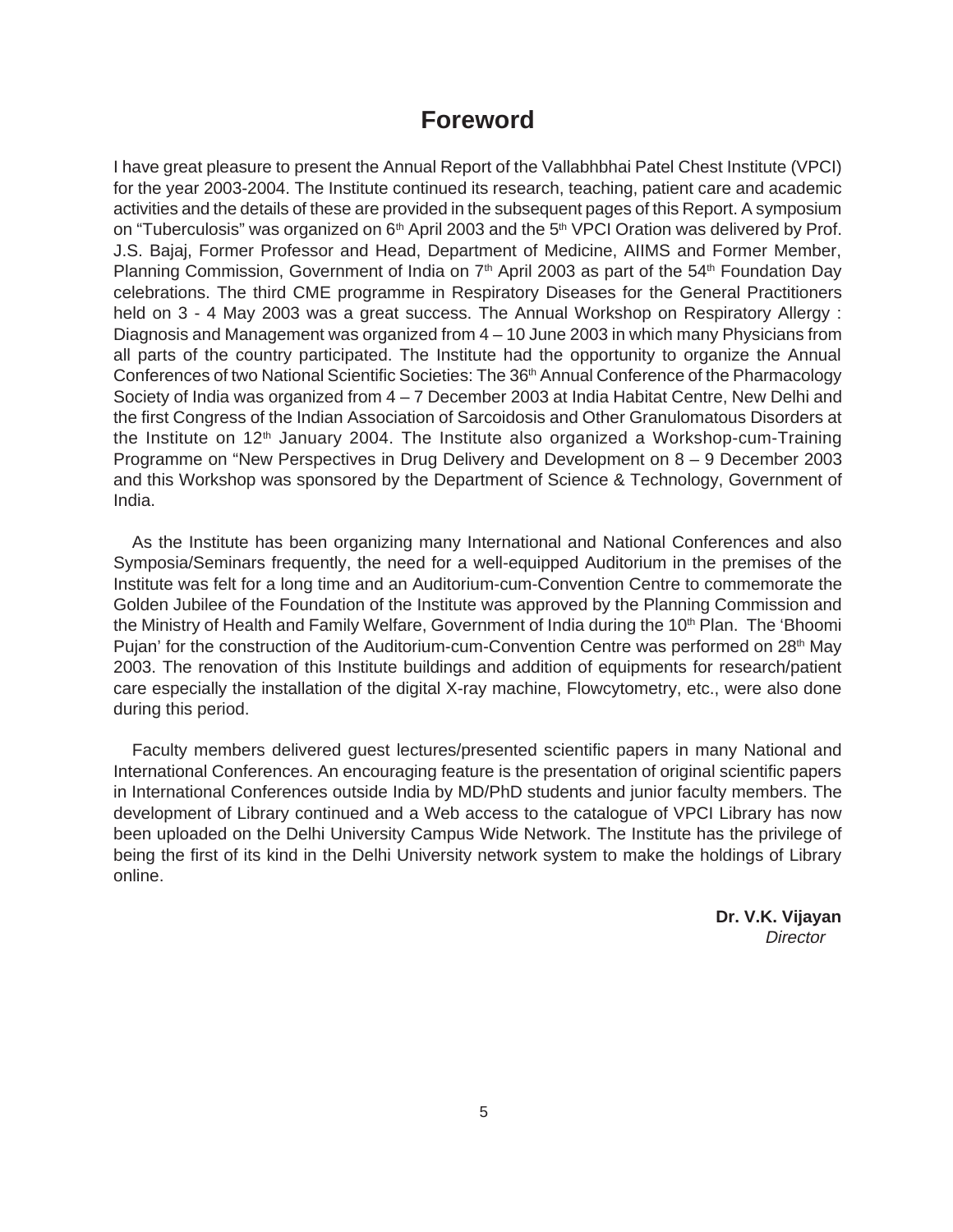# **MILESTONES OF VPCI**

| April 6,           | 1949 | Foundation stone of the Institute was laid down by Sardar Vallabhbhai<br>Patel.                                                                                                                        |
|--------------------|------|--------------------------------------------------------------------------------------------------------------------------------------------------------------------------------------------------------|
| November           | 1951 | Ad-hoc Governing Body was appointed by the Executive Council of<br>University of Delhi for administrative affairs of the Institute.                                                                    |
| December           | 1951 | Main building of the Institute was completed.                                                                                                                                                          |
| January 12,        | 1953 | The Institute was formally opened by Rajkumari Amrit Kaur, the Union<br>Minister of Health, Government of India.                                                                                       |
|                    |      | Prof. R. Viswanathan was appointed as the first Director. The grant<br>for 1953-54 was Rs. 2 lakh.                                                                                                     |
| January 21,        | 1955 | A regular Governing Body was constituted by the Executive Council<br>of the University of Delhi for the management and administration of<br>the Institute.                                             |
| April 4,           | 1955 | The first meeting of the regular Governing Body was held.                                                                                                                                              |
|                    | 1955 | Prof. A.S. Paintal reported the discovery of lung deflation receptors,<br>a historical landmark in understanding the functioning of lung and its<br>diseases.                                          |
| July 1,            | 1957 | Prof. R. Viswanathan took over as full-time Director of the Institute.<br>Previously, he was the Deputy Director General of Health Services,<br>Govt. of India and Honorary Director of the Institute. |
| September 24, 1957 |      | Pt. Jawaharlal Nehru said in a message: "It was a brave act of the<br>University of Delhi to start the V.P. Chest Institute".                                                                          |
| October 24,        | 1957 | Clinical Research Centre was inaugurated by Dr Rajendra Prasad,<br>President of the Republic of India.                                                                                                 |
| January 24,        | 1959 | Indian Association for Chest Diseases was inaugurated by Sir A.L.<br>Mudaliar. It was rechristened as National College of Chest Physicians<br>(India) in January 1981.                                 |
| July               | 1959 | The Indian Journal of Chest Diseases, a Quarterly Journal, was<br>started under the joint auspices of the V.P. Chest Institute and the<br>Indian Association for Chest Diseases.                       |
| July               | 1959 | A ward of 20 beds was opened to admit patients.                                                                                                                                                        |
|                    | 1959 | By a resolution of the Governing Body, V.P. Chest Institute was nomi-<br>nated as a "National Institute for Teaching and Research in Chest<br>and Allied Diseases.                                     |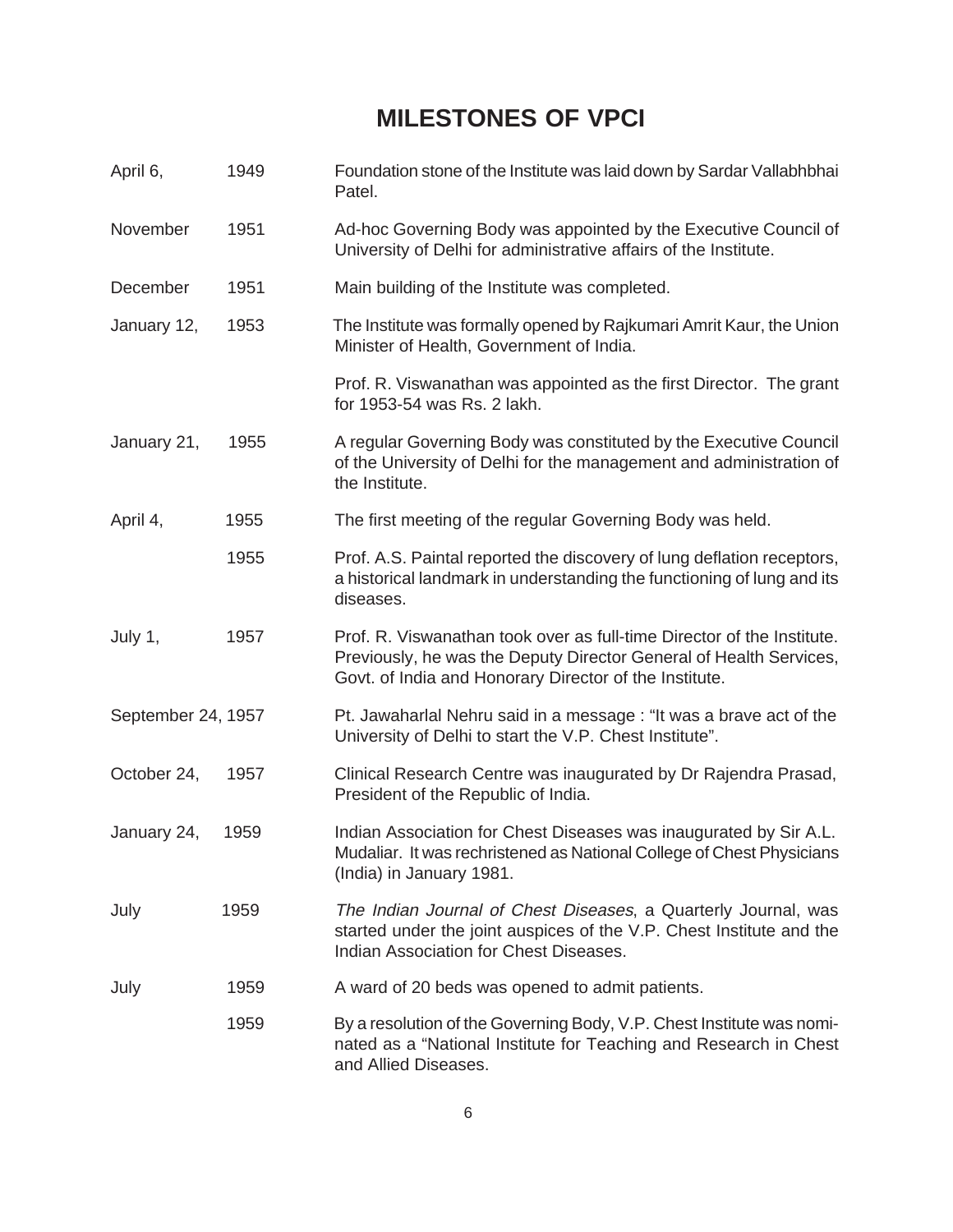| 1960<br>January         |      | A Diploma course in Tuberculosis Diseases, which was started in<br>March 1947, was re-designated as "Diploma in Tuberculosis and<br>Chest Diseases" (DTCD) from XIV Course. The XV DTCD Course<br>started from July 1960. |
|-------------------------|------|---------------------------------------------------------------------------------------------------------------------------------------------------------------------------------------------------------------------------|
| April 6,                | 1961 | Celebration of Foundation Day of the Institute was started.                                                                                                                                                               |
| April 7,                | 1962 | Foundation stone of Patel Niwas, a Post Graduate Hostel, was laid<br>down by Dr C.D. Deshmukh, Vice-Chancellor, University of Delhi.                                                                                      |
| January 26,             | 1963 | A contingent of V.P. Chest Institute staff participated in the Republic<br>Day parade.                                                                                                                                    |
| February 20-24,1963     |      | VII International Congress on Diseases of the Chest was held at<br>Vigyan Bhawan under the auspices of V.P. Chest Institute, Indian<br>Association for Chest Diseases and the University of Delhi.                        |
| August 1,               | 1964 | Prof A.S. Paintal joined as the Director of the Institute after the<br>retirement of Prof. R. Viswanathan.                                                                                                                |
| April 6,                | 1965 | Patel Niwas was inaugurated by Dr C.D. Deshmukh on the XVI<br>Foundation Day of the Institute.                                                                                                                            |
|                         | 1966 | Prof. A.S. Paintal was elected Fellow of the Royal Society of<br>Edinburgh.                                                                                                                                               |
|                         | 1969 | Padma Shree was awarded to Prof. R. Viswanathan.                                                                                                                                                                          |
|                         | 1974 | Padma Bhushan was awarded to Prof. R. Viswanathan.                                                                                                                                                                        |
| 1981<br>1984-85<br>1985 |      | Prof. A.S. Paintal was elected Fellow of the Royal Society of London.                                                                                                                                                     |
|                         |      | Prof. A.S. Paintal was elected General President of the Indian<br>Science Congress Association.                                                                                                                           |
|                         |      | Prof. A.S. Paintal was appointed as Director-General of the Indian<br>Council of Medical Research.                                                                                                                        |
| 1985-88                 |      | Prof. H.S. Randhawa was elected Vice-President of the International<br>Society for Human & Animal Mycology.                                                                                                               |
|                         | 1986 | Padma Vibhushan was awarded to Prof. A.S. Paintal.                                                                                                                                                                        |
| 1986-88                 |      | Prof. A.S. Paintal was elected President of the Indian National<br>Science Academy.                                                                                                                                       |
| November 10, 1991       |      | Prof. H.S. Randhawa joined as the Director of the Institute.                                                                                                                                                              |
| October 5,              | 1998 | Dr V.K. Vijayan joined as the Director of the Institute.                                                                                                                                                                  |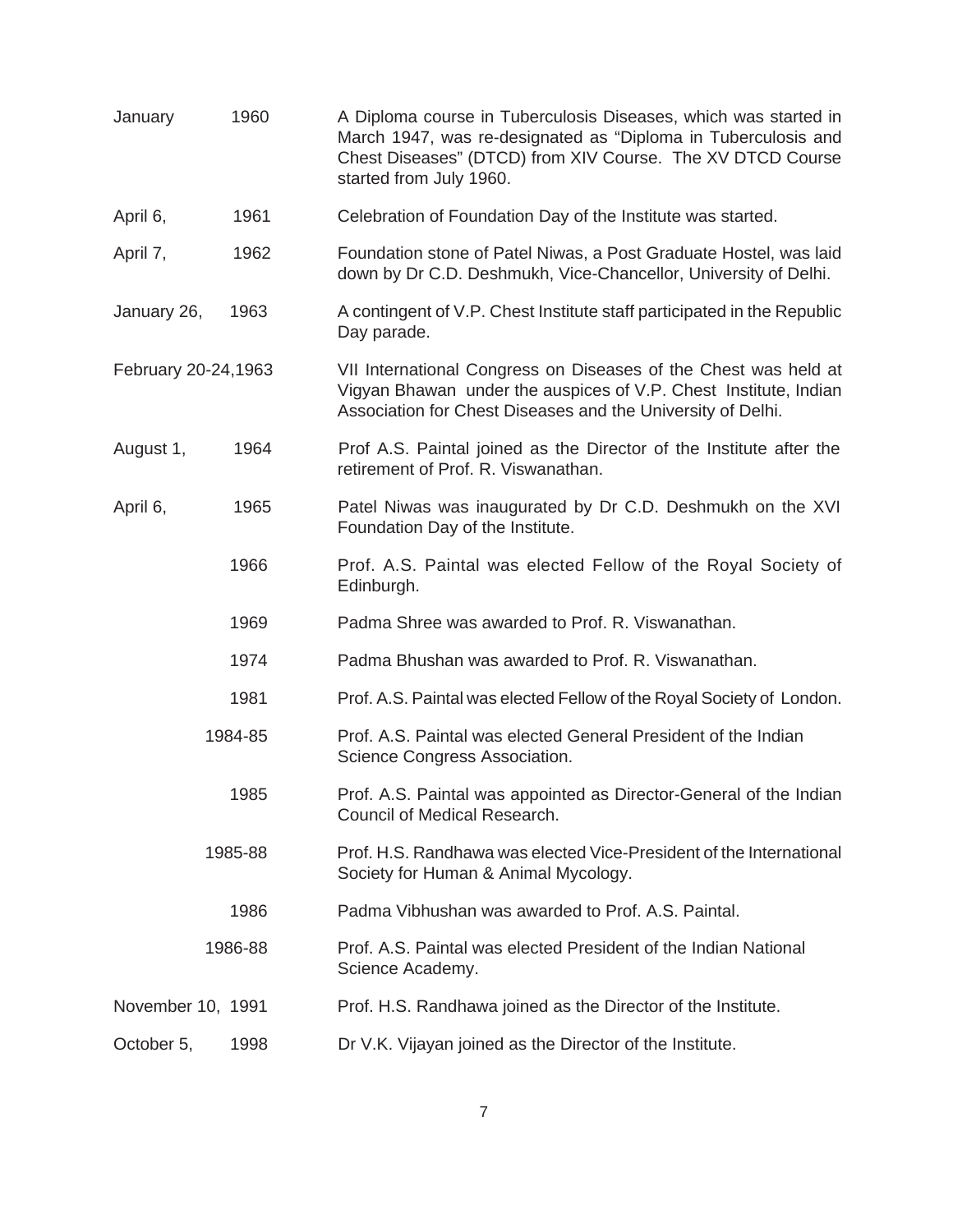| April 6,          | 1999 | Golden Jubilee Celebrations of the Foundation Day of the Institute.                                                                                                                                                           |
|-------------------|------|-------------------------------------------------------------------------------------------------------------------------------------------------------------------------------------------------------------------------------|
|                   |      | 1 <sup>st</sup> VPCI Oration by Prof. N.K. Ganguly, Director-General, Indian<br>Council of Medical Research.                                                                                                                  |
| <b>June 14,</b>   | 1999 | 24-hour Respiratory Emergency Services started.                                                                                                                                                                               |
| November 12, 1999 |      | His Excellency, Shri K.R. Narayanan, President of India, received<br>the copy of Compendium of Activities (VPCI) 1949-99.                                                                                                     |
| April 6,          | 2000 | 2 <sup>nd</sup> VPCI Oration by Prof. A.S. Paintal, Ex-Director-General, ICMR<br>and Ex-Director, VPCI.                                                                                                                       |
| August 30,        | 2000 | A New Ward (with an additional 40 beds) was inaugurated by<br>Dr A.K. Walia, Honourable Minister for Health, Govt. of NCT of Delhi.                                                                                           |
| March             | 2001 | A Respiratory Critical Care Unit was started.                                                                                                                                                                                 |
| March 15,         | 2001 | CT Scan Centre was inaugurated by Honourable Padma Shree<br>Dr C.P. Thakur, the Union Minister of Health & Family Welfare, Govt.<br>of India.                                                                                 |
| April 6,          | 2001 | 3rd VPCI Oration by Dr S. Lakshminarayanan, University of<br>Washington School of Medicine, Washington, Seattle, U.S.A.                                                                                                       |
| April 21,         | 2001 | 1 <sup>st</sup> Refresher (CME) Course in Respiratory Diseases started.                                                                                                                                                       |
| November 21, 2001 |      | Inauguration of Tobacco Cessation Clinic.                                                                                                                                                                                     |
| April 6,          | 2002 | 4 <sup>th</sup> VPCI Oration by Dr S. Padmavati, President, All India Heart<br>Foundation and Director, National Heart Institute, New Delhi.                                                                                  |
| August 14,        | 2002 | Inauguration of the State-of-the-art Oxygen Plant by Prof. P.N.<br>Srivastava, Chairman, Governing Body, V.P. Chest Institute.                                                                                                |
| January 12-14,    | 2003 | International Conference on Chest Diseases and Allied Sciences<br>was held at India Habitat Centre, New Delhi, to commemorate the<br>Golden Jubilee of the Inauguration of the Institute.                                     |
| April 7,          | 2003 | 5 <sup>th</sup> VPCI Oration by Prof. J.S. Bajaj, former Professor and Head,<br>Department of Medicine, All India Institute of Medical Sciences, New<br>Delhi and former Member, Planning Commission, Government of<br>India. |
| May 28,           | 2003 | "Bhoomi Pujan" to start the construction work of the Auditorium.                                                                                                                                                              |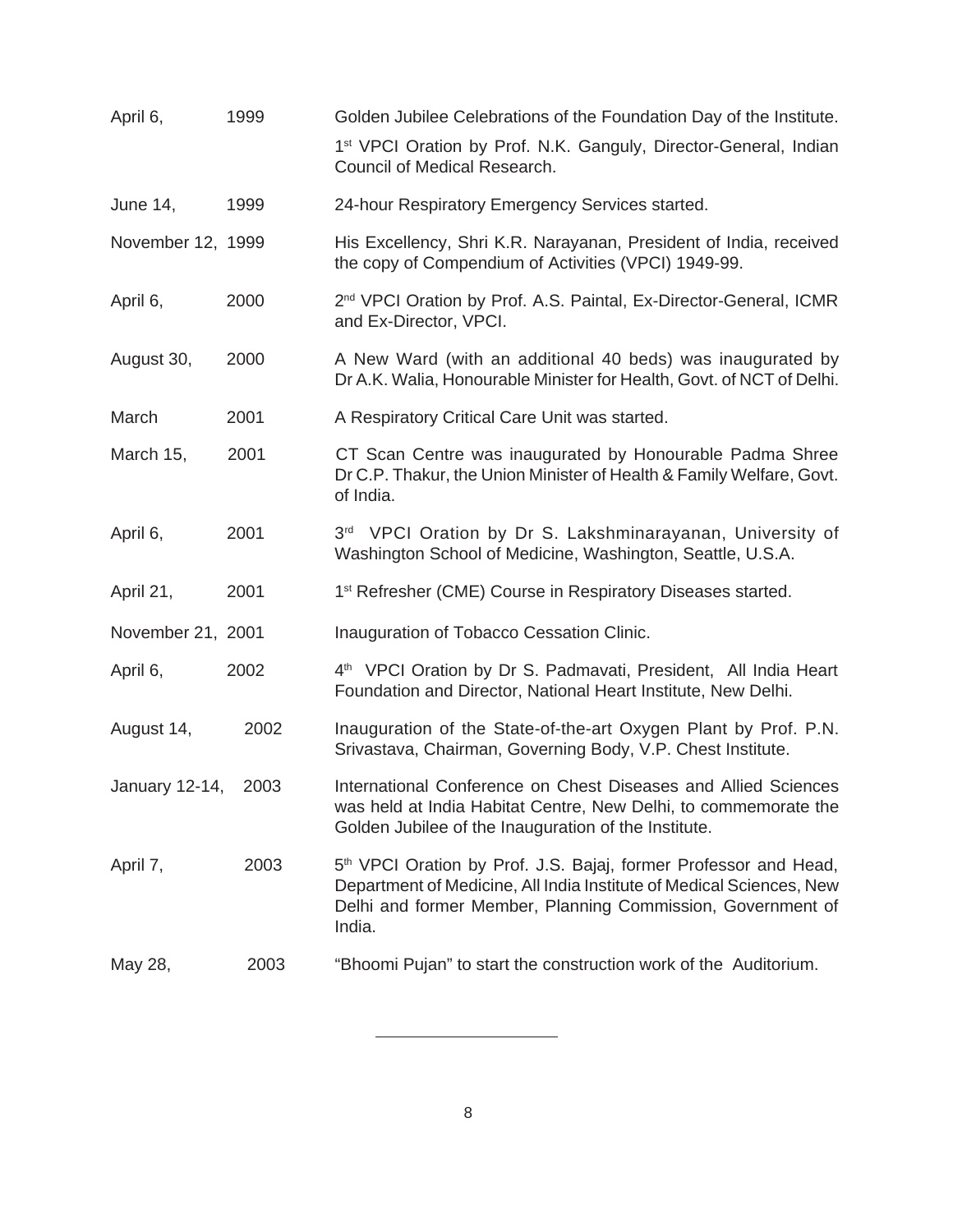# **THE INSTITUTE**

The Vallabhbhai Patel Chest Institute (VPCI) is a post-graduate medical Institution devoted to the study of chest diseases. It is ideally located in the Delhi University main campus providing the requisite academic environment in which a wide range of scientific facilities are available in various departments along with an excellent Central Science Library.

# **Objectives**

The main objectives of VPCI have been to conduct research on fundamental and clinical aspects of chest diseases, to develop new diagnostic technology and disseminate it to other institutes in the country and provide specialized clinical and laboratory services to patients. The training of post graduates in Pulmonary Medicine and allied subjects is another important objective of VPCI.

#### **Administration**

The VPCI is a maintained Institution of University of Delhi and is fully funded by the Grants-in-Aid received from the Ministry of Health and Family Welfare, Government of India. The Institute is governed and administered by its own Governing Body as Constituted under Ordinance XX (2) of the University of Delhi Act. The Director, who is appointed by the Executive Council of University of Delhi, is the Chief Executive of the Institute. The Director of the Institute also functions as Member-Secretary (Ex-Officio) to the Governing Body of the Institute. The composition of the Governing Body follows in the next page. The Institute also has a Standing Finance Committee constituted by the Governing Body to make recommendations about its budgetary requirements.

#### **Organisation and Management**

The organisation and management of the Institute is through Departmentation of activities based on various areas of specialization and functions. The Academic, Scientific and Clinical services are organized under the Departments of Anaesthesiology, Cardiorespiratory Physiology, Respiratory Medicine, Thoracic Surgery, Clinical Research Centre housing Outdoor/Indoor patient care services, and Departments of Biochemistry, Clinical Biochemistry, Biostatistics, Medical Mycology, Microbiology, Pathology, Pharmacology, Physiology, Radiodiagnosis and Imaging, Respiratory Allergy and Applied Immunology and Respiratory Virology. These departments are headed by the Faculty Members in the concerned area. The General and Personnel Management including various maintenance activities required for the Institute are supported by administrative services of the Institute which are available through following three sections controlled by the Deputy Registrar who reports to the Director. These sections are: 1. Administration-I, 2. Administration-II and 3. Finance and Accounts. The administrative services and its sections functioning details are shown in the Administrative Structure chart in the succeeding pages.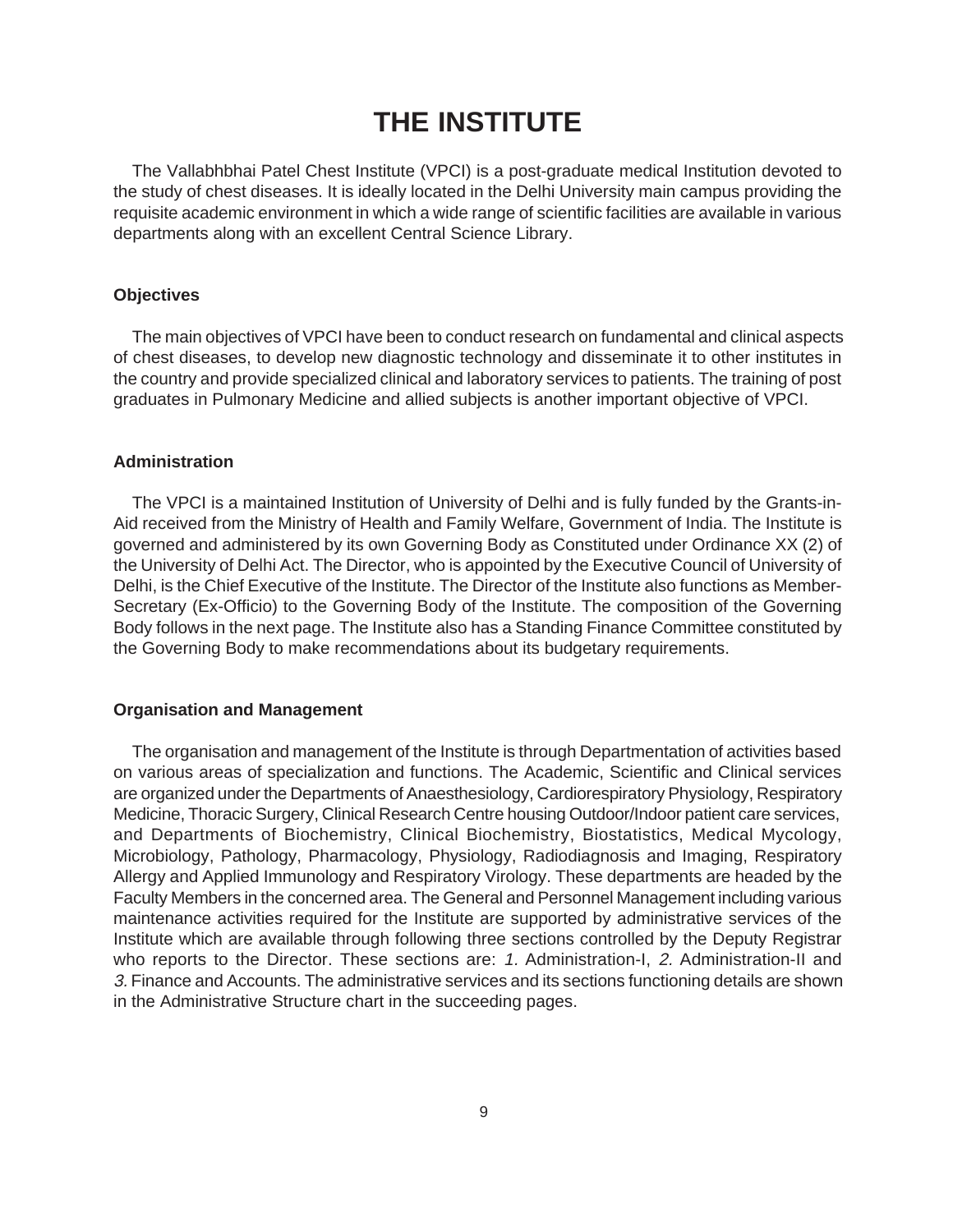# **GOVERNING BODY**

# **CHAIRMAN**

The Vice-Chancellor, University of Delhi **Prof. P.N. Srivastava** (Ex-Officio) or a person nominated by him Ex-Vice-Chancellor, J.N.U., New Delhi

#### **MEMBERS**

nominated by the Executive Council **Dr K.C. Tripathy** (till 19.9.2003)

Dean, Faculty of Medical Sciences, **Prof. B.K. Jain** University of Delhi

Three members nominated by the Ministry **Mr Rakesh Behari** of Health and Family Welfare, Government Joint Secretary & Financial Advisor of India, New Delhi **Mr Anurag Goel** 

Treasurer, University of Delhi (Ex-Officio) **Mrs Janaki Kathpalia** (15.01.2004 onwards)

Two members of the Executive Council **Prof. P.V. Indiresan** (07.03.2003 onwards) **Prof. S.P. Tiwari** (3.11.2003 onwards)

Additional Secretary & Financial Advisor **Mr Arun Sharma** Joint Secretary & Financial Advisor

**Smt. Bhawani Thyagarajan**

(Joint Secretary) **Dr S.P. Agarwal** (Director General of Health Services)

One Member, not connected with the **Prof. J.N. Pande** (07.03.2003 onwards) University, appointed by the Executive (Former Head, Deptt. of Medicine, Council **Council Council Council Council Council AIIMS**, **New Delhi**)

One Professor of the Institute by rotation **Prof. K. Ravi** (till 02.11.2003) according to seniority for a period of one year **Prof. Ashok Shah** (03.11.2003 onwards)

One Reader or Lecturer of the Institute by **Dr Mandira Varma** (till 02.11.2003) rotation according to seniority for a period of one year **Dr Madhu Khanna** (03.11.2003 onwards)

# **MEMBER-SECRETARY**

Director, Vallabhbhai Patel Chest Institute **Dr V.K. Vijayan** University of Delhi, Delhi (Ex-Officio)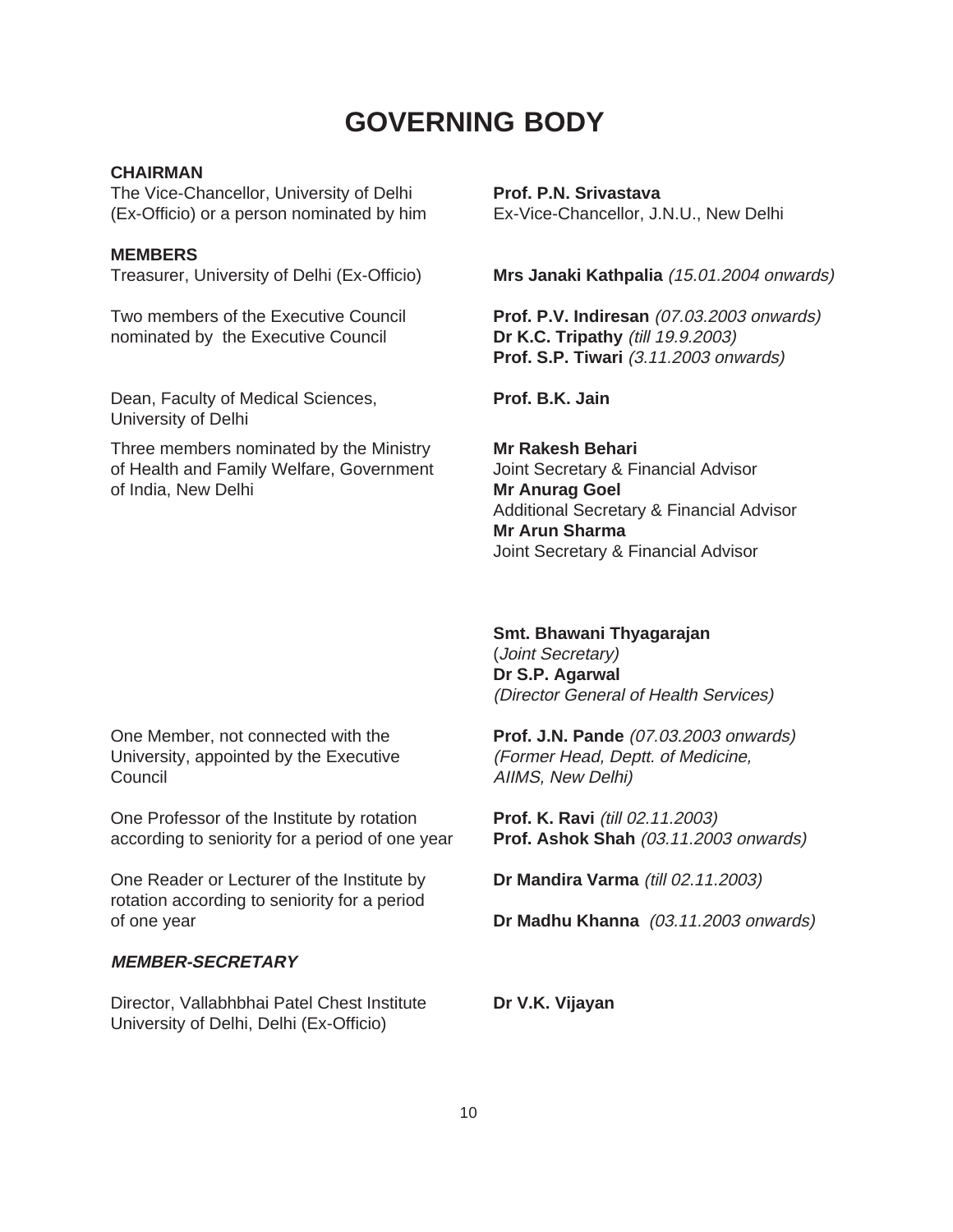# **Standing Finance Committee**

#### **Mr Rakesh Behari** Chairman

Joint Secretary & Financial Advisor Ministry of Health & Family Welfare Government of India Nirman Bhawan New Delhi

**Director** V.P. Chest Institute University of Delhi Delhi

# **Prof. S.S. Thukral** Member

Head, Department of Microbiology V.P. Chest Institute University of Delhi Delhi

#### **Dr Binod Kumar Singh**

Deputy Registrar Member V.P. Chest Institute University of Delhi Delhi

**Dr V.K. Vijayan** Member-Secretary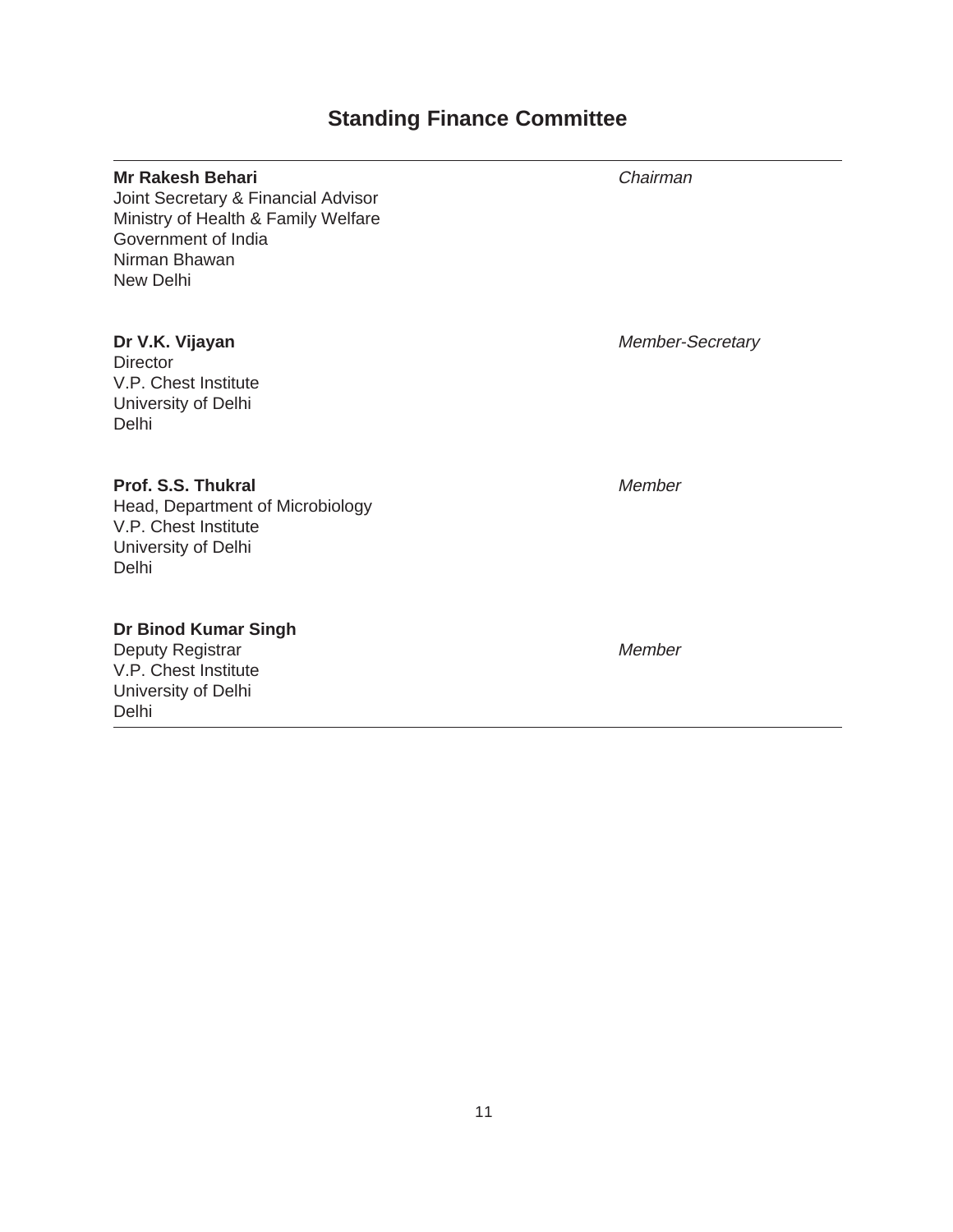# **Scientific Advisory Committee**

 $\overline{\phantom{0}}$ 

| Prof. S.K. Jindal<br>Head, Department of Pulmonary Medicine<br>Post Graduate Institute of Medical Education & Research<br>Chandigarh -160 012 | Chairman                |
|-----------------------------------------------------------------------------------------------------------------------------------------------|-------------------------|
| Dr V.K. Vijayan<br><b>Director</b><br>V.P. Chest Institute<br>University of Delhi<br>Delhi                                                    | <b>Member-Secretary</b> |
| DDG (M)<br>Ministry of Health & Family Welfare<br>Government of India<br><b>New Delhi</b>                                                     | Member                  |
| <b>Principal</b><br>University College of Medical Sciences<br>Delhi                                                                           | Member                  |
| Prof. M. Fahim<br>Head, Department of Physiology<br>V.P. Chest Institute<br>University of Delhi<br>Delhi                                      | Member                  |
| <b>Prof. Ashok Shah</b><br>Department of Respiratory Medicine<br>V.P. Chest Institute<br>University of Delhi<br>Delhi                         | Member                  |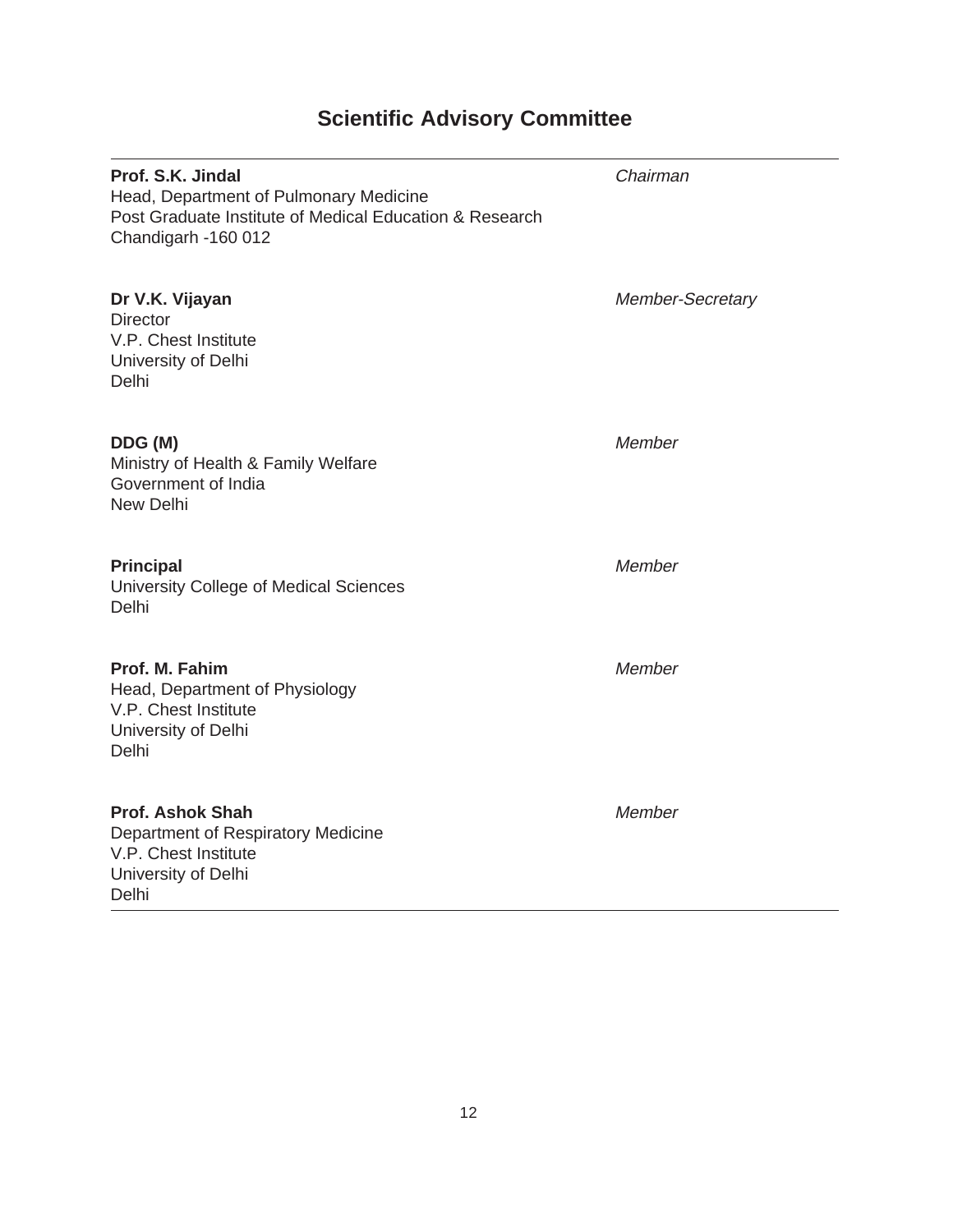# **Ethics Committee**

| Prof. S.K. Jain<br>Senior Consultant (Pulmonology)<br><b>Mool Chand Hospital</b><br>New Delhi                                      | Chairman                |
|------------------------------------------------------------------------------------------------------------------------------------|-------------------------|
| Dr V.K. Vijayan<br><b>Director</b><br>V.P. Chest Institute<br>University of Delhi<br>Delhi                                         | <b>Member-Secretary</b> |
| <b>Prof. Paramanand Singh</b><br>Dean, Faculty of Law<br>University of Delhi<br>Delhi                                              | Member                  |
| Prof. K.K. Mukhopadhyay<br>Head, Department of Social Works<br>University of Delhi<br>Delhi                                        | Member                  |
| <b>Dr Ashima Anand</b><br><b>Principal Scientific Officer</b><br><b>DST Centre for Visceral Mechanisms</b><br>V.P. Chest Institute | Member                  |

University of Delhi

Delhi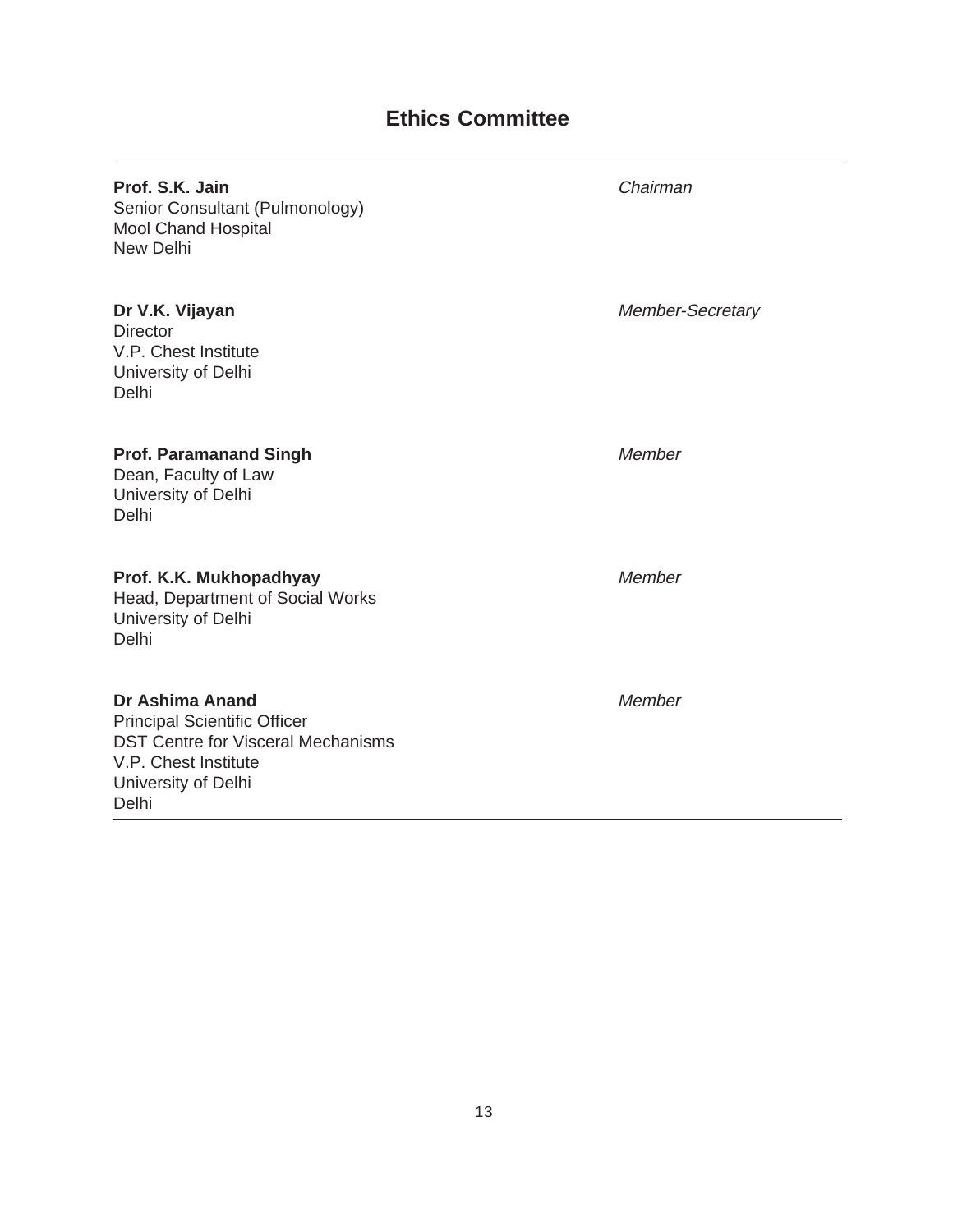# **Animal Ethics Committee**

| Prof. M. Fahim<br>Head, Department of Physiology<br>V.P. Chest Institute<br>University of Delhi<br>Delhi                                                 | Chairman                |
|----------------------------------------------------------------------------------------------------------------------------------------------------------|-------------------------|
| Prof. K. Ravi<br>Department of Physiology<br>V.P. Chest Institute<br>University of Delhi<br>Delhi                                                        | <b>Member-Secretary</b> |
| Prof. S.S. Thukral<br>Head, Department of Microbiology<br>V.P. Chest Institute<br>University of Delhi<br>Delhi                                           | Member                  |
| Prof. A. Ray<br>Head, Department of Pharmacology<br>V.P. Chest Institute<br>University of Delhi<br>Delhi                                                 | Member                  |
| Dr Rameshwar Singh<br>Veterinary Surgeon-Incharge<br><b>Animal House</b><br>Defence Institute of Physiology and Allied Sciences<br>Lucknow Road<br>Delhi | Member                  |
| <b>Mrs Uma Tyagi</b><br>Librarian<br>V.P. Chest Institute<br>University of Delhi<br>Delhi                                                                | Member                  |
| <b>Ms Geeta Seshamani</b><br>President<br>Friendicoes Seca, Shop Nos. 271 & 273<br><b>Below Defence Colony Flyover</b><br>New Delhi - 110 024            | Nominee of CPCSEA       |
| Prof. K. Muralidharan<br>Head, Department of Zoology<br>University of Delhi<br>Delhi                                                                     | Nominee of CPCSEA       |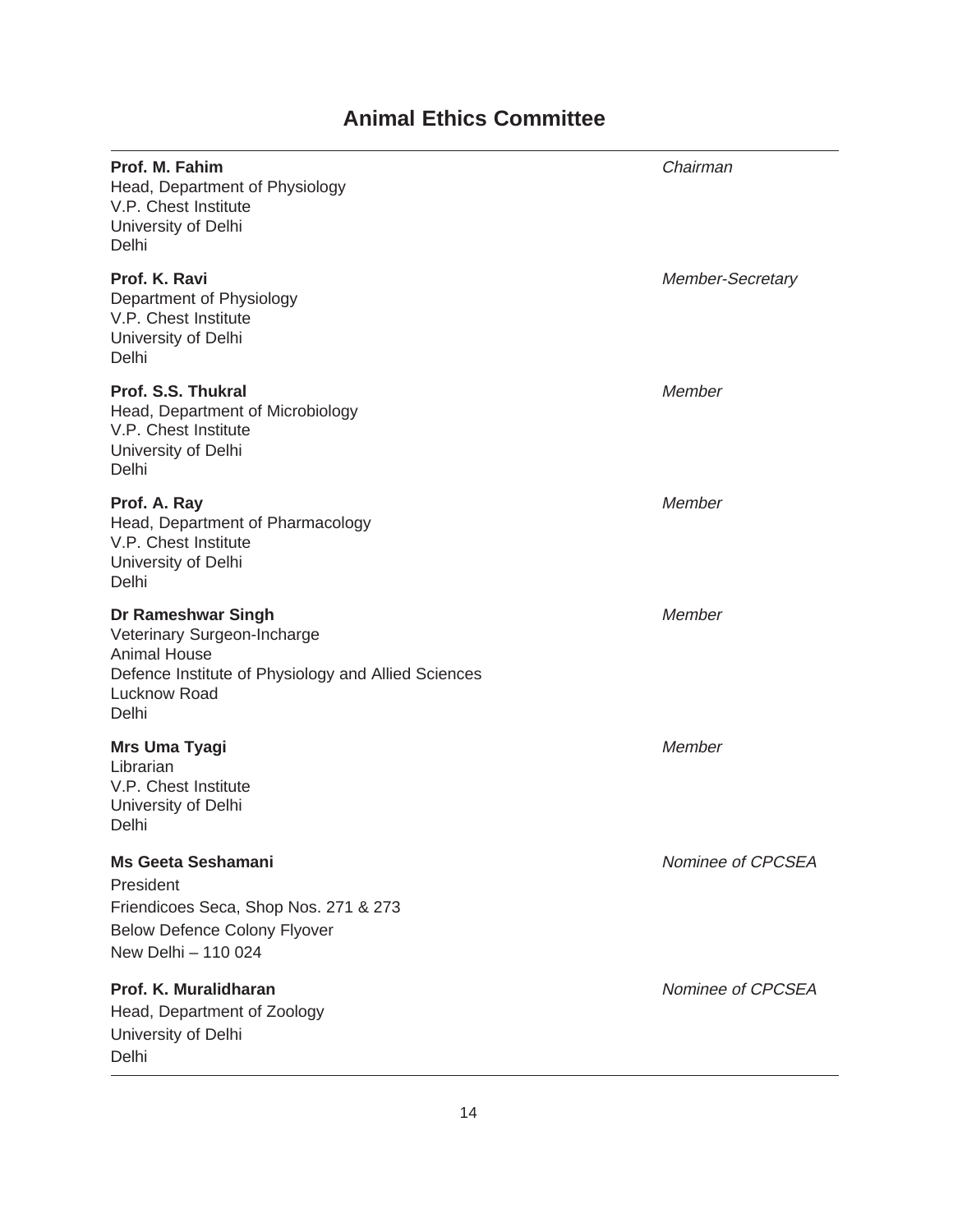# **ORGANISATIONAL STRUCTURE**

**DIRECTOR** V.K. Vijayan, MBBS, DTCD, MD, MAMS, PhD, DSc, FCCP, FNCCP (I), FCAI, FICC, FAMS

# **Biochemistry**

H.G. Raj, MSc, PhD, CChem, FRSC Professor

S.K. Bansal, MSc, PhD Professor

#### **Biostatistics**

Mujeeb-ur-Rahman, MSc, PhD, PGDCP Lecturer

#### **Cardiorespiratory Physiology**

S.K. Chhabra, MBBS, MD Professor

#### **Clinical Biochemistry**

Vishwajeet Rohil, MBBS, MD **Lecturer** 

# **Medical Mycology**

H.C. Gugnani, MSc, PhD, FRC (Path) Professor (Upto 09.04. 2003)

(Mrs) Anuradha Chowdhary, MBBS, MD **Lecturer** 

#### **Microbiology**

S.S. Thukral, MSc (Hons), PhD Professor

(Mrs) Mridula Bose, MBBS, MD Professor

(Mrs) Malini Shariff, MBBS, MD, PhD Reader

(Mrs) Mandira Varma, MBBS, MD, DNB **Lecturer**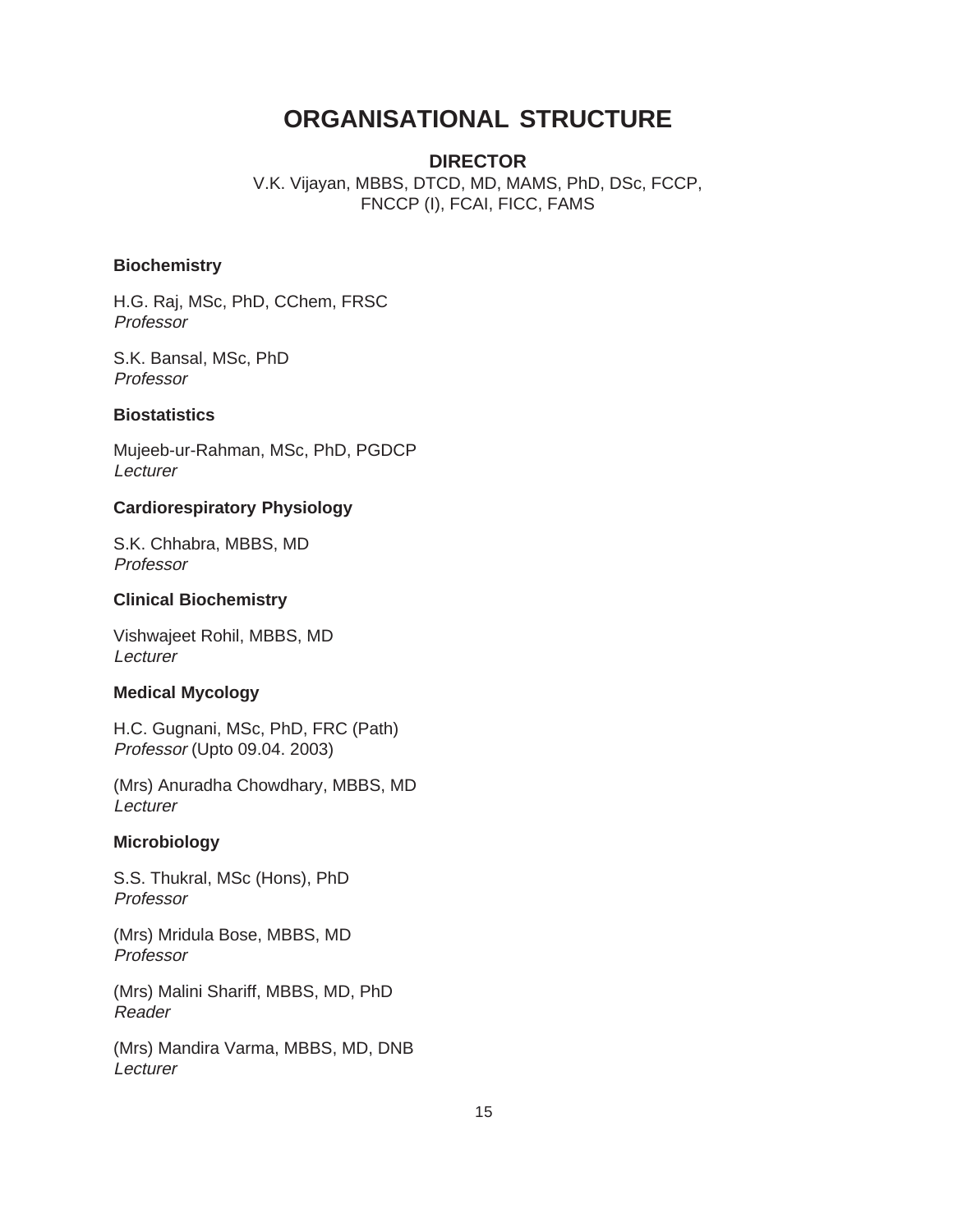# **Pathology**

(Mrs) Sonal Sharma, MBBS, MD **Lecturer** 

# **Pharmacology**

A. Ray, MBBS, MD, MNAMS, PhD Professor

# **Physiology**

M. Fahim, MSc, PhD, Av HF (Germany), FAMS Professor

K. Ravi, MSc, PhD Professor

Vishal Bansal, MBBS, MD, DNB Lecturer

# **Respiratory Allergy and Applied Immunology**

M.K. Agarwal, MSc, PhD, FCAI Professor

Balakrishnan Menon, MBBS, DMRD, MD **Lecturer** 

# **Respiratory Medicine**

# **Unit - I**

V. K. Vijayan, MBBS, DTCD, MD, MAMS, PhD, DSc, FCCP, FNCCP (I), FCAI, FICC, FAMS **Director** 

Ashok Shah, MBBS, DTCD, MD, FNCCP (I), FCAI Professor

# **Unit - II**

S. N. Gaur, MBBS, MD, FCCP, FNCCP (I), FCAI Professor

Raj Kumar, MBBS, MD, FNCCP (I), FCAI, MIAOH Lecturer

# **Respiratory Virology**

(Mrs) Madhu Khanna, MSc, PhD **Lecturer**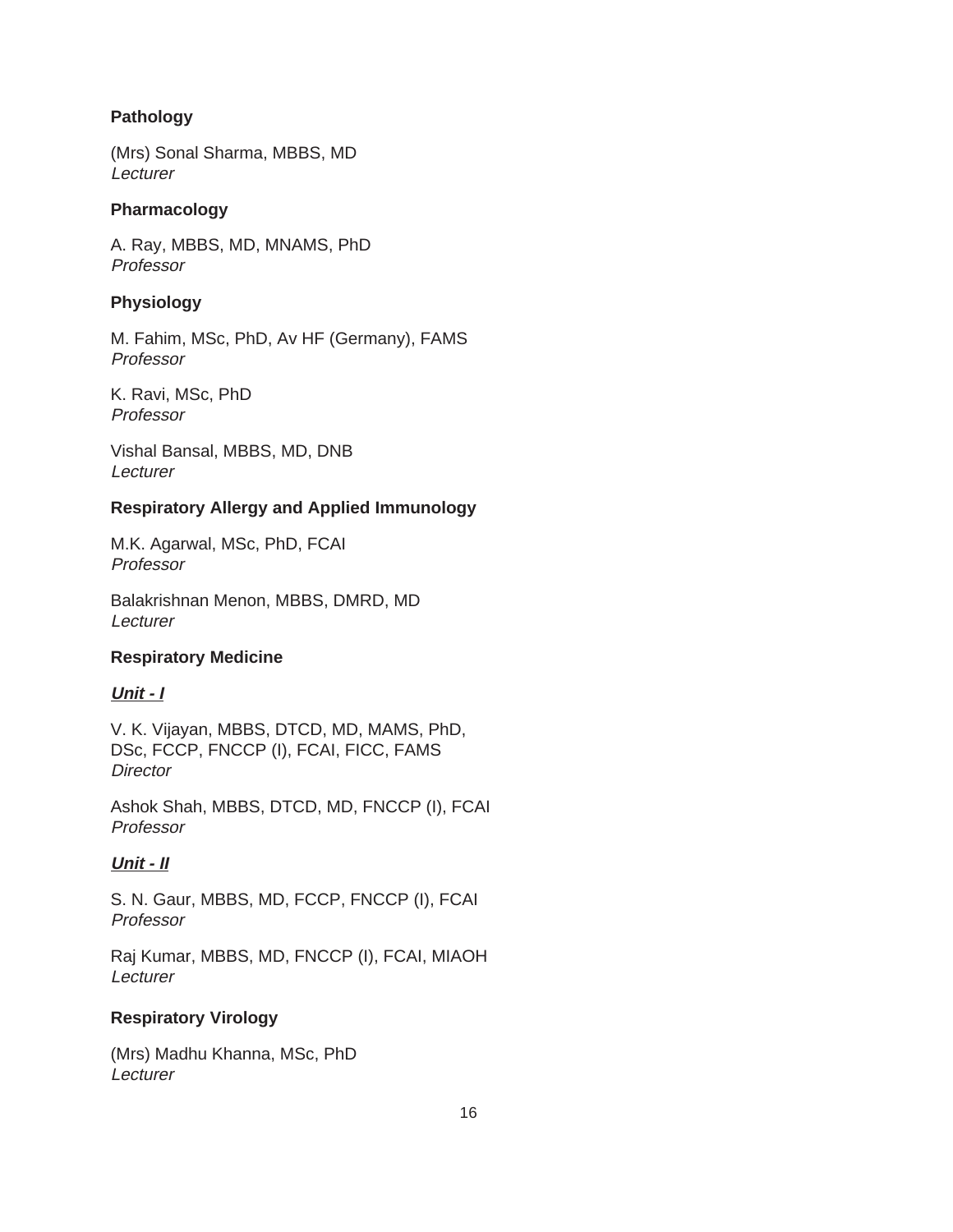**Clinical Research Centre Officer-in-Charge** V. K. Vijayan

# **Library**

(Mrs) Uma Tyagi, MPhil (Physics), MLib. Sci. **Librarian** 

# **Animal House**

Rajinder Bajaj, BVSc & AH Veterinarian

# **Administration**

Binod Kumar Singh, MA (Publ. Admn), MA (Eng.), PGDPM, LLB, PhD Deputy Registrar

# **DST Centre for Visceral Mechanisms**

A.S. Paintal, MBBS, MD, PhD (Edin), DSc (Edin), FNA, FRS (Edin), FRS (London), FRCP (London) Programme Director

(Mrs) Ashima Anand, MSc, PhD Principal Scientific Officer

V.K. Singh, MBBS, PhD Junior Scientific Officer

Hans Raj, MBBS, MD Scientist (Hon.)

# **The INSA Honorary Scientists Scheme**

H.S. Randhawa, MSc, PhD, FNCCP (I), FCAI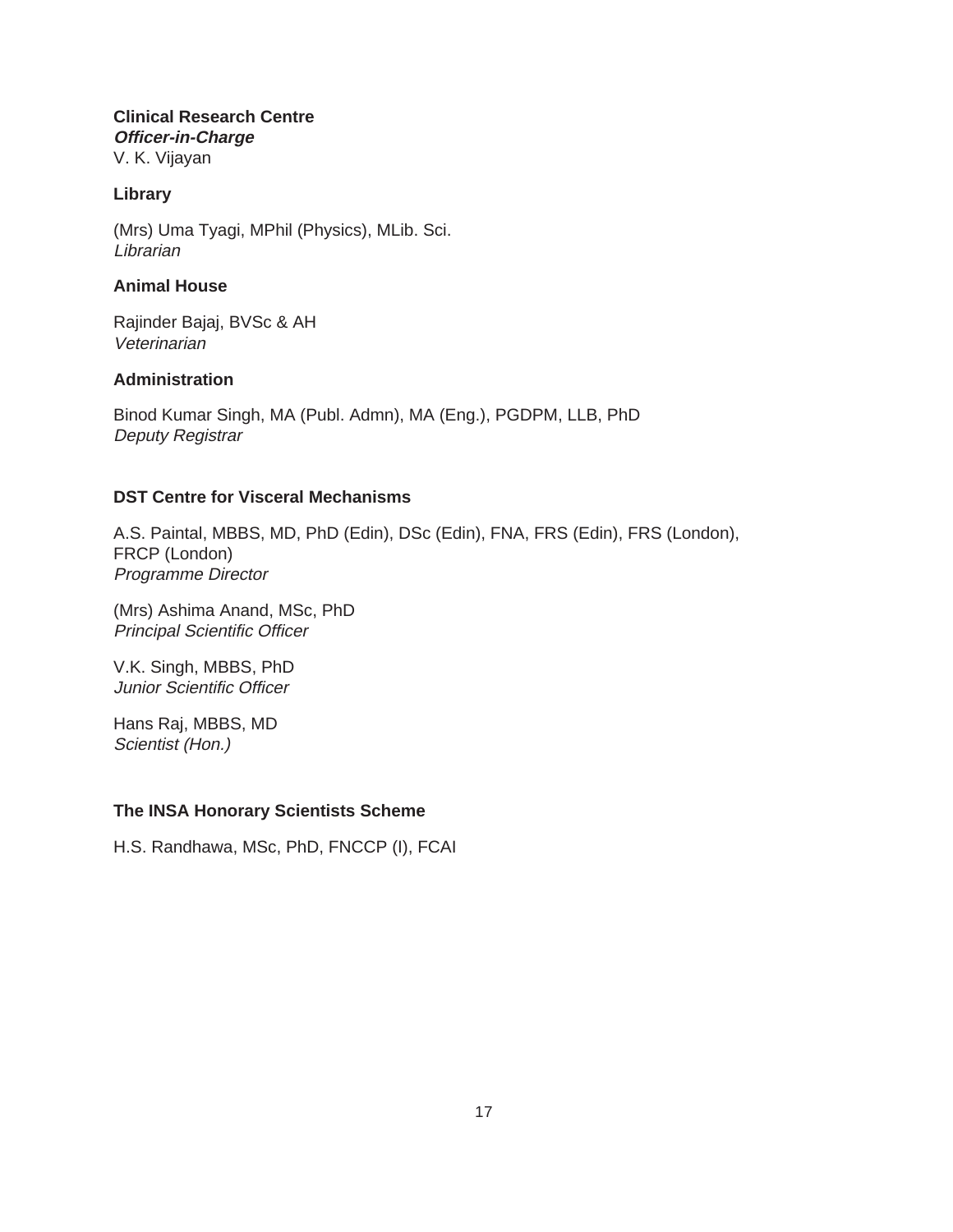# **ADMINISTRATIVE STRUCTURE**

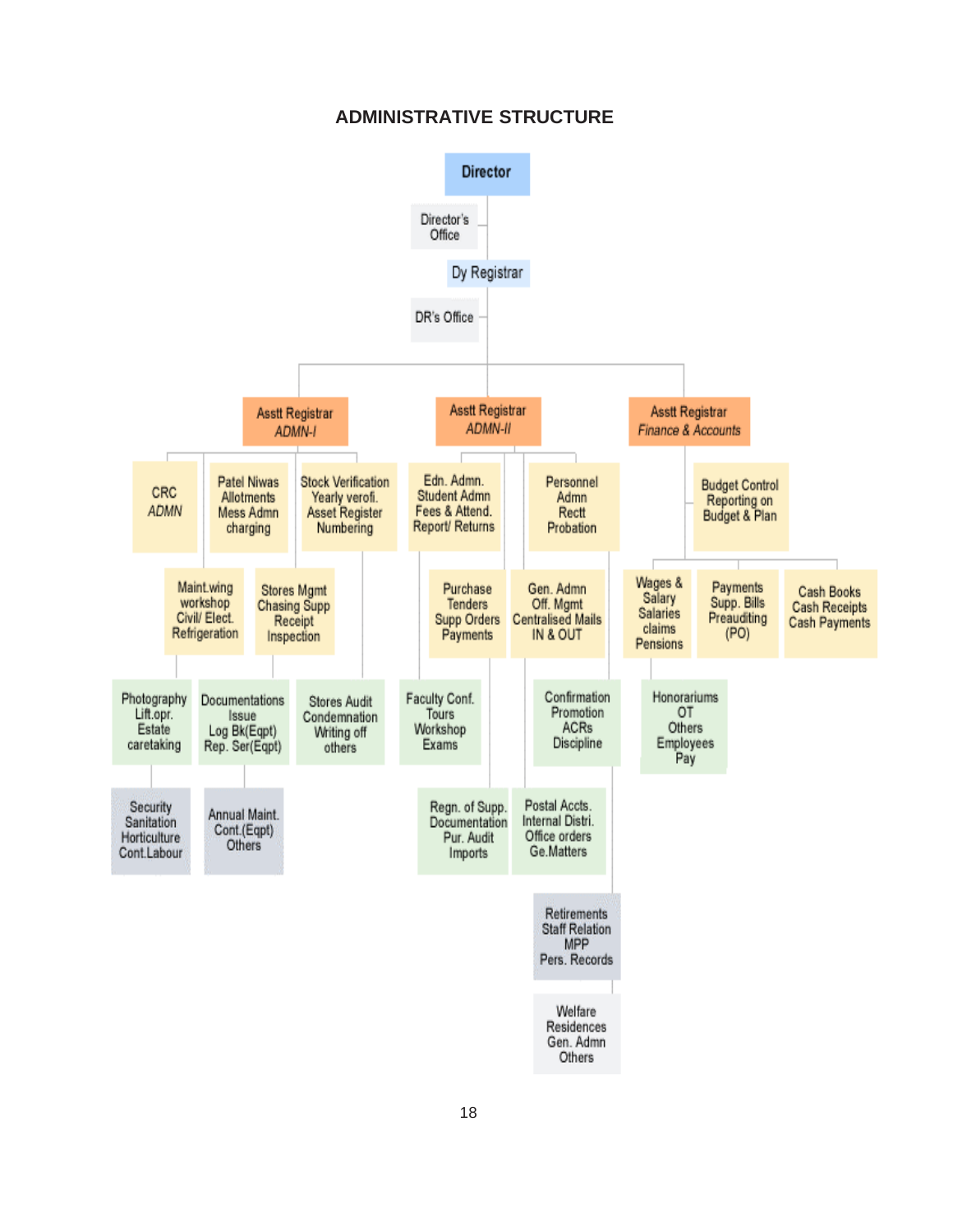# **CENTRAL FACILITIES**

# **Clinical Research Centre**

The Clinical Research Centre (CRC) is the hospital wing of the Institute with the following Departments/Facilities:

- 1. Respiratory Medicine (Two units),
- 2. Cardiorespiratory Physiology,
- 3. Respiratory Allergy and Applied Immunology,
- 4. Radiodiagnosis and Imaging (including CT Scan Unit),
- 5. Out-patient/In-patient Facilities,
- 6. 24 Hours Respiratory Emergency,
- 7. Tobacco Cessation Clinic.

During the year 2003-04, the CRC continued to provide specialized investigations and treatment to patients referred to this Institute.

# **The detailed data of patients attending CRC are as follows:**

| Number of new patients attending OPD<br>Number of visits of old patients to OPD | ۰. | 9722<br>41972 |
|---------------------------------------------------------------------------------|----|---------------|
| <b>Total number of indoor patients</b>                                          |    |               |
| <b>General Wards</b>                                                            |    | 1289          |
| <b>Emergency Wards</b>                                                          |    | 871           |
| Total                                                                           |    | 2160          |
| Emergency treatment provided                                                    |    | 15317         |
| Total number of patients treated in ICU                                         |    | 32            |
| Number of specialized investigations done                                       |    |               |
| <b>Pulmonary function tests</b>                                                 |    | 20806         |
| Arterial blood gases                                                            |    | 767           |
| <b>Bronchoscopy</b>                                                             |    | 233           |
| Bronchoalveolar lavage                                                          |    | 56            |
| CT scans                                                                        |    | 859           |
| CT guided FNAC                                                                  |    | 91            |
| Ultrasound examinations                                                         |    | 613           |
| USG guided procedures                                                           |    | 42            |
| X-rays                                                                          |    | 10934         |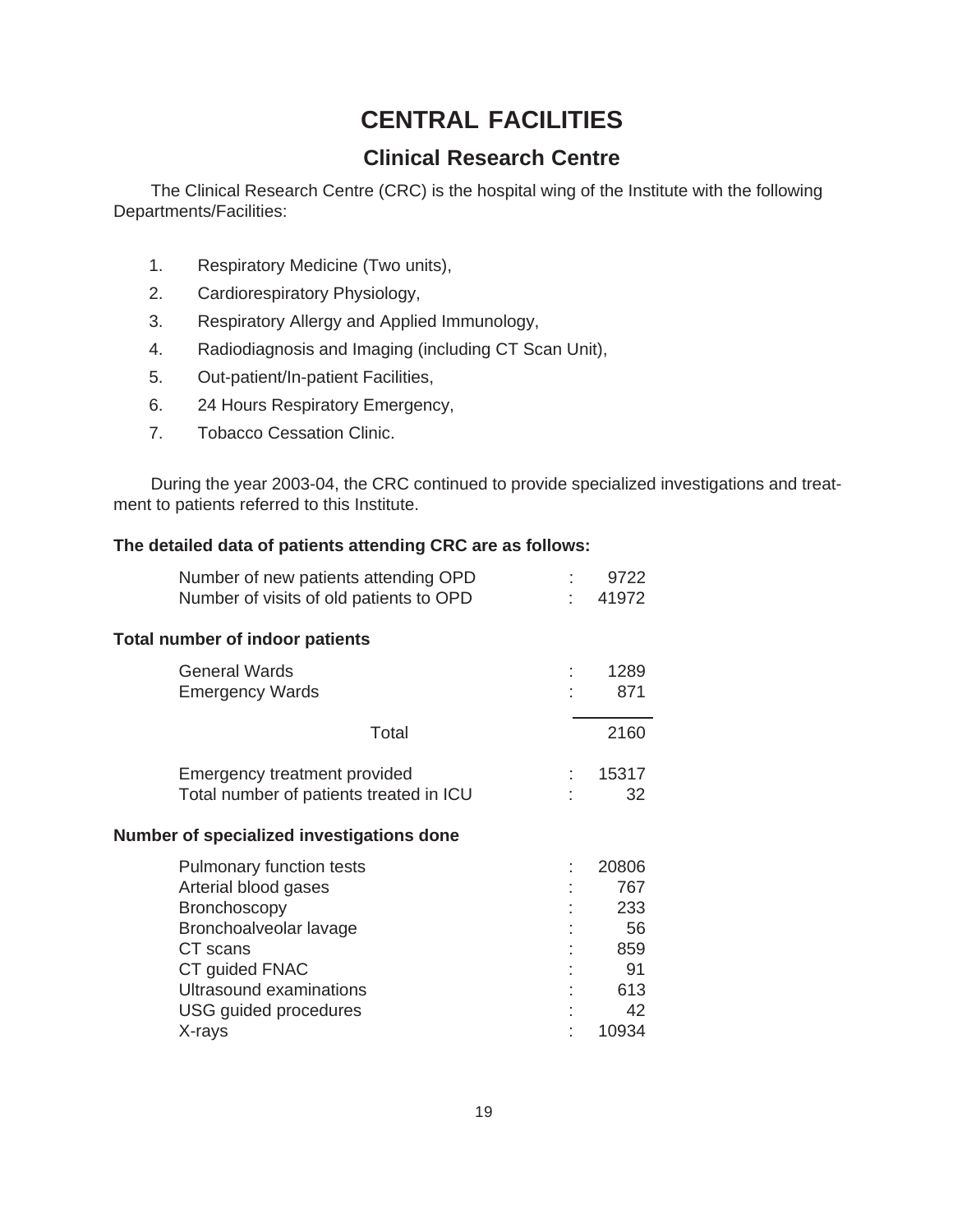# **Immunodiagnostic Laboratory**

During this year the Institute started the Immunodiagnostic Laboratory for HIV testing. A total of 60 tests were performed from 5.8.2003 till 31.3.2004 of which four were positive.

Flowcytometry was also started in the laboratory from 16.10.2003 and 67 tests for CD3/CD4/ CD8 were performed.

# **Tobacco Cessation Clinic**

A Tobacco Cessation Clinic has been running on every Monday and Wednesday from 2:30 – 4:30 P.M.



**Dignitaries on the dias during the inauguration of the Symposium on "Global Challenges in TB: An Update" on 6th April 2003**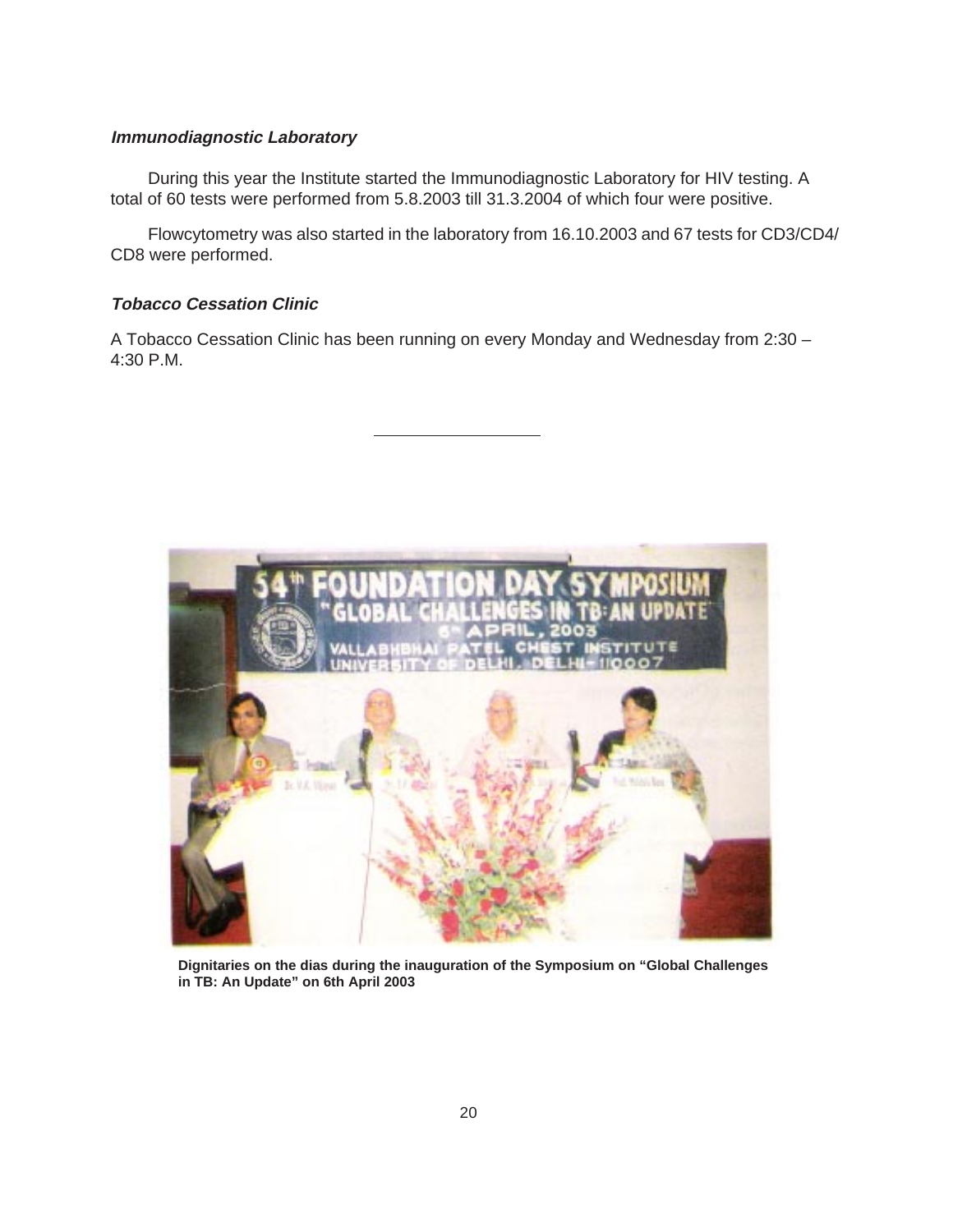# **Animal House**

For experimental research involving live animals, the most reliable result will be obtained from animals that are healthy, unstressed and at ease with their surroundings. The main function of the Animal House centers around the objectives to supply adequate number of good quality (genetically and pathogen free) animals.

Institute Animal Ethical Committee (IAEC) keeps a check to promote the humane approach of animal experimentation with the basic objective of providing specifications that will enhance animal care and quality in the pursuit of advancement of scientific knowledge that is relevant to humans and animals.

The Animal House of the Institute is registered for Breeding and Experiments on Animals with Committee for the Purpose of Control and Supervision of Experiments on Animals (CPCSEA), Animal Welfare Division, Government of India.

The complete renovation and upgradation work of the Institute's Animal House is near completion. This upgradation will provide optimum environment for experimental animals and will meet international standards of animal experimental laboratories. Further, animal management will address ethical concern of the scientific community giving high priority to the welfare of laboratory animals and their judicious utilization.

# **Library**

The Institute has one of the best library in the field of Pulmonary Disease and Allied Sciences having 9,591 Books, 17,211 bound Journals, 110 CD's, 413 Thesis and 75 National and International Reports. A total of 64 Journals (62 International and 02 National) are being subscribed, 19 Journals (07 International and 12 National) are being received on exchange programm with the Institute's Journal and 33 Journals (09 International and 24 National) on complimentary basis. Library is also subscribing, four English and two Hindi newspapers. Three Books and one Journal have been added in our collection during the financial year.

Library renders its services not only to the scientists/research scholars of the Institute, but also to other Colleges and Institutes of the University of Delhi. Library is also affiliated with British Council Division and DELNET (Developing Library Network) to access various databases like Union Catalogue of Books / Periodicals for providing timely and current information. Much emphasis is also laid on to provide abstracts, references, CAS and SDI services. Apart from this, online searches are being carried out for providing instant access of Information Resources to the desktop of researchers through LAN (Local Area Network). The INTERNET surfing and access to MEDLINE databases (1966+) has been provided right on the desktop of each Faculty Member through LAN and CD Mirror Server. Library also provides inter-library loan facilities and reprographic services on demand.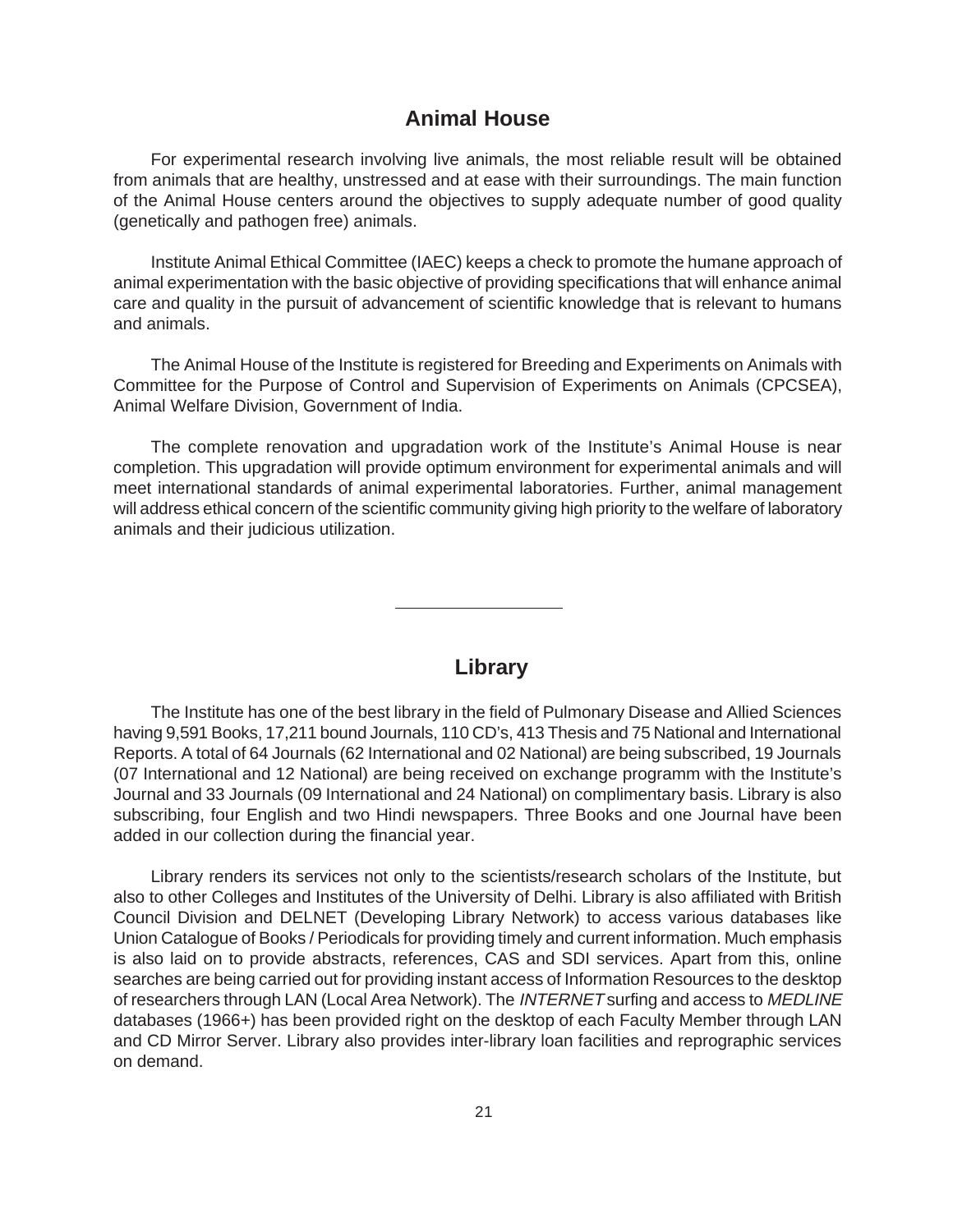The concept of library is changing from 'library within wall' to 'library without wall', *i.e.* "Digital" Library". Thus, in order to achieve the goal of establishing a "Electronic Library" in this digital era of Internet age using state-of-the-art Information Technology, the Library has successfully launched the web access to its catalogue. The newly designed webpage of "Online Public Access Catalogue" can be accessed right on the desktop through LAN in the Institute using the URL "http:// opac/index.htm " for searching the database for Books, Journals & Serials available in the library and also for checking the account(s) status by entering the respective membership code.

 In continuation to put a further step in the ongoing progress of library development a new addon feature in this year has been incorporated and the web access to the Catalouge of VPCI Library has now been uploaded on the Delhi University Campus Wide Network since March 2004. The catalogue can be accessed using the URL " http://10.8.2.21 " by the users from within as well as outside the Institute (over Delhi University LAN), thus, enabling the users to search the holdings of VPCI Library. This Institute holds the privilege of being first of its kind in the Delhi University Network System to make the holdings of Library online. The OPAC not only ensured powerful search and query facilities due to minimal data entry requirements and maximum possible integration of modules, but also increases the efficiency of the library staff and better management control.

 The Library facilities are available to Members/Users of Delhi University from Monday to Friday {8.30 A M to.7.00 P M}.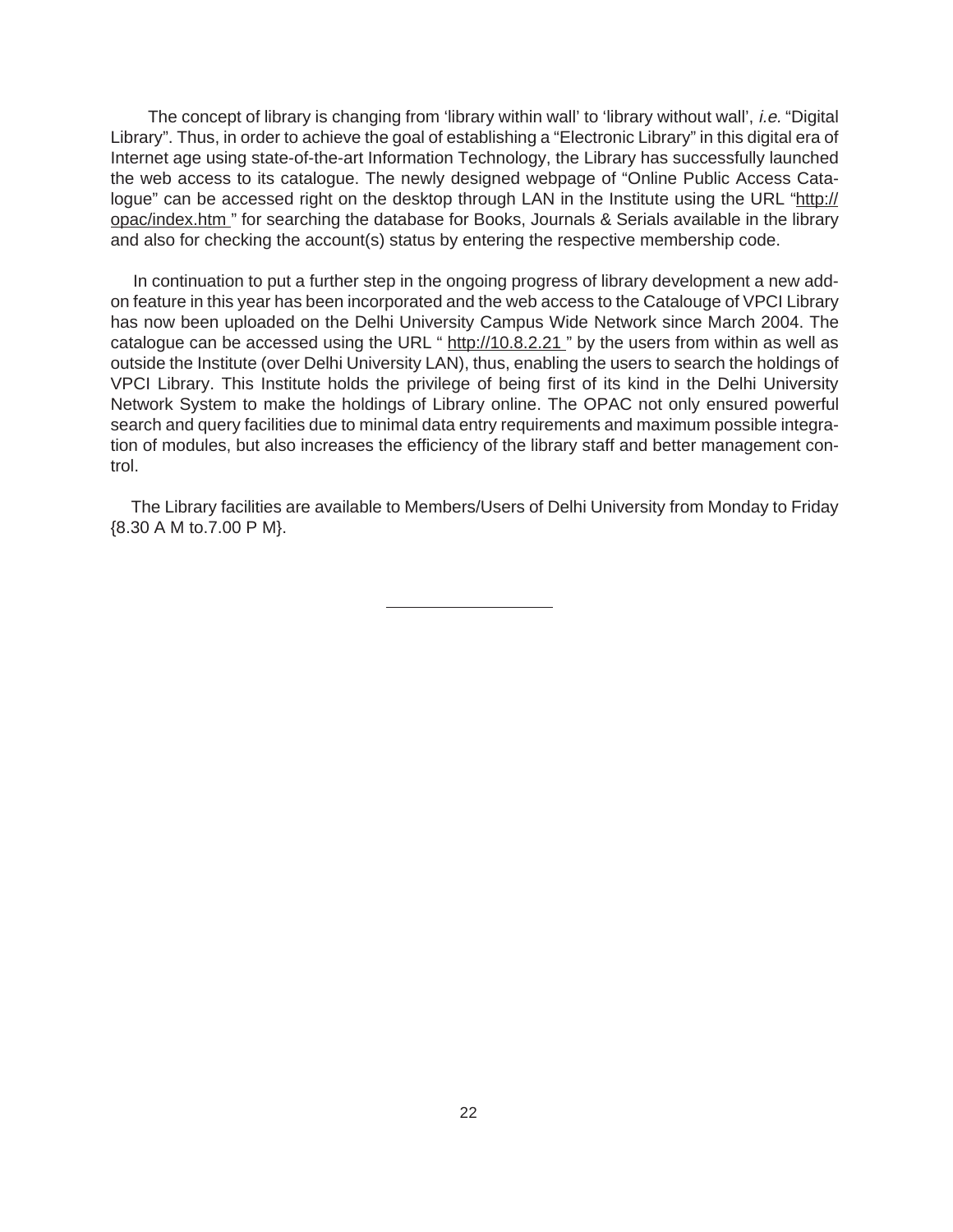# **PUBLICATION DIVISION**

The Publication Division of the Institute has been publishing a quarterly periodical, **the Indian Journal of Chest Diseases and Allied Sciences, <http://www.vpci.org.in/journals.asp>,** jointly with the National College of Chest Physicians (NCCP), India. The Journal was started in 1959 by (late) Prof. R. Viswanathan, Founder-Director of VPCI. It has a wide national and international circulation and is indexed in Index Medicus, Medline, etc.

Moreover, the Division is also responsible for documentation and dissemination of research output through Annual Reports and other publications of the Institute.



**Dignitaries on the dias during the inauguration of the "3rd CME in Respiratory Diseases", 3-4 May 2003**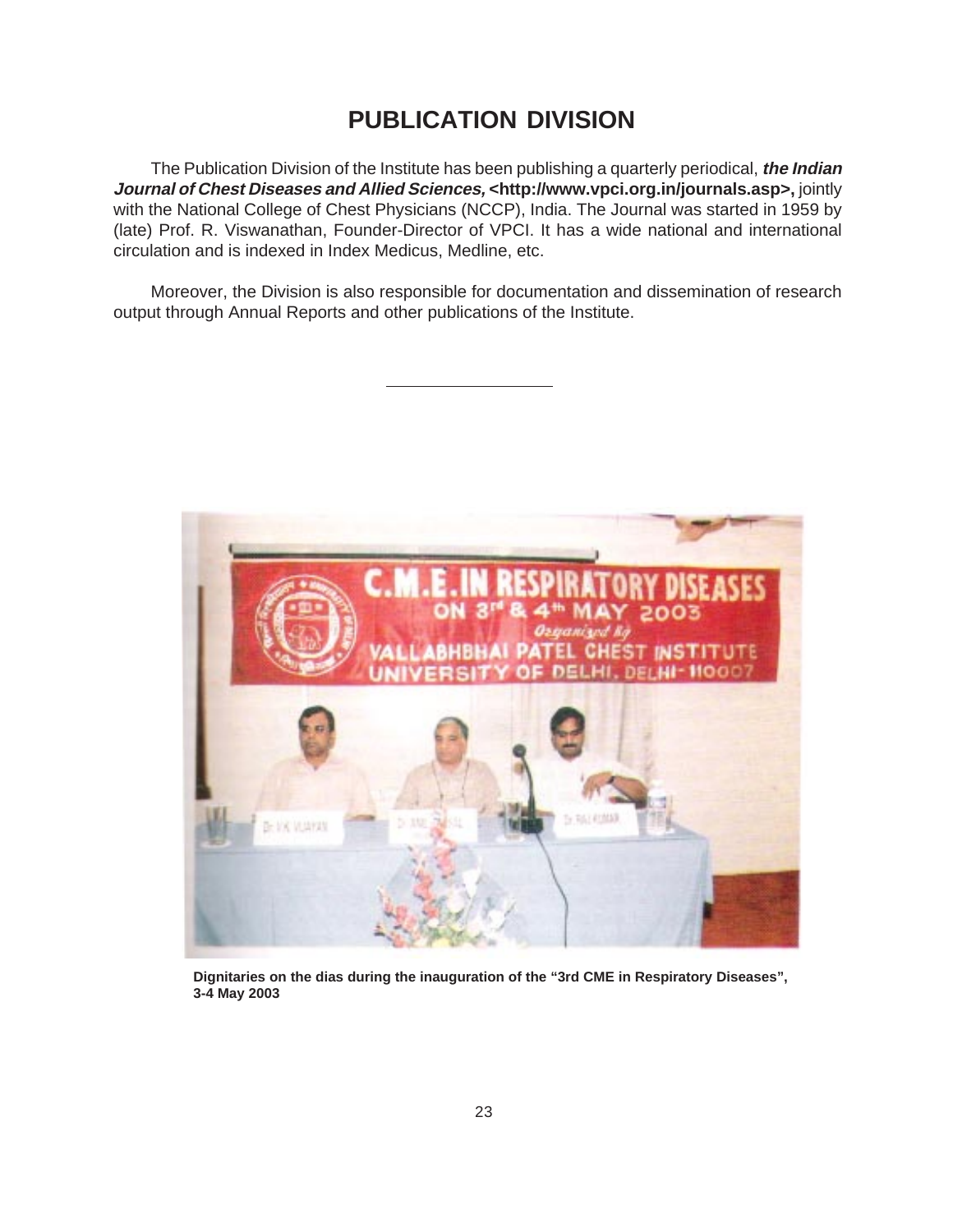# **DEPARTMENTAL ACTIVITIES**

# **Biochemistry**

# **Research**

# **1. Acetoxy drug - Protein transacetylase: Physiological functions and opportunities for the drug development**

The acetylation of proteins in biological system is largely catalyzed by specific acetyl transferases utilizing acetyl CoA as the acetyl donor. The non-enzymatic acetylation of cyclooxygenase protein by aspirin type of drugs is known. The enzymatic acetylation of the protein independent of acetyl CoA was not known until we discovered an unique membrane bound enzyme catalyzing the transfer of acetyl groups from polyphenolic per acetates (PA) to certain enzyme proteins resulting in the modulation of the catalytic activity. This enzyme was termed Acetoxy Drug: protein transacetylase since the acetoxy derivatives of several classes of polyphenols was found to be the acetyl group donating substrate. Our earlier studies firmly established that the liver microsomal cytochrome P-450, NADPH cytochrome c reductase and glutathione S- transferase were found to be the targets for TAase – catalyzed acetylation by the model acetoxy drug 7,8- Diacetoxy-4- Methyl coumarin (DAMC). NADPH cytochrome c reductase was found to be remarkably activated when tissue microsomes were incubated with DAMC. Since NADPH cytochrome c reductase forms a domain of Nitric Oxide Synthase (NOS) it was thought interesting to probe whether NOS could be activated by DAMC catalyzed by TAase. We examined this proposition using human platelets as the experimental system. The platelets preincubated with DAMC and L- Arginine exhibited significantly enhanced levels of NO compared to that of Arginine alone signifying the activation of platelet NOS. DAMC in the absence of Arginine has no effect NOS and 7,8 dihydroxy-4-methylcoumarin (DHMC) the deacetylated product of DAMC was ineffective in producing the activation of NOS. Also the activation of NOS produced by DAMC was abolished by L- NAME, the inhibitor of NOS. These observations confirmed the ability of acetoxy coumarins to enhance NO levels in human platelets. The studies were extended to examine the effect of acetoxy derivatives of other classes of polyphenols, viz. flavones, chromones and xanthones on platelet NOS. Various polyphenolic peracetates were effective in causing the activation of human platelet NOS in tune with their specificities to platelet TAase. Such an action of polyphenolic per acetate (PA) necessitated to investigate whether they can augment NO related physiological effect in platelets. Accordingly the influence of PA on ADP- induced platelet aggregation was examined. PA were indeed found to cause profound inhibition of platelet aggregation due ADP. Hence these investigations have clearly projected PA as the potent enhancers of intracellular NO. They also merit as the potential drug candidates that act by way of NO related pharmacological action.

# **2. Studies on mechanism of signal transduction during release of proinflammatory cytokines IL-1b and TNF-a by alveolar macrophages in asthma**

Proinflammatory cytokines, interleukin -1b (IL-1b) and tumor necrosis factor-a (TNF-a), released by alveolar macrophages (AM) play a significant role in airway inflammation. We examined the kinetics of expression of IL-1b and TNF-a in AM of asthmatic patients in vitro induced by various stimuli, viz. lipopolysaccharide (LPS), phorbol myristate acetate (PMA), sphingosine and histamine. The expression at mRNA level was evaluated by gene specific RT- PCR. Bronchoalveolar lavage fluid was collected from 16 asthmatic patients and a healthy subject, AM prepared and incubated with 100nM of either of the drugs for varying time intervals. Our results show that in AM of asthmatics,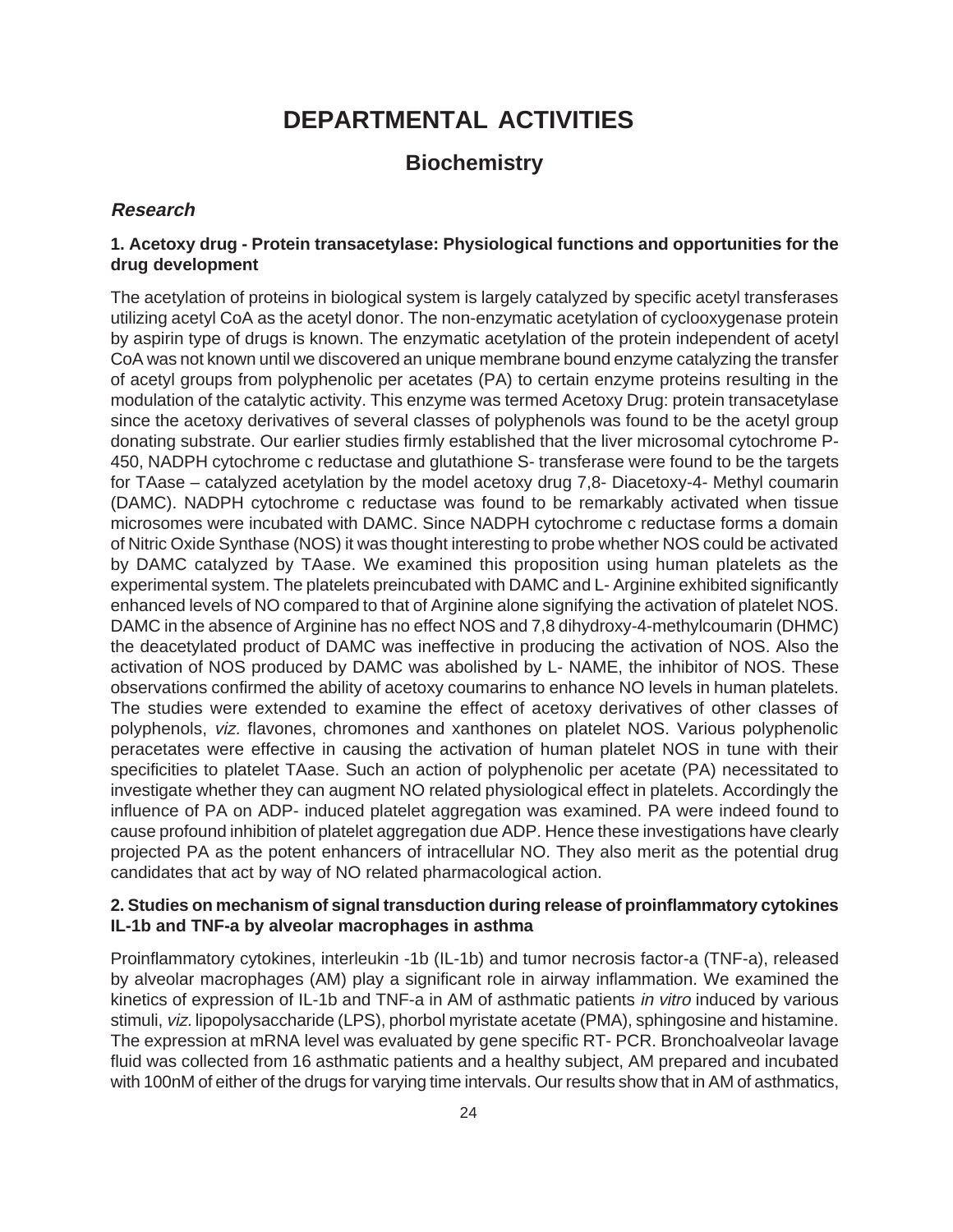LPS induced expression of mRNA of IL-1b and TNF-a immediately (at 0 min) after addition of the drug. PMA and sphingosine induced expression of both at 10 min and 5 min respectively but histamine did not show any substantial expression of mRNA of these cytokines up to 30 minutes. The pattern markedly differed from that observed in the AM of healthy subject where no cytokine was expressed immediately. These results suggest that AM of asthmatic patients remain in an active state and the exposure to an endotoxin (LPS) or tumor promoter (PMA) may lead to immediate expression of IL-1b and TNF-a, which may initiate and perpetuate the airway inflammation in the disease. **(Principal Investigator: Prof. S.K. Bansal, Co-investigator: Dr V.K. Vijayan)**

# **3. Expression of inducible NOS in peritoneal macrophages of rat**

Nitric oxide (NO) plays an important role in immune responses, inflammation and antimicrobial defense. In vivo, it is produced by the action of nitric oxide synthase (NOS) on L-Arginine. NOS may be endothelial (eNOS), constitutive (cNOS) or inducible (iNOS). Inducible NOS is expressed in macrophages and other cell types after activation by immunological agents such as bacterial endotoxins, tumor promoters, etc. We incubated the rat peritoneal macrophages with various stimuli, viz. LPS, PMA, sphingosine and histamine and then assessed the expression of iNOS at mRNA level by doing gene specific reverse transcriptase-polymerase chain reaction (RT-PCR). The iNOS expression took place with 15 µg/ml LPS at 0 and 10 minutes, with 100nM PMA at 20 and 25 minutes and with 100nM sphingosine at 0, 10 and 15 minutes. Histamine did not cause any expression of iNOS. **(Principal Investigator: Prof. S.K. Bansal, Co-investigator: Dr V.K. Vijayan)**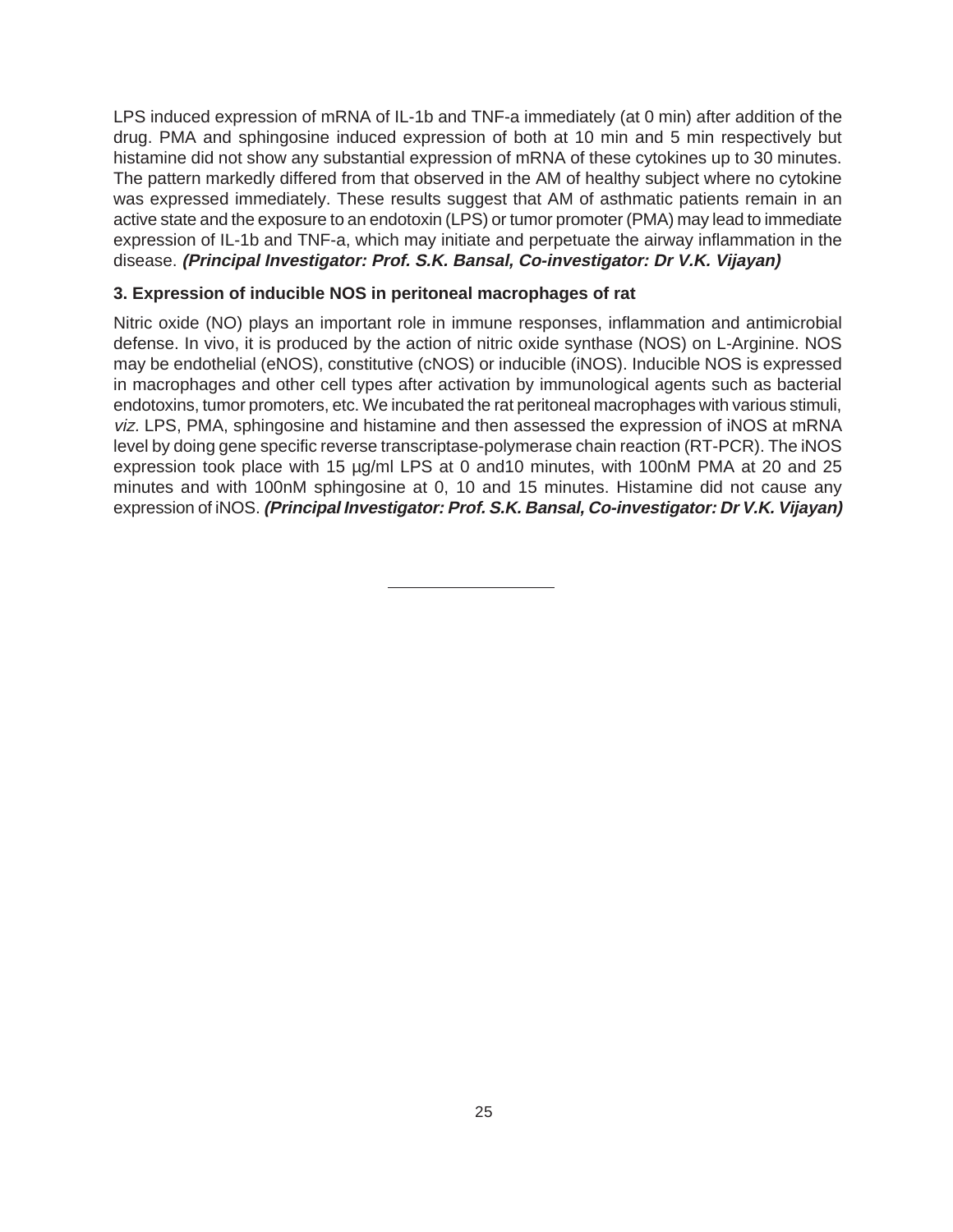# **Biostatistics**

The Department provides statistical assistance in planning, designing, analyses and execution for the research work of various departments of the Institute. It also conducts regular teaching programmes for the Postgraduate students. Besides this, the Department also takes care of inand out-patients' records.

# **Research**

Continuation of the studies pertaining to (1) the correlation between nutritional status and incidence of airway disorders in adults and (2) seasonal pattern of various respiratory diseases among the patients attending the out-patient department (OPD) of the Institute.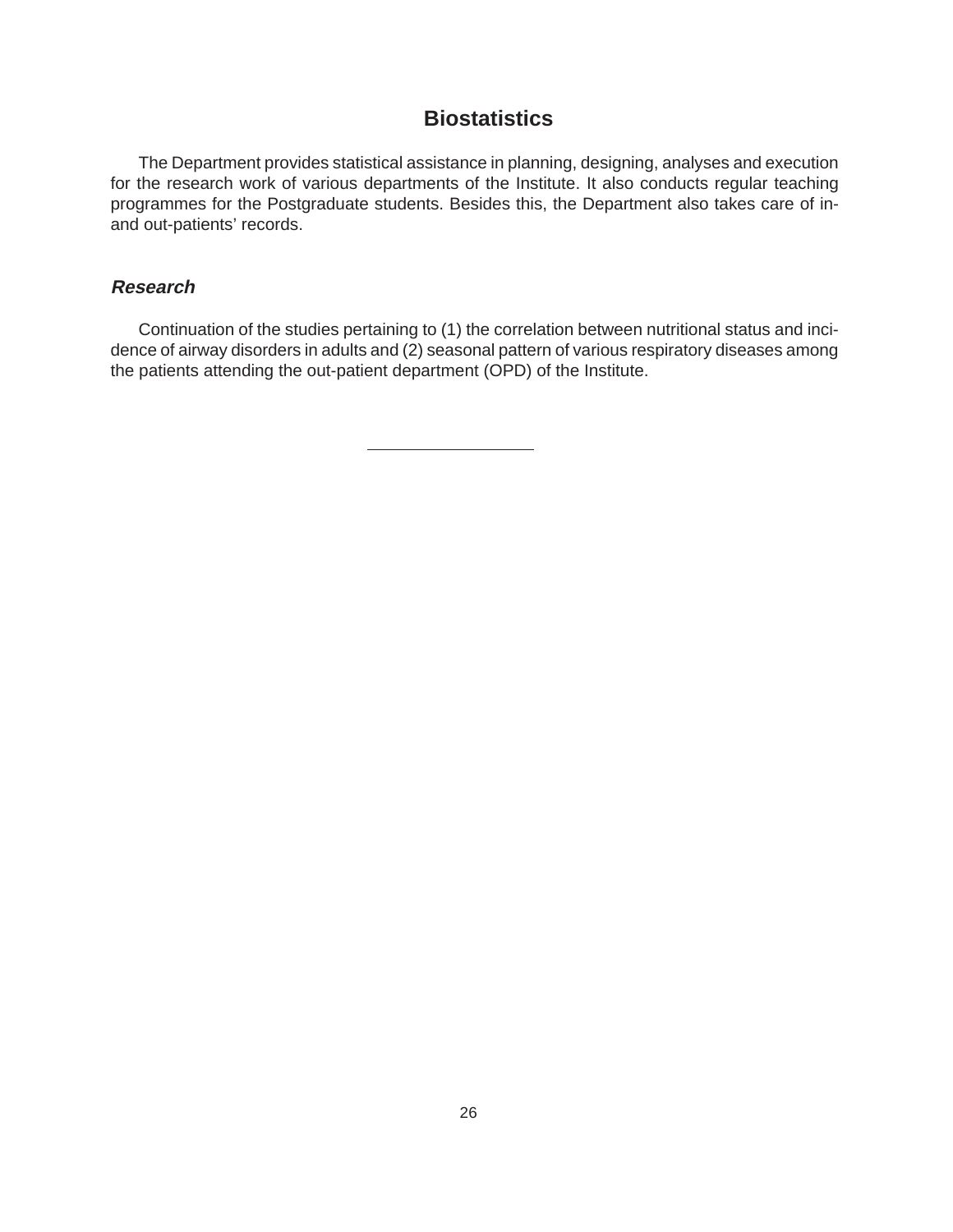# **Cardiorespiratory Physiology**

# **Research**

# **1. Effect of high dietary sodium intake and inhibition of sodium-potassium adenosine triphosphatase on induction of asthma in guinea pigs**

The role of inhibition of sodium-potassium adenosine triphosphatase and high dietary sodium intake was studied in a guinea pig model of asthma. It was observed that administration of salt and digoxin to suppress the activity of sodium-potassium adenosine triphosphatase may enhance the response to allergen inhalation.

# **2. Role of oxidant-antioxidant imbalance in the pathogenesis of asthma and the role of vitamin E in its management**

We investigated changes in a wide range of oxidants and antioxidants to bring out a comprehensive picture of oxidant-antioxidant imbalance. Increased oxidative stress was observed in asthma. The effect of addition of vitamin E to standard treatment of asthma was also investigated. Vitamin E when added to standard therapy in asthma has shown a beneficial effect.

# **3. Role of oxidant-antioxidant imbalance in the pathogenesis of bronchial hyperreactivity in guinea pigs**

In vivo generation of reactive oxygen species in the airways by inhalation of xanthine and xanthine oxidase was shown to increase bronchial reactivity to inhaled histamine 30 minutes later. This was accompanied with alterations in several cellular and extracellular antioxidants. These observations show that increased oxidative stress may play an important role in the pathogenesis of bronchial hyperreactivity.

# **4. Development and validation of a questionnaire to measure clinical control of asthma based on current management guidelines**

An Asthma Control Questionnaire was developed based on current management guidelines. Its properties were tested in asthmatics attending the outpatient clinic at the Institute. Forty subjects have been studied so far. The control was assessed at baseline and then again at 2 weeks and 4 weeks. This instrument will enable a better evaluation of therapy in a standardized manner and thus improve the quality of treatment.

# **5. Validation of a specific quality of life instrument for Indian patients with bronchial asthma**

Junipers' Asthma Quality of Life questionnaire may be difficult to apply in Indian patients due to cultural, educational and economic differences. An Asthma Quality of Life Questionnaire for Indian patients was therefore developed and a study started to test its measurement properties. Thirty patients have been studied so far.

# **6. Potentiation of allergic asthma by air pollution: The ozone-allergen interaction and its modulation by dietary antioxidants, alpha-tocopherol and ascorbic acid**

Given the fact that ozone acts through the generation of reactive oxygen species in the airways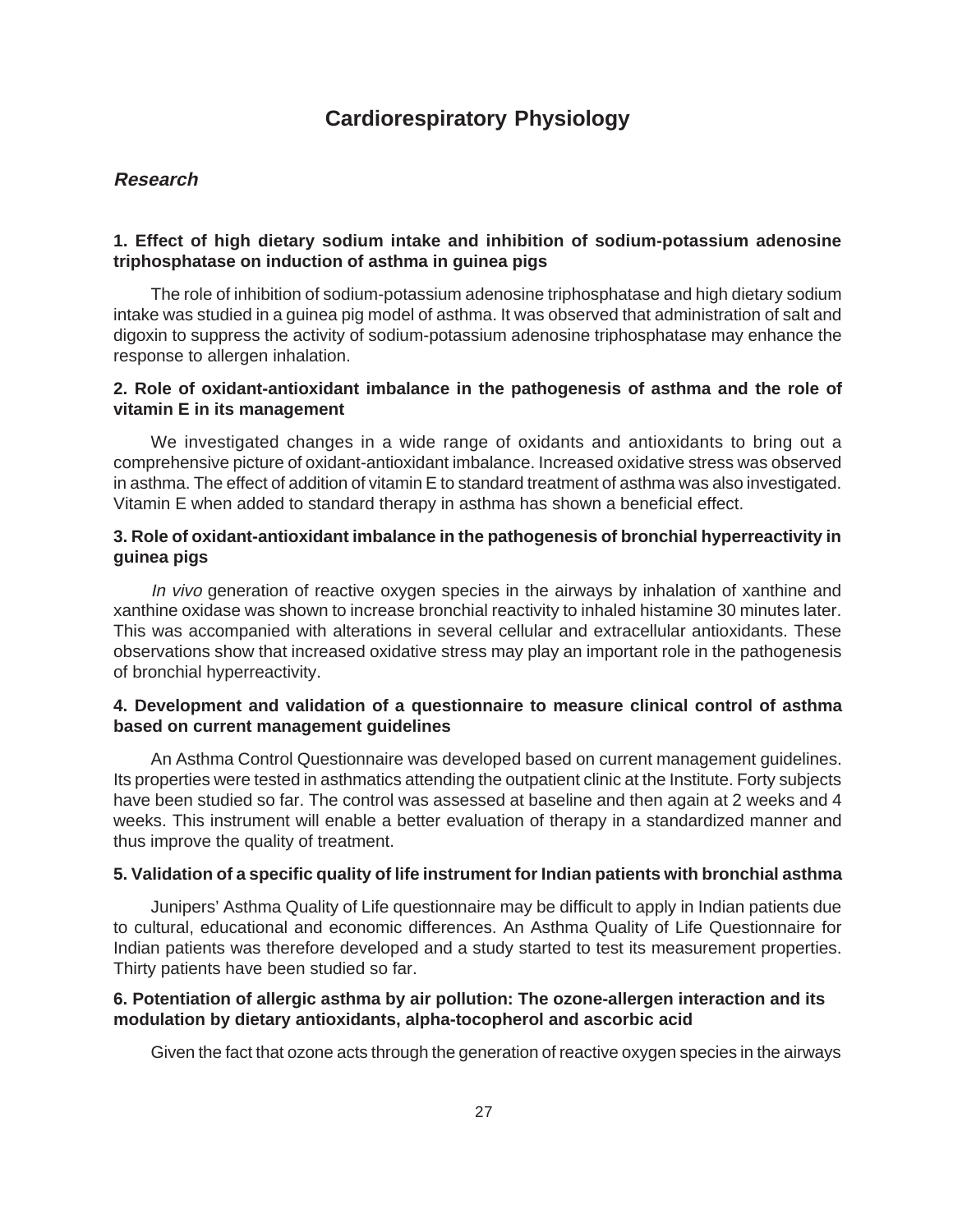and that these are increasingly being recognized as important participants in the inflammatory reaction in asthma, ozone-allergen interaction may be synergistic and facilitate the induction of asthma. A study has been started to investigate this hypothesis in a guinea-pig model in which allergen-induced asthma is being developed in association with a daily exposure to ambient concentrations of ozone. Work is in progress. A successful model of allergen induced asthma in guinea pigs was developed. Increased oxidative stress was shown in these animals. Preliminary data suggests that ozone may increase the inflammatory response in the airways in this model of asthma.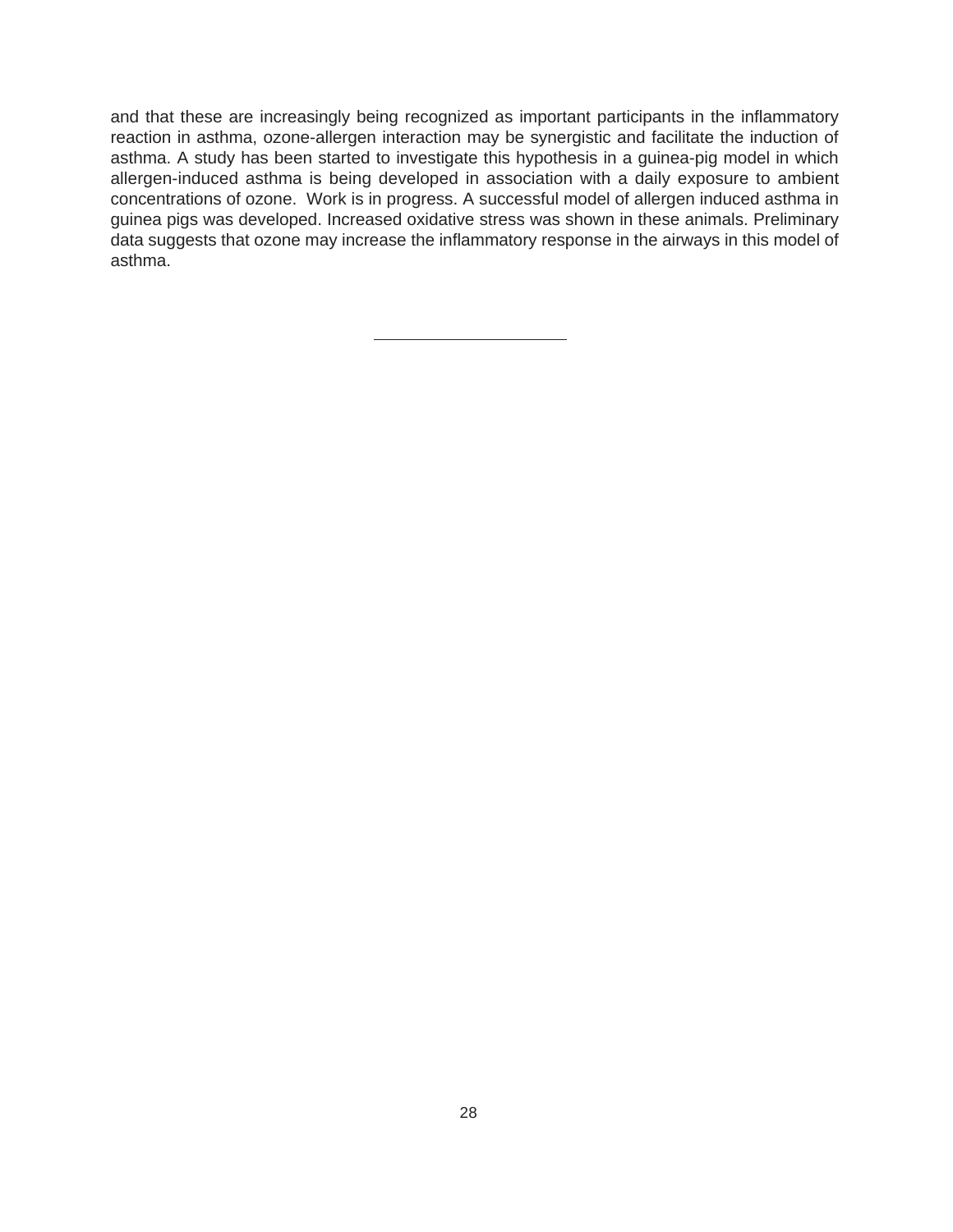# **Clinical Biochemistry**

The diagnostic services details provided to the indoor and outdoor patients for processing 109 clinical samples are given below:

| <b>Nature of Investigation</b> | <b>No. of Clinical Samples</b> |
|--------------------------------|--------------------------------|
| 24 hour urine calcium          | 25                             |
| 24 hour urine protein          | 11                             |
| Pleural fluid protein          | 29                             |
| Pleural fluid sugar            | 29                             |
| Ascitic fluid protein          | 04                             |
| Ascitic fluid sugar            | 04                             |
| <b>Others</b>                  | 07                             |
| Total                          | 109                            |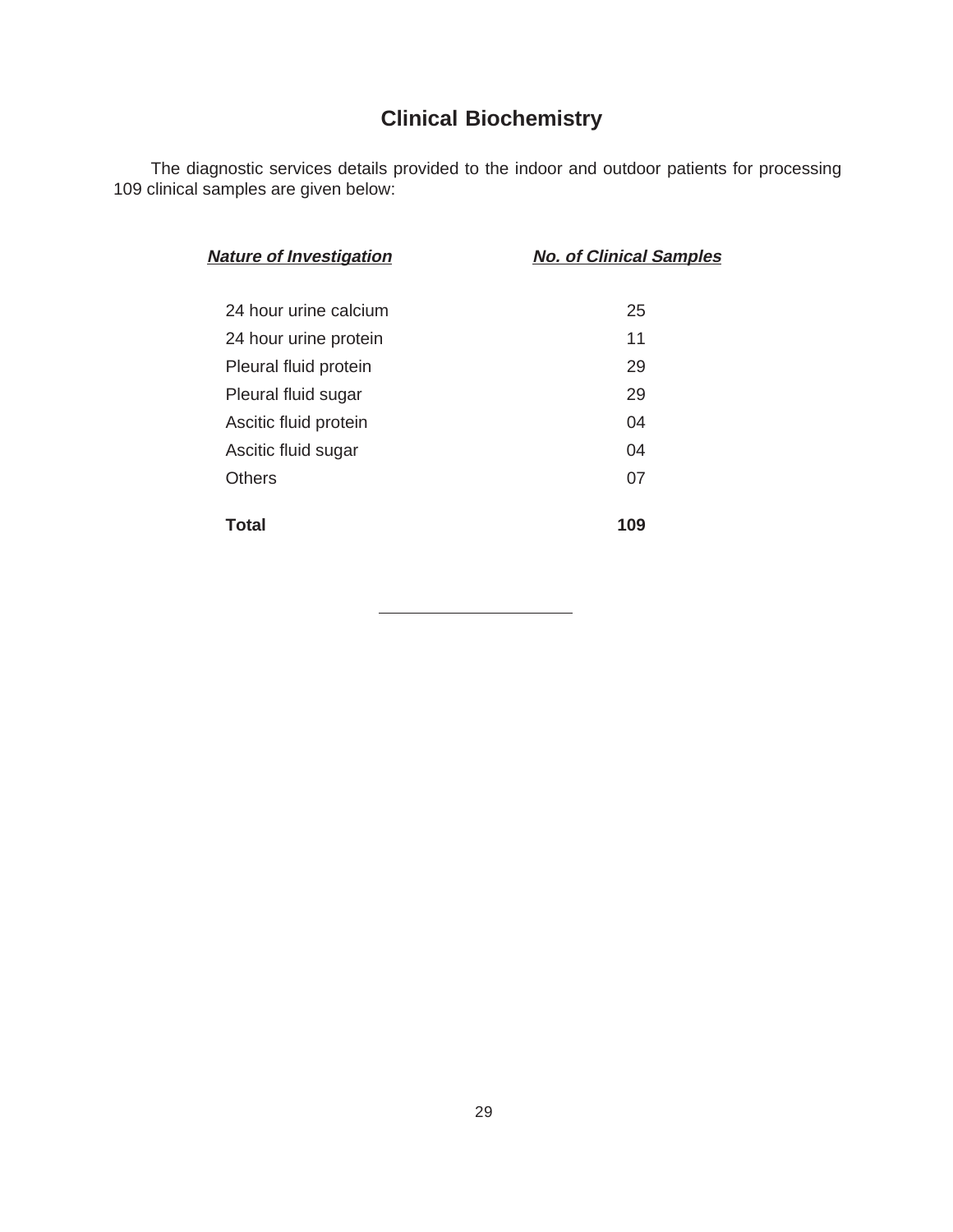# **Medical Mycology**

# **Research**

#### **1. Some novel and unusual fungal pathogens**

Emericella quadrilineata was isolated for the first time as an etiological agent of onychomycosis. Also the yeasts, Rhdotorula mucilaginosa and Trichosporon mucoides were recovered for the first time as causal agents of lymphadenitis in an HIV-infected patient, and urinary tract infection in a diabetic patient respectively. Cladosporium oxysporum, Alternaria alternata and Phaeoacremonum inflatipes, rarely known fungal pathogens were recovered as etiological agents of one case each of cutaneous phaeohyphomycosis respectively.

#### **2. Epidemiology and aspects of immunodiagnosis of Penicilliosis marneffei**

Penicillium marneffei was recovered from the internal organs of 10 (9.1%) out of 110 bamboo rats (Cannomys badius) examined from Manipur State, an area endemic for Penicilliosis marneffei in India. Identification of the isolates was based on a detailed study of their morphological characteristics, in vitro conversion to fission yeast form and exoantigen tests. Histopathological examination of lungs, liver and spleen of 15 of the rats including five of the positive animals examined did not reveal any fungal elements. The present study establishes the bamboo rat Cannomys badius as a natural host of P. marneffei in India. None of the 72 rats of other species, viz. Rattus noervegicus, R. rattus, R. niditus, Bandicota bengalensis and Mus musculus trapped from bamboo plantations in Guwahati, Bara Pani-Umeam, Shillong, Imphal, and Sikkim yielded any isolation of P. marneffei. Multilocus Microsatellite Typing (MLMT) of the isolates of P. marneffei done with the collaboration of Prof. N. Vanittanakom, Department of Microbiology, Faculty of Medicine, Chiang Mai University, Chiang Mai, Thailand, and Dr M. Fisher, Faculty of Medicine, Imperial College, London, England revealed five genotypes. One of these genotypes was identical to that seen in a human isolate suggesting that either co-infection from a common source or host-to-host transmission had occurred. A detailed study of the physiological characteristics of the isolates of P. marneffei demonstrated utilization of a variety of carbon sources for growth. There were some variations in the B-galactosidase activity. All the isolates tolerated 5% glycerol and 5% sodium chloride in the growth medium. The demonstration of marked proteinase in all the 10 isolates is a significant observation, as proteinase is known to be one of the virulent factors in pathogenic fungi. All the isolates of P. marneffei converted to fission yeast form on 2% garden pea (Pisum sativum) agar and Horse gram (black gram) (Cicer aeritinum) agar though conversion was generally slower, and also the proportion of separated yeast cells was smaller than that on brain heart infusion (BHI) agar. These seed-based media could serve as alternative media for *in vitro* conversion of P. marneffei isolates in laboratories, where brain heart infusion agar is not available. The pathogenicity of two representative bamboo rat isolates of P. marneffei for laboratory mice was established. In experimental infections, the lesions in the internal organs of cortisone-treated mice were much more extensive than those in the normal (untreated) mice. In the *in vitro* susceptibility tests to different antimycotics, the minimum inhibitory concentration (MIC) for both itraconazole and voriconazole was 0.03 µg/ml for six rat isolates and for one human isolate. The remaining one rat isolate showed higher MIC, i.e.  $0.5 \mu g/ml$  and  $0.25 \mu g$  for the two antimycotics respectively. The second human isolate required a MIC of 0.125  $\mu$ g/ml for these two antimycotics. The MIC for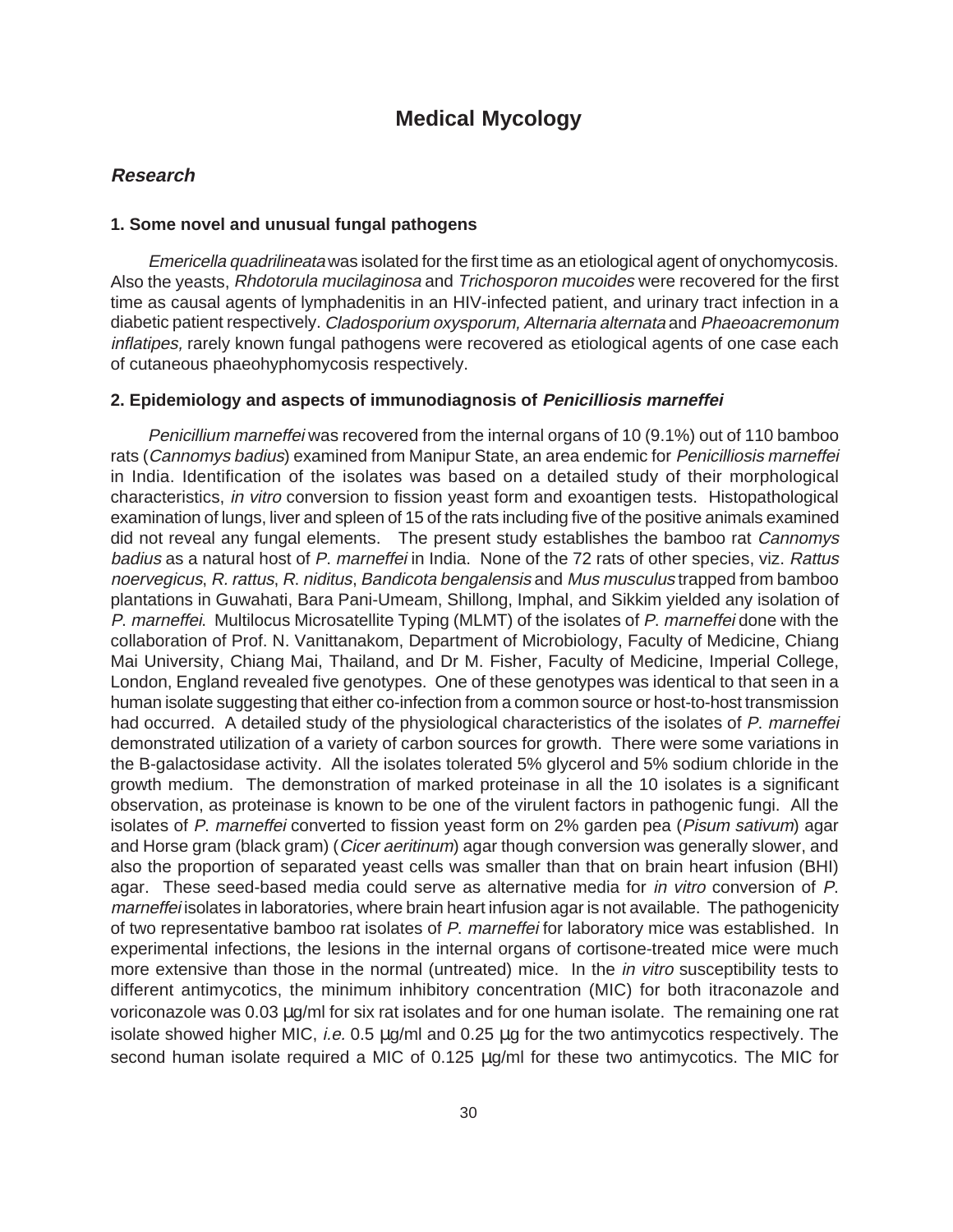amphotericin B ranged  $0.03 - 0.25 \,\mu\text{g/ml}$  for the rat isolates, and it was  $0.03 \,\mu\text{g/ml}$  and  $0.125 \,\mu\text{g/ml}$ ml respectively for the two human isolates. All the tested isolates were resistant to fluconazole.

None of the 25 soil samples collected from the burrows of C. badius, and 10 samples each of bamboo shoots and leaves in Manipur, yielded any P. marneffei isolate. Additional 190 soil samples collected from burrows of other species of rats and from sites other than the burrows of rats in bamboo plantations in northeastern States, and other parts of India, and from Nepal were also negative for the fungus. Experimental work on the survival of P. marneffei in soil showed that the fungus could survive in sterile soil for several weeks with little possibility of multiplication but not in non-sterile (natural) soil. Thus, definite evidence of natural occurrence of P. marneffei in soil is lacking. Experiments on *in vitro* interaction of several species of saprobic fungi, viz. Aspergillus fumigatus, A. flavus, Acremonium strictum, Penicillium purpurogenum, and Fusarium solani, and Penicillium sp. with P. marneffei, employing different techniques demonstrated that these fungi in general are antagonistic to or inhibit the growth of P. marneffei. This observation may account for the rare occurrence of P. marneffei in soil under particular ecological conditions.

A simple procedure for preparation of potent antigen of P. marneffei was developed. This essentially comprised dialysis of the cultural filtrate of the yeast/mold form of the fungus, its repeated precipitation with ammonium sulphate and re-dialysis. The immunodiffusion procedure for detection of antibodies to P. marneffei was standardized with rabbit antisera and with serum samples of mycologically proven cases of Penicilliosis marneffei. This holds promise for a simple immunodiagnostic procedure for diagnosis of human infections due to P. marneffei.

# **Diagnostic Services**

A total of 827 clinical samples from indoor and outdoor patients were processed during the year, as per details given below:

| a. Fungal Culture                     | No. |
|---------------------------------------|-----|
| Sputum                                | 270 |
| BAL/ bronchial aspirate/pleural fluid | 129 |
| Nail 11                               |     |
| Skin/nasal tissue                     | 21  |
| <b>Miscellaneous</b>                  | 25  |
|                                       |     |
| b. Blood Precipitation Test           | 382 |
|                                       |     |
| Total                                 |     |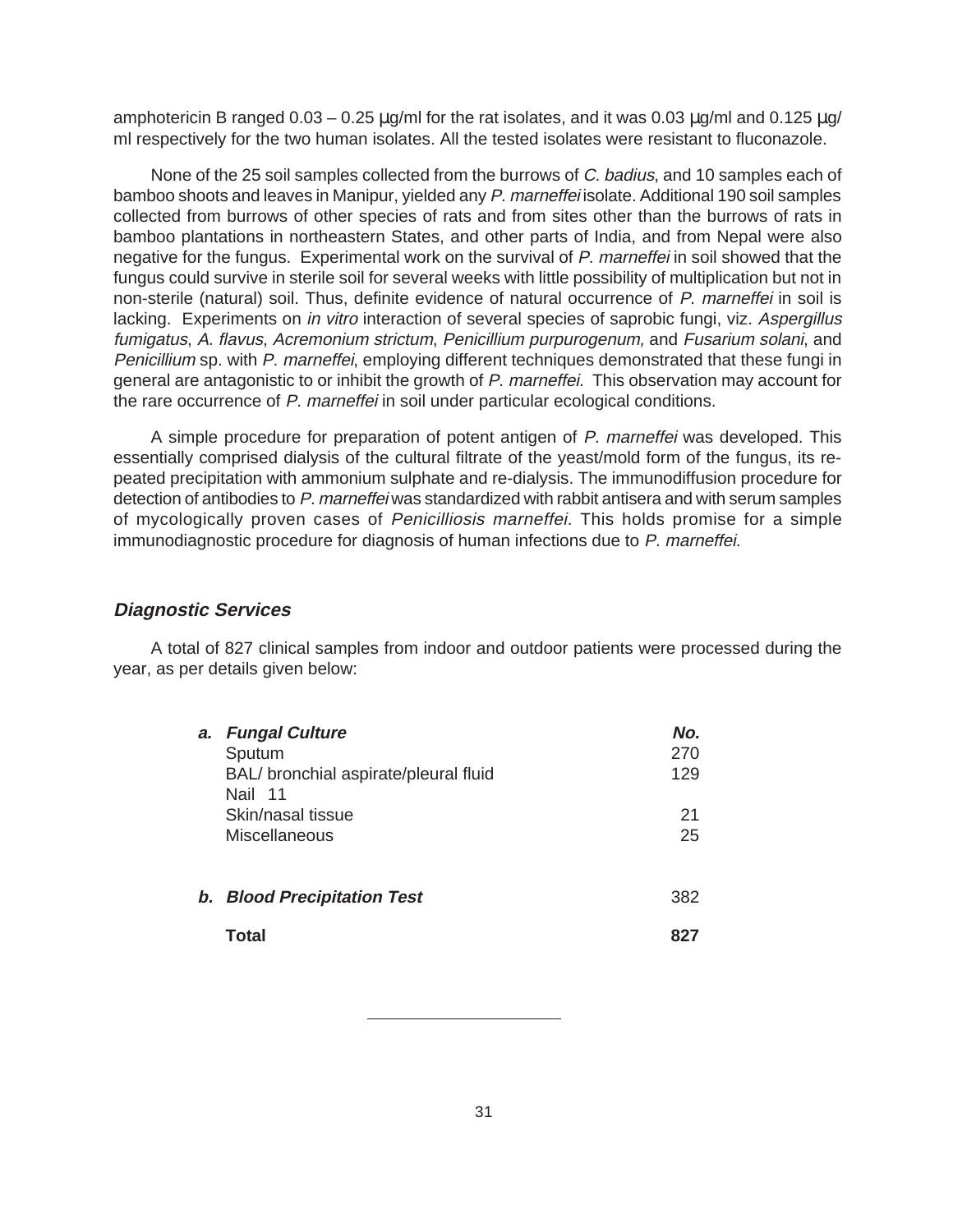# **Microbiology**

# **Research**

# **1. Biochemical and molecular characterization of clinical isolates of Corynebacterium diphtheriae**

A total of 50 clinical isolates of C.diphtheriae isolates recovered from suspected cases of diphtheria admitted to the Infectious Diseases Hospital, Kingsway Camp, Delhi and 10 isolates, 5 each recovered from American and Russian patients respectively procured from CDC, Atlanta, U.S.A were studied. All these isolates were biotyped using conventional as well as commercially available API Coryne(BioMereux, France). Toxigenicity testing was done by Elek immunoprecipitation and PCR assay. As many as 45 isolates were var intermedius, 11 were var mitis and rest 4 were var gravis. There was 100% correlation between Elek test and PCR assay except in one isolate obtained from CDC, Atlanta, which was Elek negative and PCR positive. A comparative evaluation of whole-cell protein profile analysis by SDS-PAGE (PPA) and ribotyping with a digoxigenein labelled c-DNA probe complementary to 16S and 23S rRNA of Escherichia coli was undertaken. The protein and ribotype patterns were subjected to computerized numerical analysis in order to have an objective comparison between the techniques employed. PPA could type the isolates into 16 types; ribotyping on the other hand identified 35 ribotypes. SD1 was the most predominant protein type containing 20 strains. Protein types SD2 and SD4 contained a cluster of 8 strains each which were further divided into 7 and 4 different ribotypes respectively. Similarly, protein type SD6 and SD11 contained a cluster of 2 strains each which could be further ascribed to unique ribotypes. Both the techniques had 100% typeability and 100% reproducibility. Ribotyping was found to have a higher discriminatory index (0.96) than PPA (0.85). Ribotyping was able to discriminate between strains, which were clustered by SDS-PAGE.

# **2. Analysis of isoniazid and rifampicin resistance mutations in the clinical isolates of M. tuberculosis by sequencing and dot-blot hybridization**

Twenty patients of pulmonary tuberculosis, attending the Department of Respiratory Medicine, V.P. Chest Institute, Delhi and 100 patients from RBTB Hospital, Kingsway Camp, Delhi have been taken up for the study till date. The patients were asked to submit sputum samples for three consecutive days. Ziehl-Neelsen staining was performed for direct smear examination, which was positive in 90 (70%) cases. Cultures for M. tuberculosis were routinely performed for every case. Modified Petroff's method was used for decontaminating the sputum samples and Lowenstein-Jensen medium in duplicate was used for culture. Susceptibility tests of 19 isolates of M. tuberculosis selected at random were performed by the proportion method. Susceptibility testing of seven isolates was carried out by BACTEC 460 TB system.

In the current experiments we could detect multidrug resistance in 23% (6/26) of the isolates. In all, 7/26 (27 %) isolates were resistant to isoniazid, 6/26 (23 %) to rifampicin, 8/26 (31 %) to streptomycin and 4/26 (15 %) to ethambutol.

Five probes (A, B, C, D and E), each capable of binding to a different target segment within the rpoB core region of the wild type M. tuberculosis genome were used. The absence of hybridization of any probe in the dot-blot assay indicated the presence of mutations.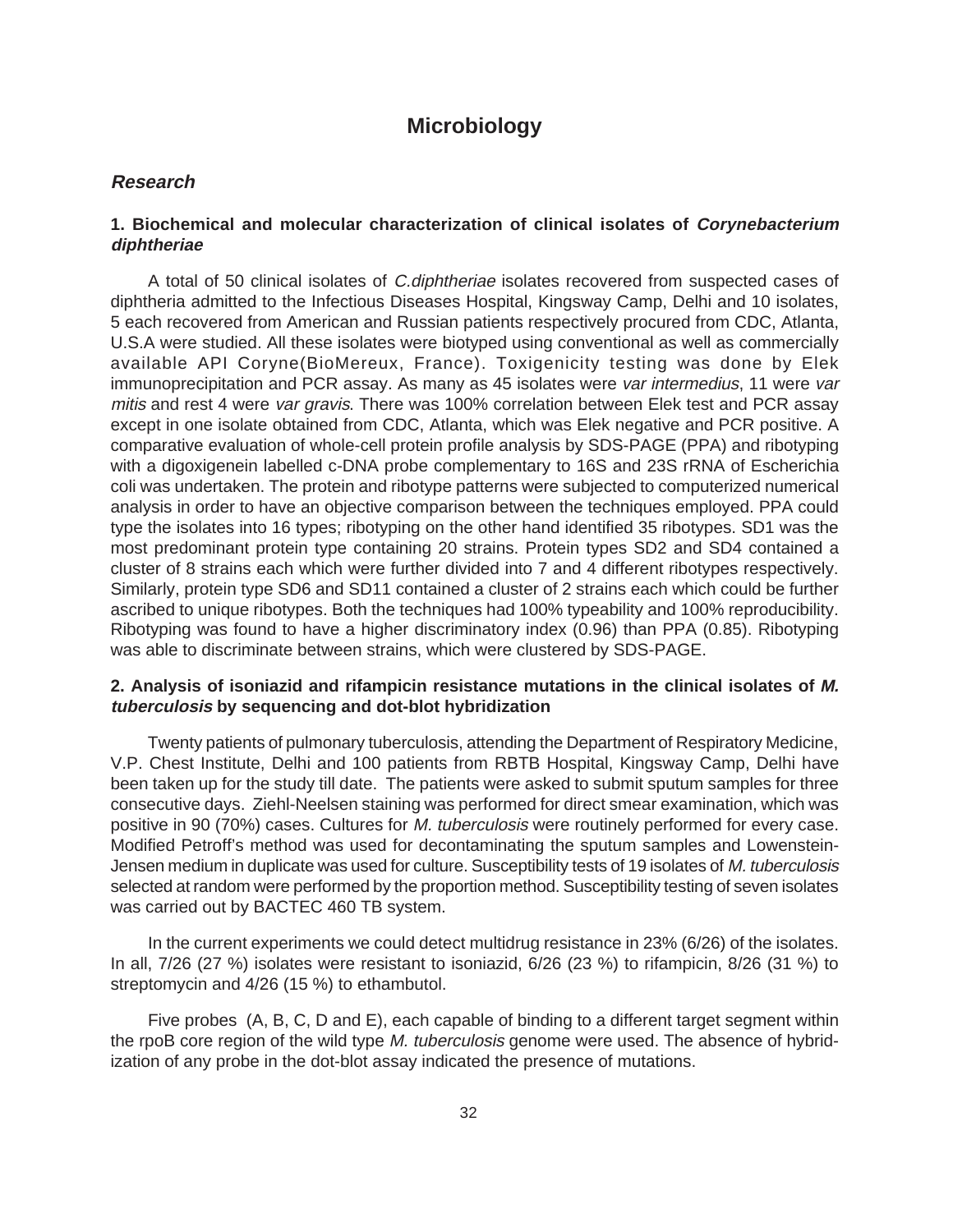The assay was initially carried out on 11 isolates with probe E as this probe covers codons 528 to 533, which is the site with the maximum number of reported mutations leading to rifampicin resistance. Of the four resistant isolates tested, two of the isolates hybridized with probe E. The results were confirmed by sequencing when a mutation was detected in both these isolates at codon 531, covered by probe E. **[Principal Investigator: Prof. M. Bose, Co-investigators: Dr M. Varma, Dr V.K. Vijayan, (VPCI) and Dr S. Patnaik, Dr J.N. Banvalikar, R.B.T.B. Hospital, Delhi]**

# **3. Mycobacterial-epithelial interaction in innate immune response to tuberculosis and its role in transcriptional regulation of inducible nitric oxide synthase (iNOS)**

In view of the presence of a large number of epithelial cells in the alveoli of the lung and their ability to produce various cytokines and chemokines, the possible role of the alveolar epithelial cells in innate immune response to tuberculosis was examined. Human alveolar epithelial cell line A549 was used as a model. The ability of A549 cells to induce nitric oxide (NO) in response to Mycobacterium tuberculosis infection was taken as an in vitro correlate of innate immunity. M. tuberculosis infection induced A549 cells to produce significant level of NO and to express inducible nitric oxide synthase mRNA at 48 hr of infection. However, the amount of NO released at this point was not mycobactericidal. Cytokine stimulation (interferon-γ, tumor necrosis factor-α, interlukin-1β, alone or in combination) of the infected A549 cells induced higher concentration of NO. The study of colony forming units (CFU) as a measure of mycobactericidal capacity of A549 cells revealed a reduction in CFU of M. tuberculosis by 39.29 percent. Interestingly  $\gamma$ - irradiated M. tuberculosis H37Ry could also elaborate higher than basal level of NO. Therefore, we examined mycobacterial antigenic components for their possible role in NO production. We observed that A549 cells produced significantly higher amount of NO at 48 hr when treated with mycobacterial whole cell lysate, cell wall or cell membrane preparation. The release of NO and resultant mycobactericidal activity could be further enhanced by simultaneously conditioning the M. tuberculosis infected A549 cells with cytokine and mycobacterial components. These results suggest that the alveolar epithelial cells respond to their microenvironment, which is constituted by various cytokines, and macrophages processed antigens and may contribute to the innate immune response to tuberculosis. **(Principal Investigator: Prof. M. Bose, Co-investigator: Dr Sadhna Sharma)**

# **4. Analysis of polymorphism and expression profile of genes of mammalian cell entry (mce) operons in clinical isolates of M. tuberculosis**

Mammalian cell entry operons (mce operons), implicated in the entry of mycobacteria into host cells are present both in pathogenic species as well as saprophytic species. Thus, it is likely that the genes in these operons have functions other than those required for entry into host cells. By in silico analysis we have identified domains within the mce operons that might justify their occurrence in a saprophytic species like M. smegmatis. Our analysis deciphered the presence of Ttg2B, and Ttg2C domains characteristic of transporter proteins in addition to mce domain in these operons across the various species of mycobacteria. We have also analysed and compared the expression profile of mce operons in M. tuberculosis, M. bovis, and M. smegmatis under different growth conditions. In M. smegmatis each operon has truncation of domains in at least one gene. We observe differential expression of the operons in M. smegmatis growing under different culture conditions. In the bacilli growing in nutritionally rich medium with aeration; only mce 4 operon is expressed while during stationary phase in a standing culture all the four operons are expressed. In *M. bovis* in addition to the complete absence of mce 3 operon several domains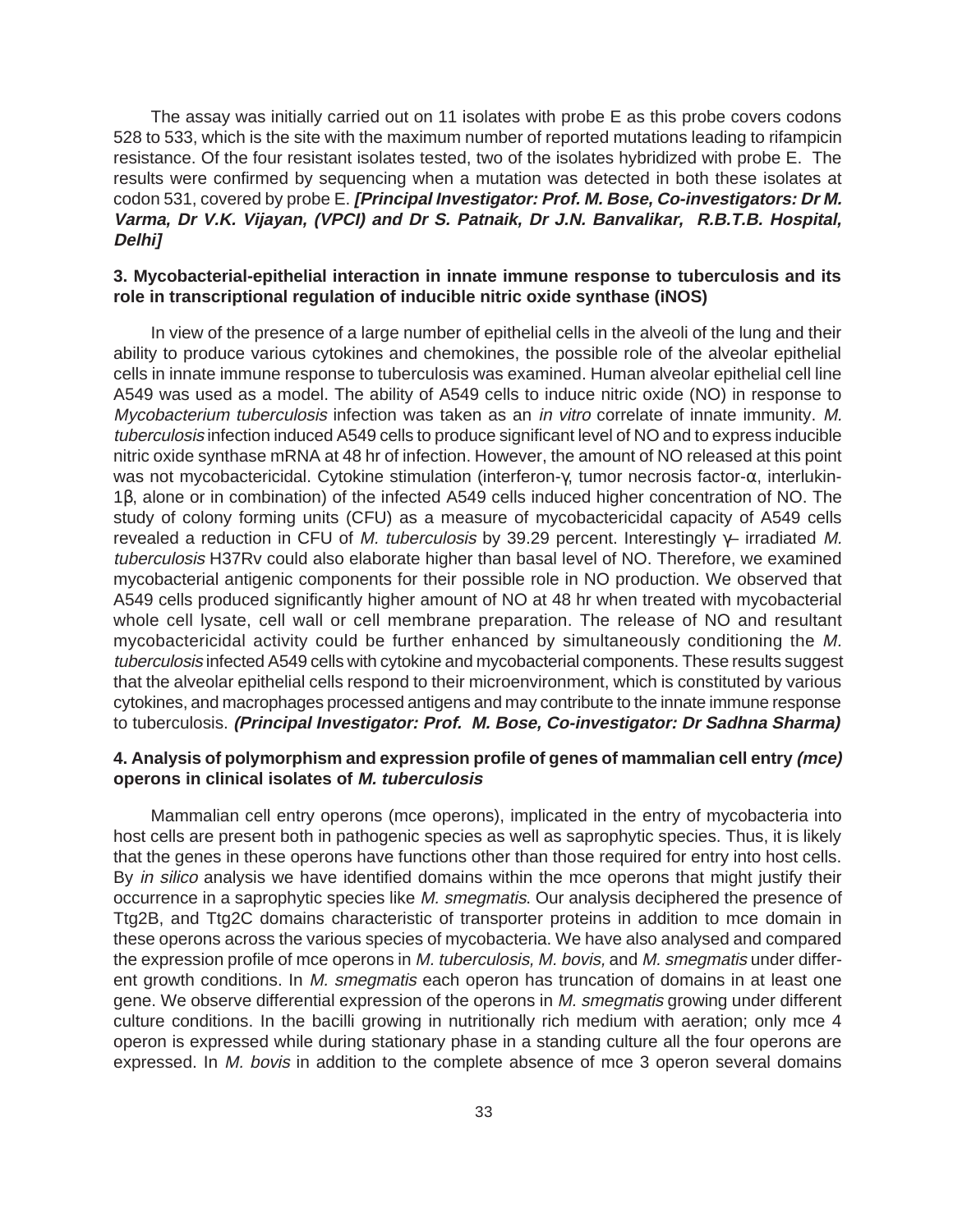within putative proteins encoded by the other operons are truncated. We detect the expression of mce 2 operon in the exponential phase of growth while mce 2 operon along with mce 1 operon is expressed in the stationary phase. **(Principal Investigator: Prof. Vani Brahmachari, ACBR Centre, University of Delhi, Co-investigator: Prof. M. Bose)**

# **5. PCR and RFLP typing of the Indian M. avium strains using IS1245 insertion sequence marker**

Sixty-five biochemically identified MAC isolates were used in the present study. In addition to biochemical tests, the isolates were subjected to investigation for the presence of molecular markers described for M. avium and M. intracellulare, namely, IS1245 insertion sequence, mig, DT1, DT6 sequence markers. It was observed that all the 65 isolates were IS1245 and *mig* positive by PCR and 47 out of 65 were DT1/DT6 positive.

Three PRA methods described for identification of mycobacterium species were also applied to these isolates. Our results demonstrate that although these PRA methods offer several advantages (rapid, economical and theoretically applicable to all species of mycobacteria), the MAC isolates recovered from Delhi patients demonstrated heterogeneous profile. We conclude that further work will be needed to establish PRA as an useful identification tool for MAC.

The PCR typing was observed to be rapid and simple. This typing system provided reproducible and easy to analyze patterns comprising fewer than 10 bands. Despite the fact that both typing methods failed to type some strains (10 by RFLP and 8 by PCR, of 65 strains) none of the isolates were negative for both the typing methods. On PCR typing a cluster of 14 isolates with identical three banded pattern was observed and within this cluster were 5 isolates that were negative for IS1245 RFLP typing.

# **6. Infection of human monocyte derived macrophages with M. tuberculosis induces apoptosis of T cells: A potential mechanism for persistent infection**

Mycobacterium tuberculosis is an intracellular pathogen that readily survives and replicates in human macrophages. Host cells have developed various mycobactericidal and immunoregulatory mechanisms, such as the production of nitric oxide and inflammatory cytokines to control intracellular replication of M. tuberculosis. Inducible nitric oxide synthase (iNOS) is transcriptionally under the control of IFN-γ and TNF-α. IL-12 provides a crucial link between activated mononuclear phagocytes and T cells by regulating the production of IFN-γ. In this study, we investigated the production of nitric oxide (NO), TNF-α, and IL-12 by the peripheral blood monocytes (PB Mn) of patients suffering from multidrug-resistant tuberculosis (MDR-TB). The cells were infected with M. tuberculosis and stimulated with IFN-γ or activated with mycobacterial subcellular components. The results were compared with those from cases of newly diagnosed TB and healthy controls. Nitric oxide production was significantly depressed in PB Mn from MDR-TB patients. Infected monocytes from the newly diagnosed TB patients produced significantly higher levels of NO as compared to those from MDR-TB patients or normal controls. The subcellular fraction of M. tuberculosis-like whole cell lysate (WCL), culture filtrate protein (CFP) and lipoarabinomannan (LAM) induced higher concentrations of NO release in PB Mn from newly diagnosed TB patients as compared to those from MDR-TB patients. Cell culture supernatant from PB Mn assayed at 48 hr after infection or stimulation demonstrated significantly depressed release of TNF-α and IL-12 from MDR-TB cases as compared to the fresh cases. We observed a definite correlation between nitric oxide release and TNF- $\alpha$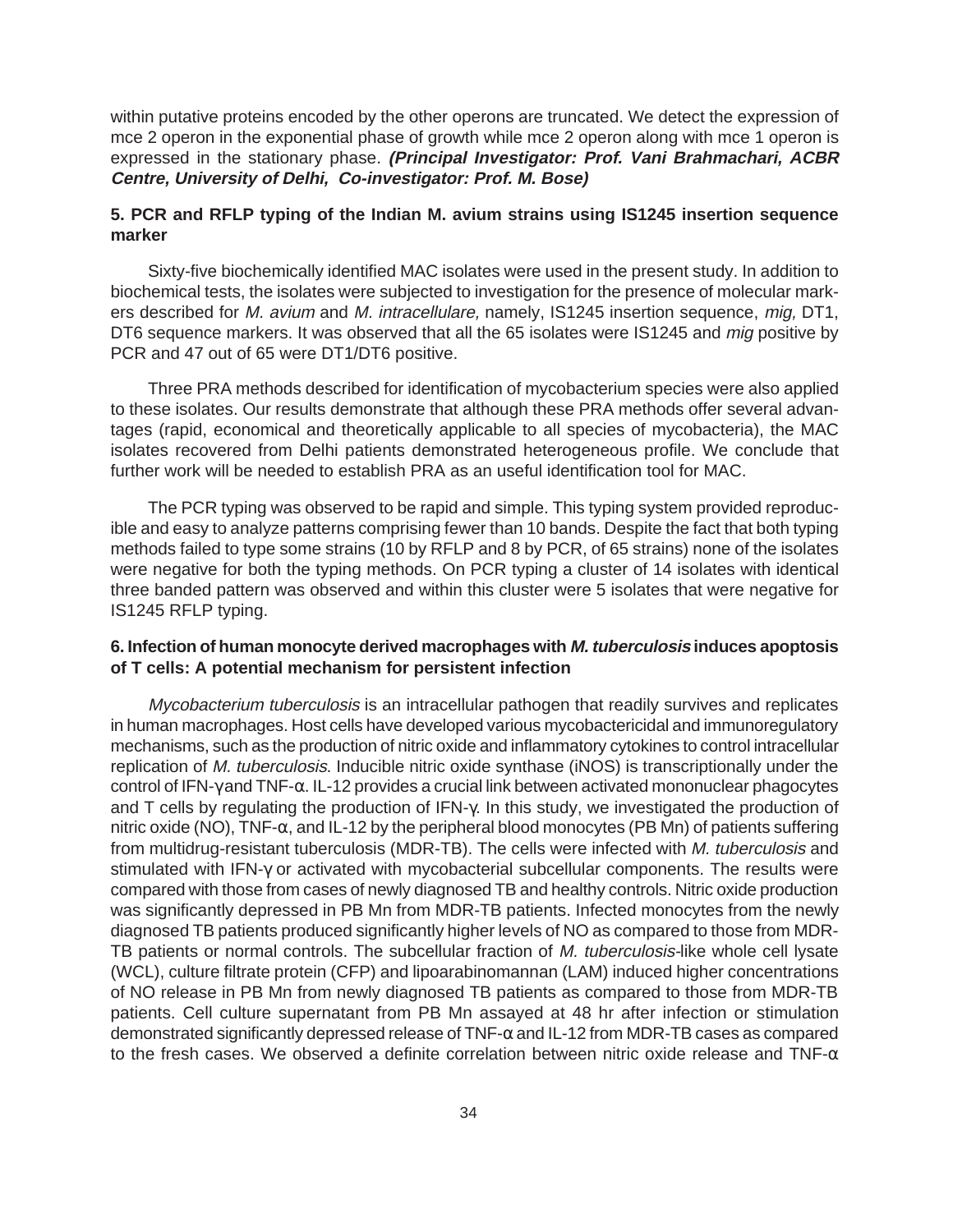production irrespective of low or high production in MDR-TB or fresh cases respectively. The present data suggest that peripheral blood monocytes of MDR-TB patients typically show signs of immunosupression. Whether such immunosupression is the cause or effect of MDR-TB merits further investigations.

# **7. Molecular characterization of Pseudomonas isolates from the hospital patients and other hospital sources**

There was an outbreak of Pseudomonas infection at the ICU of VPCI. During the investigation of the outbreak, in order to delineate the source, various samples from the patient, the suction apparatus, endotracheal tube and other samples from the ward were processed. Strains of Pseudomonas isolated from these samples were taken for characterization. The DNA was isolated by the classical Phenol-chloroform method. The characterization by ribotyping is under way.

# **8. Prevalence of Mycoplasma pneumonia infection in patients of acute exacerbation of chronic obstructive pulmonary disease**

Eight patients of acute exacerbation of COPD attending the Department of Respiratory Medicine at V.P. Chest Institute, Delhi were taken up for the study. Throat swabs and sputum samples were collected from the patients for culture and PCR. Sera were collected for serological diagnosis of M. pneumoniae infection, from the patients as well as seven healthy controls. Samples were cultured on PPLO medium and incubated at 37 °C. A part of the sample was stored at –70 °C to be used for PCR. Three of the samples showing evidence of growth were subcultured on to PPLO agar and taken up for PCR. PCR was standardized in the lab using a primer set amplifying a 375 bp region of the P1 gene. PCR was then conducted on all samples including two follow-up cases. None of the clinical samples studied showed the desired amplicon in the direct PCR assay. PCR performed on the three samples with probable growth of Mycoplasma pneumoniae was also negative.

The sera obtained from patients were taken up for serological studies. None of the samples had a positive IgM assay. However, IgG antibodies were detected in four samples. Only one of the IgG positive samples had a positive Gelatin Particle agglutination assay too. One of the samples (MP1) was positive for IgG antibodies with a GPA titer of 1:80. We found evidence of Mycoplasma pneumoniae infection in atleast one patient of acute exacerbation of COPD who tested positive for IgG antibodies and GPA both. However, IgM antibodies were negative in this case. **[Principal Investigator: Dr M. Varma, Co-investigators: Prof. S.K. Chhabra (VPCI), Dr Rama Choudhary, AIIMS, New Delhi]**

# **Diagnostic Services**

Details of diagnostic services provided to the indoor and outdoor patients are given below:

# **i. Bacteriology Laboratory**

#### **Clinical specimens processed for isolation of aerobic pathogens**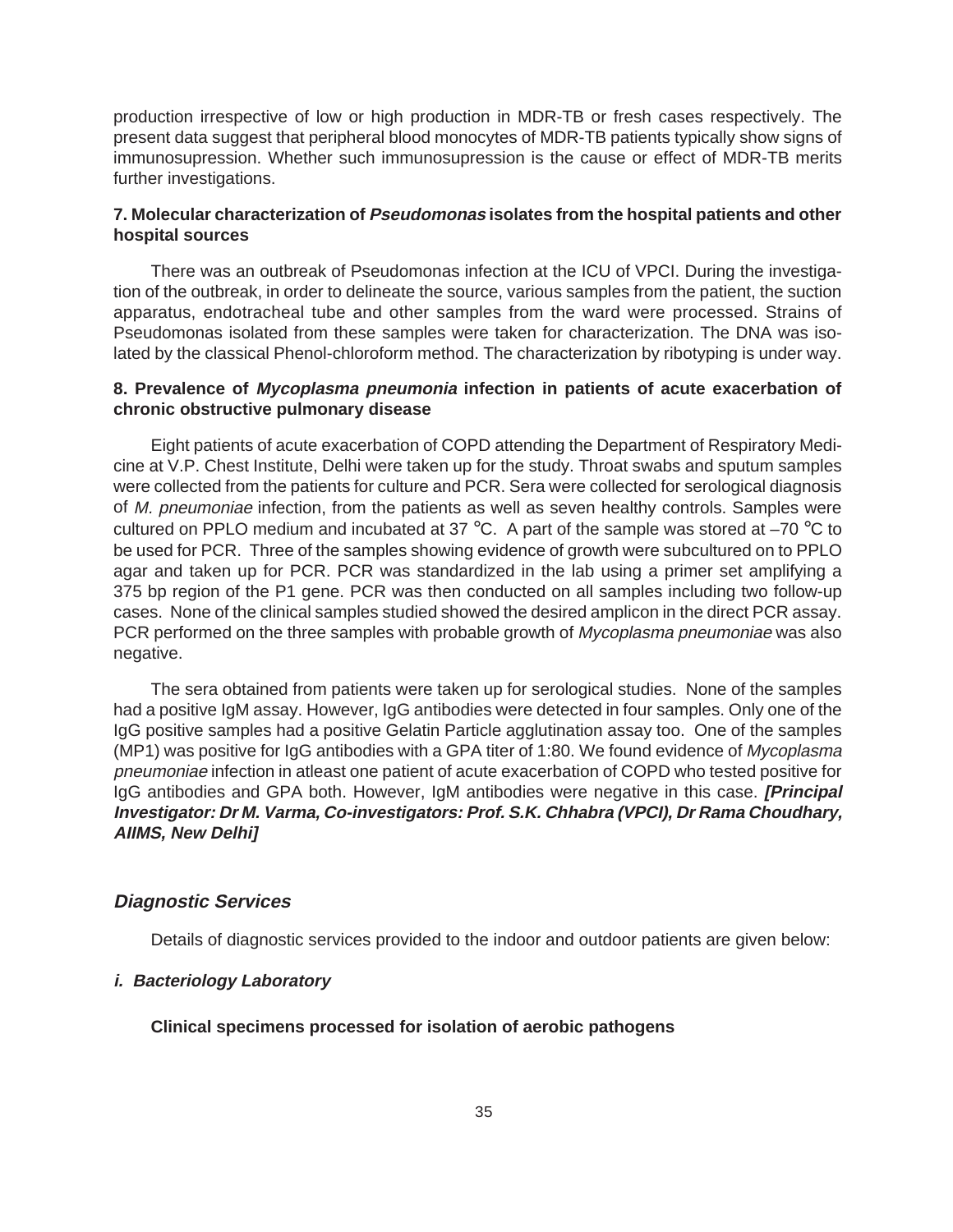| <b>Nature of Specimen</b> | No.  |
|---------------------------|------|
| Sputum                    | 1541 |
| <b>Pleural fluid</b>      | 30   |
| Bronchoalveolar lavage    | 34   |
| <b>Bronchial aspirate</b> | 92   |
| Postbronchial sputum      | 11   |
| <b>FNAC</b>               | 05   |
| Pus                       | 01   |
| Ascitic fluid             | 01   |
| Urine                     | 176  |
| Blood                     | 17   |
| Endotracheal secretion    | 08   |
| Throat swab               | 07   |
| Tracheal aspirate         | 07   |
| Catheter tip              | 04   |
| Total                     | 1934 |

The specimens yielded 265 isolates of Pseudomonas aeruginosa, 18 Klebsiella oxytoca, 16 Enterobacter spp., 59 Acinetobacter spp., 12 S. aureus, 6 Citrobacter koseri, 47 E. coli, 24 H. influenzae and 91 isolates of Streptococcus pneumoniae. A large number of these isolates were resistant to multiple antibiotics. None of the H. influenzae and S. pneumoniae showed resistance to any of the antibiotics.

# **ii. Mycobacteriology Laboratory**

# **a. Clinical specimens processed**

| <b>Nature of Specimen</b> | No.  |
|---------------------------|------|
| Sputum                    | 5664 |
| <b>Pleural fluid</b>      | 48   |
| Bronchoalveolar lavage    | 61   |
| <b>Bronchial aspirate</b> | 109  |
| Postbronchial wash        | 94   |
| <b>FNAC</b>               | 13   |
| Endotracheal aspirate     | 01   |
| Pus                       | 03   |
| Lymph node biopsy         | 01   |
| Ascitic fluid             | 02   |
| Urine                     | 02   |
|                           |      |

| <b>Total</b> | 5998 |
|--------------|------|
|              |      |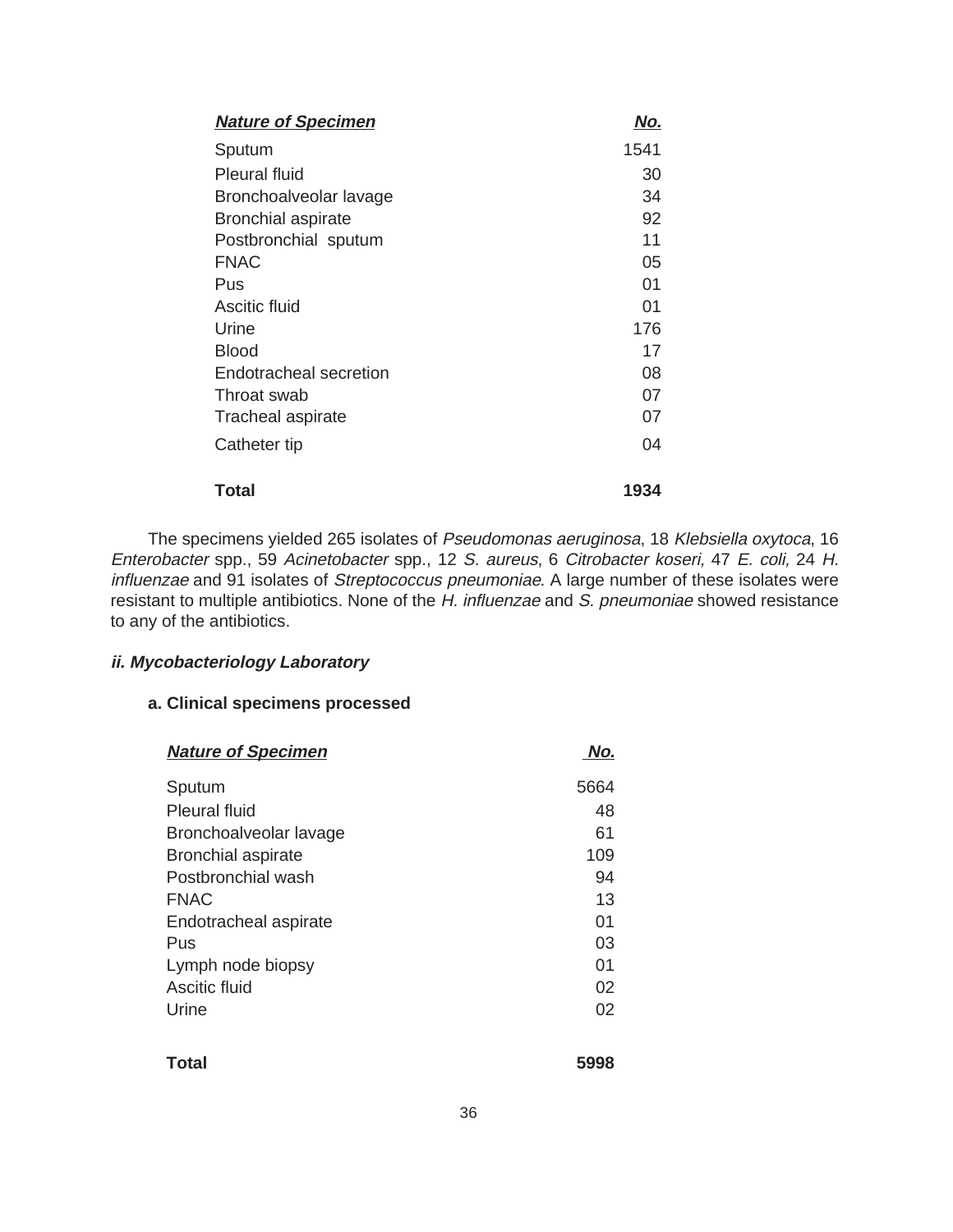## **b. Clinical specimens processed with BACTEC 460 TB system**

| <b>Nature of Specimen</b> | No. |
|---------------------------|-----|
| Sputum                    | 53  |
| <b>Pleural fluid</b>      | 07  |
| Bronchoalveolar lavage    | 03  |
| Pus                       | 02  |
| <b>FNAC</b>               | 01  |
| Bone marrow aspirate      | 01  |
| Endometrial biopsy        | 01  |
| <b>Total</b>              | 68  |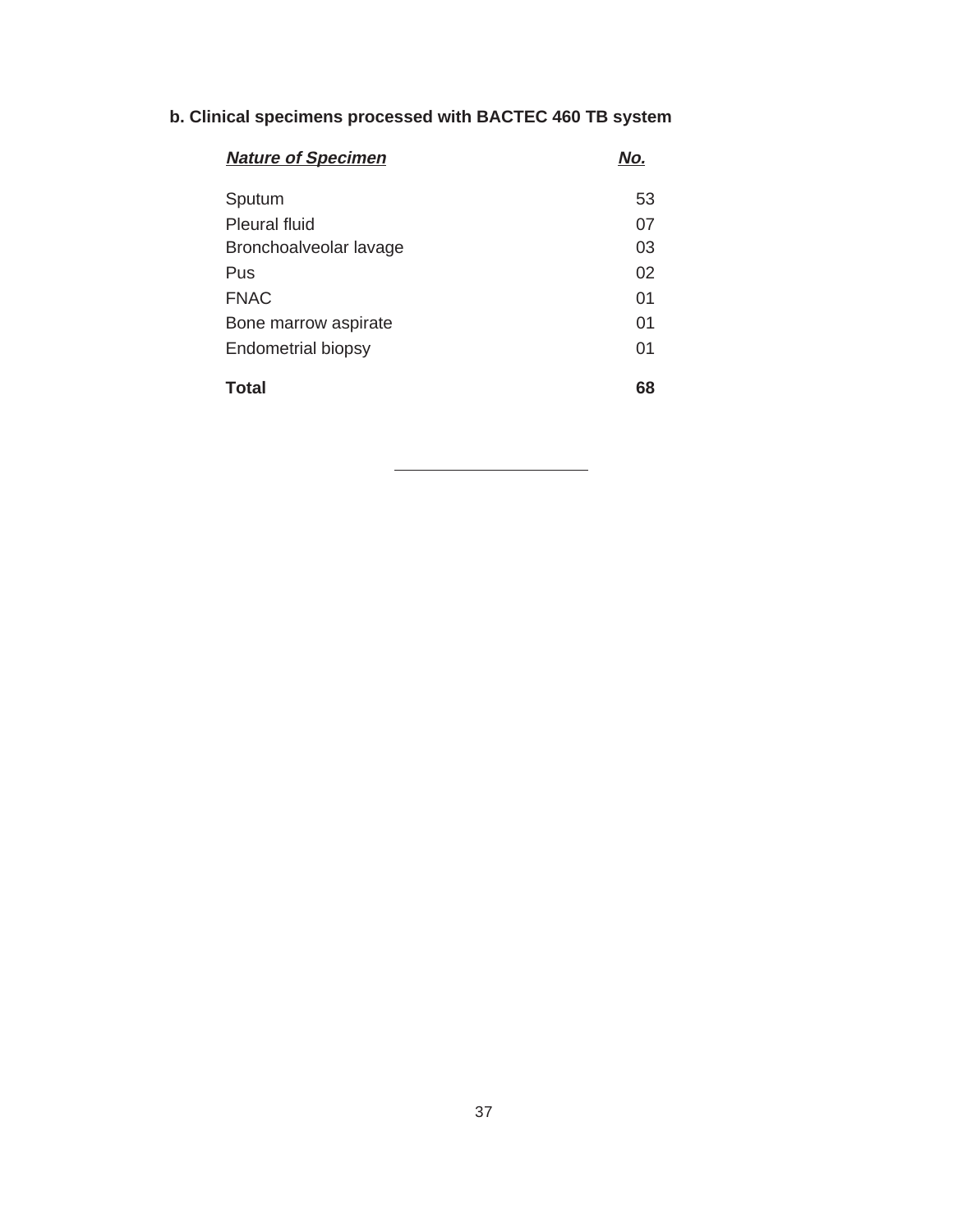## **Pathology**

### **Diagnostic Work**

Details of the diagnostic services provided to the indoor and outdoor patients during the year are given below:

| а. | Hematology                                       | No.  |
|----|--------------------------------------------------|------|
|    | Total no. of blood samples examined              | 9895 |
|    | Hemoglobin estimation                            | 9765 |
|    | Total leukocyte count                            | 9765 |
|    | <b>RBC</b> count                                 | 4420 |
|    | Differential leukocyte count                     | 9765 |
|    | ESR (Westergren)                                 | 9705 |
|    | Reticulocyte count                               | 545  |
|    | Absolute eosinophil count                        | 1185 |
|    | Mean corpuscular volume (MCV)                    | 5135 |
|    | Mean corpuscular hemoglobin (MCH)                | 5135 |
|    | Mean corpuscular hemoglobin concentration (MCHC) | 5135 |
|    | Hematocrit                                       | 4420 |
|    | Platelet count                                   | 2280 |
|    | Peripheral smear for red cell morphology         | 580  |
|    | Malarial parasite examination                    | 455  |
|    | <b>Bleeding time</b>                             | 1090 |
|    | <b>Clotting time</b>                             | 1090 |
| b. | <b>Clinical Pathology</b>                        |      |
|    | Urine examination                                | 7200 |
|    | Albumin                                          | 7200 |
|    | Sugar                                            | 7200 |
|    | <b>Bile pigments</b>                             | 170  |
|    | <b>Bile salts</b>                                | 170  |
|    | Urobilinogen                                     | 170  |
|    | Microscopic examination                          | 7200 |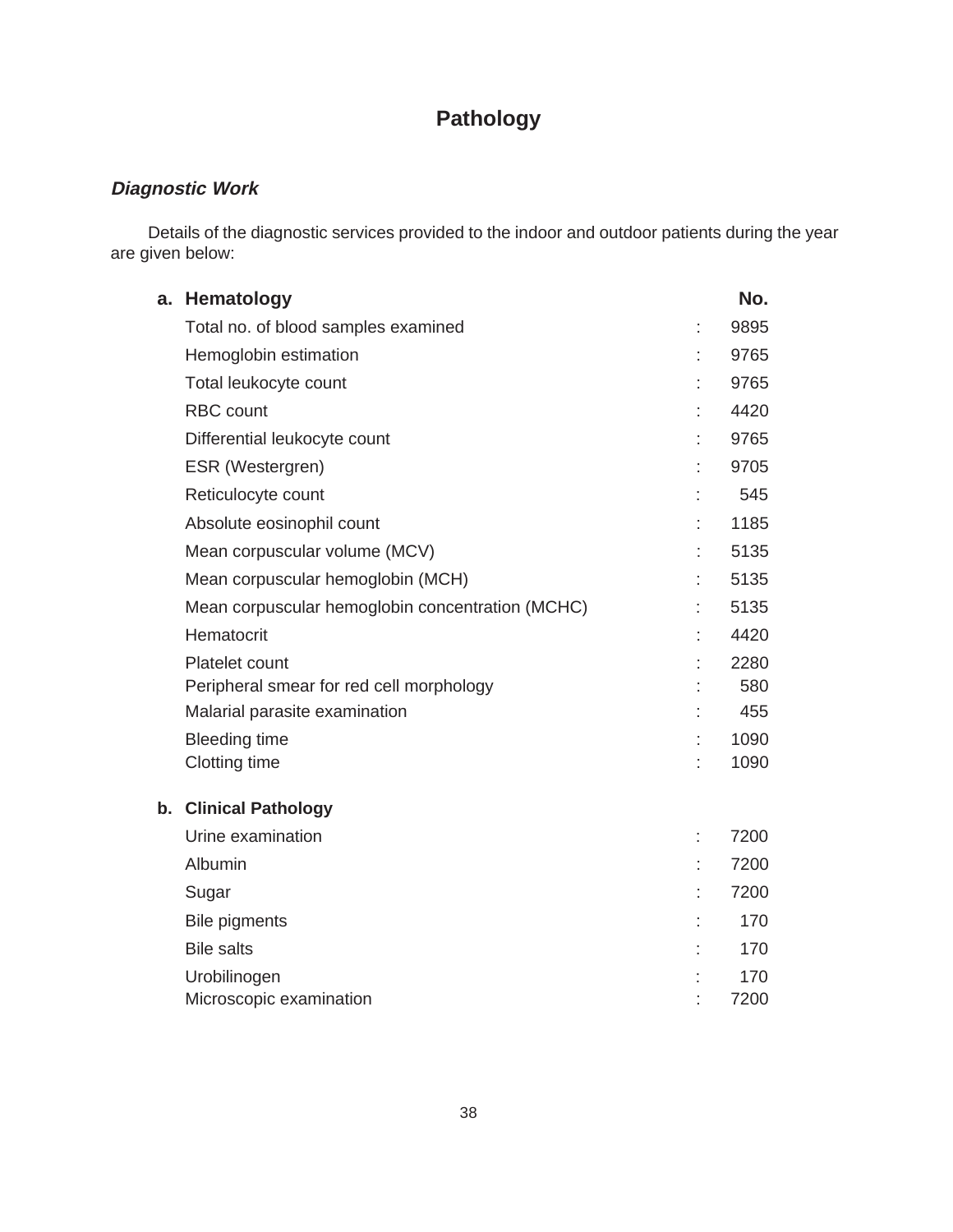| C. | <b>Cytology</b>              |      |
|----|------------------------------|------|
|    | Sputum                       | 77   |
|    | <b>BAL fluid</b>             | 95   |
|    | <b>FNAC</b>                  | 65   |
|    | <b>Bronchial aspirate</b>    | 21   |
|    | <b>Pleural fluid</b>         | 39   |
|    | <b>Bronchial brushings</b>   | 02   |
|    | Ascitic fluid                | 05   |
|    | Miscellaneous                | 02   |
|    | d. Clinical Chemistry        |      |
|    | S. cholesterol               | 224  |
|    | Glucose                      | 2114 |
|    | B. Urea                      | 1072 |
|    | S. creatinine                | 1093 |
|    | S. total proteins            | 564  |
|    | S. albumin                   | 549  |
|    | S. total bilirubin           | 723  |
|    | S. direct bilirubin          | 717  |
|    | <b>SGOT</b>                  | 773  |
|    | <b>SGPT</b>                  | 771  |
|    | S. alk. phosphatase          | 750  |
|    | S. calcium                   | 56   |
|    | S. uric acid                 | 25   |
|    | S. triglycerides             | 169  |
|    | S. HDL                       | 155  |
|    | S. phosphorus                | 13   |
|    | S. magnesium                 | 05   |
|    | CK-MB                        | 10   |
| e. | Histopathology               |      |
|    | Diagnostic surgical biopsies | 19   |
|    | <b>Experimental biopsies</b> | 143  |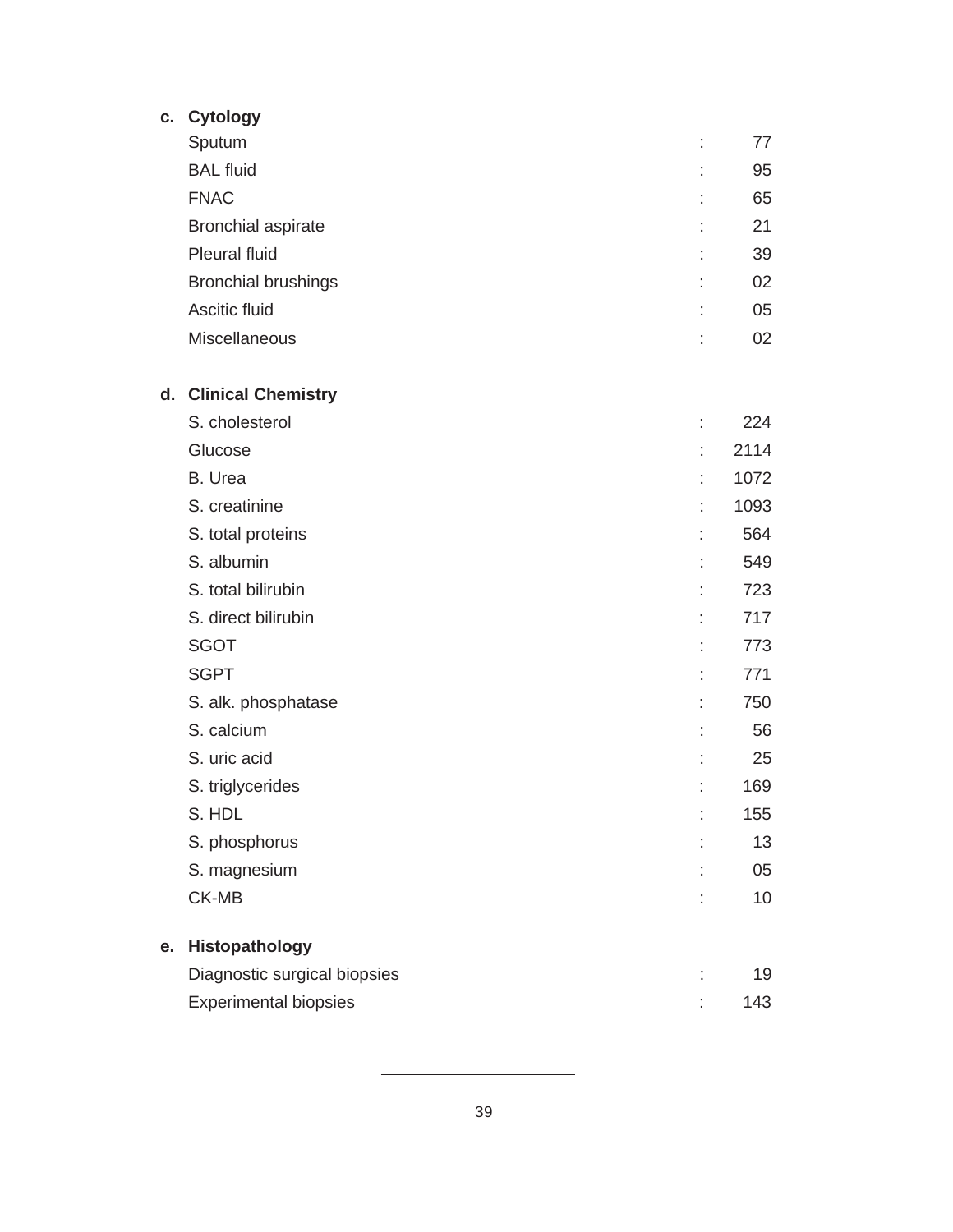### **Pharmacology**

#### **Research**

#### **1. Clinical study on the possible hepatoprotective effect of New Livfit (a polyherbal preparation) on ATT-induced hepatotoxicity**

Anti-tubercular therapy (ATT) induces hepatotoxicity and several strategies have been designed to protect against this drug-induced toxicity. The present study was an attempt to evaluate the possible hepatoprotective effect of a new polyherbal preparation (New Livfit) against ATT in TB patients. The study was carried out in collaboration with RBTB Hospital, Delhi. After obtaining the ethical clearance for the study, informed consent was taken from the patients in the prescribed format. The study was a randomized, open, placebo controlled clinical trial with a parallel design. All patients received ATT—intensive four–drug therapy (RHEZ) for two months, followed by continuation phase two-drug therapy (RH) for four months. After initial baseline biochemical data for liver function (Bilirubin, SGOT, SGPT, Alkaline Phosphatase, Serum Proteins) and screening for HbsAg and HIV, the patients were put on ATT. The treatment group received New Livfit, whereas, the placebo control group received Vit. B Complex. The patients were assessed for LFT four weeks, eight weeks and 24 weeks after ATT therapy, in consultation with RBTB Hospital, Delhi. The study (for 100 patients) has been completed and on analysis of the data interesting observations have emerged. Briefly, out of patients diagnosed with ATT-induced hepatotoxicity, prior treatment with New Livfit showed protective effects, as compared to Vit. B Complex group.

#### **2. A multicentric, double-blind randomized placebo controlled study evaluating the efficacy and tolerability of the polyherbal preparation LL-2123 HP against hepatotoxicity in patients with pulmonary tuberculosis**

A clinical study was carried out on 30 patients of pulmonary tuberculosis to evaluate the protective effect of the polyherbal preparation LL-2123 HP against ATT-induced hepatotoxicity. Ethical clearance was obtained from the appropriate committee, as was written informed consent from the patients. Subjects were included taking into consideration the prescribed inclusion and exclusion criteria and the control and experimental drugs (coded by the sponsors) was administered following the randomization table. Baseline biochemical investigations were performed prior to starting ATT, in both groups of patients, who were again evaluated after eight weeks of intensive phase therapy.

#### **3. Possible protective role of Livina (a polyherbal preparation) against anti-tubercular therapy (ATT)-induced hepatotoxicity**

This is a single blind, randomized, placebo controlled study (to be carried out in 60 patients) to evaluate the efficacy of Livina against ATT-induced liver damage during intensive phase chemotherapy. After obtaining the necessary ethical clearance and informed consent from the subjects, patients of pulmonary tuberculosis were screened according to the inclusion/exclusion criteria, and included in the study. The recruitment process is on and 20 patients have been recruited to date. After baseline biochemical investigations for liver functions, ATT was started, and blood samples will be collected at intervals of four weeks, to assess the comparative extent of hepatotoxicity in both placebo and Livina treated groups.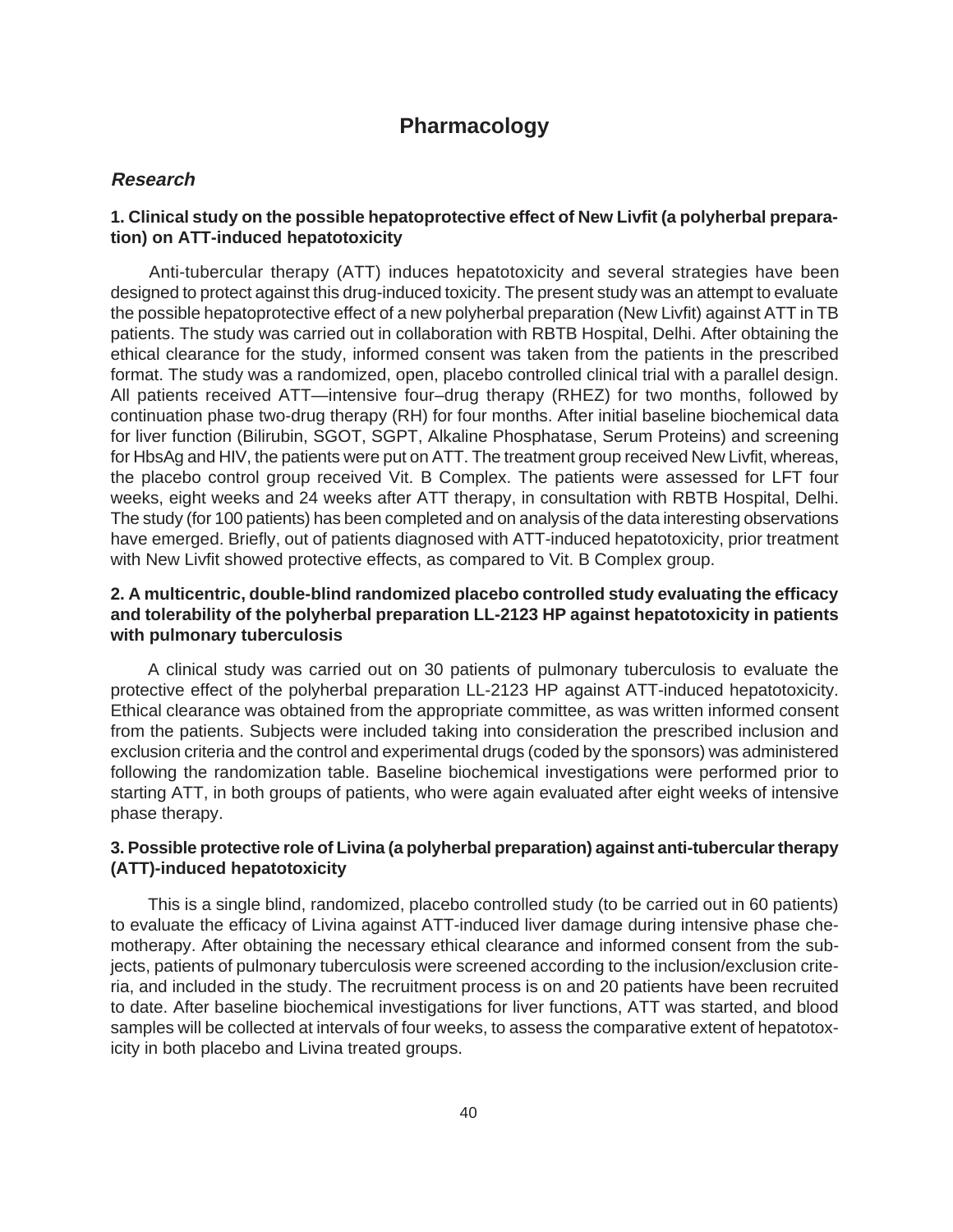#### **4. Studies on the possible role of nitric oxide in the regulation of neurobehavioural and immunological responses during stress**

Nitric oxide (NO) is now recognized as an important bioregulatory molecule and its importance in several inflammatory, immunological and respiratory diseases is well recognized. Immunocompromised situations enhance the susceptibility to disease and there is a clear correlation between neural pathways, immunity and somatic/visceral disorders. Stress is known to induce complex neural interactions and also modulate immune functions. The present study evaluated the possible role of NO in the neural modulation of immunity and some related responses in experimental animals. Stress induced suppression of different aspects behaviour and immune function (humoral and cell-mediated) and these effects were stressor intensity dependent. Nitric oxide modulators like precursors (L-Arginine) and synthesis inhibitors (L-NAME, 7-NI) influenced specific immunity in a complex manner and these correlated with nitrite/nitrate levels in the plasma and the brain. Additional studies showed that repeated stress exposure induced a degree of behavioural adaptation/tolerance in rats, and these effects were well correlated with corresponding fluctuations in brain nitrate/nitrite levels. Both changes in acutely and repeatedly stressed animals were associated with reduced brain NO metabolites, and precursor studies with L-Arginine confirmed these findings. NO also regulated humoral and cell-mediated immune responses during stress, and L-Arginine and L-NAME showed opposite effects on these parameters. Behavioural factors were also good predictors of the stress-induced immunomodulation and its regulation by NO. Interestingly, NO exerted a protective effect against stress-induced immune suppression and this could have an impact on several psychosomatic disorders including those involving the respiratory tract and allied systems. Similar protective effects of NO were seen on the gastric mucosa during stress, and L-Arginine and L-NAME produced opposite effects on cold restraint stress induced gastric ulceration in rats.

#### **5. Studies on the possible role of pro-oxidant/anti-oxidant balance in theophylline toxicity**

Theophylline is now emerging as an important adjunct to therapy in bronchial asthma because of some newly discovered pharmacological effects. The anti-inflammatory and immunomodulatory effects of the drug are now known, but a safer toxicity profile could make its use more acceptable. Its close relationship with free radicals (ROS and RNS) is shown in its chemical/pharmacological effects, and the present study was designed to evaluate the role of free radicals in theophylline toxicity. The study evaluated theophylline induced convulsions and correlated with the anti-oxidant/ pro-oxidant status in the brain. Modulation of these effects with anti-oxidants were seen and melatonin was particularly effective in this regard. Combination of melatonin with NO synthase inhibitors had a greater effect than melatonin alone. These efffects were true for both convulsiogenic and pro-convulsant effects of theophylline. Studies in respect of theophylline, anti-oxidants and brain antioxidant status are currently in progress. Anticonvulsant effects were also seen with the NO synthase inhibitor, L-NAME and 7-nitroindazole, and melatonin synergized with the NO synthase inhibitor effects.

#### **6. Experimental studies on the role of free radicals in emotional and environmental stress**

The effects of emotional and environmental (xenobiotic) stressors on immune regulation and its modulation by free radicals are being studied. Pharmacological and biochemical data have showed that lipid peroxidation is associated with stress induced immunomodulation and anti-oxidants reverse this. Behavioural studies have shown a close correlation between behavioural patterns and immune responses.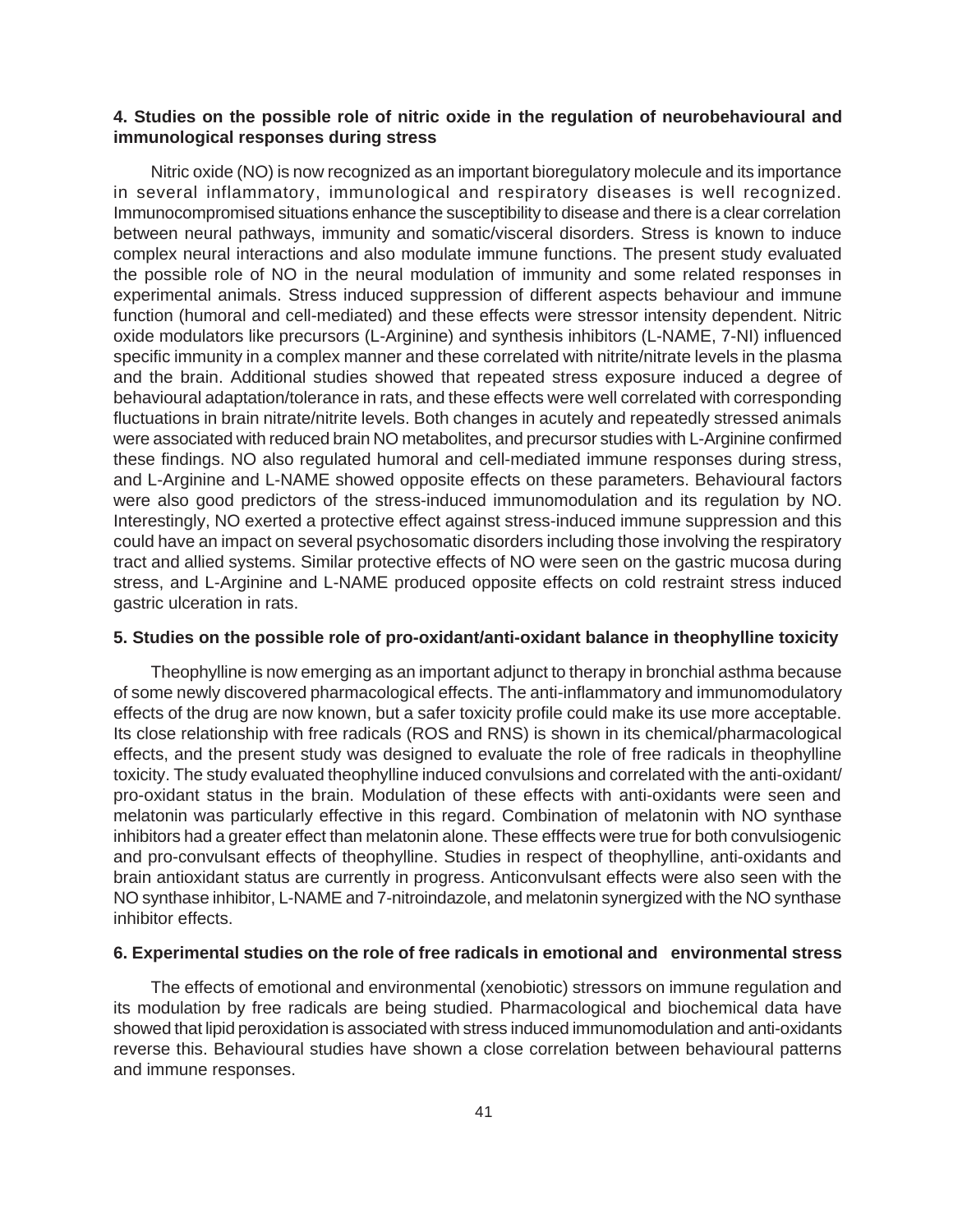#### **7. Regulatory role of nitric oxide in the possible association between smoking and pulmonary tuberculosis**

The rate of occurrence of pulmonary tuberculosis in smokers and non-smokers were studied and several variables like age, sex, socio-economic status, intensity, duration and type of smoking were assessed. A close correlation was found between the various above mentioned factors and the incidence of pulmonary tuberculosis. Further, the levels of NO metabolites in these patients were evaluated before and after ATT, and it was observed that nitrite (NO2) levels were higher in pre-ATT pulmonary tuberculosis patients, which were lowered after two months of intensive ATT with 4-drug regimen (RHZE). This is an interesting finding and indicates a possible correlation between pulmonary tuberculosis, smoking and NO. It is planned to extend this study to compare NO levels in normal smokers and non-smokers, and also smokers and non-smokers with other commonly encountered respiratory disorders.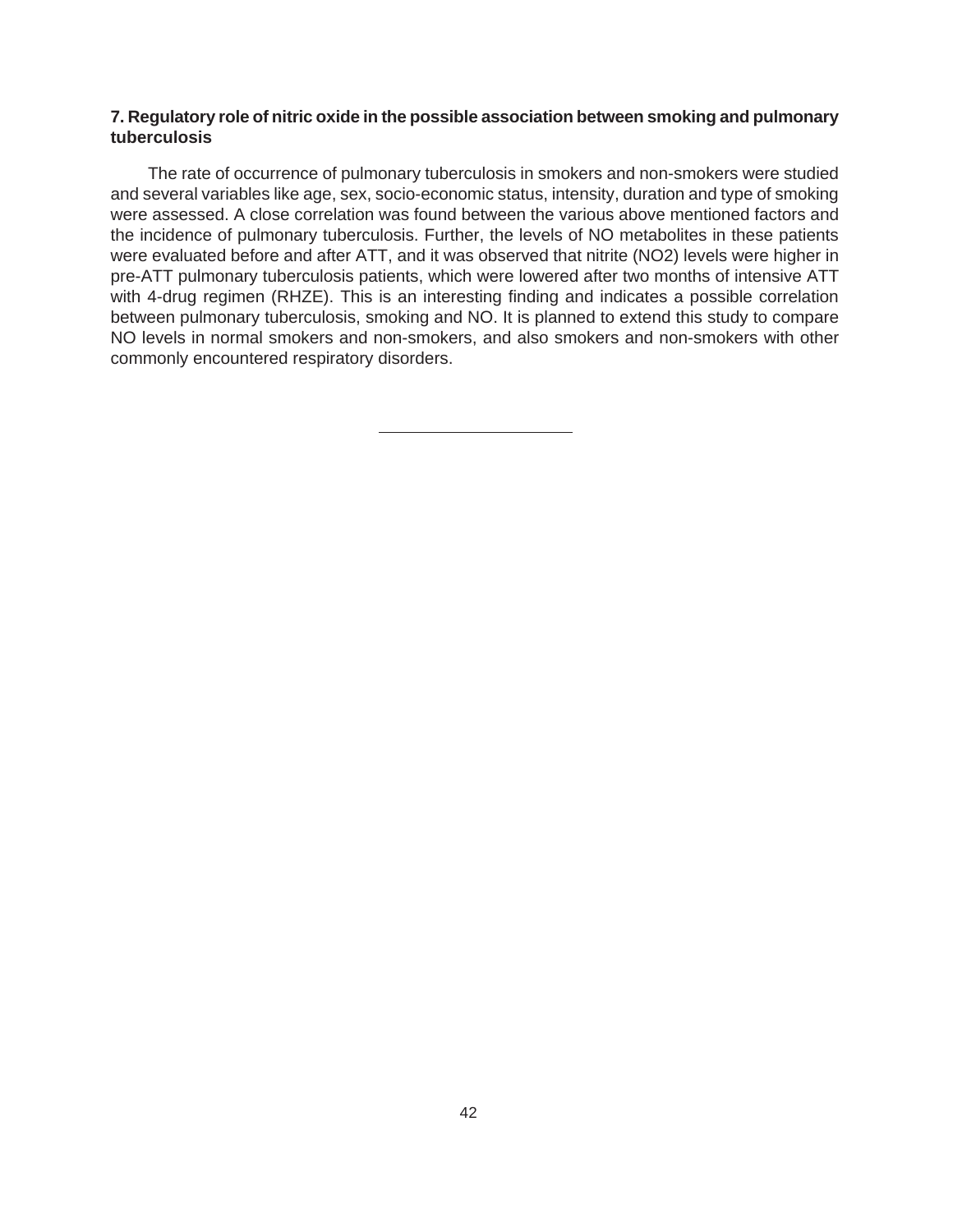### **Physiology**

#### **Research**

#### **1. Effect of simulated high altitude exposure on airway smooth muscle activity**

To evaluate the direct effect of hypoxia on airway smooth muscle in tracheal rings of guinea pig with intact-epithelium and denuded epithelium, experiments were carried out on isolated tracheal ring segments in organ bath set-up.

The tissues were precontracted with either  $5 \times 10^{-6}$  M acetylcholine or 40 mM potassium chloride. Cumulative concentration-response curves for histamine, 5-hydroxytryptamine, the known bronchoconstrictors and isoproterenol a bronchodilator were obtained before and during exposure of the tissues to hypoxia. Decrease in oxygen concentration from 95% to 10% in the organ bath solution produced an immediate relaxation of airway smooth muscles. Hypoxia inhibited the contractile response of acetylcholine and the inhibition of acetylcholine response was more in epithelium-denuded rings. Hypoxia attenuated the contractile response of histamine and there was no significant shift in the concentration-response curve of histamine in both epithelium-intact and denuded rings. Hypoxia caused a rightward shift in the concentration-response curves of 5 hydroxytraptamine in both epithelium-intact and –denuded rings. The sensitivity of the epithelium– intact and –denuded rings to isoproterenol was enhanced by hypoxia.

The study is continued for investigating the effect of combined stress of cooling and hypoxia on the airway smooth muscle activity.

#### **2. Cardiovascular responses to severe cold and hypoxia in man**

The autonomic nervous system plays a vital role in the regulation of cardiovascular functions. The contribution of autonomic nervous system in the neural regulation of cardiovascular function during combined effect of cold and hypoxia was studied in man. The effect of cold and hypoxia on the sympathetic and parasympathetic activity was examined by heart rate and blood pressure response to postural changes, deep breathing response, valsalva manoeuvre, hand grip response, cold pressor response, urinary catecholamine levels. To analyse beat to beat heart rate variations heart rate variability spectrum was obtained using Fast Fourier Transform analysis. Beat to beat autonomic control of cardiovascular system by sympathetic and parasympathetic outflow was quantified by the heart rate variability spectrum in specific frequency bands; the low frequency (0.05-0.15 Hz) component indicative of sympathetic activity and high frequency (0.15-0.50 Hz) of vagal restrain. A significant rise in heart rate, blood pressure, oral temperature, low frequency activity, high frequency to low frequency ratio, systolic blood pressure response to hand grip test, norepinephrine and a fall in skin temperature, high frequency activity was observed when sea level residents were brought to high altitude (3500 M), suggesting hyperactivity of the sympathetic nervous system immediately on arrival at high altitude. This hyperactivity was maintained even after one year of acclimatization though there was a trend of recovery in autonomic balance by that time.

#### **3. Effect of lead exposure on dopamine receptor mediated changes in behavior and mechanism of action of lead on vascular smooth muscle response in rats**

The effect of acute exposure of lead on the vascular smooth muscle activity was investigated. Further to evaluate the role of dopaminergic and  $\alpha$ -adrenoceptor in lead induced changes in the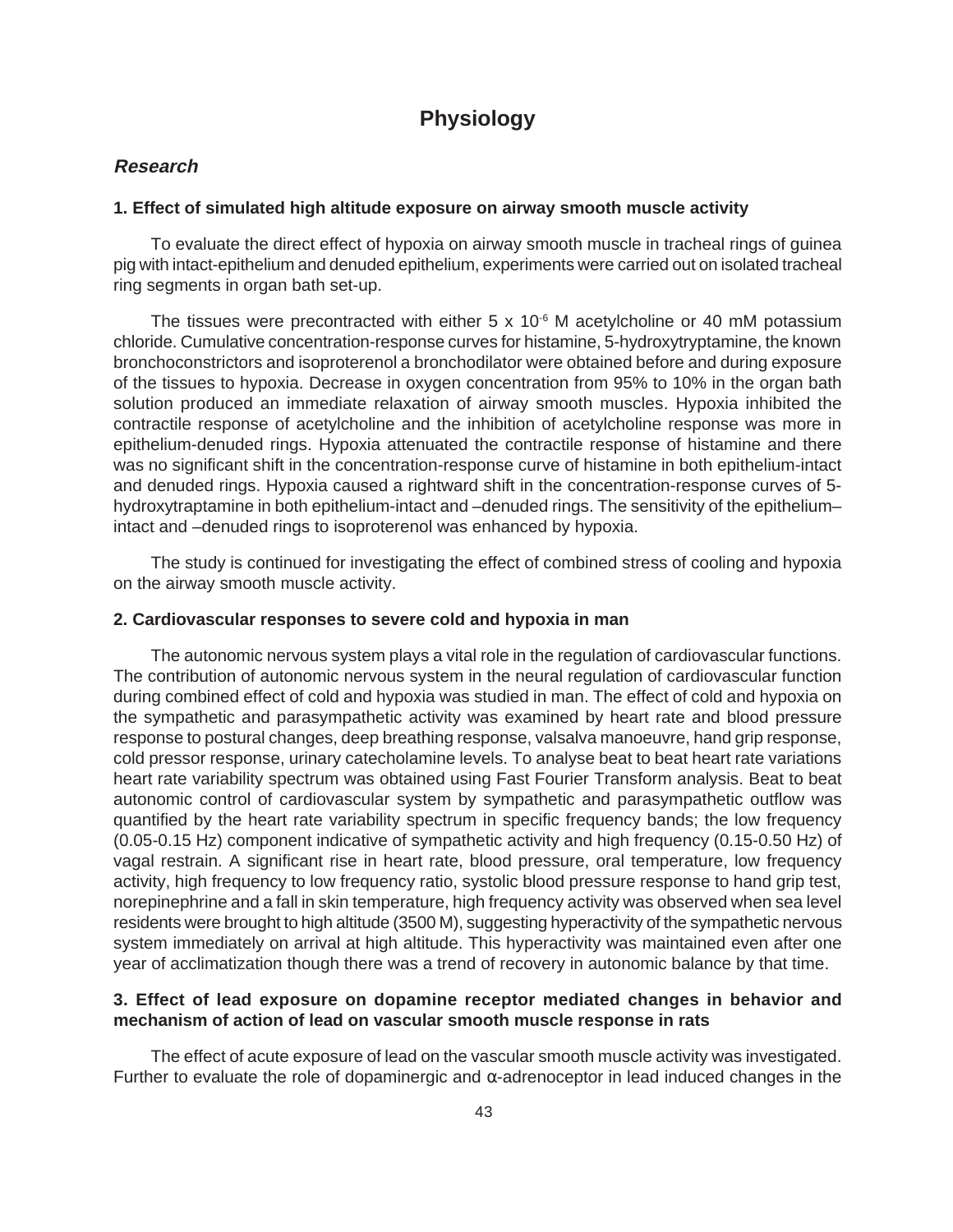aortic smooth muscle activity specific agonists and antagonists of dopamine and  $\alpha$ -adrenoceptor were used.

Different concentrations of  $\alpha_{1}$ -adrenoceptor agonist phenylephrine,  $\alpha_{2}$ -adrenoceptor agonist clonidine, dopamine and lead acetate produced contractions in aortic smooth muscle. Combination of lead with dopamine did not show any potentiation of the contractile response when compared with dopamine alone. Similarly, combination of lead with phenylephrine or clonidine did not show potentiation of the response when compared with response of phenylephrine alone. However, prazosin-  $\alpha_{_1}$ -adrenoceptor antagonist, johimbine-  $\alpha_{_2}$  receptor antagonist and SCH 23390 – dopamine receptor antagonist decreased the contractile response of lead, which suggests that adrenergic and dopaminergic receptor mechanisms may be involved in the vascular effect of lead or at least a common second messenger mechanism could mediate lead and dopaminergic responses.

#### **4. Cardiovascular functions on exposure to arsenic in rats**

The experimental animals (Wistar rats) were exposed to three different concentrations (25, 50 and 60 g/ml water) of arsenic in drinking water. The animals of acute group were given arsenic for 1-2 days and chronic exposure group for 2-6 months. Besides evaluating changes in the blood pressure, heart rate and baroreflex sensitivity in intact animals, investigation experiments on the vascular effects of arsenic exposure were also performed on isolated aortic vascular rings in organ bath set-up. In order to find out the role of endothelium dependent mechanisms, observations were made on the vascular smooth muscle preparation after incubation with NO- synthase inhibitor-L-NAME, inhibitor of hyperpolarizing factor - glibenclamide or prostacyclin inhibitor-indomethacin.

#### **5. Effect of morphine on neural regulation of blood pressure and behaviour in animals**

In order to explore the mechanism of action of epidural morphine on the neural regulation of blood pressure through arterial baroreceptors, the baroreflex response was examined before and after treatment of the animal with beta-blocker – propranol or parasympathetic blocker – atropine. Inhibitition of baroreflex response by epidural morphine which could be partially blocked by propranol or atropine suggests the modulation of sympathetic and parasympathetic nerve activity by epidural morphine thereby inhibiting the arterial baroreceptor mediated regulation of blood pressure.

#### **6. Arterial baroreflex response during experimentally induced hyperlipidemia in rabbits**

The arterial baroreflex functions as a short-term negative feed back regulation of arterial pressure. Baroreflex sensitivity is altered in vascular diseases, e.g. hypertension, atherosclerosis. In this study, baroreceptor mediated reflex regulation of blood pressure was studied in normal and hypercholestrolemic animals. Influence of cholesterol reducing agent and a herbal compound (Lipotab) on the baroreflex response in normal and cholesterolemic animals was also examined. In hypercholesterolemia, bradycardia response to hypertension was increased and tachycardia response to fall in blood pressure remained unchanged. High blood cholesterol level is generally associated with hypertension and in clinical practice beta-blockers and calcium channel blockers are generally used to treat the patients. Effect of propronolol, a beta-blocker and diltiazem, a calcium channel blocker on the baroreflex sensitivity in hypercholestrolemic animals was examined. Propronolol and diltiazem did not produce any significant effect on the baroreflex sensitivity.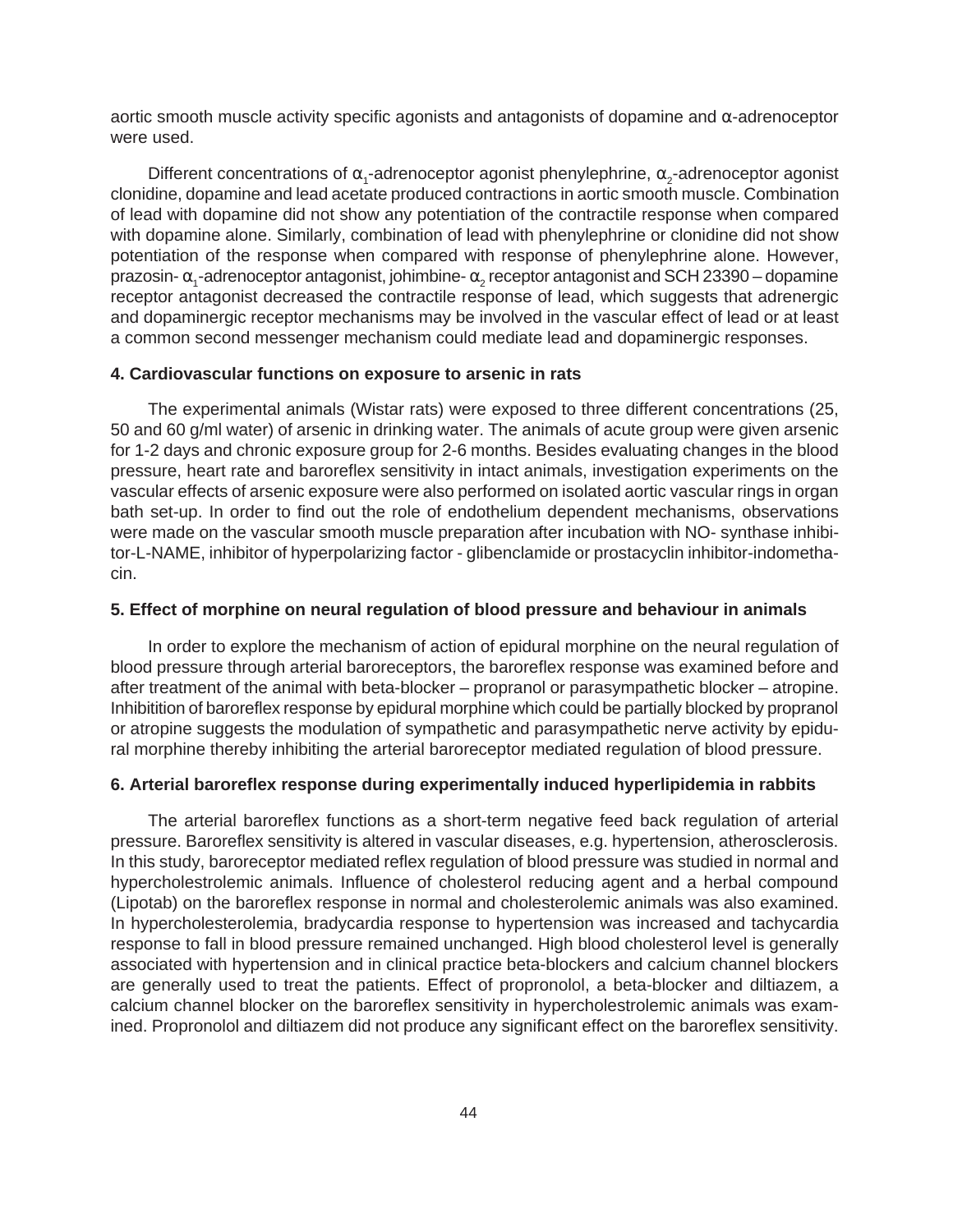#### **7. Mechanism of action of estrogen on hemodynamic parameters in rabbits**

The effect of estrogen (17 β-estradiol) on the cardiovascular performance before and after the blockade of left anterior descending coronary artery was studied in anesthetized, thoracotomised positive pressure ventilated rabbits.

The probable mechanism of action of estrogen was elucidated by observing the effect of estrogen before and after injecting various blockers such as atropine, propranolol and nifedipine. The effect of estrogen was also observed on isolated aortic rings in presence of various blockers to understand its mechanism of action on vasculature.

#### **8. Bronchial reactivity in diabetic guinea pigs**

Recent studies have shown that asthma in diabetic people is rare. However, coexistence of these two diseases has also been reported in a small number of patients. Data regarding the mechanism involved in the genesis of these pathological conditions together is scarce. In this context the present study was undertaken to investigate the responsiveness of airway smooth muscle, with or without epithelium, to certain bronchoactive agents in animal models of diabetics and diabetes with hyper reactive airways.

Experiments on isolated tracheal ring segments have been conducted in control animals and responsiveness of airway smooth muscle to certain bronchoactive agents was examined. Recently, similar response studies have also been started on experimentally produced diabetic animal model.

#### **9. Neural and cardiovascular responses during epilepsy in conscious animals**

In the present study the changes in cardiovascular system during epilepsy and after treatment with antiepileptic drugs and calcium channel blockers were studied in conscious animals. Telemetric technique was used for recording the haemodynamic variables during epileptic seizures in conscious animals. Telemetry provides a number of advantages over conventional methods for monitoring blood pressure (BP), heart rate (HR) and other biopotentials from conscious freely moving animals. This procedure eliminates the stress caused by restrain and need of anesthesia during measurement. Moreover, haemodynamic measurements during seizures are not possible using conventional methods. Therefore, in the present study haemodynamic variables were measured using Data Sciences International (DSI), USA, Telemetric System.

Pentylenetetrazole 50mg/kg IP was given to the animals to induce seizures, 5 minutes after pentylenetetrazole injection the seizures were observed in the animals. The different phases of seizures were identified by observing the behaviour of the animal. The seizures lasted about 30 minutes after pentylenetetrazole injection. During this period there was an increase in the mean blood pressure in Group-I. Then there was a fall in the blood pressure, blood pressure began to normalize after 20 minutes. Verapamil showed slight inhibition of seizure induced hemodynamic changes in all animals during all the phases of seizures.

Our results clearly support the view that epileptic seizures induced cardiovascular changes are partly mediated through calcium influx as the intensity of the effect was reduced by pretreatment with calcium channel blocker.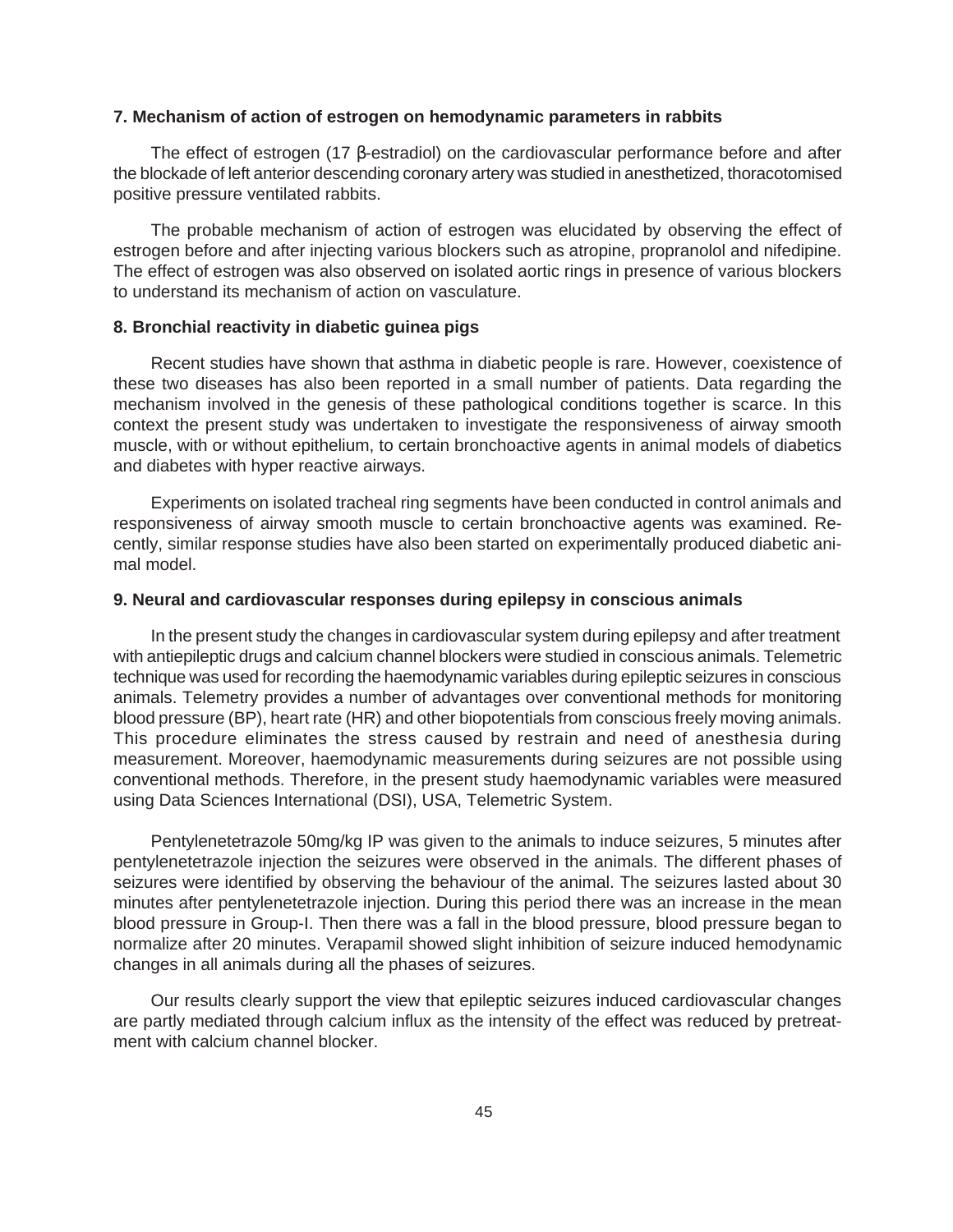#### **10. Studies on hemodynamics and vascular responsiveness in rabbit model of non-cirrhotic portal hypertension**

The effect of non-cirrhotic portal hypertension on isolated aortic tissues of rabbits was studied. The results have shown a hyporesponsiveness of aortic smooth muscle activity in isolated aortic segments recorded in isolated tissue organ bath set-up. The tissues from control animals and from experimental animals (NCPF) were tested with vasoconstrictors. By inhibiting endothelium dependent mechanism individually (NO blocker, K channel blocker, postacyclin inhibitor) we have attempted to elucidate whether vascular endothelium has any role in the hyporesponsiveness to vasoconstrictor agent in tissues from NCPF animals.

#### **11. Effect of gadolinium on airway mechanoreceptors**

Mechanoreceptors located in the circulatory system respond to changes in transmural pressure. For instance, a mechanical deformation of the arterial wall activates the baroreceptors. It is well recognized that the mechanical stimulus depolarizes the nerve ending which triggers the production of action potentials. But, the mechanism by which this transduction occurs is not fully understood. Recent studies performed in the rabbit have shown that in presence of gadolinium (a trivalent lanthanide), the sensitivity of arterial baroreceptors to an increase in carotid sinus pressure is reduced suggesting that stretch activated ion channels are involved in the sensory transduction.

Sensory receptors located in the airways, namely the slowly adapting pulmonary stretch receptors (SARs) and the rapidly adapting receptors (RARs) are also mechanosensitive. For a maintained hyper-inflation of the airways, both these groups of receptors respond with a high frequency of discharge. We hypothesized that like the arterial baroreceptors, stretch activated channels are involved in their responses to hyper-inflation. The present study performed in the rabbit explored this possibility using gadolinium as a specific blocker for stretch activated channels. In the second part, we investigated the responses of the RARs to acute elevations of left atrial pressure in the presence of gadolinium. Even though it is well accepted now that increases in left atrial pressure activate the RARs, the mechanism behind the mechanoelectrical sensory transduction is not known.

In the anesthetized, artificially ventilated rabbit, after identifying either a SAR or RAR, the expiratory port of the ventilator was occluded and the lungs were inflated for three breaths and the receptor responses were recorded. The occlusion was released and the location of the receptor was localized. Cotton wool soaked in gadolinium was placed over the receptive area and the responses of the receptors to hyper-inflation were repeated. Gadolinium was then removed, the lungs washed repeatedly with normal saline and finally, the recovery responses to hyper-inflation were obtained. In case of RARs, their responses to step increases in left atrial pressure (+5 and +10 mmHg, each applied for 5 min) before and after gadolinium were also studied.

It was observed that the responses of SARs and RARs to hyper-inflation were reduced significantly following the application of gadolinium. In presence of gadolinium, increases in left atrial pressure failed to stimulate the RARs. After the removal of gadolinium, the responses of SARs and RARs to hyper-inflation were restored. There was a partial recovery of the responses of RARs to increase in left atrial pressure also. It is concluded that stretch activated ion channels are involved in the responses of these airway mechanoreceptors to hyper-inflation and pulmonary congestion.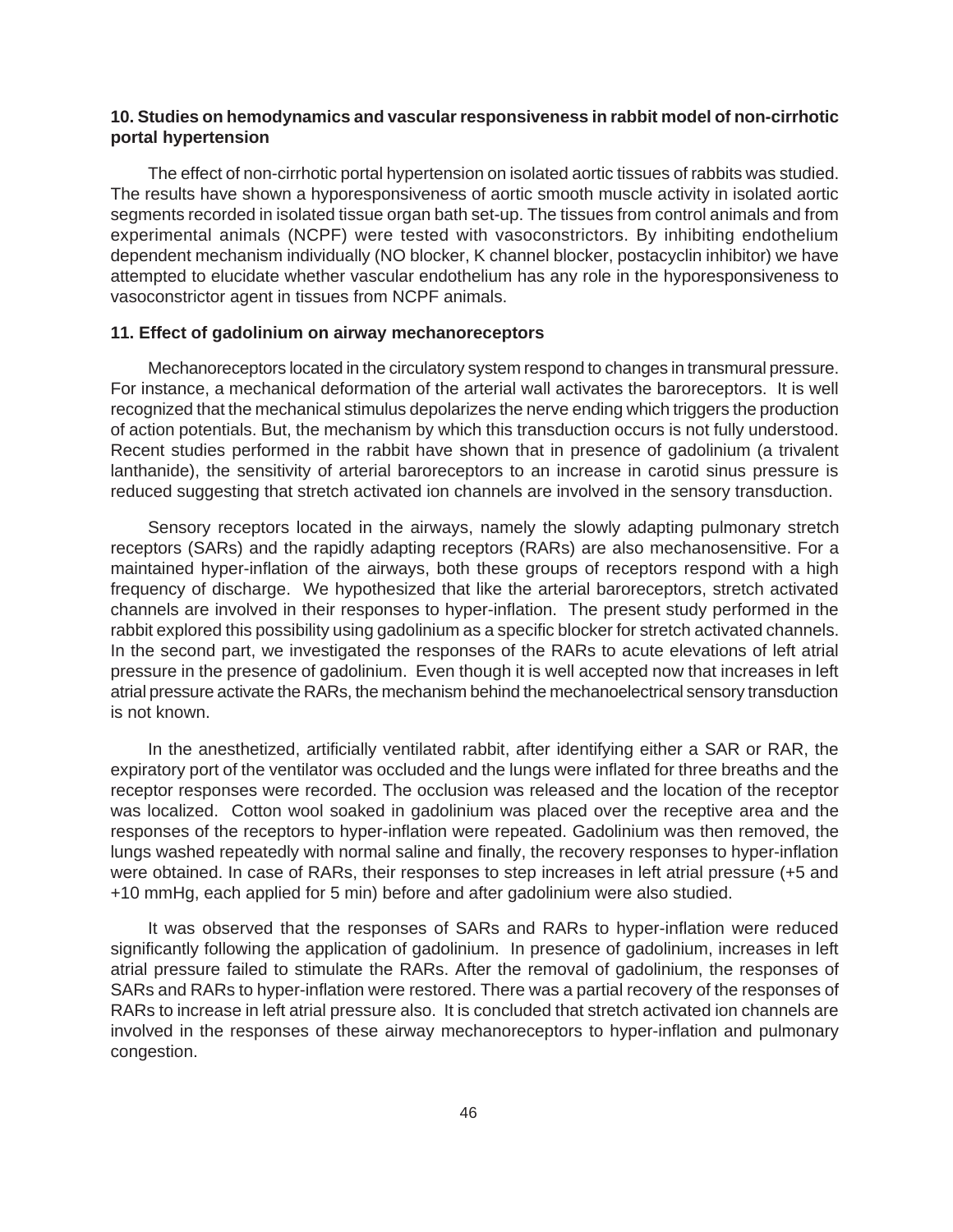#### **12. Effect of deep inspiration on maximal expiratory flows in asthmatics: Relationship to disease severity and modulation by anti-asthma drugs**

In the controlled state, deep inspiration has no appreciable effect upon airway caliber in normal healthy subjects. But, in them, deep inspiration prior to induced bronchoconstriction by methacholine, causes significant decreases in the bronchoconstrictor effect of methacholine. In the asthmatic subjects, acutely induced airway obstruction is reversed partially by deep inspiration. However, in spontaneous airway obstruction, a deep inspiration increases the severity of the pre-existing obstruction. In the present study performed on mild, moderate and severe asthmatic patients, we elucidated first the role of deep inspiration on airway caliber and then investigated the modulatory role of bronchodilators and corticosteroids on it. To study the effect of deep inspiration on airway caliber, we used the M/P ratio (the ratio of flow rates derived from maximum expiratory flowvolume curve and partial expiratory flow-volume curve). The M/P ratio was found to be unity in normal control subjects. It remained so in mild and moderate asthmatic patients. However, in severe asthmatics, it was significantly lower than unity. The results suggest that the effect of deep inspiration on airway caliber depends upon the severity of the disease and in severe asthmatics, it actually promotes bronchoconstriction. The modulatory roles of inhalational salbutamol, and ipratropium bromide before and seven days after oral intake of corticosteroids on the M/P ratio are under investigation.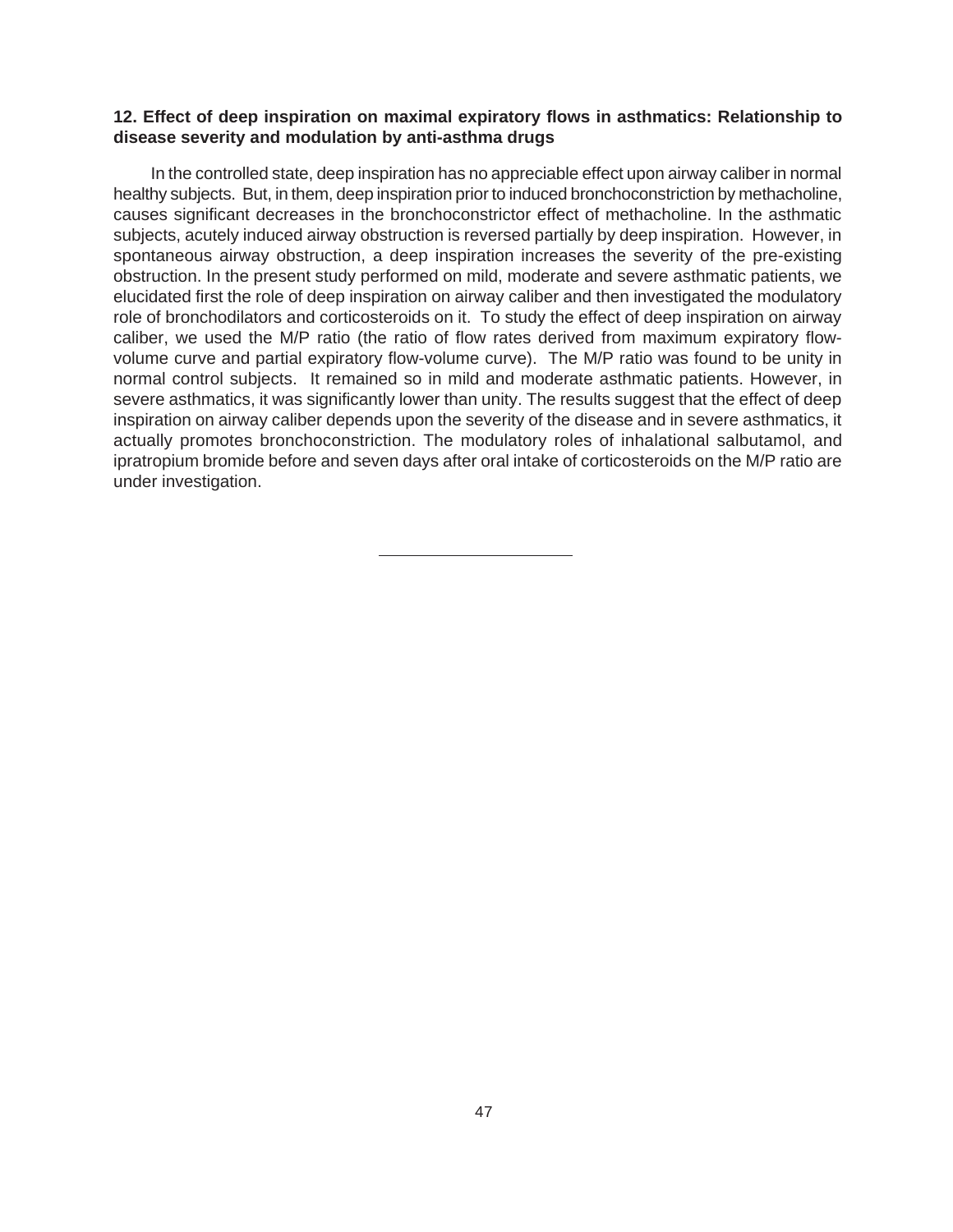### **Radiodiagnosis and Imaging**

The Department continued to provide routine diagnostic services to the patients attending the CRC of the Institute and other nearby hospitals. The Department consists of three units: (i) CT Scan Unit, (ii) Ultrasound Unit and (iii) X-ray Unit.

#### **(i) CT Scan Unit**

A total of 859 CT scan examinations were performed during the year as per details given below:

| <b>Examination</b> |                | <b>Number</b> |
|--------------------|----------------|---------------|
| Chest CT           |                | 689           |
| Head CT            |                | 30            |
| PNS CT             |                | 36            |
| Spine CT           |                | 02            |
| Abdomen CT         |                | 11            |
|                    | CT guided FNAC | 91            |
| <b>Total</b>       |                | 859           |
|                    |                |               |

#### **(ii ) Ultrasound Unit**

A total of 613 ultrsound examinations were done during the year as per details given below:

|       | <b>Examination</b>           | <b>Number</b> |
|-------|------------------------------|---------------|
|       | <b>Chest USG</b>             | 237           |
|       | Abdomen USG                  | 334           |
|       | <b>USG</b> guided procedures | 42            |
| Total |                              | 613           |
|       |                              |               |

#### **(iii) X - ray Unit**

A total of 10934 x-ray examinations were done during the year as per details given below:

| <b>Examination</b> | <b>Number</b> |
|--------------------|---------------|
| Chest x-ray        | 10811         |
| Abdomen x-ray      | .51           |
| Bone x-ray         | 72            |
| Total              | 10934         |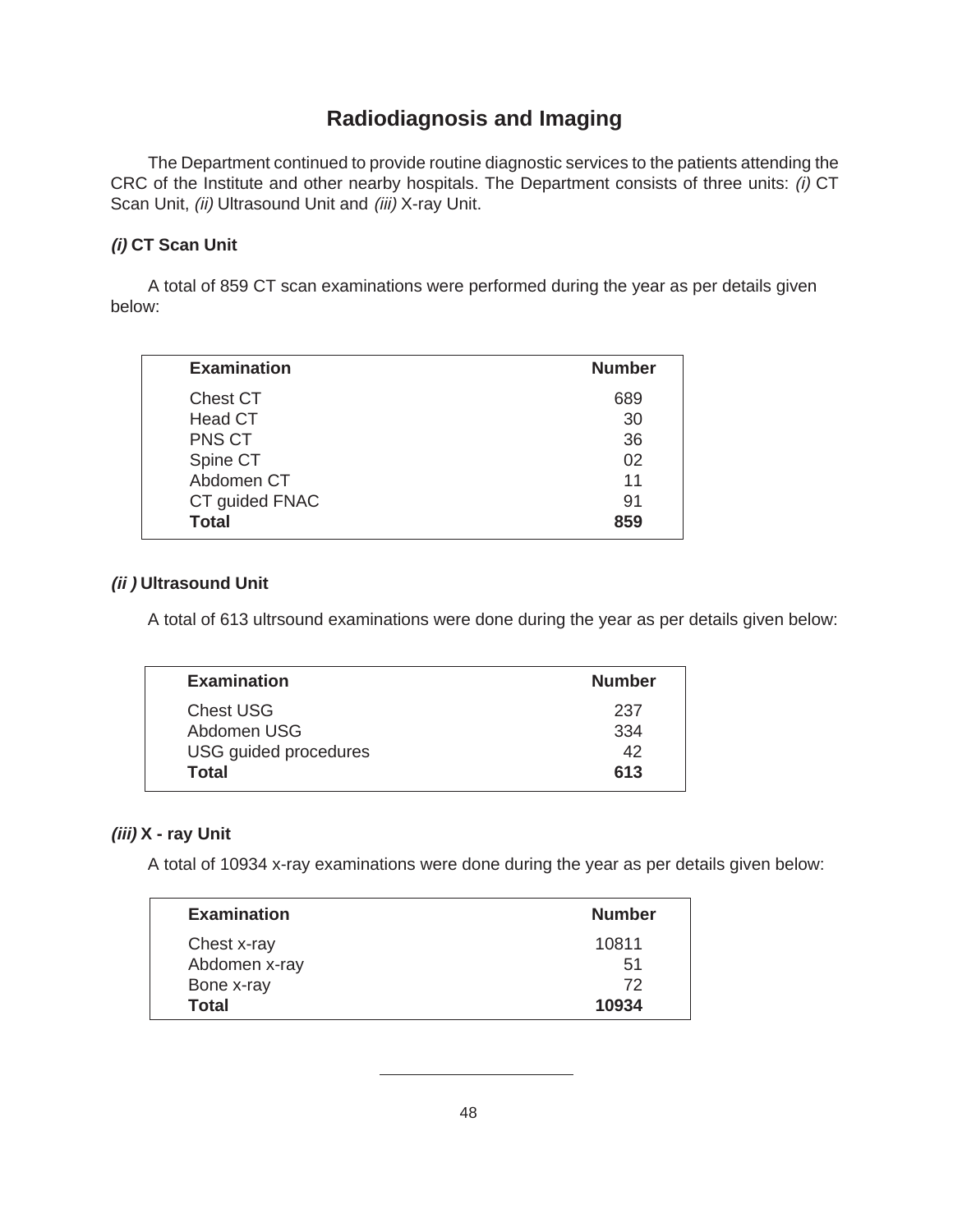### **Respiratory Allergy and Applied Immunology**

#### **Research**

#### **1. Studies on the newer fungal aeroallergens in Delhi atmosphere**

Identification and quantification of various air born fungal spores was continued and seasonal periodicity of different common fungal species was undertaken. For this purpose three different sampling techniques have been used. Mass culturing of some newer fungal species has been initiated for preparation of allergen extracts and evaluation of their allergenic significance.

#### **2. Inhibitory effect of Azelastine nasal spray on histamine and allergen induced skin prick test (SPT) response in patients with allergic rhinitis**

In one of our earlier studies, prior administration of some anti-allergic medicines such as theophylline, salbutamol, ephedrine, prednisolone and epinepherin did not suppress the skin test response to various allergens. However, various anti-histamines when given orally produced significant inhibition of histamine and allergen induced skin test responses, varying from 36 hrs to 45 days. It was felt that topical application of anti-histamine may not suppress the skin test response to histamine and positive allergens as the dose of anti-histamine used is very small. Thus, we have studied the effect of azelastine nasal spray (ANS) on histamine and allergen induced skin wheel responses.

Skin prick test with histamine and specific allergen extracts were performed on patients of type I allergic respiratory disorders, before, and 2 hrs and 6 hrs after single application of azelastine nasal spray; and 2 hrs, 6 hrs and 24 hours after the last dose of 6 days (twice daily) use of the spray. A total number of ten patients (5 males and 5 females) have been studied.

None of the patients showed significant suppression of skin prick test response to histamine and allergens after application of nasal spray. Our results suggest that performance of diagnostic skin tests can be performed on the patients of allergic rhinitis even when they are using antihistamine nasal spray. **(Principal Investigator: Prof. M.K. Agarwal, Co-investigator: Dr V.K. Vijayan)**

#### **3. Comparative evaluation of allergenic significance of various species of mosquitoes prevalent in Delhi metropolitan area and physicochemical and immunochemical characterization of their whole body extracts**

Various insects, including cockroach, housefly and moth have been incriminated as sources of inhalant allergens. Mosquito is a prevalent insect in India. During their life cycle, scales and other emanation from the body are disseminated into the air. Furthermore, detritus produced after death and decay of mosquitoes also become airborne. These mosquito emanations and detritus may serve as potent inhalant allergens and causes symptoms in patients with allergic respiratory disorders. Several species of mosquitoes are prevalent in Delhi atmosphere including Anopheles stephensi, Culex quinquefasciatus and Aedes aegypti.

No detailed studies are available on the physicochemical and clinicoimmunologic characterization of allergen extracts of various mosquito species. It is proposed to undertake a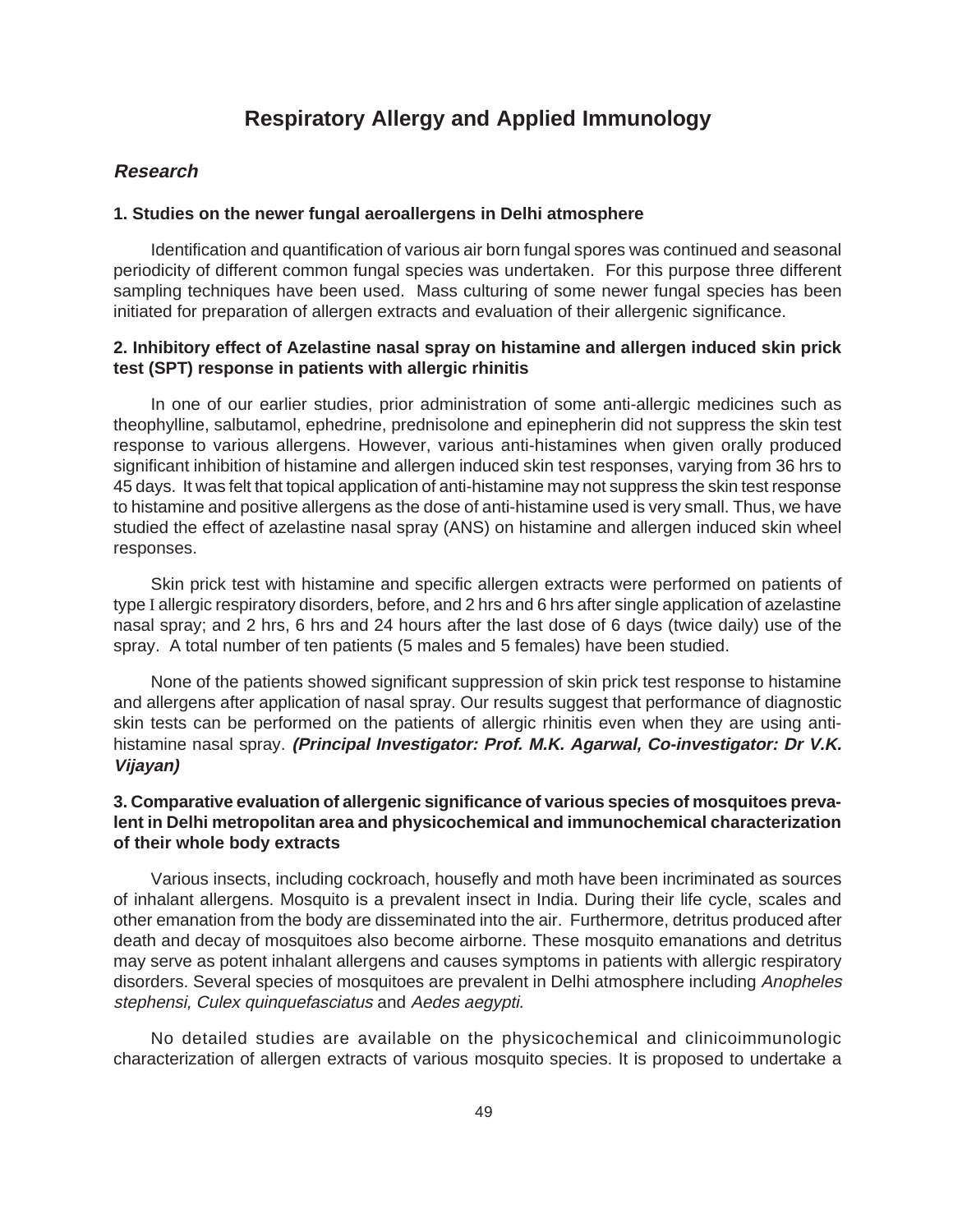systematic and comprehensive study on the allergenic properties of mosquito derived products of different species; their aerosolization and heterogeneity of patients IgE mediated immune response to various major allergenic components of allergen extracts of different species of mosquitoes. Besides, identification, purification and isolation of clinically important major allergens of different mosquito species will also be attempted. Based on the results of this study, it will be possible to identify the most impotant species of mosquito for diagnosis and immunotherapy of patients suffering with allergic respiratory disorders in our country.

Rearing of pure culture of *Culex* species and preparation of aqueous extracts has been undertaken to prepare suitable amount of allergen powder for the present study. Rearing of other two species of mosquitoes and preparation of their WBE will follow. **(Principal Investigator: Prof. M.K. Agarwal, Co-investigators: Prof. S.K. Bansal, Dr V.K. Vijayan)**

#### **4. Identification, purification and characterization of major and minor allergens of some clinically important allergens of India used for the diagnosis and immunotherapy of patients suffering with allergic rhinitis and bronchial asthma, and development of techniques and reagents for their quality control**

Aeroallergens play an important role in the etiology of allergic respiratory disorders. For identification of offending allergens, various diagnostic tests are performed on these patients followed by immunotherapy with the causative allergens. Both, the diagnostic efficiency as well as therapeutic efficacy of these procedures depend on the biopotency of these extracts. In western countries, allergen extracts are now standardized or are pending standardization for total allergenic potency, biological activity and total allergen content. In India, however, crude, aqueous allergen extracts are used, which have not been properly characterized or standardized since procedures and reagents are not available for their quality control. Therefore, there is an urgent need to undertake a systematic and comprehensive study to: (i) identify major and minor allergens of various clinically important indigenous allergen extracts of our country and (ii) develop techniques and prepare reference reagents for quality control of clinically important indigenous allergen extracts. For the present study extracts of various clinically important inhalant allergens, i.e. pollen, fungi, insects etc., will be studied.

In the first phase of this study, we have undertaken investigations involving purification and characterization of important allergenic components of some clinically important insect whole body extracts (WBE), namely cockroach female, cockroach male, housefly, dragon fly and moth. Patients were skin tested with crude WBE and various clinicoimmunologic tests were performed, such as RAST/ RAST inhibition with the sera of these patients to evaluate the allergenic significance of these insects. SDS-PAGE of crude insect extracts and immunoblots with the sera of a group of patients were performed and major allergenic components of these insects were identified. Further studies with other clinically important inhalant allergens, i.e. pollen, fungi, insects etc., are underway. **(Principal Investigator: Prof. M.K. Agarwal, Co-investigators: Prof. S.K. Bansal, Dr V.K. Vijayan)**

#### **5. A controlled trial of oral N-acetylcystine in the treatment of moderate to severe COPD**

The study was performed to find out the effect of 600 mg of oral N-acetylcystine (NAC) per day on clinical and physiological parameters and frequency of exacerbations in cases of moderate to severe COPD. There was a decrease by 46% in the number of exacerbations in the group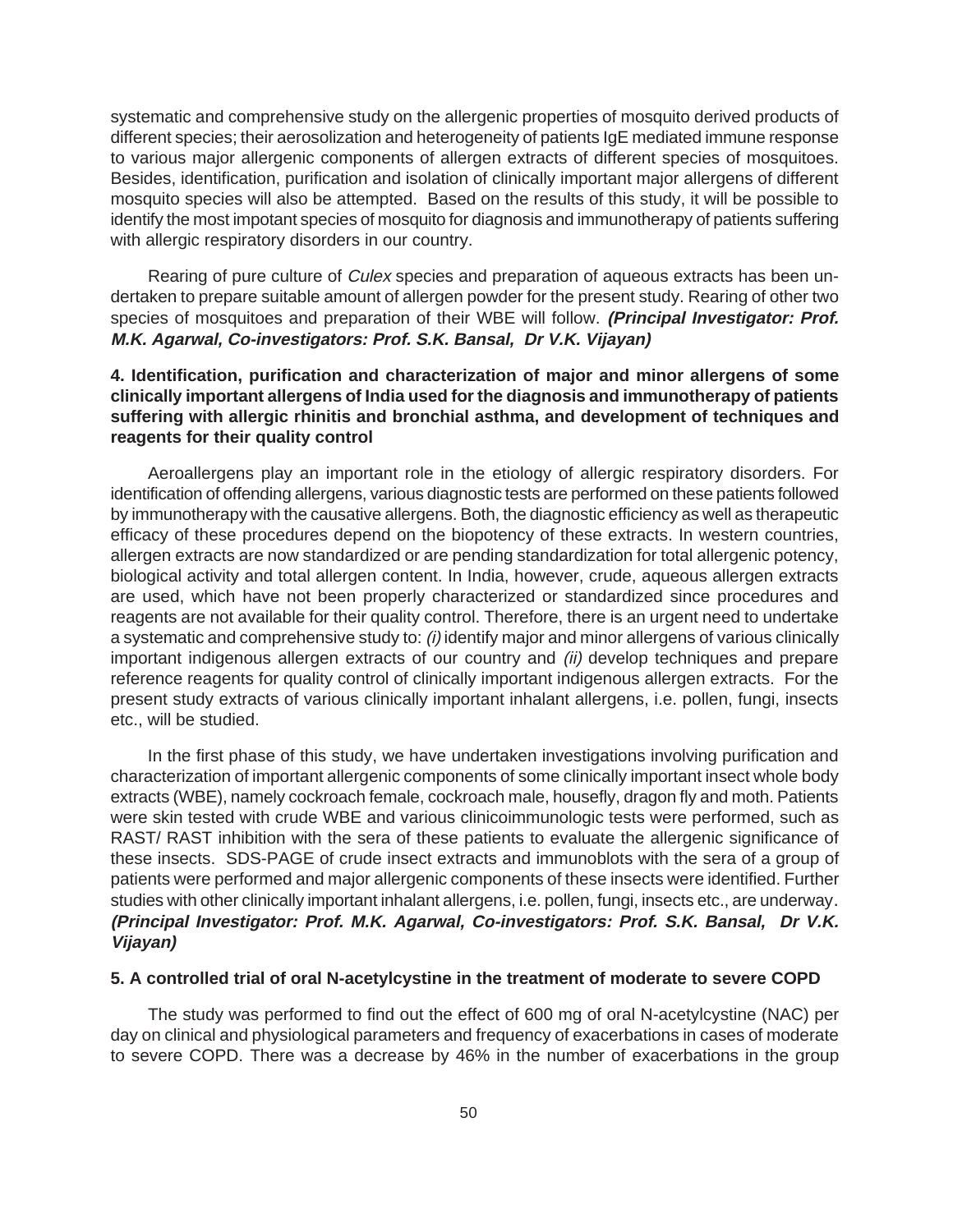treated with NAC. The number of sick days was also less in the NAC group. A small but significant improvement in FVC and FEV<sub>1</sub> was seen in this group. The patients also had lower symptom score and drug score. It was concluded that the addition of NAC results in improvement in the lung function parameters of patients with moderate to severe COPD along with decrease in symptoms and exacerbations.

#### **6. Effect of high dose inhaled fluticasone propionate on hypothalamo-pituitary-adrenal axis in patients of bronchial asthma**

Inhaled corticosteroids are currently the mainstay in the management of asthma. However the potential for long-term adverse effects from these drugs relate from their systemic absorption. With the increasing use of fluticasone propionate (FP) it is important to establish whether untoward side effects such as hypothalamo-pituitary-adrenal axis (HPA) suppression takes place when high doses of FP are given. This study was conducted to evaluate the serum and urinary cortisol levels of asthmatic patients after treatment with high dose (1000 mg/day) inhaled FP for six weeks. In the present study, a double blind crossover design was adopted and HPA axis evaluated by determining the serum and urinary cortisol levels, which is correlated with the pulmonary function tests. The conclusion drawn was that FP, if given at doses of 1000 mg through a spacer, is safe and does not cause any suppression of HPA. Additionally, a significant increase in pulmonary function variables was also recorded.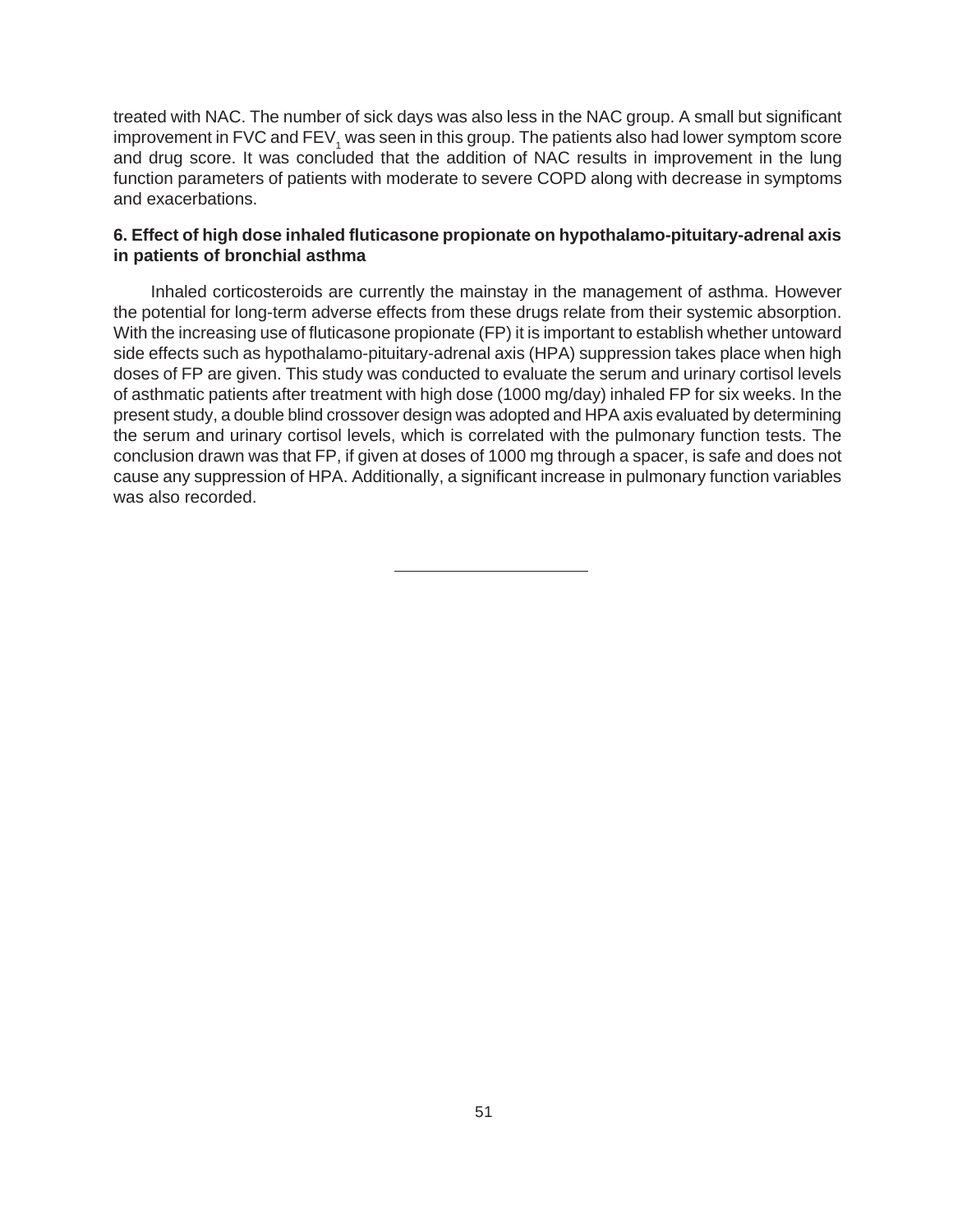### **Respiratory Medicine**

The Department is involved in the patient care (Outdoor and Indoor), research on different aspects of respiratory diseases and teaching of the postgraduate courses in the subject – Pulmonary Medicine (MD and DTCD) of University of Delhi.

#### **Research**

#### **1. Prevalence of sleep related breathing disorders in Indian adults**

A study to ascertain the prevalence of sleep related breathing disorders in Indian adults was conducted in rural population of Delhi. Villages in rural areas were selected randomly for this purpose. A list of 232 villages of National Capital Territory (NCT) of Delhi was obtained and 19 villages were selected randomly. Population of each village was ascertained and households from each village were selected by simple random sampling technique to obtain a sample of 350 – 400 people from each village. Field Investigators (Medical – Social Workers) made home visits to administer a predetermined questionnaire to all adult members of over 18 years of age residing in the house and asked questions exactly as per the questionnaire and filled up the responses. The questionnaire had 15 multiple-choice questions and each question was scored according to the severity of breathing disorder symptoms by use of a five-point scale. Each subject was asked to choose one of the five alternative answers to each question: 1. "never", 2. "less than once a week", 3. "once or twice a week", 4. "three to five nights/day a week" or 5. "almost everyday/night". The responders were classified as having sleep related breathing disorder symptoms, if they had loud snoring (scores 4 or 5) and/or daytime sleepiness (falling asleep immediately during the day time while working, reading etc.) (scores 4 or 5). At the time of interview, age, weight (portable scale) and height were recorded. Detailed sleep study (polysomnography) will be conducted in the Institute on a group of subjects with snoring and daytime sleepiness (scores 4 or 5).

The questionnaire on sleep related breathing disorders was administered to 7016 subjects from 19 villages with an approximate population of 182200 and this included 3559 (51%) males and 3457 (49%) females. The mean age of the study population was 38.31 + 15.18 years, mean height  $1.63 + 0.09$  meters, mean weight  $58.97 + 10.35$  kg and mean body mass index (BMI) was 22.13  $\pm$  3.34 kg/m<sup>2</sup>. Of the 7016 subjects in the study, 664 (9.5 %) had sleep related breathing symptoms [434 (12.2%) of males and 230 (6.7%) of females].

The symptom of snoring was significantly higher in males (10.4% vs 3.4%), (P<0.0001) compared to females. However, day-time sleepiness, morning headache, memory loss, tiredness, nightmares, nocturnal awakening and history of hypertension were significantly higher in females. Subjects with sleep-related symptoms were significantly older in both males (45.73  $\pm$  13.77 yr vs 37.8 + 15.35 yr, P<0.0001) and females (46.16 + 15.76 yr vs 37.25 + 14.71 yr; P<0.0001) compared to subjects without symptoms. The mean weight and mean body mass index were also significantly higher in both males and females compared to subjects without symptoms. Among the subjects with sleep related symptoms, the prevalence of snoring was significantly higher in males (85.2% vs 48.7%, P<0.001) compared to females. The proportion of subjects having sleep related symptoms increased as age advances upto 50 years and thereafter there was a decline till 80 years of age.

Detailed polysomnographic studies were done in 24 subjects so far.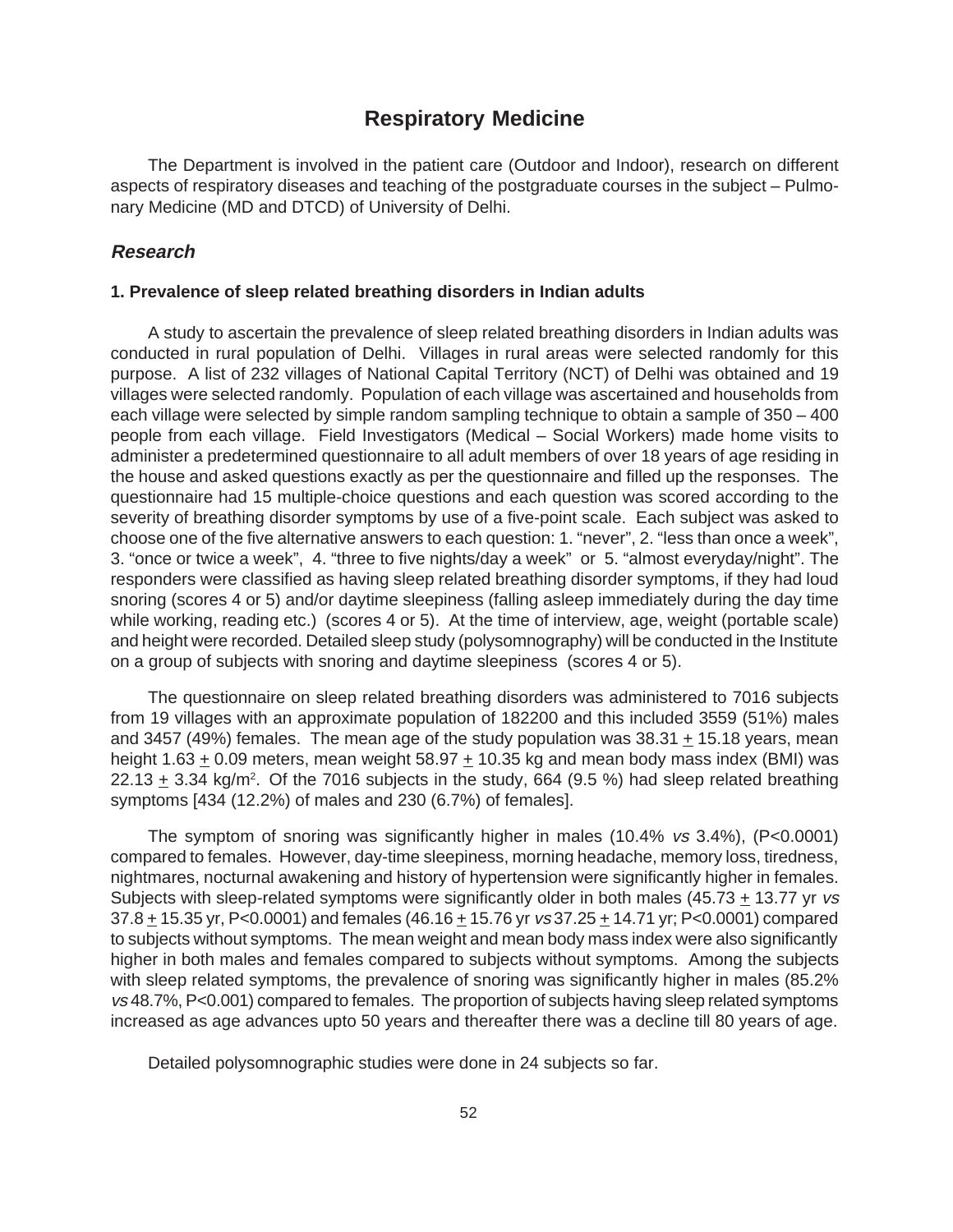#### **2. Multicentric study on prevalence of bronchial asthma in adults**

A multicentric study on prevalence of bronchial asthma in adults was completed. This project was initiated by the ICMR Task Force for Asthma and was carried out in Delhi, Chandigarh, Kanpur and Bangalore. In Delhi, more than 15000 subjects were studied, distributed about equally in rural and urban areas. A standardized questionnaire was used. The study has been completed and data is being analyzed. **(Principal Investigator: Dr V.K. Vijayan, Co-investigator: Prof. S.K. Chhabra)**

#### **3. Allergic rhinitis in Delhi: A comparative profile of "sneezers and runners" and "blockers"**

Allergic rhinitis, often erroneously viewed as a trivial disease, is a cause of significant and widespread morbidity. The clinical profile of 114 adult patients (63 males, 51 females) with allergic rhinitis, having normal pulmonary functions and a positive skin allergy test, was evaluated with the help of a questionnaire. The patients were classified as "sneezers and runners" (Group 1, 72, 63%) and "blockers" (Group 2, 42, 37%). The mean age at onset of disease (17 years) was significantly less in Group 1 (p<0.05). There were significantly more patients of moderate-severe intermittent category in Group 1 (36%) and mild persistent in Group 2 (52%). History of breathlessness (90%), mouth breathing (81%) and prior nasal surgery (31%) were significant in "blockers"(p<0.05). In Group 1, more patients were born between June and September (p<0.05). Family history of atopy (88%) percent, itching of skin (26%), eye (43%), ears (43%), throat and palate (67%), and aggravation of symptoms with house dust (93%) were significant in Group 1 (p<0.05). Environmental tobacco smoke (ETS) aggravated symptoms in 80 percent. "Sneezers and runners" were the predominant group and had significantly more personal and family history of atopy. "Blockers" had a significantly more history of breathlessness, mouth breathing and prior nasal surgery. Month of birth and exposure to ETS were some of the other factors associated with allergic rhinitis.

Intradermal allergy tests with 63 local aeroallergens were done in all patients. Seventy-nine (69%) were sensitive to pollens, which were significantly more in Group 1 (61, 85%) (p<0.05). In this group, among the pollens, weeds were positive in 49 (68%), grasses in 51 (71%) and trees in 39 (54%) patients (p<0.05). Group 2 had significantly more sensitization to fungi (26, 62%) and house dust mite (17, 41%) (p<0.05). Sensitization to insects (75, 66%), kapok cotton (6, 5%) and wool (4, 3%) was more in Group 1. "Sneezers and runners" had significantly more sensitization to pollens. "Blockers" had significantly more sensitivity to fungus and house dust mite. The frequency of sensitization with insects, kapok cotton and wool were more with "sneezers and runners" but the difference was not statistically significant.

#### **4. Co-occurrence of allergic rhinitis and bronchial asthma, and effect of exposure to environmental tobacco smoke in patients with bronchial asthma and /or rhinitis**

Allergic rhinitis and bronchial asthma are now being described as a continuum of inflammation involving one common airway. Exposure to environmental tobacco smoke (ETS) is increasingly being recognized as a key factor in asthma. This study aimed to determine the frequency of cooccurrence of allergic rhinitis and bronchial asthma and to assess the effect of ETS in these patients. A total of 111 patients with a clinical diagnosis of bronchial asthma and/or allergic rhinitis were included in the study. Twenty healthy subjects with no personal or family history of atopy served as controls. All the patients and controls were administered a questionnaire by the same investigator.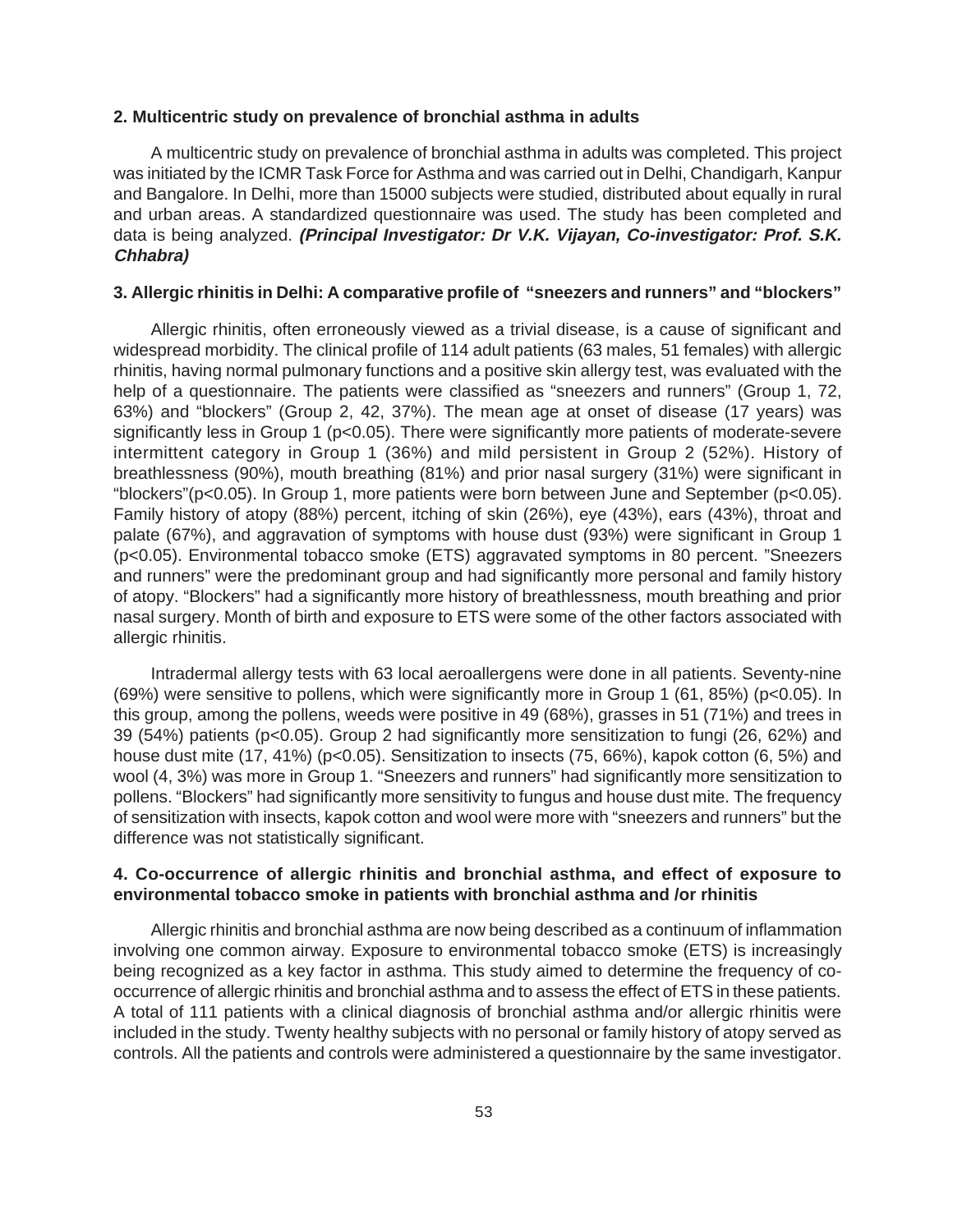Of the 111 patients, 83 had bronchial asthma and allergic rhinitis, 9 had bronchial asthma only and 19 had allergic rhinitis only. The frequency of co-occurrence of bronchial asthma and allergic rhinitis was 90.2 percent. Both current and perinatal ETS exposure were significantly high in patients with asthma, with or without rhinitis. Cough was the most common symptom on exposure to ETS followed by breathlessness. Both were significantly high in patients with asthma, with or without rhinitis. This study demonstrated that bronchial asthma and allergic rhinitis are closely linked to each other with a co-occurrence of 90 percent. It also showed that ETS exposure, both current and perinatal, is significantly associated with the occurrence of asthma.

#### **5. A study of skin sensitivity to various allergens by intradermal tests in patients with respiratory allergy (bronchial asthma and allergic rhinitis) in India**

Three hundred and forty-one patients with bronchial asthma and/or rhinitis (208 males and 133 females) with a mean age of 30.44 years (10-80 years) were studied for skin sensitivity to various allergens by intradermal skin tests. A total of 20,119 skin tests were performed with 59 allergens. It was found that only half of the patients (52%) showed a markedly positive skin reaction to one or more of the various allergens tested. Insects (17.20%) followed by various types of dust (4.39%), pollen (2.28%), weeds (2.18%), trees (1.22%), and fungal spores (1.22%) were the most common offending agents; 1.75% the patients also showed a markedly positive reaction to kapok fiber. Housefly (25.21%), mosquito (21.11%), moth (19.94%), and female cockroach (17.59%) were the most important insect allergens. Cotton dust (6.47%), wheat dust (5.86%), paper dust (3.81%), and house dust (1.46%) were the most commonly implicated types of dust. Among the various types of pollen, Cynodon (4.10%), Pennisetum (2.63%), and Imperata (2.34%) were the most common allergens, whereas Brassica (5.27%), Amaranthus spinosum (4.98%), Argemone (4.98%), Amaranthus H. (3.51%), Artemisia (2.93%), Ageratum (2.34%), and Parthenium (2.34%) were the most common weeds. Salvadora (2.34%), Ailunthus (1.75%), Prosopis (1.75%), Cassia siamea (1.46%) were the most commonly implicated types of trees. Among the fungal spores, Mucor (2.05%), Aspergillus fumigatus (2.05%), Rhizopus (1.75%), Fusarium (1.75%), Aspergillus tamori (1.46%) and Phoma (1.46%) were the most common. It was also shown that young adults were the most commonly affected; 67.8% of the patients suffered from both the diseases.

#### **6. Epidemiological aspects of allergic bronchopulomonary aspergillosis**

Aspergillus is a highly ubiquitous mould known to cause various forms of disease in man. However, there is uncertainty about the frequency of sensitization to Aspergillus in asthmatic population. The incidence of immediate skin reaction to Aspergillus varies from 16 to 23 percent. Such marked variation in the incidence of immediate skin reactivity to Aspergillus is probably as a result of lack of standardized antigen for testing. Allergic bronchopulmonary aspergillosis (ABPA) was first reported in England in 1952. Since then a number of cases have been diagnosed and reported from many countries. The incidence of ABPA has been found to vary from 3.7 percent to 16 percent. There is a lack of diagnostic testing in remote areas, uniformity in the diagnostic criteria and proper standardization. Thus, epidemiological considerations will vary from place to place.

#### **7. Association of family history of allergy in patients of asthma: Do parents confer more risk than grandparents?**

Heredity plays a major role in asthma and in other allergic disorders but the underlying mechanism of inheritances are poorly understood. The purpose of this study was to examine family patterns of allergic disorders in patients of asthma. It was a questionnaire-based study in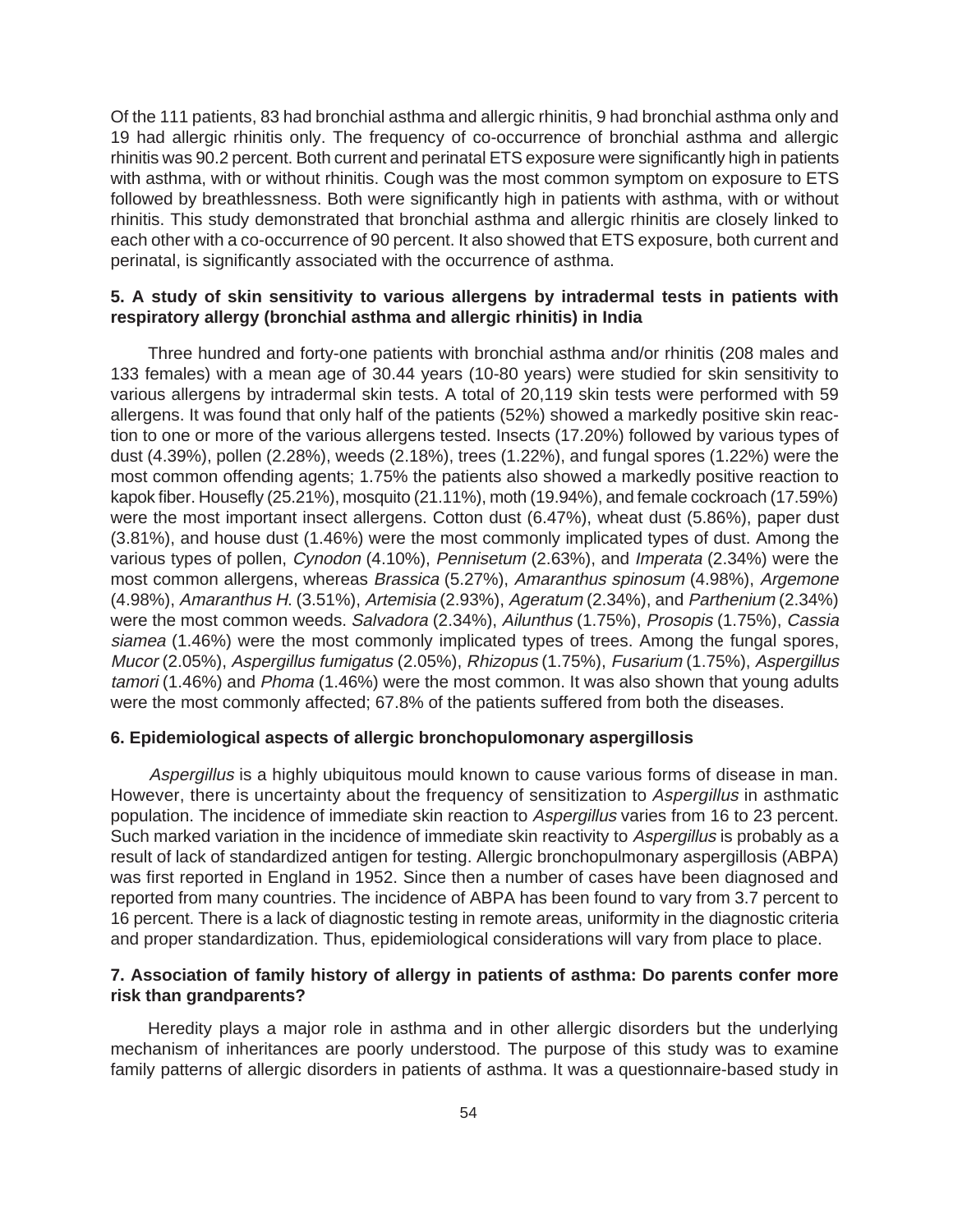which patients of asthma and allergic diseases were evaluated for their family history of allergy. Twelve hundred patients were taken for the study. Atopic family history for asthma or other allergic conditions was present in 578 (48.1%) patients. Family history of asthma in parents and grandparents was noted in 36.8% and 19%, respectively. The family history of rhinitis was present in 17.6% of parents and 3.6% of grandparents. In our cohort, we observed that the presence of asthma, allergic rhinitis and eczema in parents increases the likelihood of occurrence of these diseases in their offsprings. Our result suggests that both parental and grandparental influences have a stronger association with asthma and other allergic conditions in patients, but parents confer more risk than the grandparents.

#### **8. Banana sensitization in patients of respiratory illness including bronchial asthma**

Banana is widely cultivated and consumed as nutrition diet all over the world. It is available almost whole year in major part of India. Type I hypersensitivity to banana has been reported from other countries. Banana allergens are known to cause sensitization in large number of latex allergy patients. The present study was aimed to determine prevalence of banana allergy and to investigate clinical features of acute reaction by standard in vivo and in vitro tests. Eleven hundred patients, visiting out-patient department of V.P. Chest Institute, Delhi were screened using a standard questionnaire during April 2002 to September 2003. The detailed history of illness was recorded and from the total, 192 patients gave history of allergy to banana on further evaluation, 56 (29.1%) patients revealed history of sensitization after intake of banana. Among these maximum number of patients having rhinitis with asthma followed by asthma and rhinitis alone. Skin prick tests with banana extracts showed marked positive reactivity in 21.4% patients, whereas prick to prick test demonstrated skin sensitivity in 22.7% patients. Specific IgE against banana allergens was observed elevated (OD 0.30 to 0.65; control OD 0.10) in sera of 19 patients. Oral challenge and double-blind placebo-controlled challenge with banana confirmed sensitization in six patients. The symptoms produced after challenge tests were rhinorhoea, sneezing, exacerbation of asthma, abdominal pain, oral allergy syndrome, etc. In conclusion, 8.9% patients of respiratory illness (rhinitis, asthma or both) showed allergic reaction to banana with mild to severe symptoms. Allergic patients including asthmatics are advised to undergo prick to prick test and food challenge tests before practicing avoidance of banana in their diet.

#### **9. Prevalence of bronchial asthma and allergic rhinitis in a girls school in Delhi**

To determine the prevalence of childhood asthma and rhinitis in children of a girls school in Delhi, and to establish the relationship between various factors associated with the disease, a questionnaire-based study was done. Two thousand three hundred questionnaires were distributed among the students of a girls school in Delhi, to be completed by their parents at home. In total 2139 of the questionnaires were completed with an overall response of 93 percent. Five hundred forty three students (25.38%) were found to have some form of respiratory allergy, either bronchial asthma or allergic rhinitis. Nearly 15% children gave history of wheezing at some or the other time in their life. The prevalence of bronchial asthma and allergic rhinitis was found as 8.78% and 21.27%, respectively. Twenty-two percent children of allergic rhinitis had co-existent bronchial asthma, while 53.19% of bronchial asthma patients have co-existent allergic rhinitis. The prevalence of allergic rhinitis increased with increasing age. Birth order and family income did not have any significant impact, except that bronchial asthma was more common in students belonging to very poor socio-economic background. The family history of allergic rhinitis or bronchial asthma was significantly more (p<0.05) in students suffering from allergic rhinitis or bronchial asthma. The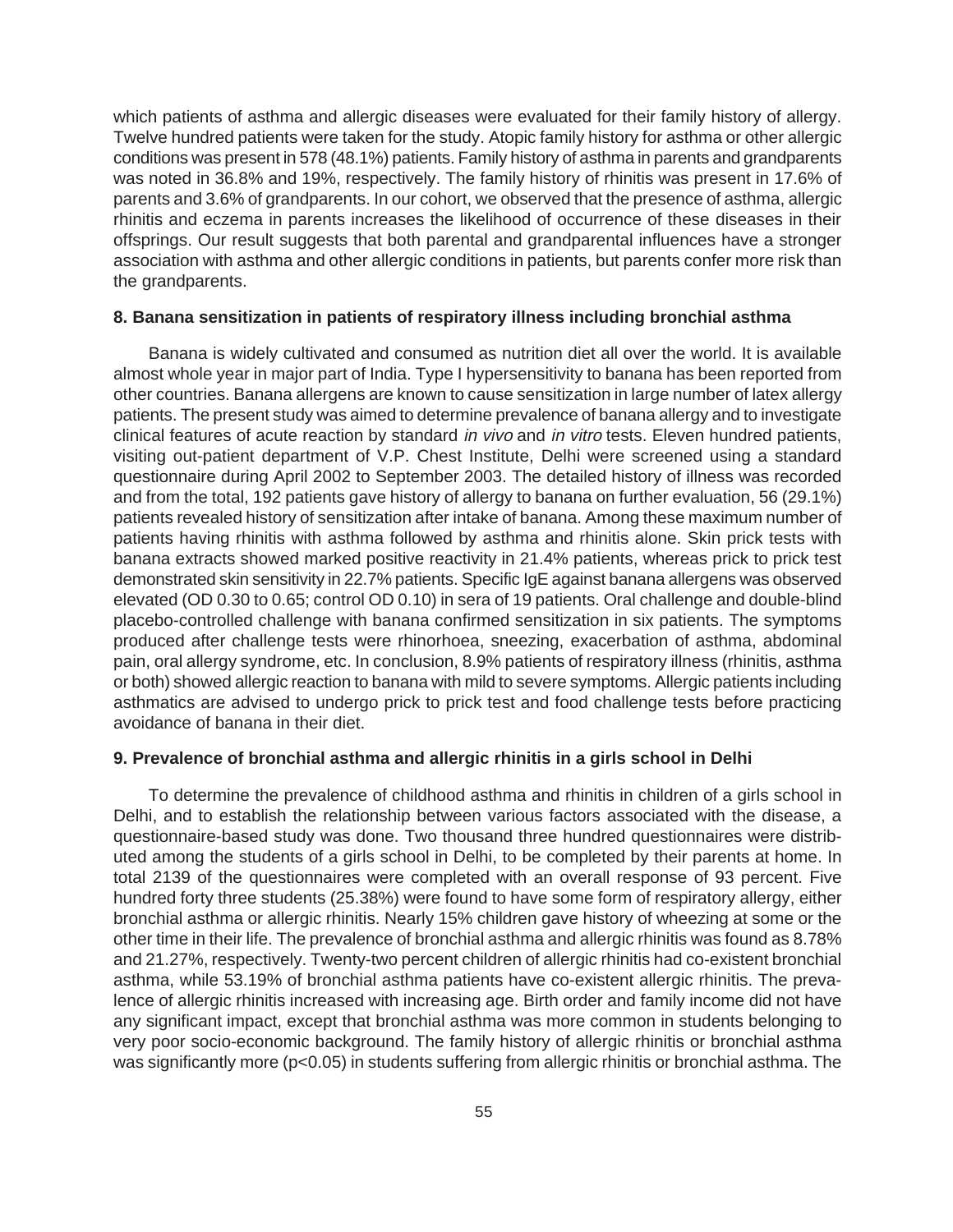prevalence of bronchial asthma and allergic rhinitis was found as 8.78% and 21.27%, respectively.

#### **10. Assessment of the effectiveness of sustained release bupropion and intensive physician advice in smoking cessation**

Tobacco use is the cause of immense burden on our nation in terms of mortality and morbidity, being the single leading cause of preventable illnesses and death. Smoking cessation interventions in our country will be the most cost effective of all interventions considering that the cost incurred on the three main tobacco related diseases (COPD, CAD, and Cancer) being around 27,761 crores in the year 1999. A double-blind placebo-controlled trial was conducted to see the efficacy of Bupropion in smoking cessation. The subjects (n=30) were randomly assigned to receive Bupropion SR 300 mg/day or placebo for seven weeks. Target quit date was preferentially 8<sup>th</sup> day of starting the treatment. Intensive counselling was provided by the physician at the baseline and brief counselling at every visit weekly during the treatment phase and at weeks 12 and 16. The seven day point prevalence abstinence rate at the end of week 2 and week 16 in the drug group was 46.67% and 53.33% respectively and in the placebo group it was 13.33% and 20% respectively with a P value of 0.04 and 0.05 respectively. Rate of continuous abstinence at weeks 4, 7 and 16 were 46.67%, 40% and 33.33% in the drug group and 13.33%, 13.33% and 13.33% in the placebo group respectively. The rates were significantly higher in the drug group till week 4 starting from week 2 of the treatment phase. The mean weight gain in the drug group was found to be significantly less as compared to the placebo at week 16 (P=0.025). The mean change of depression scores from the baseline was not significantly different between the two groups at any point of time. The withdrawal symptom score increase from the baseline was not significantly higher at any point of time in the drug group but in the placebo group the increase was significantly higher for seven days after target quit date and at week 3 and 4 (P<0.05). The most common adverse events in the drug group were insomnia in six (40%) patients and dry mouth and/or altered taste in four (26.67%) patients, which was significantly higher as compared to placebo. The univariate predictors of successful outcome at the point of prevalence abstinence at week 16 were older age (>40 years), (P=0.044) and quitter status at week 2 (P=0.001). Multivariate predictors in order of importance were quit status at week 2 (P=0.002) and age>40 years (P=0.031). The combined predictive value of these two variables was found to be 86.3 percent. Bupropion helps in smoking cessation. This study has also reflected this in the form of a significantly high 7-day prevalence abstinence at week 16 in the Bupropion group as compared to placebo.

#### **11. Epidemiology of smoking habit of college students of University of Delhi, Delhi**

To study the smoking habits of college students of University of Delhi, Delhi, India, one thousand one (673 males and 328 females) students from various colleges of Delhi University were surveyed during the study and information was collected through a pre-designed printed questionnaire. Eighthundred and thirty-one (83%) students (619 males and 212 females) returned back the fiiled up questionnaires. Prevalence of tobacco use was 25 percent. Majority of students (56.7%) started tobacco use between the age of 16-20 years and 71.6% were smoking for the last 1-5 years. "For fun and pleasure" (82.7%) and "Peer pressure" (32.7%) were the most common reasons for starting smoking. Cigarette (98.6%) was the most common tobacco product used. Previous history to quit smoking was found in 41.8% of current smokers, while 54.3% showed their willingness to quit smoking at the time of survey. The reason for willingness to quit given by majority (64.6%) was awareness of harmful effects of tobacco. However, 95% of the students were aware of the harmful effects of tobacco. Family history of tobacco use was found in 51.6% of respondents (65.9%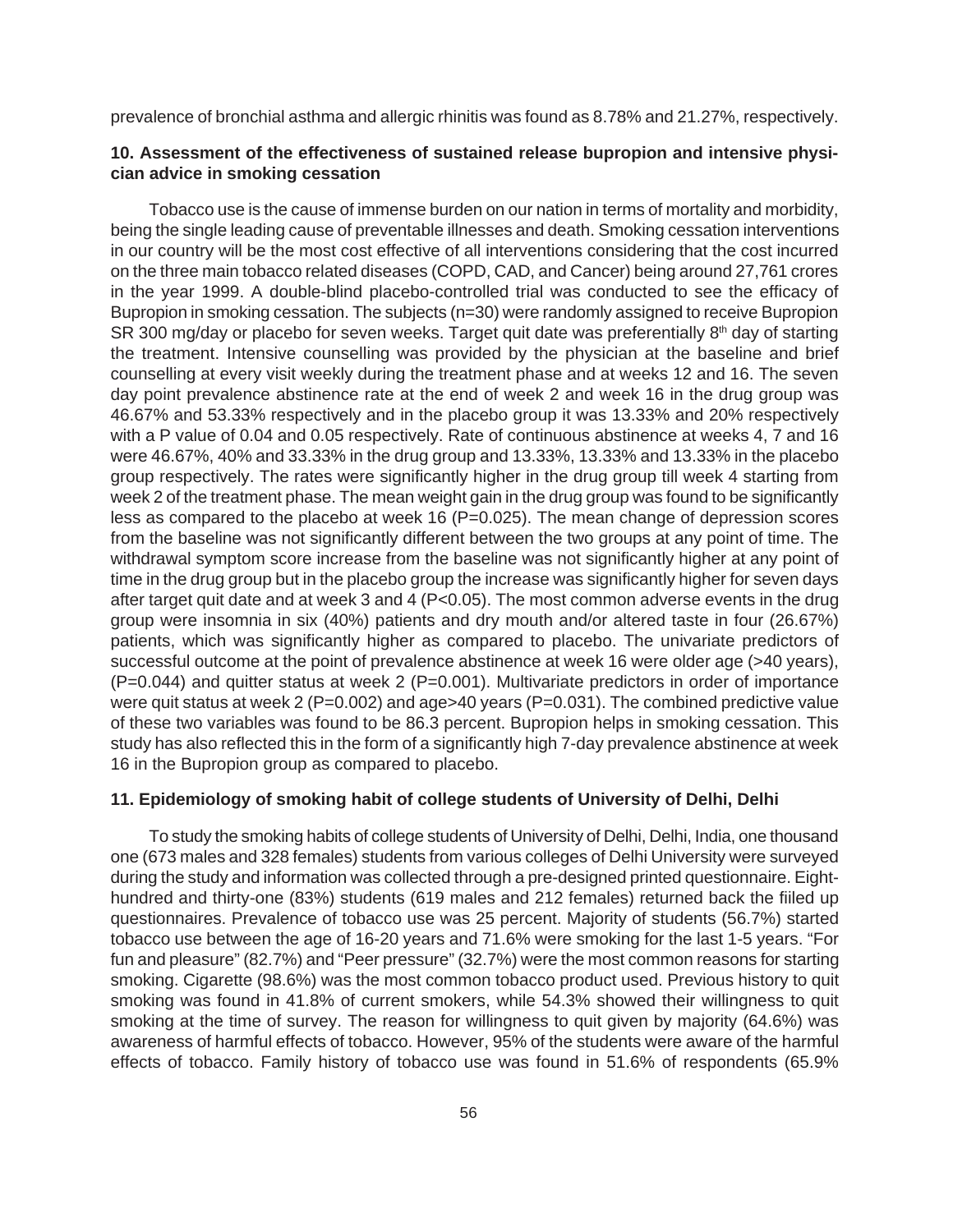smokers and 46.9% non-smokers). Public awareness measures should be the primary focus of governments especially in developing countries. Misleading advertising should also be dealt with severely.

#### **12. Allergy to rice in Indian population: A chest hospital based survey**

The knowledge about food allergy in India is scarce compared to western countries. A large number of food items such as peanut, fish, egg, lentil, banana, milk, wheat etc. have been reported allergenic inciting rhinitis, asthma and skin allergies. Rice is cultivated throughout and used as staple diet by a large population of the world. In India many asthmatics believe that rice can induce allergic reaction and thus aggravate breathlessness hence prefer to avoid it from their diet. The present study was undertaken to diagnose cases of rice allergy and educate people to manage their respiratory ailments effectively.

Out of 1200 cases screened using a questionnaire, 327 patients gave history of rice allergy. Skin prick tests carried out with rice extract demonstrated marked positive reactions in 20 (6.1%) patients. Specific IgE to rice was highly raised in these patients (ODs 0.51 to 0.70) as compared to normal controls (ODs 0.16). Oral food challenge in these cases confirmed allergy to rice in 10 (50%) patients. These patients experienced symptoms like rhinorrhoea, sneezing, severe breathlessness, chest tightness, oral thrust, abdominal pain, urticaria, etc., after the challenge test with rice. The symptoms appeared within 15 to 60 minutes of rice intake. In conclusion, rice allergy could be confirmed in about 3% cases out of 327 patients who complained sensitization (history) with rice. The patients of asthma or rhinitis should undergo appropriate in vivo as well as in vitro tests to prepare their diet elimination programme.

#### **13. Breath carbon monoxide concentration in cigarette and bidi smokers**

To measure and compare the "Breath Carbon Monoxide Concentration" in cigarette and bidi smokers, a study was conducted on smokers who visited the "Tobacco Cessation Clinic" for quitting smoking at V.P. Chest Institute, Delhi, India. Breath CO concentration was measured in cigarette and bidi smokers using portable breath CO analyzer. Statistical analysis was done to see for any difference in breath CO concentration in the two groups. Average CO concentration in cigarette (n=207) and *bidi* smokers (n=70) was 10.45 ppm (SD $\pm$  6.55) and 15.26 ppm (SD  $\pm$  7.89) respectively. Statistical analysis of the exhaled breath CO concentration in cigarette and bidi smokers showed that CO level is more in *bidi* smokers compared to cigarette smokers. Our study negates, to some extent, the popular belief that *bidi* is less harmful than cigarette. However more studies need to be done before we come to a definite conclusion.

#### **14. Do sputum eosinophilia and blood eosinophilia related to severity of asthma?**

A study was undertaken to find out the relationship of severity of bronchial asthma with sputum and blood eosinophilia. Twenty-one patients of bronchial asthma (14 males and 7 females) with a mean age of 32±11 years were studied for severity of airflow obstruction, sputum eosinophilia and blood eosinophilia. Mild, moderate and severe obstruction was seen in ten, one and three patients, respectively. Blood eosinophil count of  $\geq 8\%$  was seen in 10 patients, (47.61%). Sputum eosinophil count of ≥ 3% was seen in 12 patients (57.14%). Raised eosinophil count in blood as well as in sputum was seen in seven patients (33.33%). Amongst them three patients had normal FEV, while another four patients had mild airflow limitation. There is no correlation in the severity of obstruction and sputum eosinophilia or blood epsinophilia.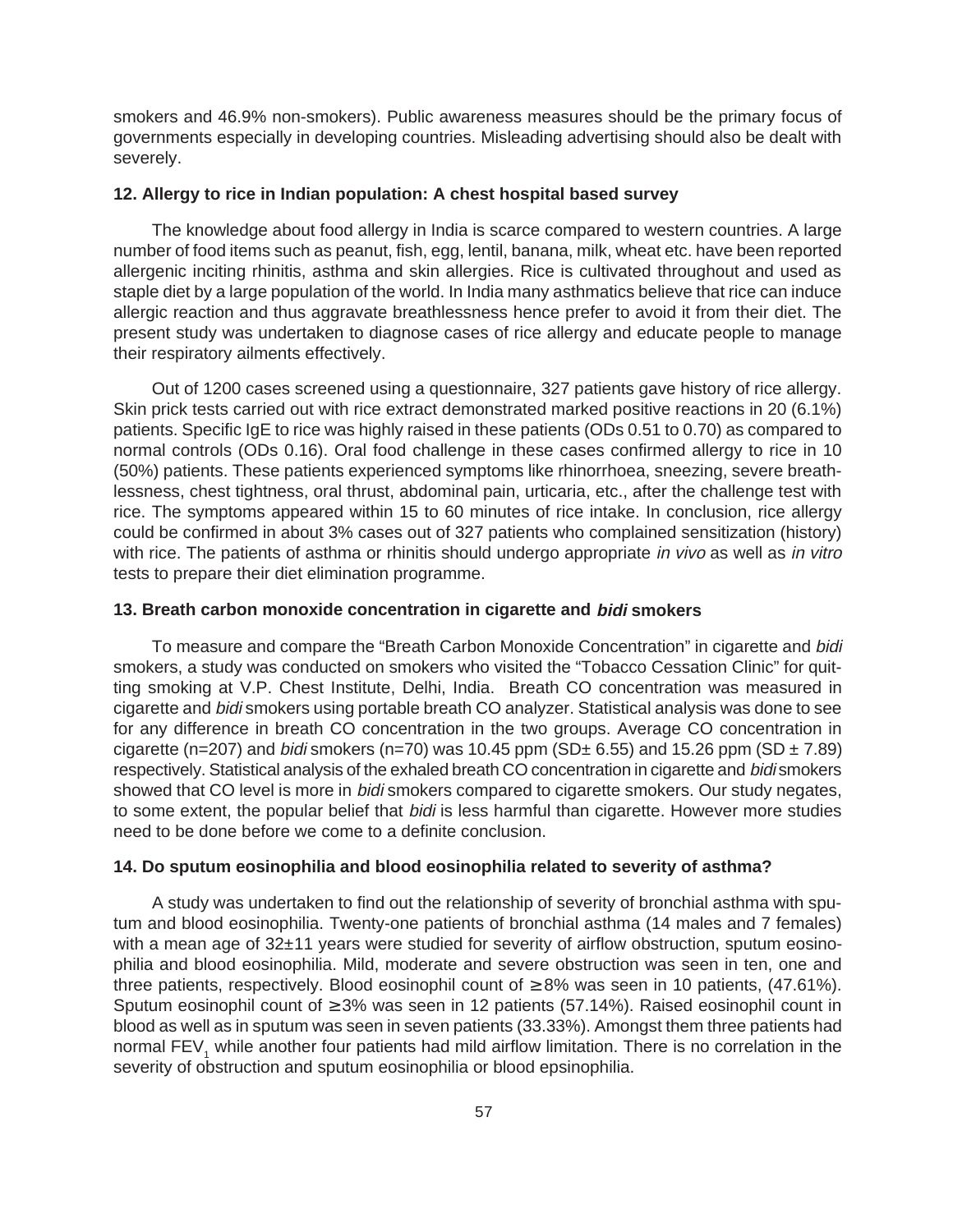#### **15. Epidemiological profile of smokers who seek treatment at a tobacco cessation clinic**

The objective of our study was to identify the characteristics of smokers who currently seek treatment at Tobacco Cessation Clinic. This is a descriptive observational study. The target population consisted of 278 subjects who sought treatment at Tobacco Cessation Clinic at V.P. Chest Institute. The following variables were studied: age, sex, religion, marital status, occupation, smokeless tobacco user, smokers, number of cigarettes smoked per day, level of nicotine dependence (through Fagersrtom test), use of other potentially-addictive substances (especially alcohol), previous attempts to quit smoking, physical health problems, family history and expired air carbon monoxide (CO) level, presence of concomitant diseases, current reason for smoking cessation, etc. An initial medical history was taken in a pre-plan questionnaire. These individuals were enrolled in a 7-12 weeks tobacco cessation program that utilized both medical and cognitivebehavioural therapy as required after assessing the subjects. The results are presented in percentages and means with standard deviations (SD) and 95% confidence intervals (CI). Two hundred seventy-eight subjects were studied consisting of 273 (98.2%) males and 5 (1.8%) females. The average age being 36.08 years (SD  $\pm$  14.04). The majority of the subjects were Hindus (93.5%) followed by Muslims (5%) and Christians (1.4%). Most of the subjects were married (61.5%). Nearly 33% were students, followed by service class people (28.4%), businessman (20.1%) and others (18.7%). Mean nicotine-dependence (Fagerström Test score) was 4.94 (SD± 2.88). 34.2% of the subjects smoked their first cigarette/bidi within 5 minutes of waking. The mean number of years of smoking was 20.45 years (SD± 6.03). The concentration of CO in expired air measured at the time of initial interview (before start of smoking cessation) showed 26.3% as heavy smokers. History of previous attempts to quit smoking was present in 80 percent. The reason for present attempt to quit smoking was medical (45.3%), social (10.07%), and financial (6.83%). Smokers who attended to Tobacco Cessation Clinic were from younger age group. The prevalence of respiratory symptoms in this population is very low. Most of the subjects have multiple attempts of quitting and still they are enthusiastic and eager to quit smoking. The profile of the population seeking specialized smoking cessation as being student and younger age group, is expected to change in the future as if they quit right now at this age they might not suffer from the diseases in future.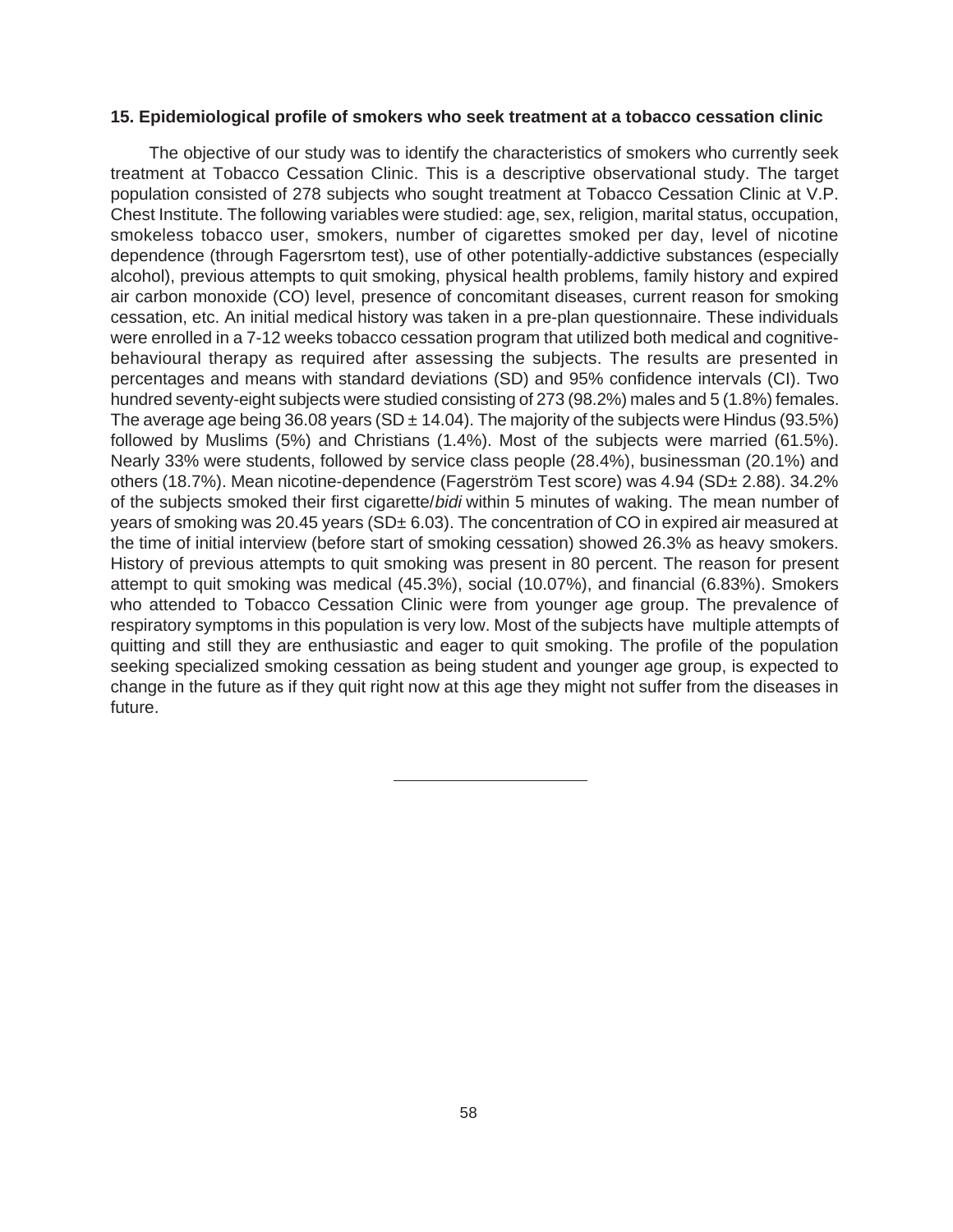### **Respiratory Virology**

#### **Research**

#### **1. Effect of zinc on influenza A virus induced apoptosis in HeLa cells**

To investigate the process of influenza A virus induced cell death and the associated morphological changes, HeLa cells were infected with a cell adapted pathogenic strain of influenza A/ Udorn/317/72 ( $H_3N_2$ ) virus. Such cells underwent typical caspase-dependent apoptosis, causing chromosomal DNA fragmentation into oligonucleosomes. When these cells were pretreated with zinc (0.2 mM), before 6 h p.i., a remarkable decrease in caspase-3 activity and DNA fragmentation was observed. Annexin-V assay of the infected cells at various time periods indicated that the membrane phosphatidylserine appeared on the surface of virus-infected cells. The cells pretreated with zinc (0.2 mM) also showed low Annexin-V staining and eventually low phosphatidylserine (PS) externalization suggesting an inhibitory effect of zinc in a time and dose dependent manner. It was further observed that when the infected HeLa cells were incubated with adherent macrophages, efficient phagocytosis occurred. At the same time, the release of virus into the culture medium was completely inhibited. Moreover, phagocytosis became evident at significant levels at 9 hour. These results suggest that influenza virus infection causes apoptotic death of cultured cells. They also indicate that phagocytosis of the infected cells by macrophages may be phosphatidylserine-mediated and that apoptosis-dependent phagocytosis of virus-infected cells may lead to direct elimination of the pathogen.

#### **2. Resolution of immune response by TGF-**β**1 after infection of influenza A virus**

TGF-β is a potent immunomodulator and regulates the inflammatory process in a complex biphasic fashion. The immune response to influenza A virus is characterized by an influx of both macrophages and lymphocytes into the lungs of the infected host. In general, the pathogenesis of influenza infection can be divided into two phases, the cellular events that precede lymphocyte invasion and those that follow it. We hypothesize that the TGF-β negatively regulates the inflammatory response by regulating lymphocyte influx to the airway and further modulating release of proinflammatory and anti-inflammatory cytokines. Eight-week-old BALB/c mice were intranasally instilled with influenza A virus (A/Udorn/317/72/H3N2), 4.1x103 PFU of virus in 50µl of allantoic fluid or mock infected 50µl of allantoic fluid. Mice was injected intravenously with injection of rTGFβ1, 0.5µg/ Kg body weight. The mice were euthanized on days 3, and 6 post infection (p.i.) and bled for cytology and cytokine assay. An increase in lymphocyte count was observed both on day 3 p.i. and day 6 p.i. However, administration of rTGF-β1 with virus reduced the lymphocyte count. The level of IFN-γ was increased third day of p.i. However, it reduced to based level on sixth day of p.i. Simultaneous administration of rTGF-β1 with virus instillation inhibited release of IFN-β on third day and increased level of IL-10 to the maximum was observed till sixth day. Therefore, present study indicated that rTGF- β1 acts as an immunomodulatory cytokine and inhibits lymphopoesis and lymphocyte activation after virus infection. Thus, it modulates the inflammatory process by inhibiting IFN-γ a proinflammatory cytokine and increased release of IL-10, which is an anti-inflammatory cytokine. rTGF- β1 affects recruitment of inflammatory cells at the site of inflammation by inhibiting lymphocyte invasion and interfering cytokine mediated inflammatory cascade.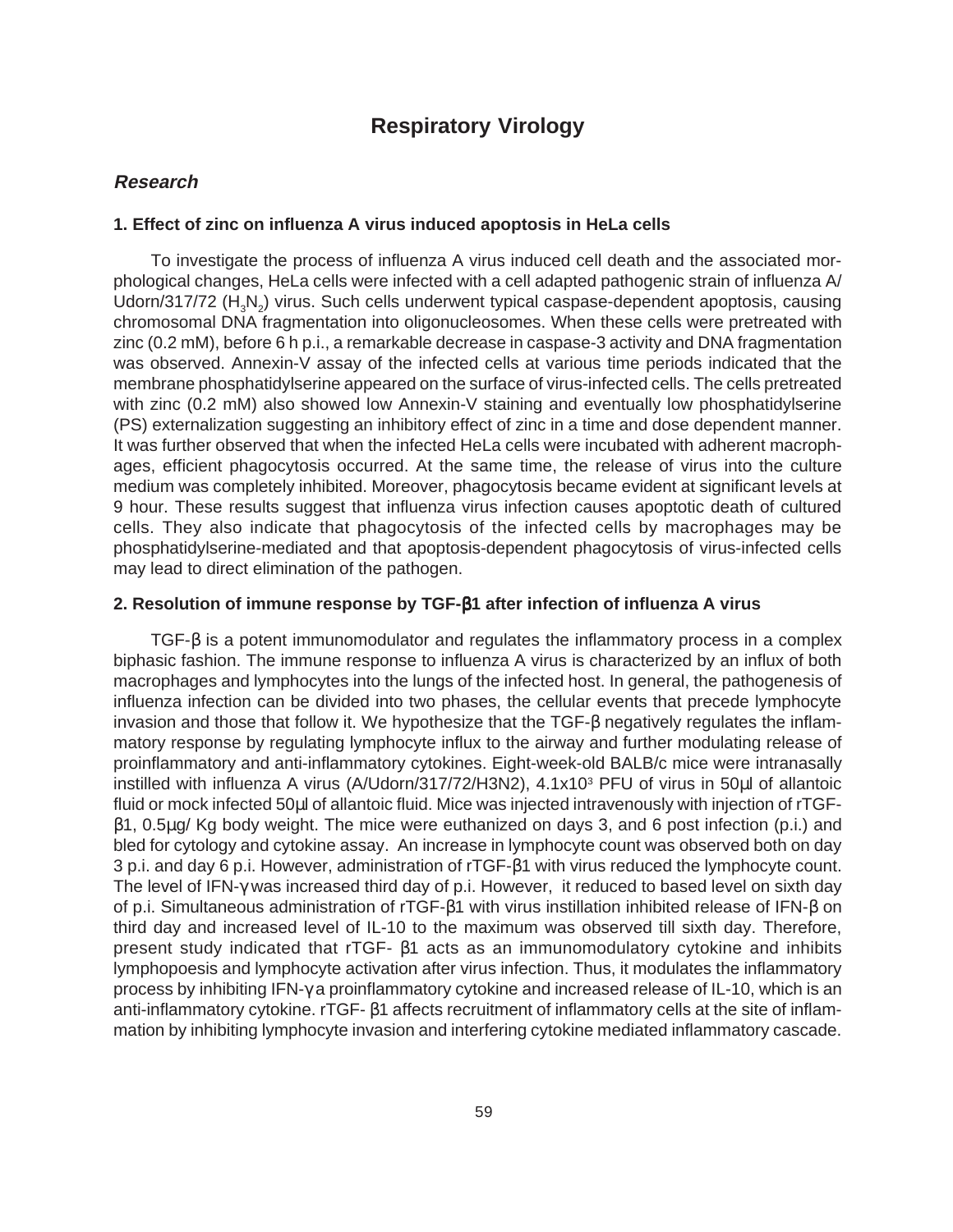#### **3. Study of virological and biochemical regulatory mechanism of influenza virus induced apoptosis in murine model of allergic asthma**

The mice were distributed into five experimental groups, viz. control group, virus group, ovalbumin (OA) group, acute phase group and recovery phase group as to develop the murine model of allergic asthma. Male BALB/c mice of six weeks old were given intraperitonial injection of ovalbumin in PBS on 0 day, sensitized on 14th day and challenged with 0.1% OA in PBS on 27-29th day. The lung fluid was influenza positive by hemagglutination test (HA) and the bacterial culture was negative. Histopathological examination of lungs in different groups revealed epithelial damage with focal areas of reactive papillary hyperplasia. The parenchymal response consisted of both interstitial and intra-alveolar exudate of neutrophils and macrophages leading to focal areas of consolidation. In a few places, dense peribronchial lymphoid aggregates were seen as compared to normal controls. The lungs of the acute phase group have shown oedema, extravagated RBCs, lymphoepithelial proliferation, dense peribronchial lymphoid aggregates with fair number of neutrophils and eosinophils, infiltration of these cells into alveolar septae. In virus group similar changes have been observed but they were of low grade. Intense infiltration of inflammatory cells into alveolar walls and peribronchiolar lymphoid infiltration has also been observed in virus group. In ovalbumin group, extravagation of RBCs was more conspicuous. There is formation of oedema and peribronchiolar lymphoid infiltration. In recovery phase group, reduced epithelial damage and leukocytic influx, decreased inflammation of inter-alveolar septae, decreased fibrin and only lymphoid aggregates (peribronchial) with few eosinophils were seen. **(Principal Investigator: Dr Madhu Khanna, Co-investigator: Dr Sonal Sharma)**

#### **4. Genetic analysis of influenza virus in clinical specimens by rapid molecular techniques**

Thirty-five nasopharyngeal swab (NPS) and throat swab specimens from the patients of upper respiratory tract infection, attending the out-patient department of Maulana Azad Medical College (MAMC), Delhi, were collected. After processing, the specimens were inoculated into various cell lines, viz. MDCK and Hep2. Influenza virus was isolated from the four specimens exhibiting cytopathic effect (CPE) after 48 hours of incubation, which was confirmed by haemagglutination inhibition test. These specimens were stored at -80  $\mathrm{^{\circ}C}$  for further characterization and typing of influenza virus by Restriction Fragmentation Length Polymorphism (RFLP), Single Strand Conformation Polymorphism (SSCP) and Hetroduplex Mobility Assay (HMA) techniques.

Standardization of the protocol for three molecular techniques, namely RFLP, SSCP and HMA for the rapid genetic analysis and characterization of clinical isolates is in process.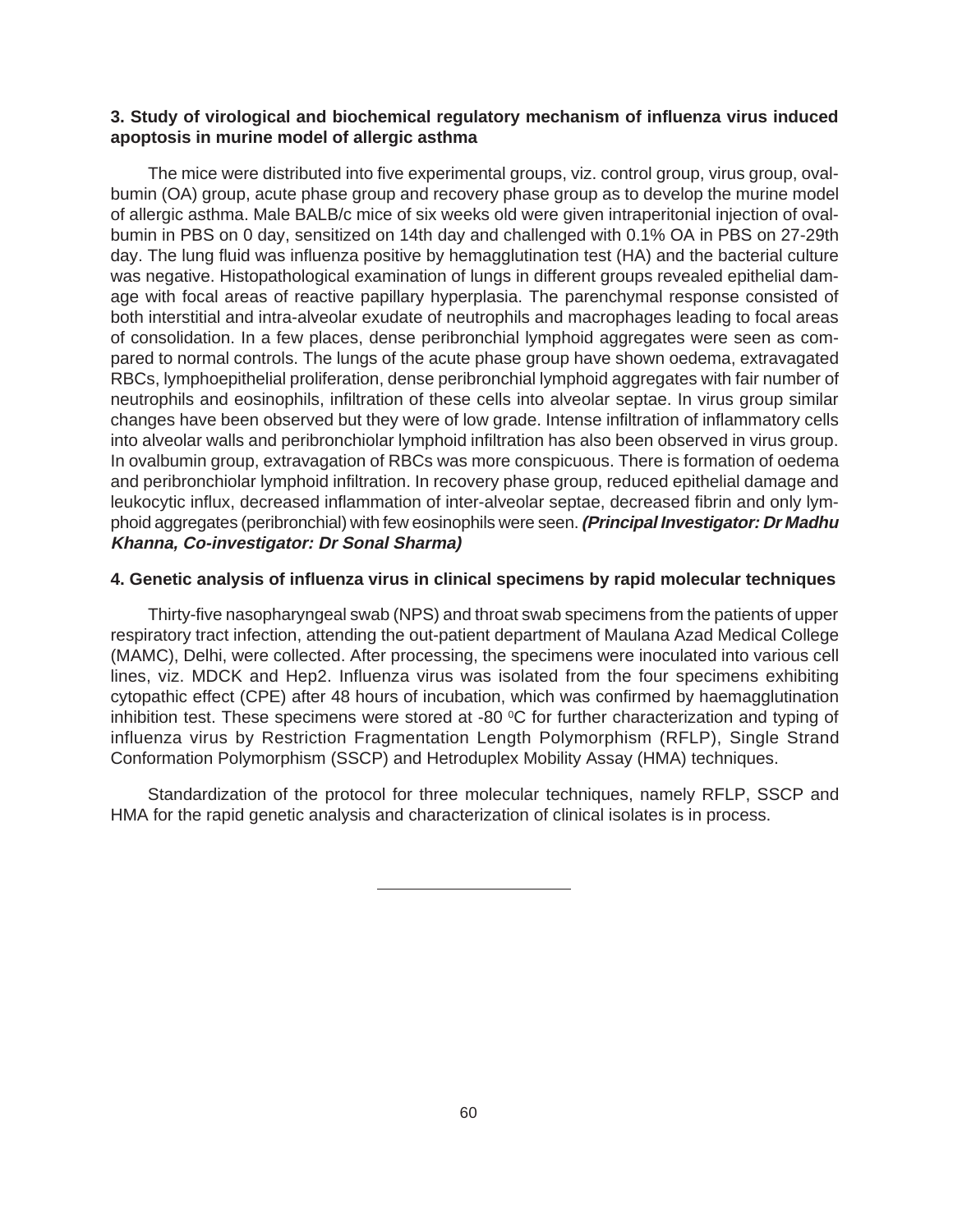## **DST Centre for Visceral Mechanisms**

#### **Research**

Human studies are being carried out on the following two projects:

- (i) Origin of exercise hyperpnoea using a physiological model of exercise, and
- (ii) Influence of stimulating the Juxtapulmonary capillary (J) receptors by physiological and chemical stimuli on exercise parameters.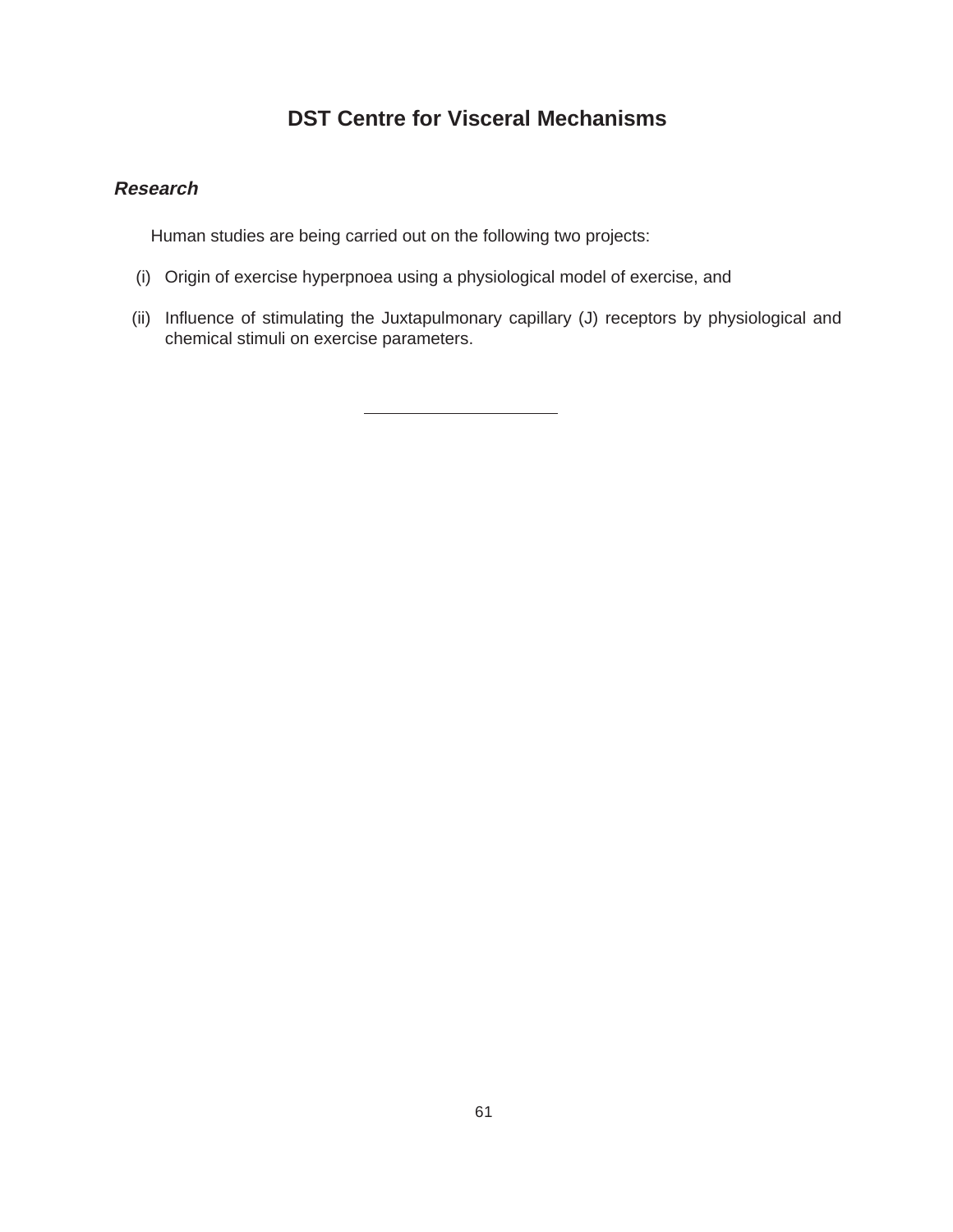### **The INSA Honorary Scientists Scheme**

#### **Research**

#### **1. Efficacy of swabbing versus a conventional technique for isolation of Cryptococcus neoformans from decayed wood in tree trunk hollows**

In the course of further studies on the natural habitats of *Cryptococcus neoformans*, attention was focused on developing a more efficacious isolation technique. Accordingly, the efficacy of swabbing versus a conventional sedimentation technique was evaluated for sampling of decayed wood in tree trunk hollows for isolation of *Cryptococcus neoformans*. Of 52 samples of decayed wood, bark or other plant debris originating from 35 living trees, 42 wood samples yielded C. neoformans. The positive samples included 40 collected from 31 Syzygium cumini trees growing along roadsides in Old Delhi, wheresas the remaining two were from inside tree trunk fissures of Ficus religiosa in a New Delhi locality. The number of wood samples found positive by swabbing was 40 (95%) as opposed to 32 (76%) by the conventional technique, and this difference was statistically significant (P< 0.01). Also, the conventional technique showed 24% false negative results, in strong contrast to only 5% by swabbing. Furthermore, swabbing yielded a significantly higher C. neoformans mean colony count than did the conventional technique (P<0.005), thus highlighting greater efficacy of the former technique. The overall prevalence of C. neoformans in the S. cumini trees investigated was 84% (26/31 trees) which is the highest as yet reported from any tree species in India. Varietal identification and serotyping was done with 33 of the C. neoformans isolates, 31 of which came from 23 tree trunk hollows of S. cumini and two from the tree trunk fissures of F. religiosa. Among the S. cumini isolates, 26 were identified as C. neoformans var. gattii (all serotype B except two untypeable ones) and five as C. neoformans var. neoformans, serotype A  $(= C.$  neoformans var. grubii). Both of the F. religiosa isolates belonged to C. n.var. neoformans, serotype A. Being a more efficacious, simple, less time-consuming and less hazardous technique, swabbing is recommended for wider use in order to further elucidate the ecology of C. neoformans.

#### **2. In vitro bio-interactions between Candida species, Aspergillus fumigatus and other human pathogenic fungi**

Aspergillus fumigatus, strain SP 31/2K, showed in vitro inhibition by all of the 3 test strains of Candida albicans and 4 of Candida glabrata. It was noted that the degree of A. fumigatus inhibition varied with the antagonist fungal strain as also with the experimental design. In mixed streak cultures on Sabouraud agar (peptone-1%, glucose- 2%, agar- 2%, pΗ- 7) the inhibition varied from 55-85% with C. albicans strains and 85-95% with C. glabrata strains. In the two-member circular or U-shaped streak culture, the inhibitory effect was less marked, especially with the C. albicans strains. It was further shown that the inhibitory spectrum of C. albicans and C. glabrata extended to Aspergillus flavus, A. niger and Penicillium marneffei.

Exploratory investigations on the mechanism of inhibition revealed that the *in vitro* inhibition of A. fumigatus was markedly higher in sealed Sabouraud agar cultures than in unsealed cultures, suggesting that an important attribute of the inhibitory metabolite(s) released by C. albicans and C. glabrata was their volatile character. However, a detailed experiment ruled out the possibility that the inhibitory agent might be carbon dioxide as has been reported in the *in vitro* bio-interactions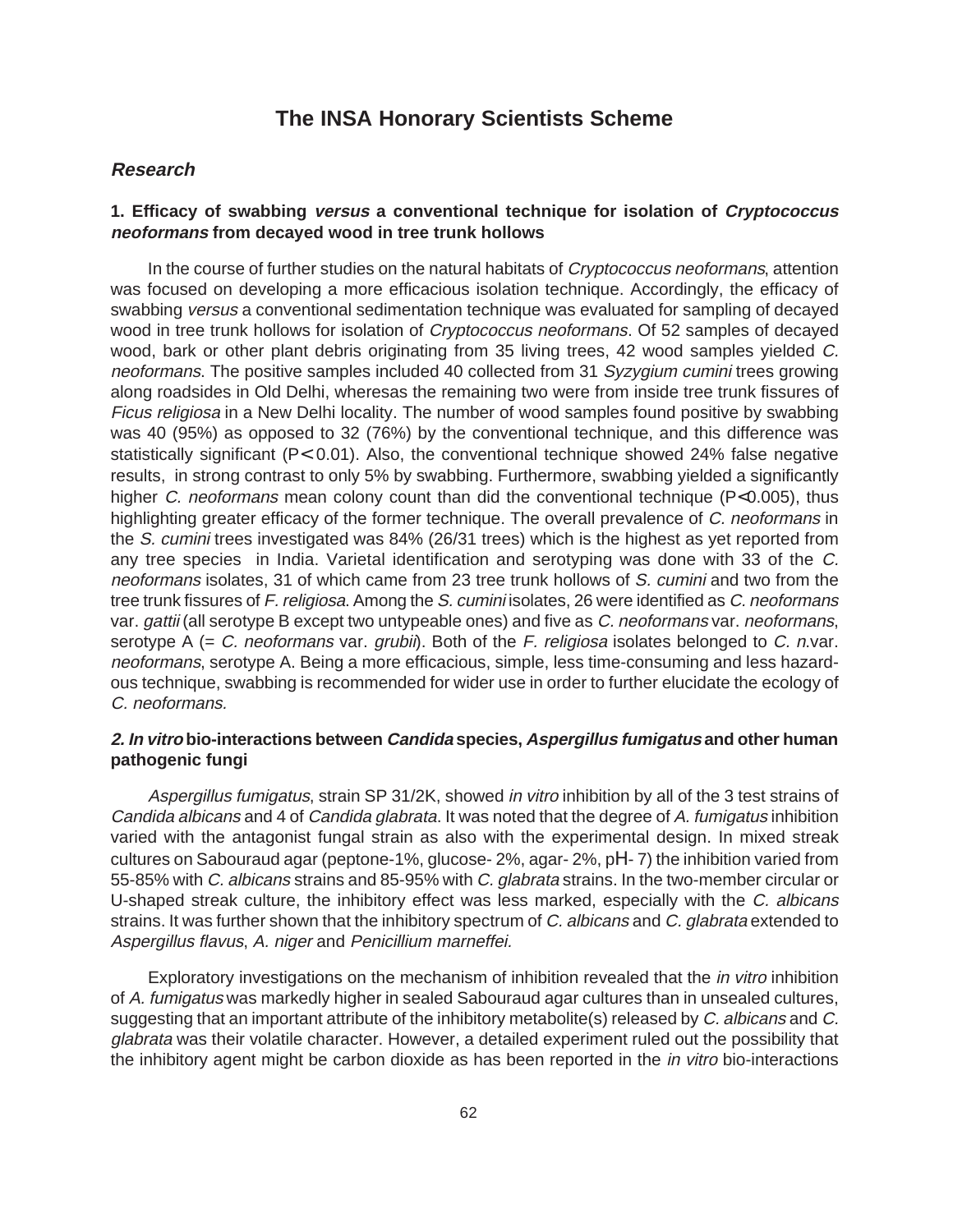between C. albicans and T. mentagrophytes. Besides, the results of additional experiments indicated that acidification of the medium might have a subsidiary role in the inhibition of A. fumigatus by C. albicans. The investigations done underscore the complexities of the inhibition mechanism that can be unravelled only through a long-term study.

The results of a series of experiments indicated that incorporation of 5  $\mu$ g/ml of fluconazole in Sabouraud agar plates led to improved recovery of A. fumigatus from mixed streak culture with C. albicans, as also from 2 sputum specimens experimentally seeded with the same antagonistic fungi. A definitive conclusion about the efficacy of Sabouraud fluconazole agar for enhanced isolation of A. fumigatus must, however, await more extensive trials, employing a larger number of test strains of the interacting fungi.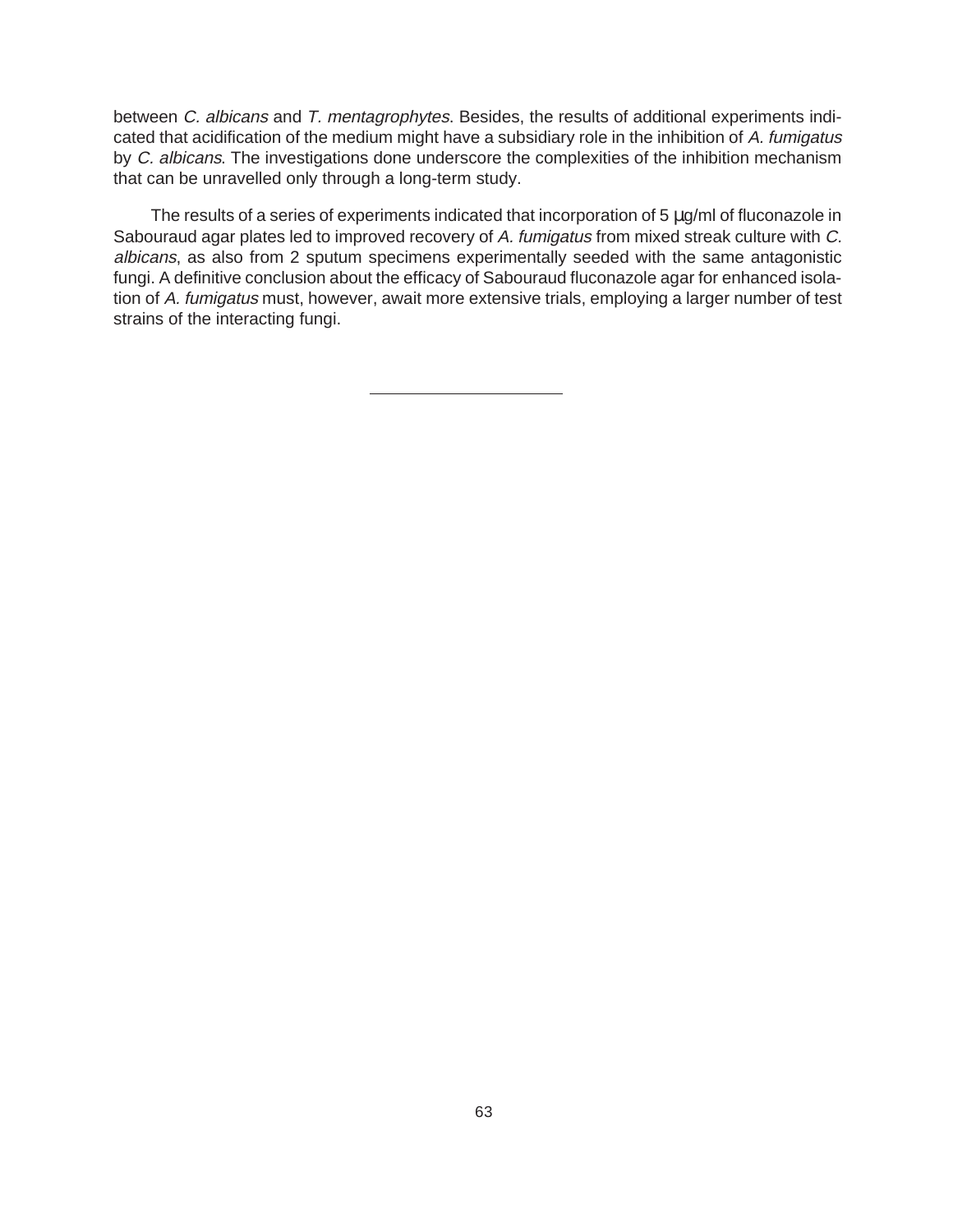## **Postgraduate Training and Teaching**

The Institute has been conducting PhD programmes (Medical Sciences) since its inception in various specialities relating to chest diseases, e.g., allergy and immunology, bacteriology, respiratory medicine, mycology, pharmacology, physiology, virology, etc. Besides this, the Institute conducts MD courses in pulmonary medicine, biochemistry, microbiology, pharmacology and physiology. It also conducts a Diploma course in tuberculosis and chest diseases (DTCD).

| <b>Session 2002 - 2004</b>    | <b>Session 2003 - 2005</b>    |
|-------------------------------|-------------------------------|
| Dr Manisha Kaushik<br>$1_{-}$ | 1. Dr Ruchi Arora             |
| 2. Dr Anant Kumar             | 2. Dr Deepak Bansal           |
| 3. Dr Rahul Madoiya           | 3. Dr Uday Aditya Gupta       |
| 4. Dr Nikhil Malhotra         | 4. Dr Kailashchandra Joshi    |
| Dr Anupam Malik<br>5.         | 5. Dr Jai Kumar Kriplani      |
| 6. Dr Shashank Sharma         | 6. Dr Vijay Kumar             |
| 7.<br>Dr Ayushi Sikka         | 7. Dr R. Murali               |
| 8. Dr Manoj Singhania         | 8. Dr Sujata Natarajan        |
|                               | 9. Dr Nagendra Kumar Shulania |
|                               |                               |

**DTCD**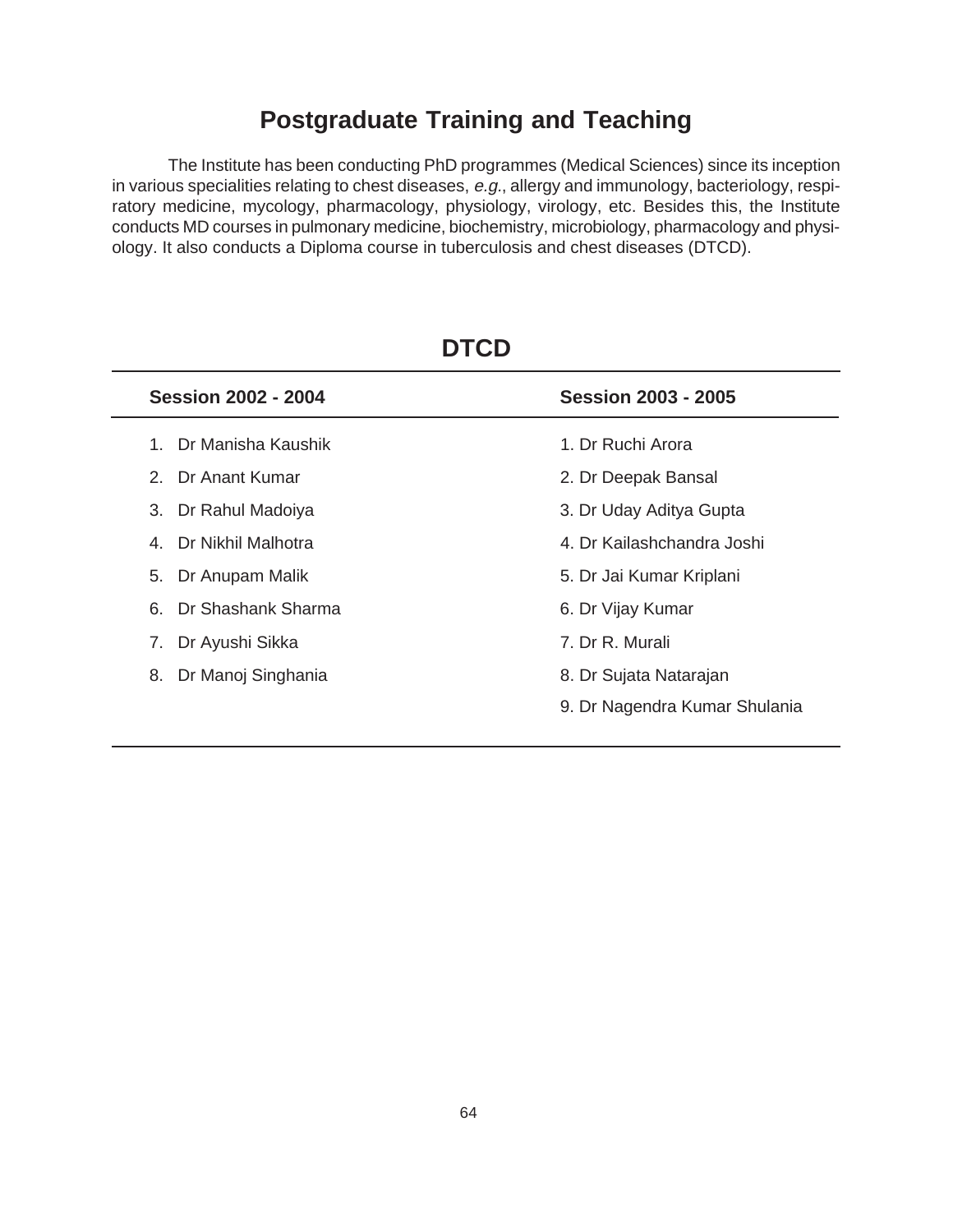## **MD Degrees (Awarded) (Session : 2000 - 2003)**

| <b>S. No.</b>  | <b>Name</b>            | <b>Discipline</b>         |
|----------------|------------------------|---------------------------|
| $\mathbf{1}$ . | Dr Ajay Gupta          | <b>Pulmonary Medicine</b> |
| 2.             | Dr Vikash Maurya       | <b>Pulmonary Medicine</b> |
| 3.             | Dr Pankaj Singhal      | <b>Pulmonary Medicine</b> |
| 4.             | Dr Tajender Singh Vasu | <b>Pulmonary Medicine</b> |
| 5.             | Dr Bhawna Mahajan      | Biochemistry              |
| 6.             | Dr Monika Jain         | Microbiology              |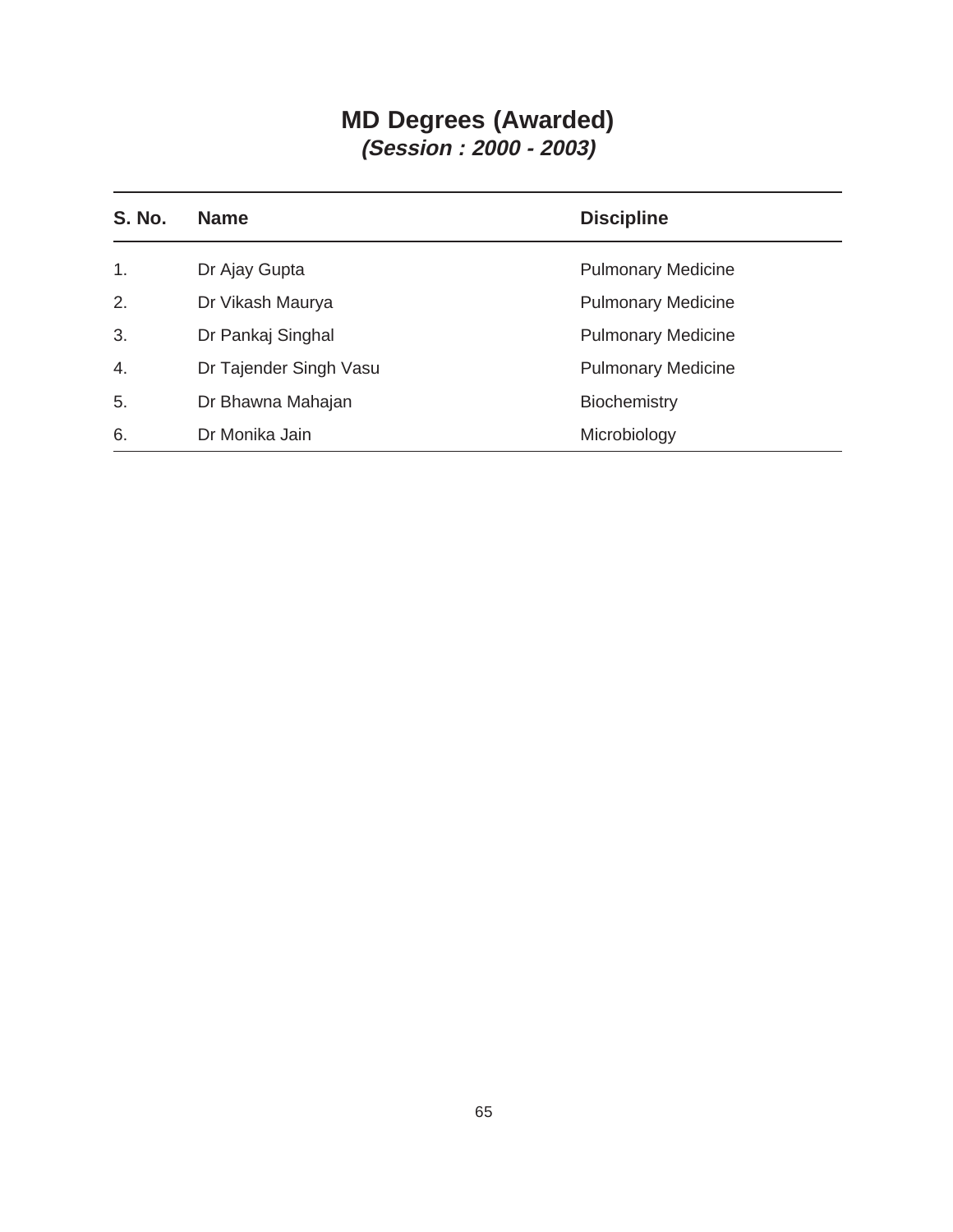## **MD Theses (Submitted) (Session : 2001-2004)**

| SI. No. | <b>Name (Discipline)</b>                 | <b>Title of Theses</b>                                                                                                                                   | Supervisor(s)                        |
|---------|------------------------------------------|----------------------------------------------------------------------------------------------------------------------------------------------------------|--------------------------------------|
| 1.      | Dr Amit Dhamija<br>(Pulmonary Medicine)  | A comparision of conventional treatment<br>with or without non-invasive bilevel<br>positive airway pressure ventilation<br>in acute exacerbation of COPD | Dr V.K. Vijayan                      |
| 2.      | Dr Krishan Gupta<br>(Pulmonary Medicine) | Effect of pulmonary rehabilitation<br>programme on disability in patients<br>with chronic diffuse lung fibrosis                                          | Prof. S.N. Gaur                      |
| 3.      | Dr Puneet Khanna<br>(Pulmonary Medicine) | Assessment of sensory perceptions and<br>preference of patients with allergic rhinitis<br>to intranasal corticosteroid sprays                            | Prof. Ashok Shah                     |
| 4.      | Dr Shivu Kaushik<br>(Pulmonary Medicine) | Assessment of evaluative and<br>discriminative properties of a generic<br>(SF-36) and specific quality of life<br>instrument (AQLQ) in asthmatics        | Prof. S.K. Chhabra                   |
| 5.      | Dr Pranav Singh<br>(Pulmonary Medicine)  | Effectiveness of sustained release<br>bupropion and intensive physician<br>advise in smoking cessation                                                   | Dr Raj Kumar                         |
| 6.      | Dr Pulkit Khurana<br>(Med. Biochemistry) | Studies on transacetylase catalyzed<br>modification of nitric oxide synthase<br>activity in human platelets by 7,<br>8-diacetoxy-4-methylcoumarin        | Prof. H.G. Raj<br>Prof. Mridula Bose |
| 7.      | Dr Naveen Gupta<br>(Physiology)          | Effect of lead on airway smooth muscle<br>activity in rats                                                                                               | Prof. M. Fahim                       |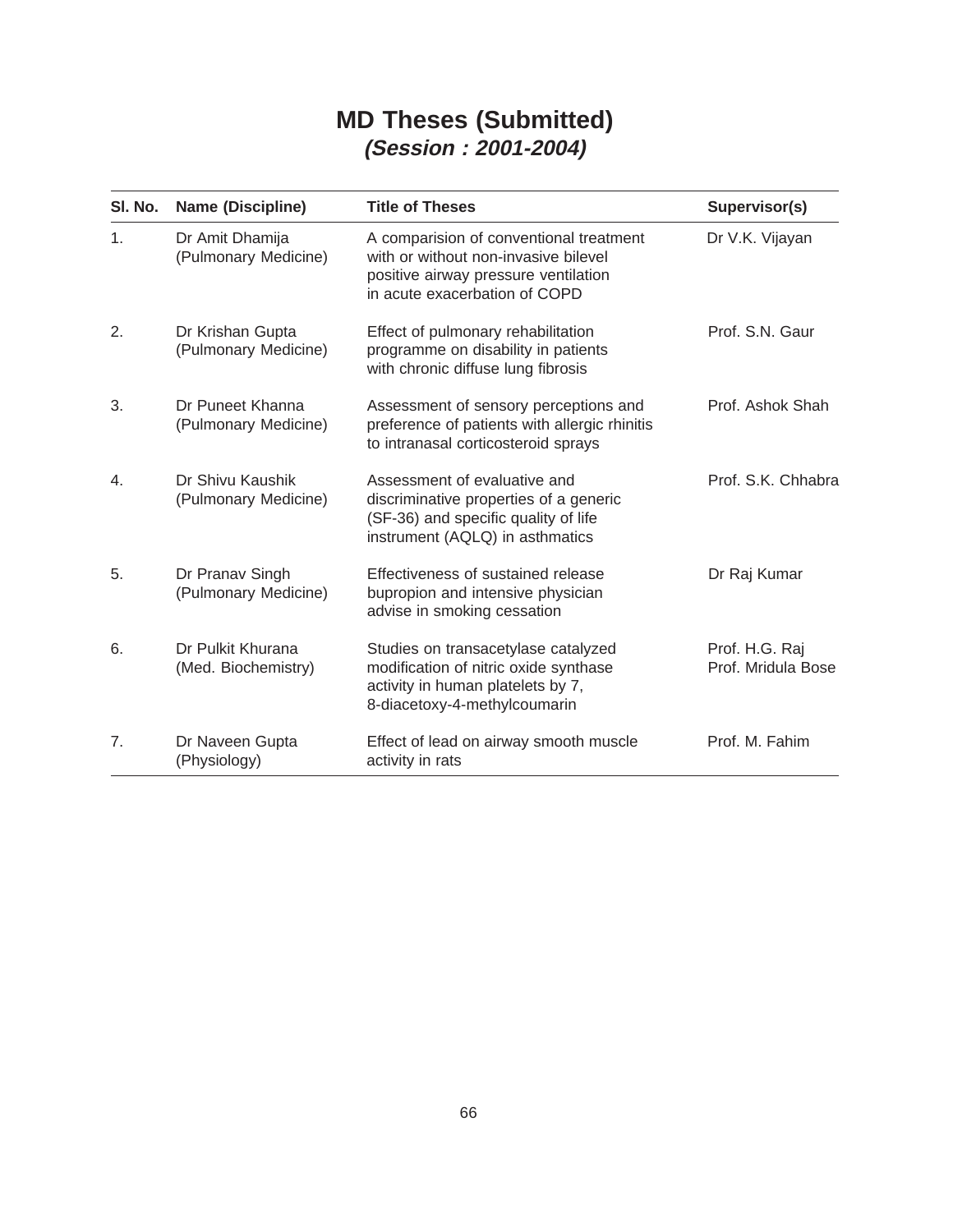## **MD Theses (Pursued) (Session : 2002-2005)**

|    | SI. No. Name (Discipline)                     | <b>Title of Theses</b>                                                                                                                                                                                                       | Supervisor(s)                       |
|----|-----------------------------------------------|------------------------------------------------------------------------------------------------------------------------------------------------------------------------------------------------------------------------------|-------------------------------------|
| 1. | Dr Rohit Caroli<br>(Pulmonary Medicine)       | Cardiorespiratory responses to<br>exercise in patients with mild to<br>moderate bronchial asthma                                                                                                                             | Dr V.K. Vijayan                     |
| 2. | Dr Susheel K. Bindroo<br>(Pulmonary Medicine) | Effect of home-based comprehensive<br>pulmonary rehabilitation programme on<br>disability in patients with persistent<br>bronchial asthma                                                                                    | Prof. S.N. Gaur                     |
| 3. | Dr Amit Sharma<br>(Pulmonary Medicine)        | To determine the frequency of co-<br>occurrence of allergic rhinitis and<br>bronchial asthma and to assess the<br>effect of exposure to environmental<br>tobacco smoke in patients with<br>bronchial asthma and /or rhinitis | Prof. Ashok Shah                    |
| 4. | Dr Tarun Chugh<br>(Pulmonary Medicine)        | Physiological and radiological<br>characteristics in patients of chronic<br>obstructive pulmonary disease                                                                                                                    | Dr Raj Kumar                        |
| 5. | Dr Parag Vohra<br>(Med. Biochemistry)         | Studies on the acetoxy drug: Protein<br>transacetylase catalysed activation<br>of nitric oxide synthase in tracheal<br>smooth muscle cells by polyphenolic<br>acetates                                                       | Prof. H.G. Raj                      |
| 6. | Dr Anurag Yadav<br>(Pharmacology)             | A clinical study to assess the relation-<br>ship between smoking and pulmonary<br>tuberculosis and its regulation by<br>reactive nitrogen species                                                                            | Prof. A. Ray<br>Dr V.K. Vijayan     |
| 7. | Dr Manoj Kumar<br>(Medical Physiology)        | The effect of deep inspiration on<br>maximal expiratory flows in asthmatics:<br>Relationship to disease severity and<br>modulation by anti-asthma drugs                                                                      | Prof. K. Ravi<br>Prof. S.K. Chhabra |
| 8. | Dr Shweta Rawall<br>(Respiratory Virology)    | Induction of apoptosis during influenza<br>A virus infection: A study in tissue culture<br>cells                                                                                                                             | Dr Madhu Khanna<br>Dr V.K. Vijayan  |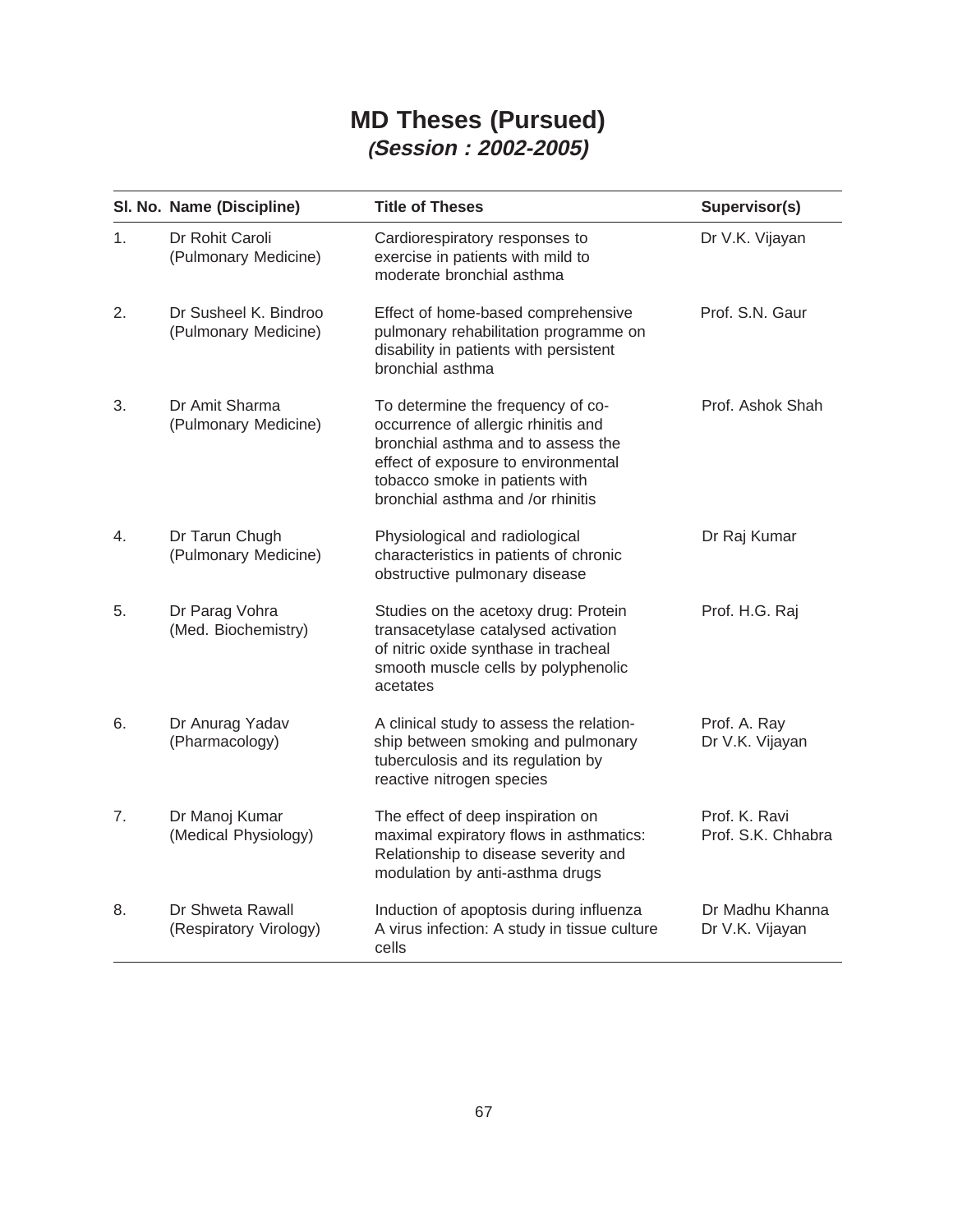## **MD – Ist Year (Session : 2003-2006)**

| <b>S. No.</b> | <b>Name</b>         | <b>Discipline</b>         |
|---------------|---------------------|---------------------------|
| 1.            | Dr Amit Bansal      | <b>Pulmonary Medicine</b> |
| 2.            | Dr Pankaj Chhabra   | <b>Pulmonary Medicine</b> |
| 3.            | Dr Nitin Goel       | <b>Pulmonary Medicine</b> |
| 4.            | Dr Vikas Mittal     | <b>Pulmonary Medicine</b> |
| 5.            | Dr Om Prakash       | <b>Pulmonary Medicine</b> |
| 6.            | Dr Ruchika Gulati   | Biochemistry              |
| 7.            | Dr Rashmi Puri      | Microbiology              |
| 8.            | Dr Priyanka Narayan | Pharmacology              |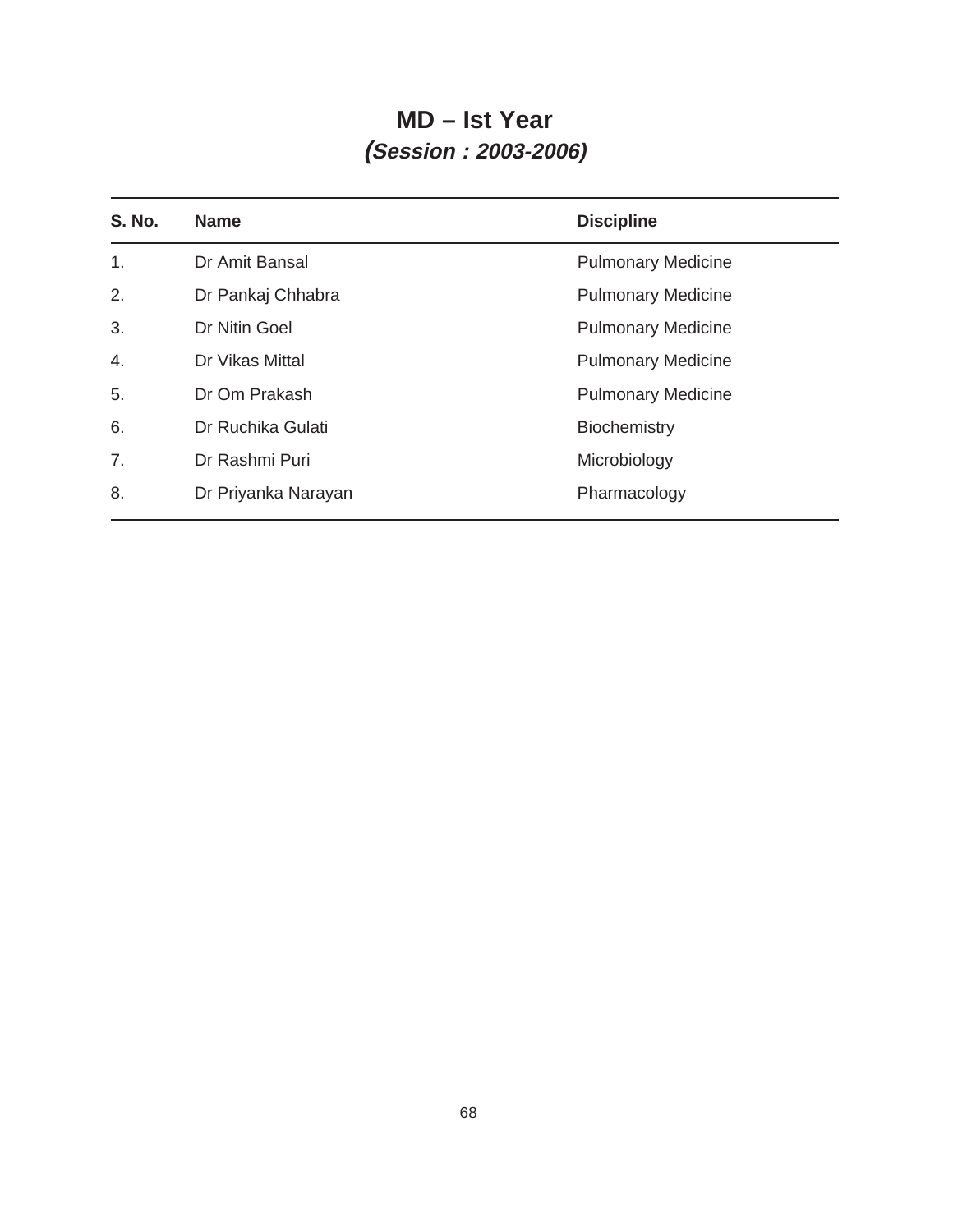# **PhD Awarded/Submitted**

|    | SI. No. Name (Discipline)                | <b>Title of Theses</b>                                                                                                                                                                                        | Supervisor(s)                                                                            | <b>Status</b> |
|----|------------------------------------------|---------------------------------------------------------------------------------------------------------------------------------------------------------------------------------------------------------------|------------------------------------------------------------------------------------------|---------------|
| 1. | Ms Sumbul Fatma<br>(Med. Biochemistry)   | Transmembrane signalling<br>during asthmogen cell<br>interaction : Role of protein<br>kinase C in peripheral blood<br>lymphocytes and airway smooth<br>muscle of guinea pigs                                  | Prof. S.K. Bansal<br>Prof. M.K. Agarwal<br>Prof. S.K. Chhabra                            | Awarded       |
| 2. | Ms Shalu Gupta<br>(Med. Biochemistry)    | Study on the heterogeneity of<br>immune response to insect<br>allergens in patients with IgE<br>mediated type I allergic respi-<br>ratory diseases and antigenic<br>and allergenic relationship<br>among them | Prof. S.K. Bansal<br>Prof. M.K. Agarwal<br>Dr V.K. Vijayan                               | Awarded       |
| 3. | Mr Shamweel Ahmad<br>(Microbiology)      | Molecular characterization of<br>clinical isolates of Corynebact-<br>erium diphtheriae                                                                                                                        | Prof. S.S. Thukral                                                                       | Awarded       |
| 4. | Ms Divya Venugopal<br>(Microbiology)     | Isolation and characterization<br>of native plasmid from clinical<br>isolates of Mycobacterium<br>avium-intracellulare                                                                                        | Prof. Mridula Bose                                                                       | Awarded       |
| 5. | Mr Ashwini Kumar<br>(Microbiology)       | A study in understanding the<br>virulence of tuberculosis by<br>analysing polymorphism and<br>expression profile of mce<br>operons of M. tuberculosis                                                         | Prof. Mridula Bose<br>Prof. Vani<br><b>Brahmachari</b><br>(ACBR, University<br>of Delhi) | Submitted     |
| 6. | Ms Kaveri Chakrabarty<br>(Physiology)    | Effect of simulated high altitude<br>exposure on airway smooth<br>muscle activity: Role of nitric<br>oxide and other epithelium<br>derived factors                                                            | Prof. M. Fahim                                                                           | Submitted     |
| 7. | Mr Hari Nath<br>(Physiology)             | Cardiovascular responses to<br>severe cold and hypoxia in man                                                                                                                                                 | Prof. M. Fahim                                                                           | Submitted     |
| 8. | Ms Soheila Fazli Tabei<br>(Physiology)   | Effect of lead exposure on dopa-<br>mine receptor mediated changes<br>in behaviour and mechanism of<br>action of lead on vascular<br>smooth muscle response in rats                                           | Prof. M. Fahim                                                                           | Submitted     |
| 9. | Mr Pankaj Kumar<br>(Biomedical Sciences) | Molecular diagnosis of influenza<br>virus in clinical specimens and<br>study of pathogenesis of<br>influenza virus in human and<br>murine model                                                               | Prof. H.G. Raj<br>Dr Madhu Khanna                                                        | Submitted     |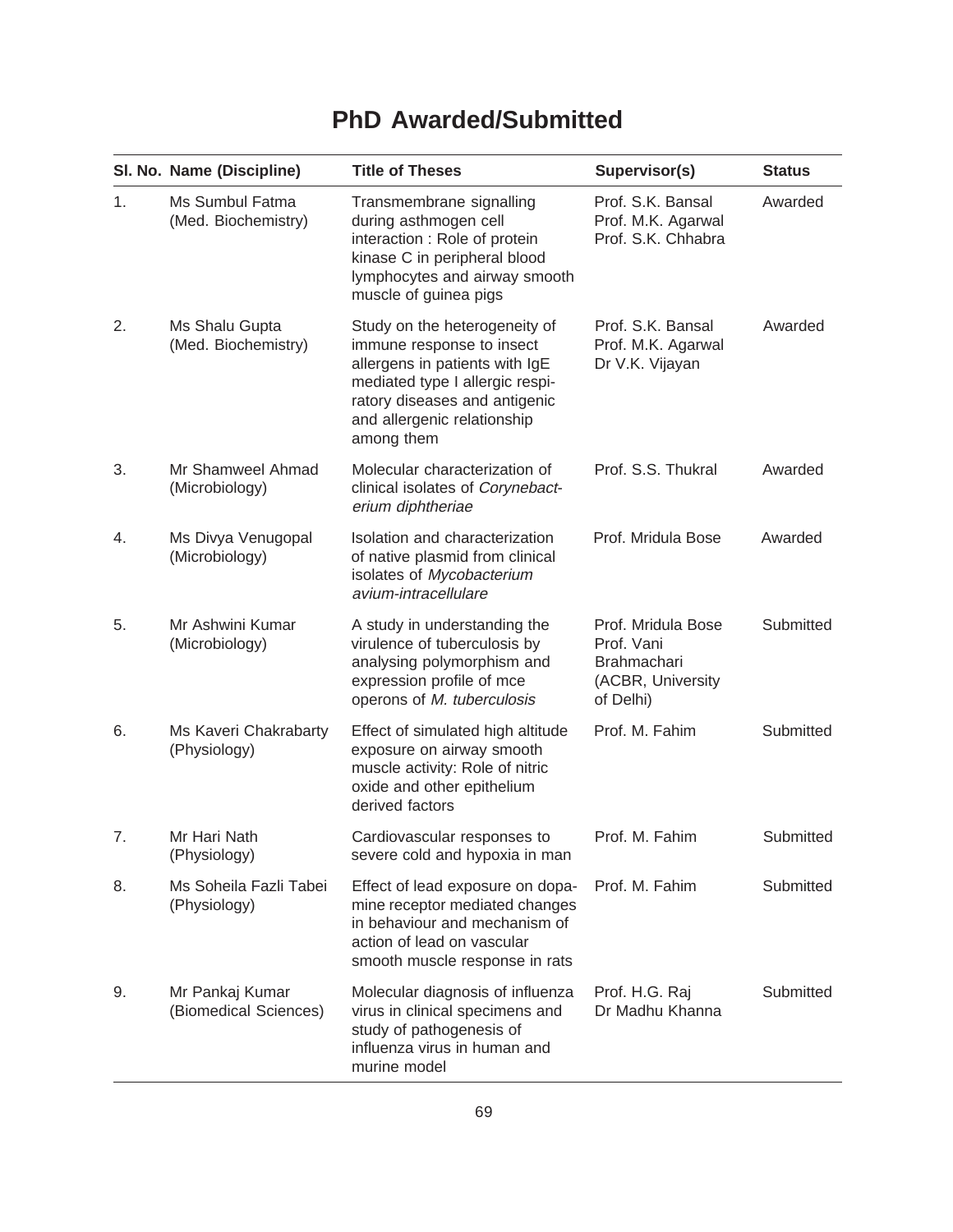# **PhD Theses (Pursued)**

|    | SI. No. Name (Discipline)                      | <b>Title of Theses</b>                                                                                                                                                                           | Supervisor(s)                                                                | Year of<br><b>Registration</b> |
|----|------------------------------------------------|--------------------------------------------------------------------------------------------------------------------------------------------------------------------------------------------------|------------------------------------------------------------------------------|--------------------------------|
| 1. | Mr Ahmad Nadeem<br>(Med. Biochemistry)         | Oxidant-antioxidant balance in<br>asthma and COPD: Evaluation<br>of the role of alpha-tocopherol<br>in treatment                                                                                 | Prof. H.G. Raj<br>Prof. S.K. Chhabra                                         | 2000                           |
| 2. | Mr Manoj Tyagi<br>(Med. Biochemistry)          | Signalling mechanism during<br>the expression of proinflammatory<br>cytokines in asthma: A study<br>on role of protein kinase C<br>in macrophage activation and<br>release of interleukin-1 beta | Prof. S.K. Bansal<br>Dr V.K. Vijayan                                         | 2001                           |
| 3. | Ms Garima Gupta<br>(Med. Biochemistry)         | Studies on purification,<br>characterization and molecular<br>cloning of acetoxy drug: Protein<br>transacetylase from<br>Mycobacterium smegmatis                                                 | Prof. H.G. Raj<br>Prof. M. Bose                                              | 2002                           |
| 4. | Mr Ajit Kumar<br>(Med. Biochemistry)           | Studies on biochemical actions<br>of oxygen containing hetrocyclic<br>polyphenols and their acetates<br>on drug metabolism                                                                       | Prof. H.G. Raj<br>Dr A.K. Prasad<br>Chemistry Deptt.,<br>University of Delhi | 2002                           |
| 5. | Mr Vikram Srivastava<br>(Medical Microbiology) | Role of apoptosis in the pathoge-<br>nesis of influenza A virus,<br>correlation of virological and<br>immunological parameters: A study<br>in human and murine model                             | Dr Madhu Khanna<br>Dr V.K. Vijayan                                           | 2004                           |
| 6. | Mr Sujeet Kumar<br>(Microbiology)              | Molecular analysis of Mycobac-<br>terium avium complex isolates by<br>using restriction fragment length<br>polymorphism and PCR typing                                                           | Prof. Mridula Bose<br>Prof. Madalsa Mathur<br>(UCMS, Delhi)                  | 2000                           |
| 7. | Mr Sugata Roy<br>(Microbiology)                | Cytokine mediated transcriptional<br>induction of human inducible nitric<br>oxide synthase gene in the lung<br>epithelial cell line A549 infected<br>with Mycobacterium tuberculosis             | Prof. Mridula Bose<br>Dr Mandira Varma                                       | 2000                           |
| 8. | Ms Anbrin Masood<br>(Pharmacology)             | Studies on the neuroimmunomo-<br>dulatory role of nitric oxide (NO)<br>in stress                                                                                                                 | Prof. A. Ray<br>Prof. B.D. Banerjee<br>(UCMS, Delhi)                         | 2000                           |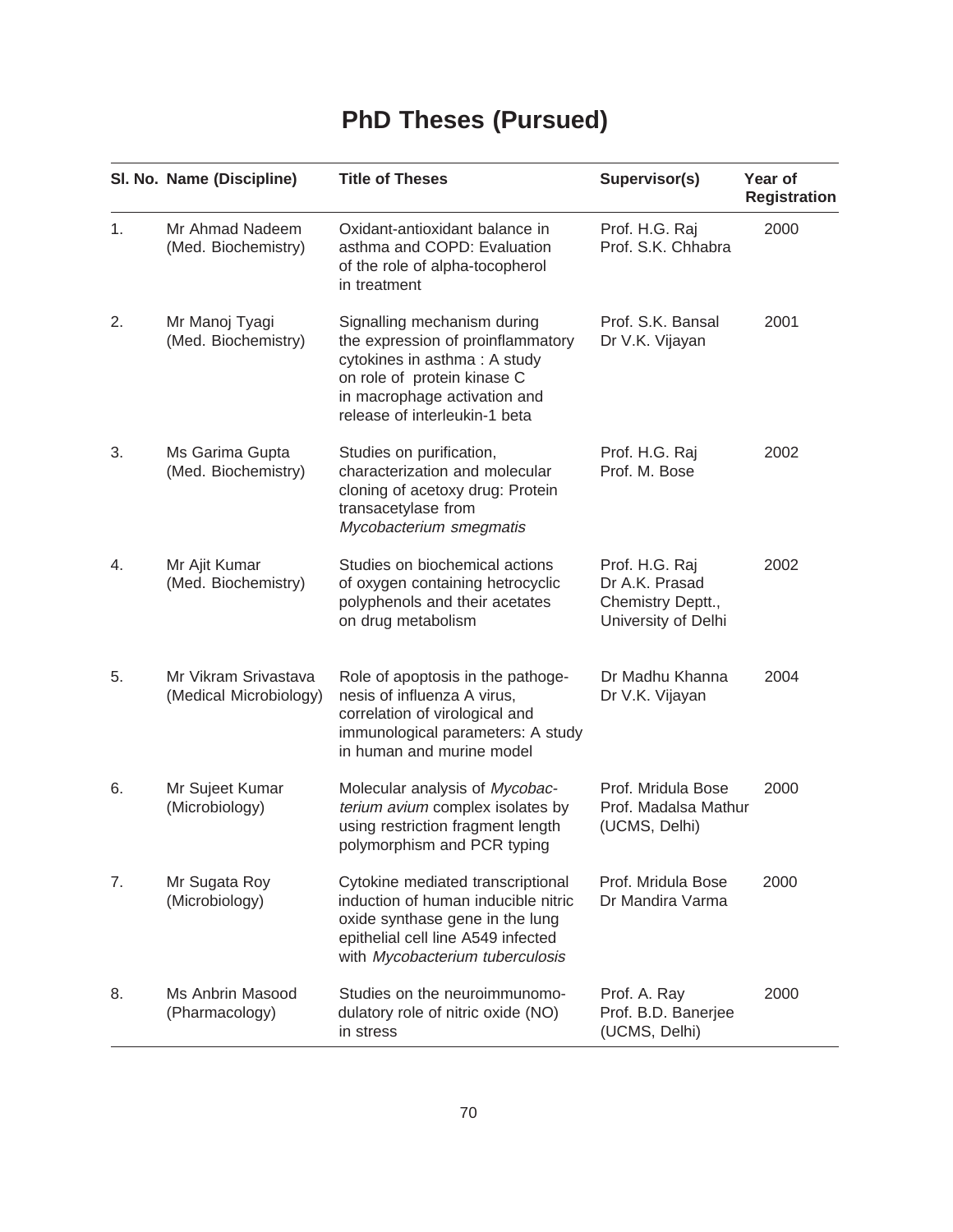|     | SI. No. Name (Discipline)           | <b>Title of Theses</b>                                                                                                                                              | Supervisor(s)                       | Year of<br><b>Registration</b> |
|-----|-------------------------------------|---------------------------------------------------------------------------------------------------------------------------------------------------------------------|-------------------------------------|--------------------------------|
| 9.  | Dr Vishal Bansal<br>(Physiology)    | Mechanism of action of estrogen<br>on hemodynamic parameters in<br>rabbits                                                                                          | Prof. M. Fahim                      | 2000                           |
| 10. | Ms Sujata Upadhyay<br>(Physiology)  | Role of oxidative stress in the<br>induction of bronchial hyper-<br>responsiveness and its modulation<br>by dietary anti-oxidant vitamins<br>C and E in guinea pigs | Prof. K. Ravi<br>Prof. S.K. Chhabra | 2001                           |
| 11. | Mr NamdarYousefvand<br>(Physiology) | Cardiovascular functions on<br>exposure to arsenic in rats                                                                                                          | Prof. M. Fahim                      | 2002                           |
| 12. | Ms Mahin Dianat<br>(Physiology)     | Effect of morphine on neural<br>regulation of blood pressure<br>and behaviour in animals                                                                            | Prof. M. Fahim                      | 2002                           |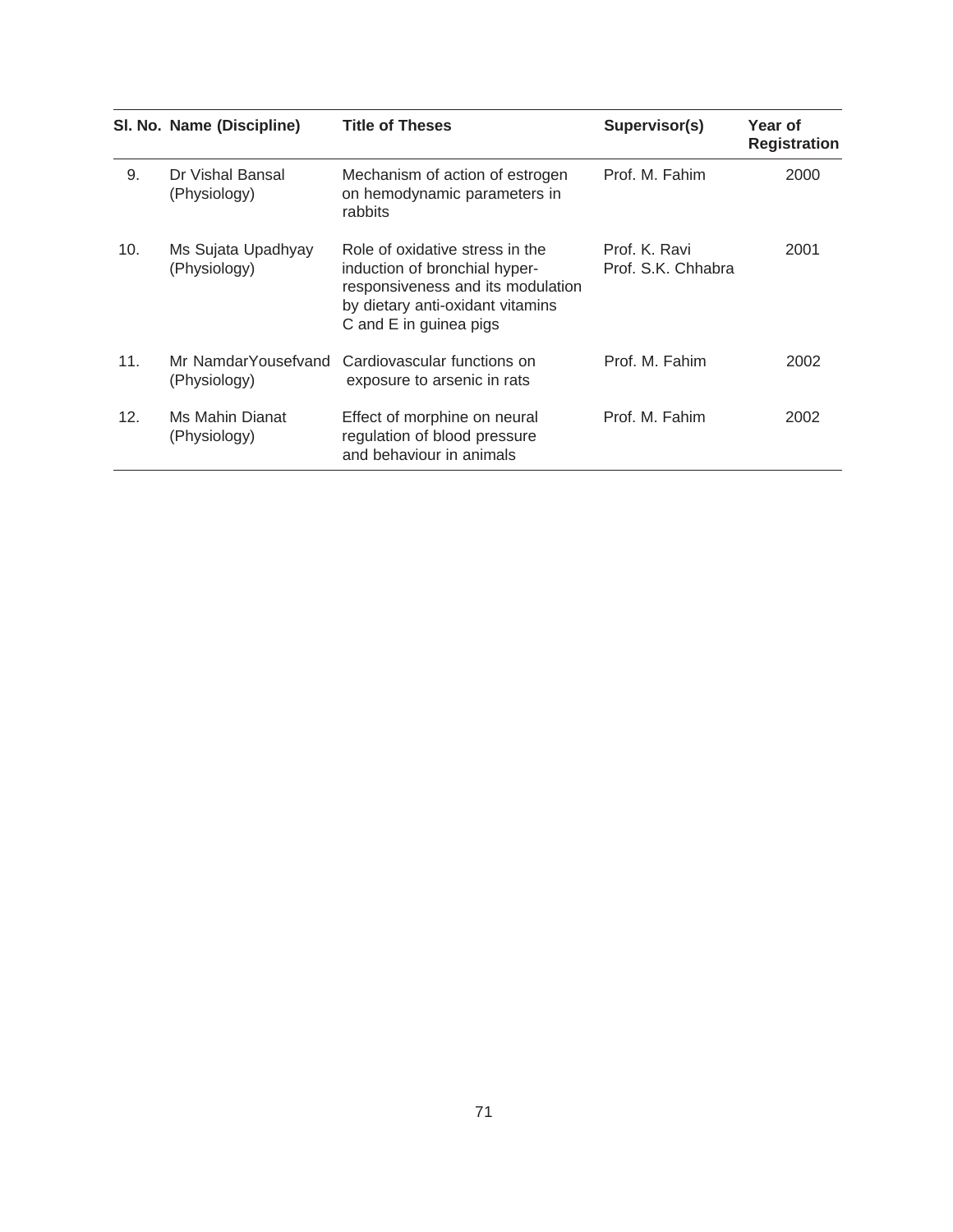## **Faculty Members Associated as Co-supervisors for PhD Theses of Other Institutions**

|    | SI. No. Name (Discipline)                 | <b>Title of Theses</b>                                                                                                                            | Supervisor(s)                                                                                                                 | <b>Status</b> |
|----|-------------------------------------------|---------------------------------------------------------------------------------------------------------------------------------------------------|-------------------------------------------------------------------------------------------------------------------------------|---------------|
| 1. | Ms Ekta Kohli<br>(Chemistry)              | Studies on biotransformation of<br>acetoxy-4-methyl coumarins with<br>special reference to the role of<br>acetoxy drug: Protein<br>transacetylase | Prof. N.K. Kaushik<br>(Chemistry Deptt.,<br>University of Delhi)<br>Prof. H.G. Raj                                            | Awarded       |
| 2. | Dr Deepa Gadre<br>(Microbiology)          | Isolation, identification and<br>plasmid profiles of non-tuberculous<br>mycobacteria isolated from<br>hospital patients and environment           | Prof. Vibha Talwar<br>(UCMS, Delhi)<br>Prof. Mridula Bose                                                                     | Submitted     |
| 3. | Mr Robinson<br>Jhallabhai<br>(Physiology) | Arterial baroreflex responses<br>during experimentally induced<br>hypercholesterolemia in rabbits                                                 | Prof. V.M. Ahuja<br>(MAMC, New Delhi)<br>Prof. M. Fahim                                                                       | Submitted     |
| 4. | Ms Ranju Kumari<br>(Med. Biochemistry)    | Studies on molecular mechanisms<br>of acetyl-CoA independant<br>acetylation                                                                       | Prof. K. Muralidharan Pursued<br>(Zoology Deptt.,<br>University of Delhi)<br>Prof. H.G. Raj                                   |               |
| 5. | Ms Seema<br>(Med. Biochemistry)           | Studies on acetoxy drug protein<br>transacetylase                                                                                                 | Prof. R.C. Rastogi<br>(Chemistry Deptt.,<br>University of Delhi)<br>Prof. H.G. Raj                                            | Pursued       |
| 6. | Ms Bano Saidullah<br>(Physiology)         | Bronchial reactivity in diabetic<br>guinea pigs/rats                                                                                              | Prof. K. Muralidharan Pursued<br>(Zoology Deptt.,<br>University of Delhi)<br>Prof. M. Fahim                                   |               |
| 7. | Mr M. Irfan Beig<br>(Physiology)          | Neural and cardiovascular<br>responses during epilepsy<br>in conscious animals                                                                    | Dr Anju Katyal<br>(Dr B.R. Ambedkar<br>Centre for<br><b>Biomedical</b><br>Research,<br>University of Delhi)<br>Prof. M. Fahim | Pursued       |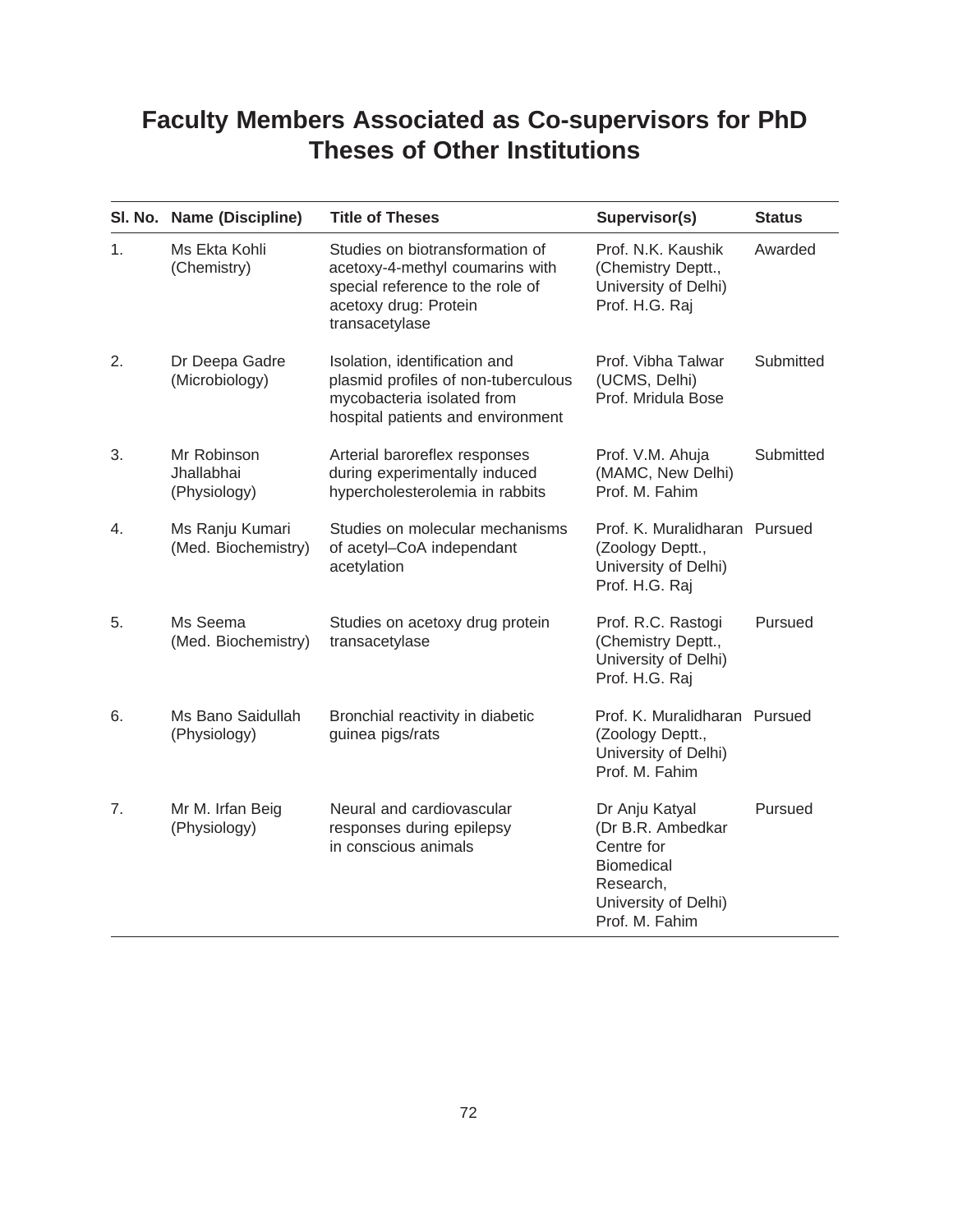### **Distinguished Visitors**

- 1. **Dr Shoibal Mukherjee,** Senior Director (Medical), Pfizer Limited, Mumbai. Title of Lecture: Ethical issues in clinical research. (August 7, 2003)
- 2. **Dr Douglas Bettcher,** FCTC Coordinator, Tobacco Free Initiative WHO team from Geneva and others visited Tobacco Cessation Clinic (TCC), V.P. Chest Institute. They appreciated work done by TCC, VPCI and distributed certificates to quitters. (September 22, 2003).
- 3. **Dr D.S. Tiwary,** Adviser, DST, Govt. of India, New Delhi. (December 4, 2003)
- 4. **Prof. Gautam Chaudhuri,** Executive Chair, Department of OBG and Department of Pharmacology, UCLA School of Medicine, Los Angeles, USA. (December 4, 2003)
- 5. **Prof. R. Raveendran,** Department of Pharmacology, JIPMER, Pondicherry. (December 4, 2003)
- 6. **Prof. A.N. Maitra,** Department of Chemistry, University of Delhi, Delhi. (December 8, 2003)
- 7. **Dr Arun Balakrishnan,** Centre for Biotechnology, Anna University, Chennai. (December 8, 2003)
- 8. **Prof. Indira Ghosh,** Head, Department of Bioinformatics, University of Pune, Pune. (December 8, 2003)
- 9. **Prof. R.K. Goyal,** General Secretary, Indian Pharmacological Society, Ahmedabad. (December 8, 2003)

73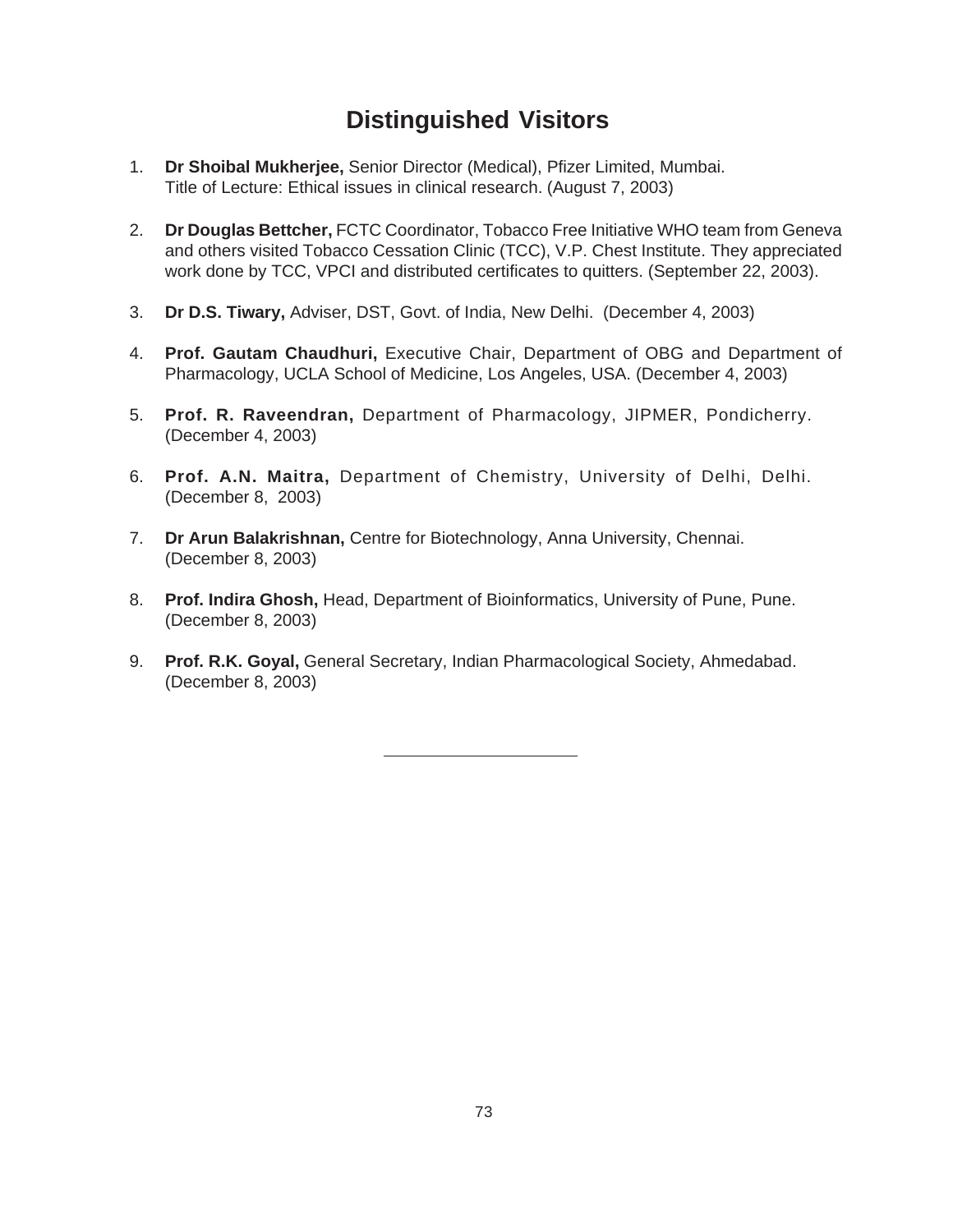### **Awards/Honours**

#### **Dr V.K. Vijayan**

- Re-elected as **International Regent** for India, American College of Chest Physicians, U.S.A.
- **President-Elect**, Indian Society for Bronchology.
- **Editor-in-Chief and Publisher**, The Indian Journal of Chest Diseases & Allied Sciences, an official publication of the V.P. Chest Institute and the National College of Chest Physicians (India).
- **Member,** Editorial Advisory Board, Chest (Indian Edition), an official publication of American College of Chest Physicians, U.S.A.
- **Member,** Editorial Advisory Board, Thorax (Indian Edition), an official journal of British Thoracic Society, U.K.
- **Member,** International Advisory Board, Internal Medicine Journal of Thailand, an official publication of the Royal College of Physicians of Thailand, Thailand.
- **Member,** International Advisory Board, The Journal of Enviornmental Medicine, Thailand, published under the Enviornmental Medicine Centre, Mettapracharak Hospital (What Rai Khing).
- **Member,** Editorial Advisory Board, Lung India, an official publication of the Indian Chest Society.
- **Member,** Editorial Board, Indian Journal of Tuberculosis, an official publication of the Tuberculosis Association of India, New Delhi.
- **Member,** Editorial Advisory Committee, Pulmon, an official publication of the Academy of Pulmonary and Critical Care Medicine.
- **Referee** to Council of Scientific & Industrial Research (CSIR), Indian Council of Medical Research (ICMR), Department of Science & Technology (DST) and Department of Biotechnology (DBT) for evaluation of extra-mural projects.
- **Member,** Expert Group on "Severe Acute Respiratory Syndrome", Directorate General of Health Services, Government of India, New Delhi.
- **Member,** Project Review Committee (PRC) for the Division of Non-Communicable Diseases (NCD) for the areas of Bio Engineering, Environment and ENT, Indian Council of Medical Research (ICMR), New Delhi.
- **Member,** Project Review Committee of Indo-US Joint Working Group, Indian Council of Medical Research (ICMR), New Delhi.
- **Advisor** to Union Public Service Commission to assist the Personality Test Board for interviewing candidates who have qualified in the Combined Medical Services Examination.
- **External Expert** to select a Deputy Director at National Institute of Occupational Health, Ahmedabad.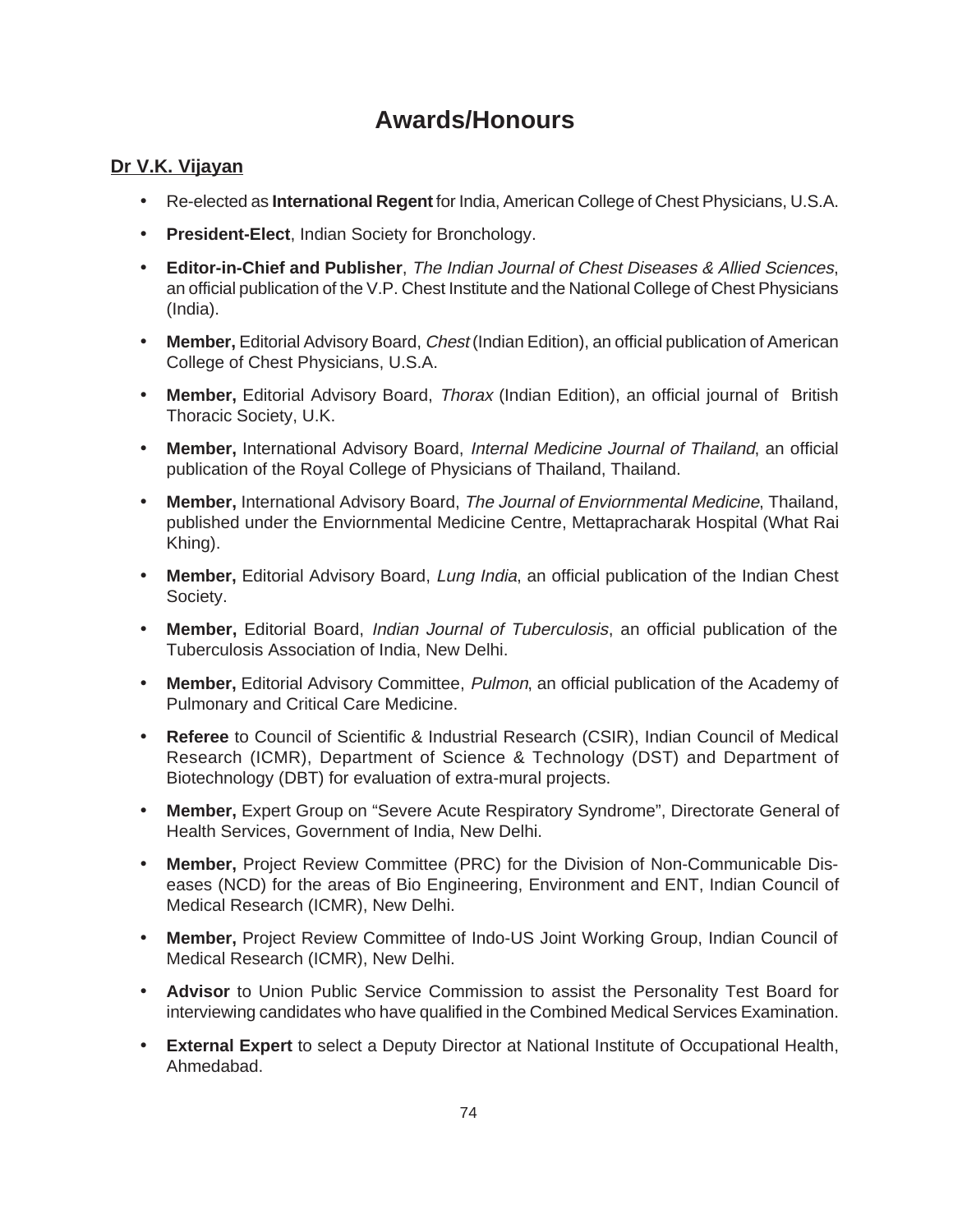- **External Expert** to select Junior Medical Specialist, LRS Institute of TB & Respiratory Diseases, New Delhi.
- **Expert Member**, National Workshop on Crisis in Medical Education Revision of Regulations, Medical Council of India, New Delhi.

#### **Prof. M. Fahim**

- Selected for **ICSU-TWAS-UNESCO Visiting Professorship Programme** sponsored by International Council for Science (ICSU) - The Third World Academy of Science (TWAS) - United Nations Educational, Scientific and Cultural Organization (UNESCO).
- **Member**, Editorial Board, Journal of Applied Physiology, an official publication of the American Physiological Society, U.S.A.
- **Member**, Expert Panel of Australian Heart Foundation for sanctioning Research Grants to Institutions in Australia.
- **Expert Member**, Research Advisory Panel for Defence Institute of Physiology and Allied Sciences, (DIPAS), Delhi.
- **Member** of the steering Committee to monitor progress of the project on "Development of Integrated Software for Quantification of Autonomic Tone" submitted by All India Institute of Medical Sciences (AIIMS), New Delhi.
- **Member**, Academic Council, Jamia Millia Islamia University, New Delhi.
- **External Expert** in the Board of Research Studies, Jamia Millia Islamia University, New Delhi.
- **Expert Panel**, Recruitment and Assessment Centre, Defence Institute of Physiology and Allied Sciences, (DIPAS), Delhi.

#### **Prof. S.N. Gaur**

- **Medical Expert**, Rajasthan Public Service Commission, for the Selection Committee for Assistant Professor (TB & Chest Diseases).
- **Editor**, The Indian Journal of Allergy, Asthma and Applied Immunology, an official publication of the Indian College of Allergy, Asthma and Applied Immunology.

#### **Prof. S.S. Thukral**

• Appointed as the **Convener** for Medical Microbiology Course for M.Sc-Ph.D degree programme of Dr B. R. Ambedkar Centre for Biomedical Research, University of Delhi, Delhi.

#### **Prof. A. Ray**

• **Member,** Expert Committee for selection of Professor of Pharmacology at the Aligarh Muslim University, Aligarh.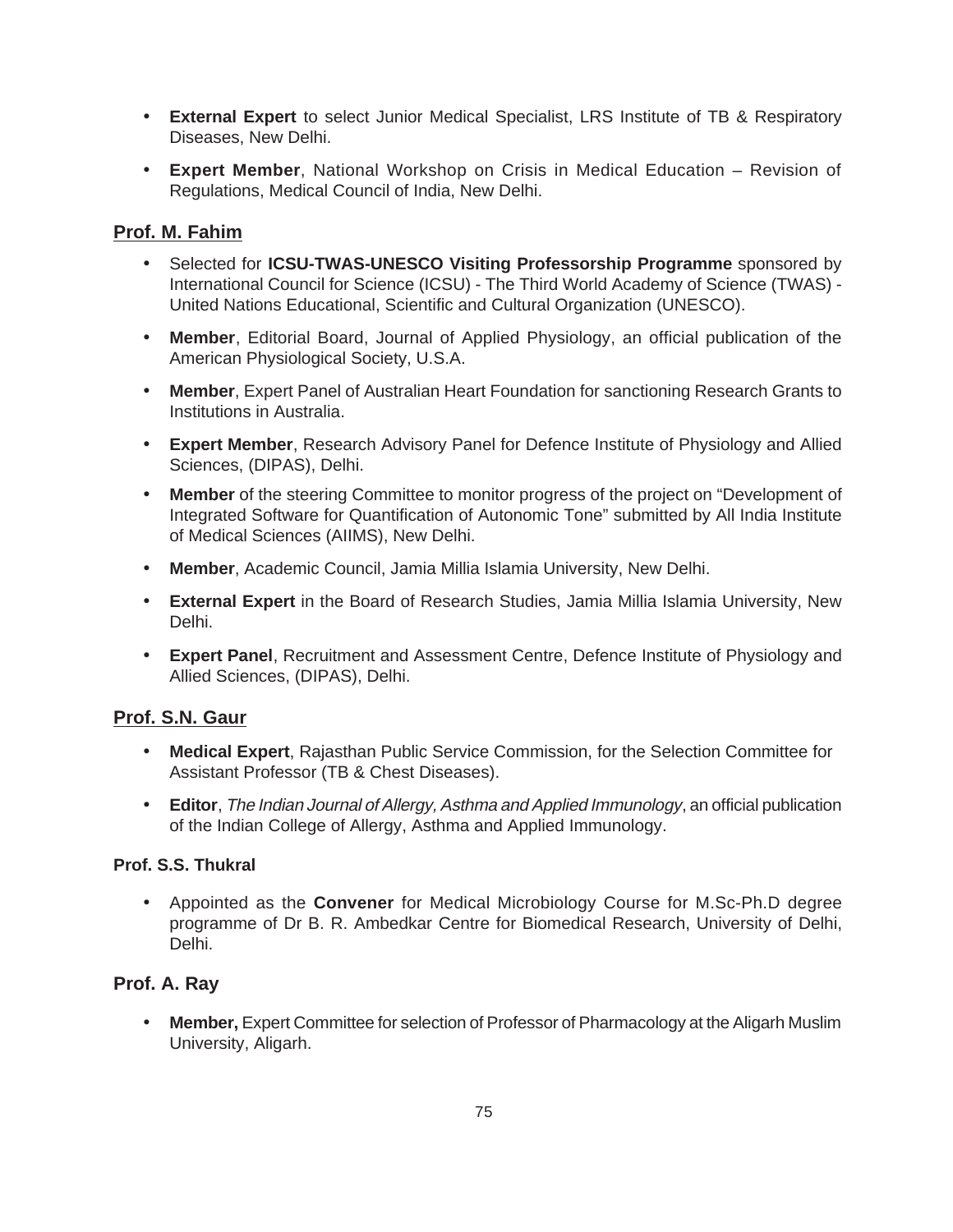• **Member,** Expert Committee for selection of senior technical staff, Central Drug Research Institute, Lucknow.

#### **Prof. Mridula Bose**

- **Member**, Editorial Board, The Indian Journal of Chest Diseases and Allied Sciences, an official publication of the V.P. Chest Institute and the National College of Chest Physicians (India).
- **Secretary**, Indian Association of Medical Microbiologists (Delhi Chapter).

#### **Prof. Ashok Shah**

- **Visiting Professor**, University of Mississippi Medical Centre, Jackson, Mississippi, USA.
- **Member**, Scientific Advisory Committee, Indian Council of Medical Research National Informatics Centre for Biomedical Information, National Informatics Centre, New Delhi.
- **Editor**, The Indian Journal of Chest Diseases & Allied Sciences, an official publication of the V.P. Chest Institute and the National College of Chest Physicians (India).
- **Member**, Editorial Board, The Indian Journal of Tuberculosis, an official publication of the Tuberculosis Association of India, New Delhi.
- **Member**, Editorial Board, The Indian Journal of Allergy, Asthma and Applied Immunology, an official publication of the Indian College of Allergy, Asthma and Applied Immunology.
- **Member**, Editorial Board, Current Medical Trends, Jaipur.
- **Member**, National Committee on " Bibliographic Biomedical Database from Indian Literature", National Informatics Centre, New Delhi.
- **Member**, Technical Committee Lala Ram Swaroop Institute of Tuberculosis and Respiratory Diseases.
- **Joint Secretary**, National College of Chest Physicians (India).
- **Joint Secretary**, Indian College of Allergy, Asthma & Applied Immunology.

#### **Prof. S.K. Chhabra**

- **Advisor** on Indoor Air Pollution and Environmental Health, Tata Energy Research Institute (TERI), New Delhi.
- **Member**, Research Advisory Committee, Cipla Research Foundation, Pune.
- **Associate Editor**, The Indian Journal of Chest Diseases and Allied Sciences, an official publication of the V.P. Chest Institute and the National College of Chest Physicians (India).
- **Member**, Editorial Board, The Indian Journal of Allergy, Asthma and Applied Immunology, an official publication of the Indian College of Allergy, Asthma and Applied Immunology.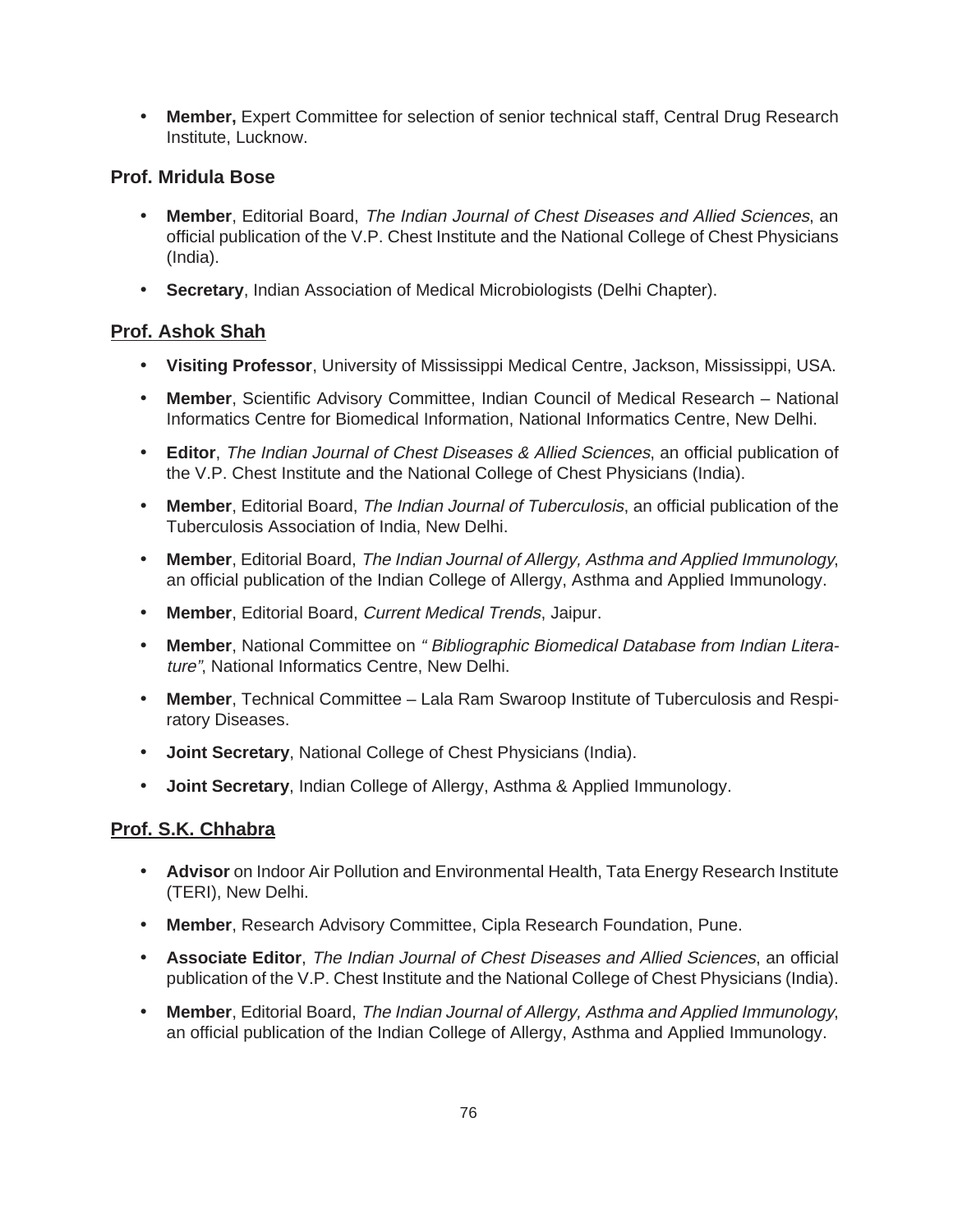#### **Prof. K. Ravi**

• **Member**, Governing Body, Lady Hardinge Medical College, New Delhi.

#### **Prof. S.K. Bansal**

- **General Secretary**, Biotechnology Society of India.
- **Visiting Professor,** B.P. Koirala Institute of Health Sciences, Dharan, Nepal.
- **Member,** Board of Examiners in Medical Biochemistry for conducting the viva-vioce examination of two Ph.D. candidates in Faculty of Medical Sciences, Chowdhury Charan Singh University, Meerut.

#### **Prof. H.C. Gugnani**

- **Best Paper Award**, awarded by the Indian Association of Medical Microbiologists at the 27<sup>th</sup> National Conference of Indian Association of Medical Microbiologists held in Mumbai (November 6-9, 2003). Title of the paper: Prevalence of Penicillium marneffei in bamboo rats in India.
- Elected as the **President,** Society for Indian Human and Animal Mycologists.

#### **Dr Raj Kumar**

- **Member**, Editorial Board, The Indian Journal of Chest Diseases and Allied Sciences, an official publication of the V.P. Chest Institute and the National College of Chest Physicians (India).
- **Member**, Editorial Board, The Indian Journal of Allergy, Asthma and Applied Immunology, an official publication of the Indian College of Allergy, Asthma and Applied Immunology.
- **Associate Editor**, Journal of Occupational Health and Environmental Medicine from Indian Association of Occupational Health (Delhi State).

#### **Dr Anuradha Chowdhary**

• Awarded the **BOYSCAST Fellowship** by the Department of Science and Technology, Ministry of Science and Technology, Govt. of India, New Delhi from August 2003 - July 2004 at Centers for Disease Control and Prevention, Mycotic Diseases Branch, Division of Bacterial and Mycotic Diseases, Atlanta, GA, U.S.A.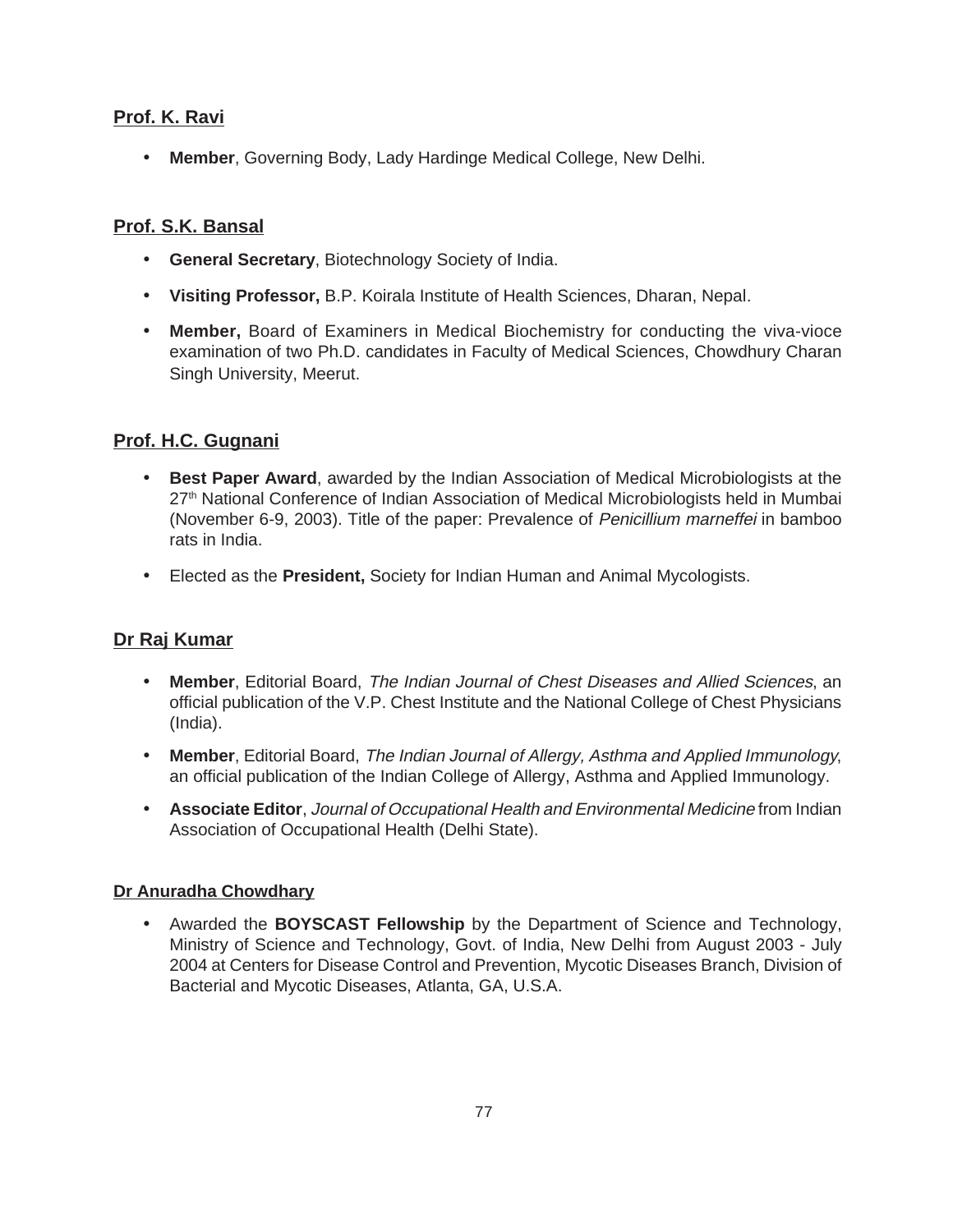#### **Dr Rajinder Bajaj**

- **Member**, Animal Ethics Committee, Dr B.R. Ambedkar Centre for Biomedical Research, University of Delhi, Delhi.
- **Member**, Animal Ethics Committee, Department of Biosciences, Jamia Millia Islamai, New Delhi.
- **Member**, Animal Ethics Committee, Institute of Genomics and Integrative Biology, Delhi.

#### **Dr Ashima Anand**

- **Kshanika Oration Award** was received for her outstanding research work on "Cardiorespiratory control mechanisms" from the Indian Council of Medical Research (ICMR), New Delhi.
- Elected to the **Fellowship** of the Third World Academy of Sciences (TWAS), Trieste, Italy.

#### **Prof. H.S. Randhawa**

• Re-elected as **Member,** Editorial Board of Medical Mycology, bimonthly periodical of International Society for Human & Animal Mycology.

#### **Dr Krishan Gupta** (MD Student)

• **Young Scientist Award** was received for his paper entitled "Effect of domiciliary rehabilitation programme on disability in patients with diffuse lung fibrosis" at NAPCON-2003, Coimbatore, November 12-16, 2003.

#### **Dr Amit Dhamija** (MD Student)

• **NAPCON-2003 Awards-II Prize** for his paper entitled "Non-invasive ventilation in mild to moderate cases of respiratory failure due to acute exacerbation of chronic obstructive pulmonary disease" at NAPCON-2003, Coimbatore, November 12-16, 2003.

#### **Dr Yogesh Kumar Tyagi** (Young Scientist)

• **Young Scientist Award** was received at the occasion of "National Science Day-2004" organized by the Science and Technology Department, Uttar Pradesh Government, Lucknow, February 28, 2004.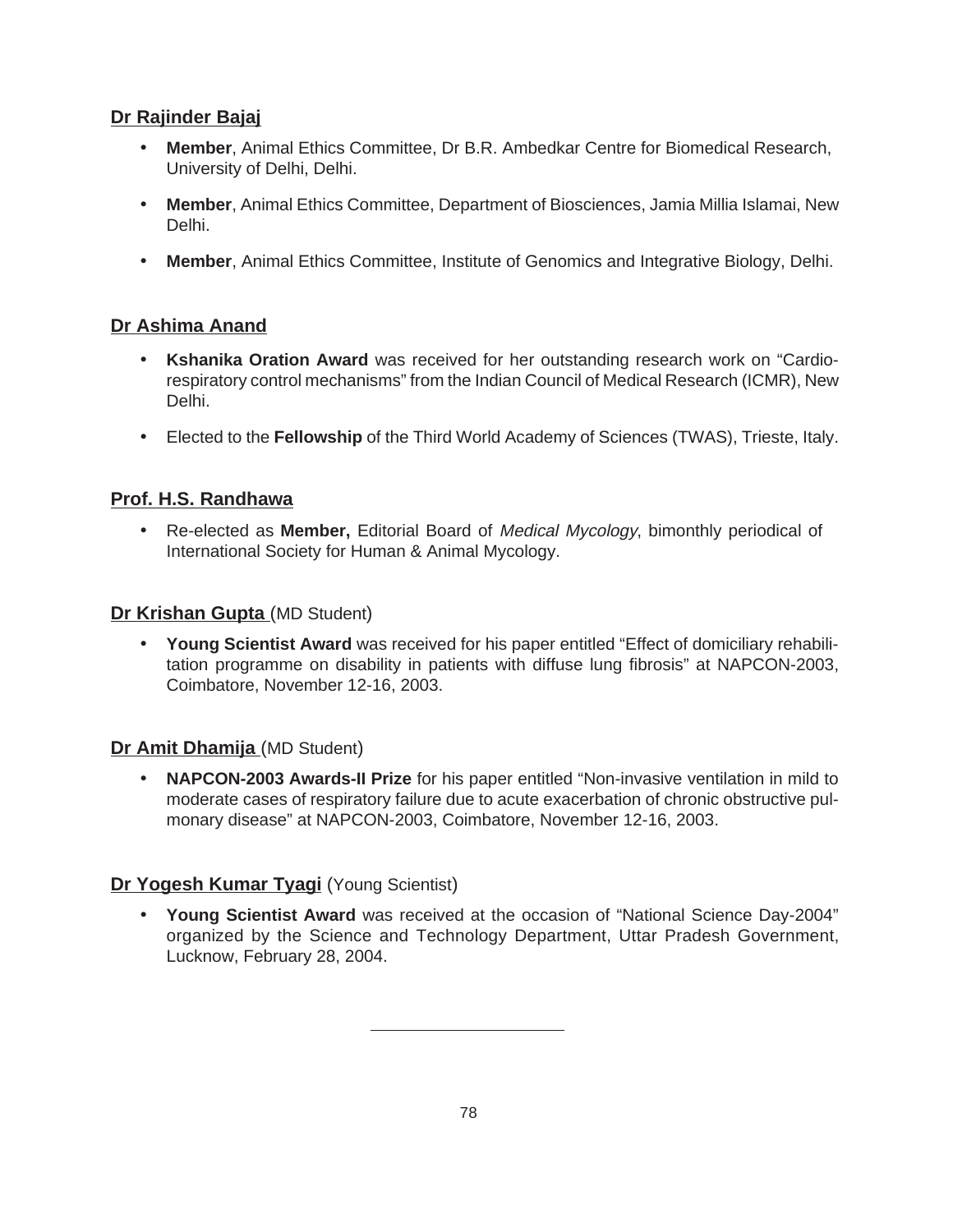# **Sponsored Research Projects**

| S.<br>No. | <b>Faculty Member</b><br>(Department)    | <b>Title of Project</b>                                                                                                                                                       | <b>Funding Agency,</b><br><b>Date of Sanction and</b><br><b>Duration</b> | <b>Budget</b><br>(in Rs.)                      |
|-----------|------------------------------------------|-------------------------------------------------------------------------------------------------------------------------------------------------------------------------------|--------------------------------------------------------------------------|------------------------------------------------|
| 1.        | Prof. H.G. Raj<br>(Biochemistry)         | Discovery of the new enzyme<br>acetoxy drug: Protein transacety-<br>lase form lung and liver-studies on<br>isolation, purification and molecular<br>cloning                   | D.B.T.<br>June 3, 2002<br>(Three years)                                  | 29 Lakhs                                       |
| 2.        | Prof. S.K. Bansal<br>(Biochemistry)      | Studies on mechanism of signal<br>transduction during release of<br>proinflammatory cytokines IL-1 $\beta$<br>and TNF- $\alpha$ by alveolar<br>macrophages in asthma          | I.C.M.R.<br>November 20, 2001<br>(Three years)                           | 14.45 Lakhs<br>(Upto two<br>and half<br>years) |
| 3.        | Prof. S.K. Chhabra<br>(C.R. Physiology)  | Effect of high dietary sodium<br>intake and inhibition of sodium-<br>potassium adenosine triphos-<br>phatase on induction of asthma in<br>guinea pigs                         | D.S.T.<br>July 21, 2000<br>(Three years)                                 | 17.38 Lakhs                                    |
| 4.        | Prof. S.K. Chhabra<br>(C.R. Physiology)  | Oxidant-antioxidant balance in<br>bronchial asthma: Evaluation of<br>the role of alpha-tocopherol in<br>treatment                                                             | I.C.M.R.<br>September 4, 2001<br>(Two years and<br>three months)         | 4.47 Lakhs                                     |
| 5.        | Prof. S.K. Chhabra<br>(C.R. Physiology)  | Potentiation of allergic asthma<br>by air pollution: The ozone-allergen<br>interaction and its modulation by<br>dietary anti-oxidants, alpha-<br>tocopherol and ascorbic acid | I.C.M.R.<br>January 23, 2002                                             | 12 Lakhs                                       |
| 6.        | Prof. H.C. Gugnani<br>(Medical Mycology) | Studies on epidemiology and<br>aspects of immunodiagnostics of<br>Penicilliosis marneffei                                                                                     | I.C.M.R.<br>July 3, 2001<br>(Two and half years)                         | 6.64 Lakhs                                     |
| 7.        | Prof. S.S. Thukral<br>(Microbiology)     | Molecular characterization of<br>clinical isolates of C. diptheriae                                                                                                           | I.C.M.R.<br>September 14, 2001<br>(Three years)                          | 14.84 Lakhs                                    |
| 8.        | Prof. Mridula Bose<br>(Microbiology)     | Isolation and molecular characte-<br>rization of a plasmid from clinical<br>isolates of Mycobacterium avium<br>intracellulare                                                 | D.S.T.<br>June 12, 2000<br>(Three years)                                 | 18.12 Lakhs                                    |
| 9.        | Prof. Mridula Bose<br>(Microbiology)     | Analysis of polymorphism and<br>expression profile of genes of the<br>mammalian cell entry (mce) operons<br>in clinical isolates of M. tuberculosis                           | I.C.M.R.<br>March 8, 2002<br>(Three years)                               | 12.96 Lakhs<br>(Upto IInd<br>year)             |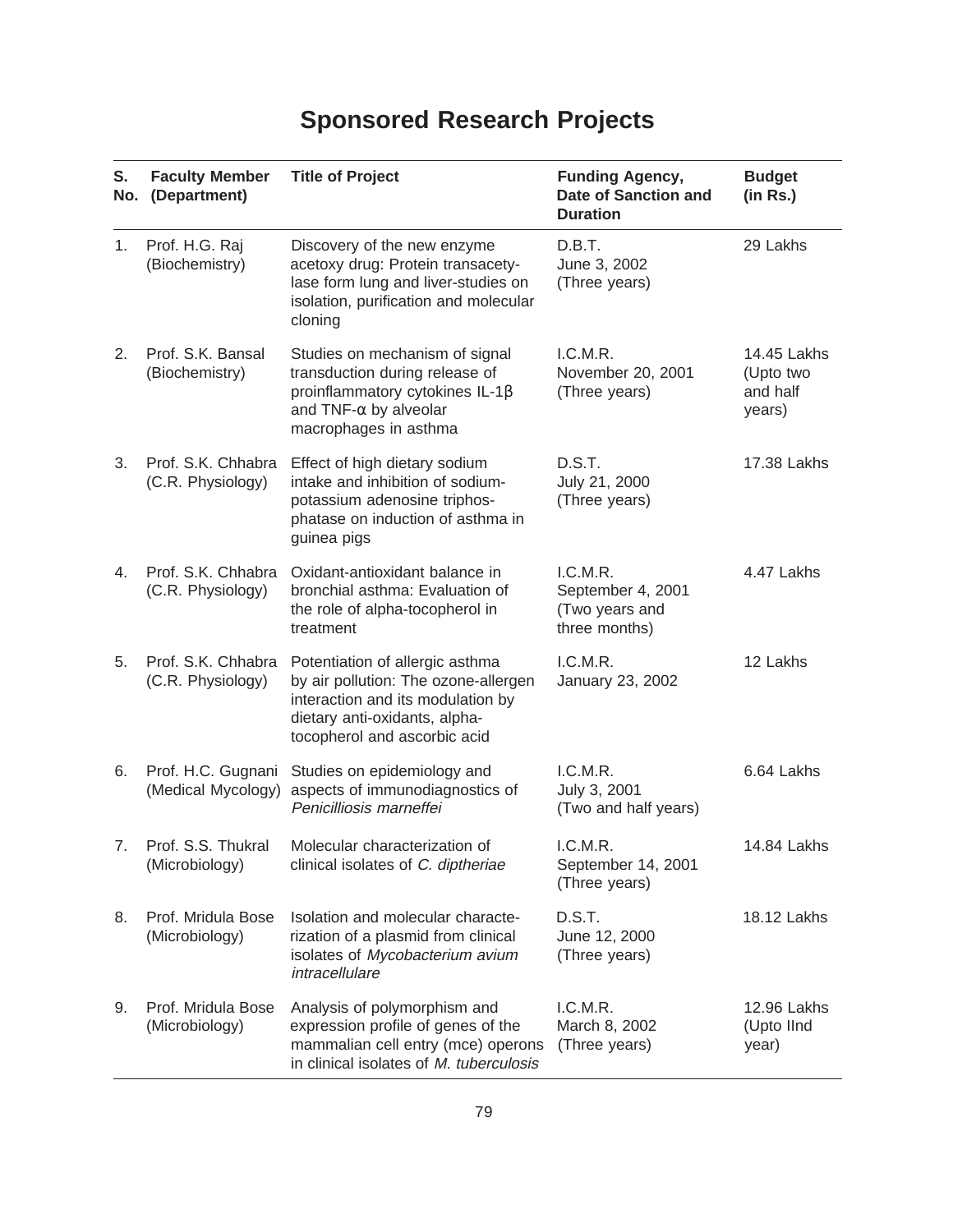| S.<br>No. | <b>Faculty Member</b><br>(Department)                                        | <b>Title of Project</b>                                                                                                                                                                                                              | <b>Funding Agency,</b><br><b>Date of Sanction and</b><br><b>Duration</b> | <b>Budget</b><br>(in Rs.) |
|-----------|------------------------------------------------------------------------------|--------------------------------------------------------------------------------------------------------------------------------------------------------------------------------------------------------------------------------------|--------------------------------------------------------------------------|---------------------------|
|           | 10. Prof. Mridula Bose<br>(Microbiology)                                     | Mycobacterial-epithelial interaction<br>in innate immune response to<br>tuberculosis and its role in<br>transcriptional regulation of<br>inducible nitric oxide synthase<br>(iNOS)                                                   | I.C.M.R.<br>December 5, 2003<br>(One year)                               | 5.96 Lakhs                |
|           | 11. Prof. Mridula Bose<br>(Microbiology)                                     | Analysis of isoniazid and rifampicin<br>resistance mutations in the clinical<br>isolates of M. tuberculosis by<br>sequencing and dot-blot<br>hybridization                                                                           | I.C.M.R.<br><b>January 8, 2003</b><br>(Three years)                      | 6.09 Lakhs<br>(Ist year)  |
|           | 12. Dr Mandira Varma<br>(Microbiology)                                       | Prevalence of Mycoplasma<br>pneumoniae infection in patients<br>of acute exacerbation of COPD:<br>Evaluation by different diagnostic<br>techniques                                                                                   | I.C.M.R.<br>March 12, 2003<br>(Three years)                              | 4.37 Lakhs<br>(Ist year)  |
|           | 13. Prof. A. Ray<br>(Pharmacology)                                           | Studies on the possible role of<br>nitric oxide in the regulation of<br>neuro-behavioural and immuno-<br>logical responses during stress                                                                                             | D.S.T.<br>February 16, 2001<br>(Three years)                             | 17.11 Lakhs               |
|           | 14. Prof. A. Ray<br>(Pharmacology)                                           | A multicentric, double blind<br>randomized placebo controlled<br>study evaluating the efficacy and<br>tolerability of the polyherbal<br>preparation LL-2123 HP against<br>hepato-toxicity in patients with<br>pulmonary tuberculosis | Lupin Ltd.<br>August 18, 2003<br>(One year)                              | 0.91 Lakhs                |
|           | 15. Prof. A. Ray<br>(Pharmacology)                                           | Possible protective role of Livina<br>(a polyherbal preparation) against<br>anti-tubercular therapy (ATT)-<br>induced hepatotoxicity                                                                                                 | Dey's Medical Stores<br>Mfg. Ltd.<br>June 6, 2003<br>(One year)          | 2.99 Lakhs                |
|           | 16. Prof. M. Fahim<br>(Physiology)                                           | Effect of simulated high altitude<br>exposure on airway smooth muscle<br>activity: Role of nitric oxide and<br>other epithelium derived factors                                                                                      | D.R.D.O.<br>December 22, 1999<br>(Upto March 2004)                       | 1.5 Lakhs                 |
|           | 17. Prof. M. Fahim<br>(Physiology)                                           | Arterial baroreflex responses during<br>experimentally induced hypercho-<br>lestterolemia in rabbits                                                                                                                                 | U.G.C.<br>April 18, 2001<br>(Three years)                                | 6.04 Lakhs                |
|           | 18. Prof. M. Fahim,<br>Prof. K. Ravi and<br>Dr Vishal Bansal<br>(Physiology) | <b>Establishment of Patch Clamp</b><br>Lab & Cell Culture Facility under<br>Funds for Improvement in Science<br>and Technology (FIST) programme                                                                                      | D.S.T.<br>February 3, 2003<br>(Five years)                               | 56.70 Lakhs               |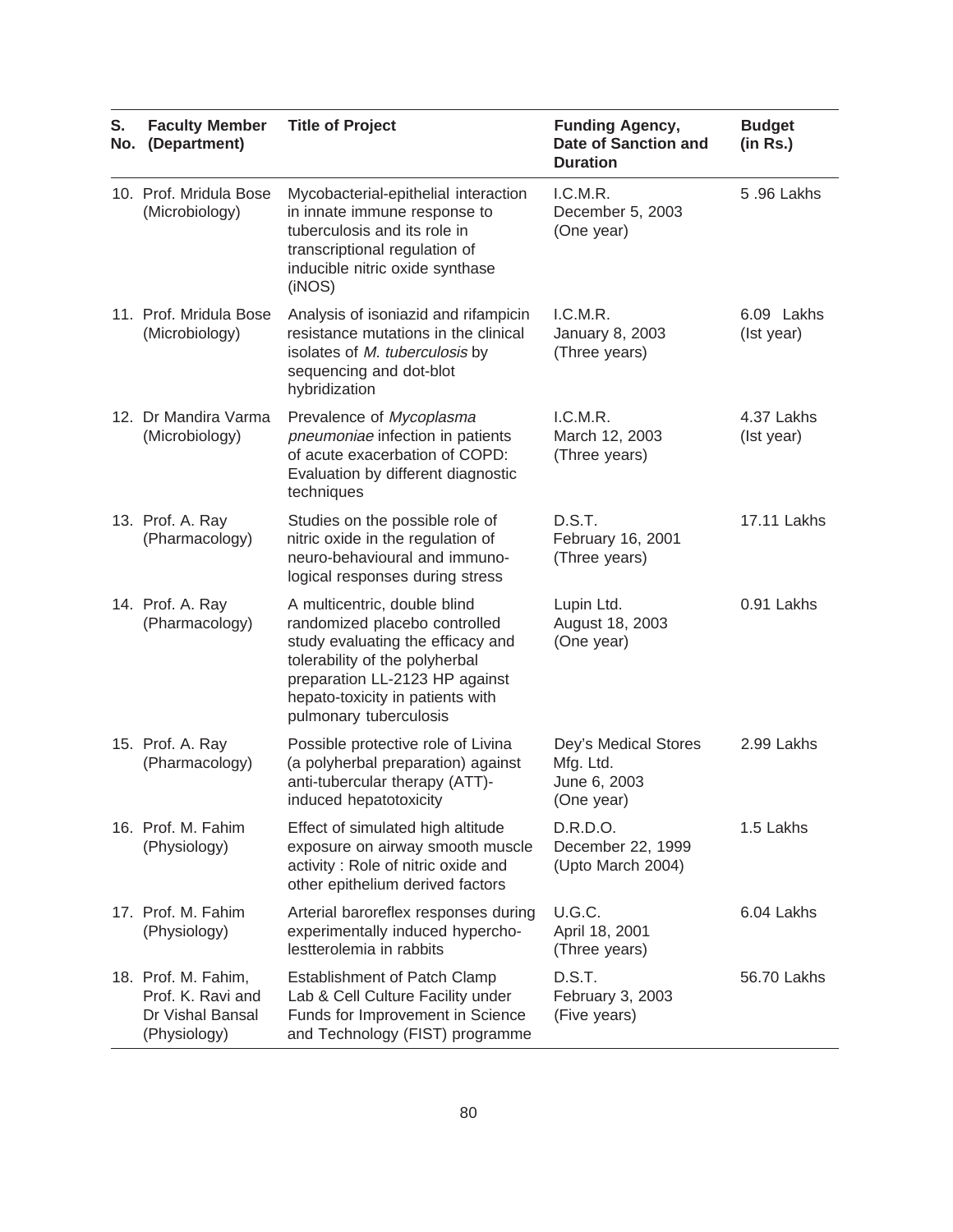| S.<br>No. | <b>Faculty Member</b><br>(Department)                                                                                  | <b>Title of Project</b>                                                                                                                    | <b>Funding Agency,</b><br><b>Date of Sanction and</b><br><b>Duration</b>  | <b>Budget</b><br>(in Rs.)  |
|-----------|------------------------------------------------------------------------------------------------------------------------|--------------------------------------------------------------------------------------------------------------------------------------------|---------------------------------------------------------------------------|----------------------------|
|           | 19. Prof. M. Fahim<br>(Physiology)                                                                                     | Cardio-protective role and mecha-<br>nism of action of 17 $\beta$ estradiol in<br>anaesthetized animals                                    | C.S.I. R.<br>May 2, 2003<br>(Three years)                                 | 3.13 Lakhs<br>(Ist year)   |
|           | 20. Dr V.K. Vijayan<br>(Respiratory<br>Medicine)                                                                       | Study on prevalence of asthma                                                                                                              | L.C.M.R.<br>January 10, 2002<br>(Two years and two<br>months)             | 10.43 Lakhs                |
|           | 21. Dr V.K. Vijayan<br>(Respiratory<br>Medicine)                                                                       | Prevalence of sleep related<br>breathing disorders in Indian<br>adults                                                                     | D.S.T.<br>September 11, 2002<br>(Three years)                             | 10.21 Lakhs                |
|           | 22. Dr V.K. Vijayan<br>and Dr Raj Kumar<br>(Respiratory<br>Medicine)                                                   | <b>Tobacco Cessation Clinic at</b><br>V.P. Chest Institute during the<br>year 2004 and conducting<br>related activities                    | W.H.O.<br>February 23, 2004<br>(One year)                                 | 2.14 Lakhs                 |
|           | 23. Prof. S.N. Gaur<br>(Respiratory<br>Medicine)                                                                       | Clinico-immunologic studies on<br>allergen specific immunotherapy<br>in patients of respiratory allergy                                    | D.S.T.<br>January 16, 2004<br>(Three years)                               | 5.08 Lakhs                 |
|           | 24. Dr Raj Kumar<br>(Respiratory<br>Medicine)                                                                          | Studies on foods as sensitizing<br>and inducing factors of allergy<br>disorders with special reference<br>to bronchial asthma              | L.C.M.R.<br>December 31, 2001<br>(Three years)                            | 16.16 Lakhs                |
|           | 25. Dr Raj Kumar<br>(Respiratory<br>Medicine)                                                                          | Anti-smoking campaign and<br>intervention against smoking for<br>Delhi University college students                                         | W.H.O.<br>September 27, 2002<br>(Upto June 2004)                          | 9.40 Lakhs                 |
|           | 26. Dr Raj Kumar<br>(Respiratory<br>Medicine)                                                                          | Effect of indoor air pollution on<br>respiratory function of children                                                                      | Ministry of Environment<br>and Forest<br>October 7, 2003<br>(Three years) | 20.97 Lakhs                |
|           | 27. Dr Madhu Khanna<br>(Respiratory<br>Virology)                                                                       | Genetic analysis of influenza<br>virus in clinical specimens by<br>rapid molecular techniques                                              | D.S.T.<br>October 1, 2003<br>(Three years)                                | 18.27 Lakhs                |
|           | 28. Dr Madhu Khanna<br>(Respiratory<br>Virology)                                                                       | Study of virological and biochemical<br>regulatory mechanism of influenza<br>virus induced apoptosis in murine<br>model of allergic asthma | C.S.I.R.<br>March 3, 2003<br>(Three years)                                | 10.19 Lakhs<br>(lind year) |
|           | 29. Dr Sujata K. Dass<br><b>DST's SERC Fast</b><br><b>Track Scheme for</b><br><b>Young Scientist</b><br>(Biochemistry) | Role of meta-alloporphyrins in<br>modulating the malaria induced<br>hemolytic anaemia in mouse model                                       | D.S.T.<br>February 21, 2003<br>(Three years)                              | 11.70 Lakhs                |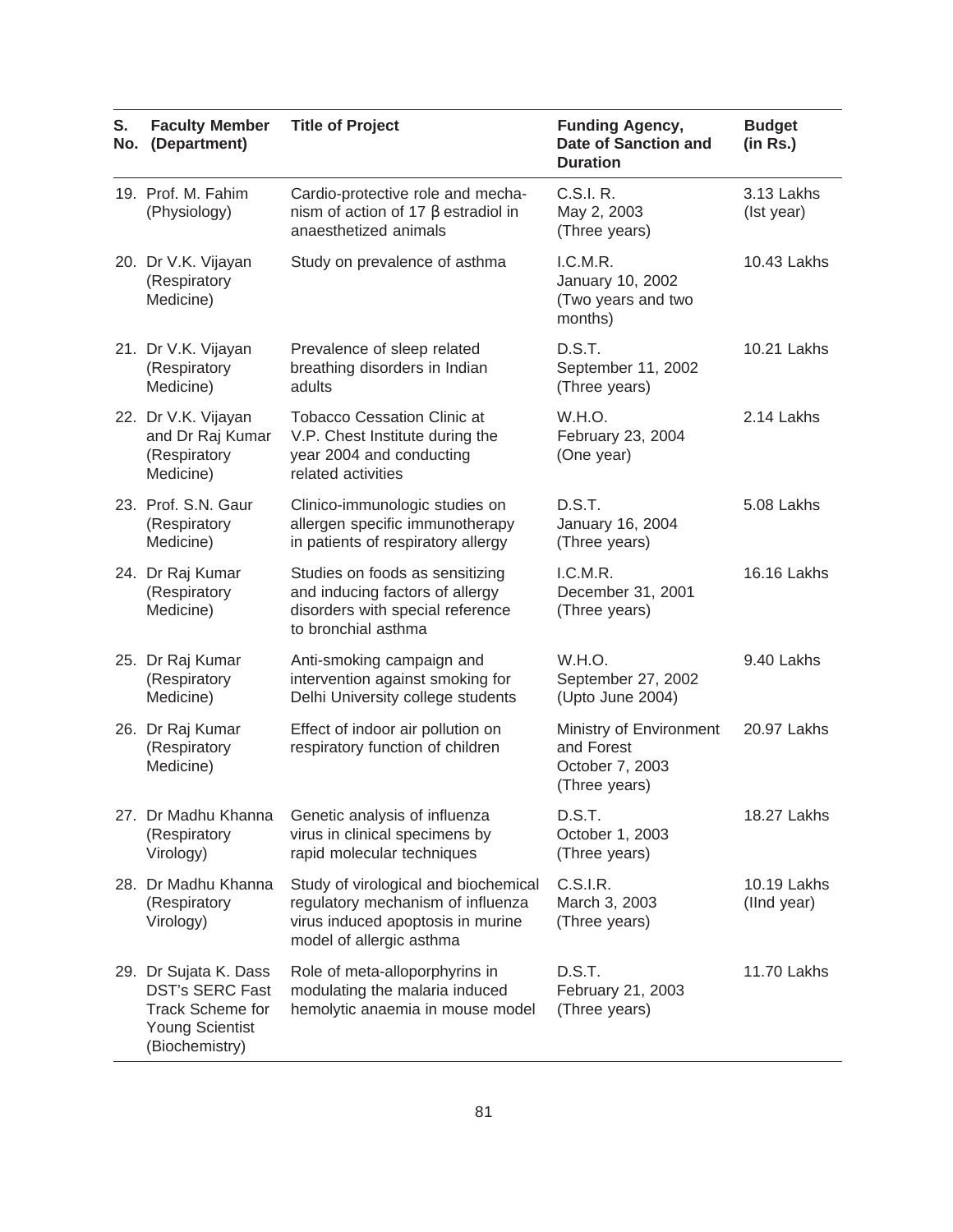| S.<br>No. | <b>Faculty Member</b><br>(Department)                                                                                         | <b>Title of Project</b>                                                                                                                                                                                      | <b>Funding Agency,</b><br>Date of Sanction and<br><b>Duration</b> | <b>Budget</b><br>(in Rs.)          |
|-----------|-------------------------------------------------------------------------------------------------------------------------------|--------------------------------------------------------------------------------------------------------------------------------------------------------------------------------------------------------------|-------------------------------------------------------------------|------------------------------------|
|           | 30. Dr Yogesh Kumar<br>Tyagi<br><b>DST's SERC Fast</b><br><b>Track Scheme for</b><br><b>Young Scientist</b><br>(Biochemistry) | Designing substrates specific<br>for the acetoxy drug: Protein<br>transacetylase with a view<br>to target functional proteins                                                                                | D.S.T.<br>June 12, 2003<br>(Three years)                          | 11.94 Lakhs                        |
|           | 31. Dr Sadhna Sharma<br><b>DST's SERC Fast</b><br>Track Scheme for<br><b>Young Scientist</b><br>(Microbiology)                | Infection of human monocyte<br>derived macrophages with M.<br>tuberculosis induces apoptosis of<br>T cells: A potential mechanism<br>for persistent infection                                                | D.S.T.<br>June 6, 2002<br>(Three years)                           | 11.64 Lakhs                        |
|           | 32. Mr Sujeet Kumar<br>Junior Res. Fellow<br>Guide: Prof.Mridula<br><b>Bose</b><br>(Microbiology)                             | PCR and RFLP typing of the<br>Indian M. avium strains using<br>IS1245 insertion sequence marker                                                                                                              | C.S.I.R.<br>August 1, 2001<br>(Five years)                        | 3.03 Lakhs<br>(Upto IIIrd<br>year) |
|           | 33. Ms Kavita Gulati<br>Res. Associate<br>Guide: Prof. A. Ray<br>(Pharmacology)                                               | Role of free radicals in theophyline<br>induced seizures in experimental<br>animals                                                                                                                          | C.S.I.R.<br>March, 2002<br>(Three years)                          | 3.36 Lakhs<br>(lind year)          |
|           | 34. Mr Vikram<br>Srivastava<br>Senior Res.Fellow<br>Guide: Dr Madhu<br>Khanna<br>(Respiratory Virology)                       | Role of apoptosis in the patho-<br>genesis of influenza A virus,<br>correlation of virological and<br>immunological parameters: A<br>study in human and murine model                                         | I.C.M.R.<br>September 11, 2003<br>(Three years)                   | 1.55 Lakhs<br>(Ist year)           |
|           | 35. Dr Ashima Anand<br>Officer)<br><b>DST Centre for</b><br>Visceral<br>Mechanisms                                            | Studies on exertional breathless-<br>(Principal Scientific ness (Under development of<br>practical applications arising from<br>advances in visceral mechanisms<br>i.e. J receptors, chemoreceptors,<br>etc) | I.C.M.R.<br>October 29, 2003<br>(Three years)                     | 27.26 Lakhs<br>(Ist year)          |
|           | 36. Prof. H.S.<br>Randhawa<br>(INSA Honorary<br>Scientist)                                                                    | In vitro bio-interactions between<br>Candida species, Aspergillus<br>fumigatus and some other human<br>pathogenic fungi                                                                                      | I.C.M.R.<br>January 31, 2003<br>(Three years)                     | 2.09 Lakhs<br>(Ist year)           |
|           | 37. Prof. H.S.<br>Randhawa<br>(INSA Honorary<br>Scientist)                                                                    | Cryptococcus neoformans: A study<br>of its natural habits, serotypes<br>and reappraisal of selective<br>isolation techniques                                                                                 | <b>I.N.S.A.</b><br>January 1, 2001                                | 35,000<br>(per annum)              |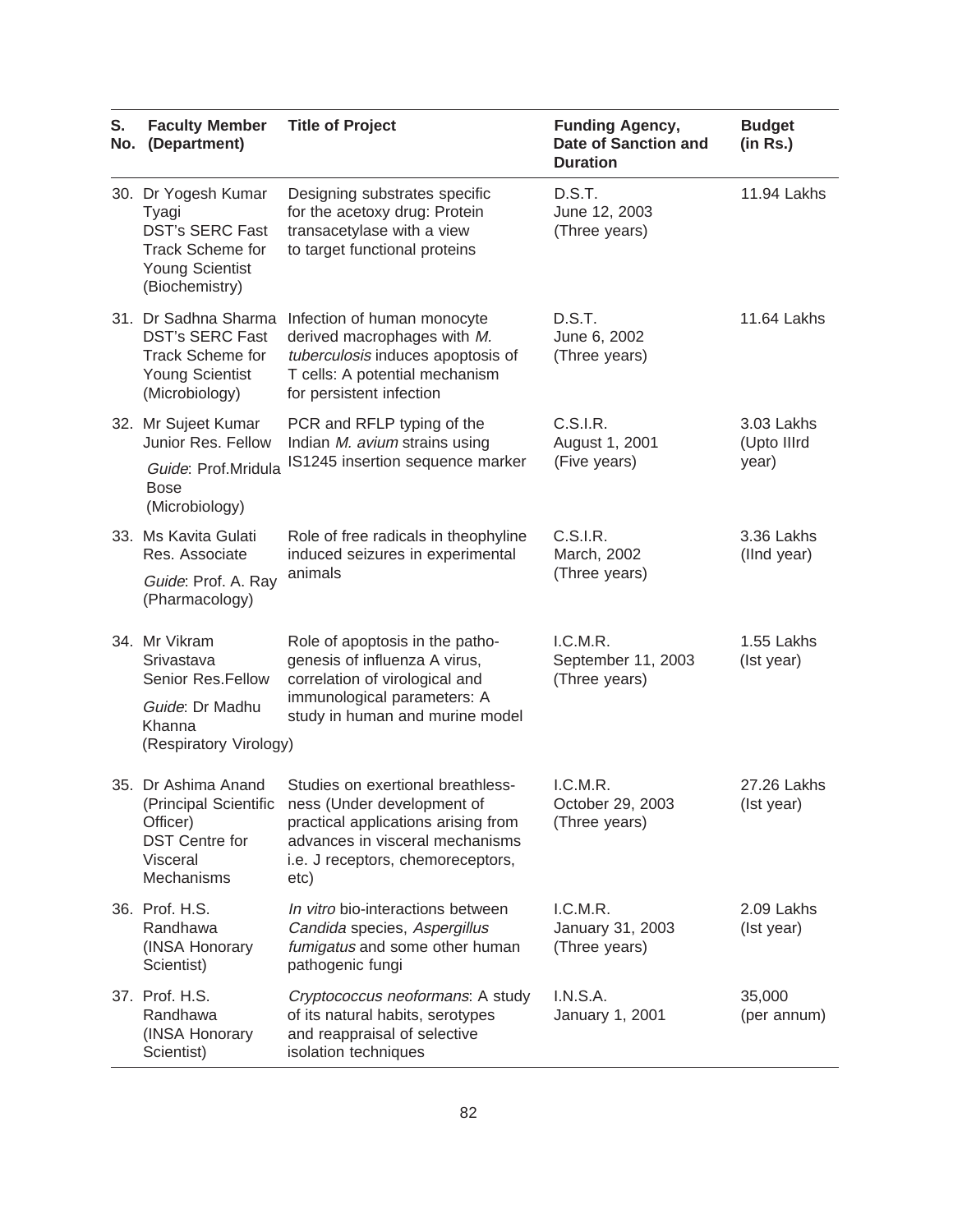## **Orations/Guest Lectures**

| S.<br>No. | <b>Faculty Member</b> | <b>Title of Lecture</b>                                    | Organiser(s)                                                                                                           | <b>Conference, Place</b><br>and Date                                                                                                                                                                         |
|-----------|-----------------------|------------------------------------------------------------|------------------------------------------------------------------------------------------------------------------------|--------------------------------------------------------------------------------------------------------------------------------------------------------------------------------------------------------------|
| 1.        | Dr V.K. Vijayan       | Severe acute respiratory<br>syndrome                       | <b>Indian Medical</b><br>Association (South<br>Delhi Branch) and<br>W.U.S. Centre,<br>Delhi University<br>South Campus | South Campus, Delhi<br><b>University</b><br>New Delhi<br>May 6, 2003                                                                                                                                         |
| 2.        | Dr V.K. Vijayan       | Severe acute respiratory<br>syndrome                       | National Institute of<br>Science,<br>Technology and<br>Development<br><b>Studies</b><br>(CSIR)                         | Public Lecture 34:<br>Dimensions in Science<br>India International<br>Centre<br>New Delhi<br>May 8, 2003                                                                                                     |
| 3.        | Dr V.K. Vijayan       | Eosinophilic pulmonary<br>disorders in tropics             | American Thoracic<br>Society                                                                                           | 99 <sup>th</sup> International<br>Conference of<br>American Thoracic<br>Society<br>Seattle, Washington<br>(U.S.A.)<br>May 19, 2003                                                                           |
| 4.        | Dr V.K. Vijayan       | Diagnosis and management<br>of interstitial lung diseases  | Indira Gandhi<br><b>Medical College</b>                                                                                | <b>Pulmonary Medicine</b><br>Update<br>Shimla<br>June 7-8, 2003                                                                                                                                              |
| 5.        | Dr V.K. Vijayan       | Flow volume loops                                          | American College<br>of Chest Physicians<br>(South India<br>Chapter)                                                    | Chest Meet - 2003<br>Chennai<br>July 18-20, 2003                                                                                                                                                             |
| 6.        | Dr V.K. Vijayan       | Respiratory viruses with<br>special reference to influenza | National Institute of<br>Communicable<br><b>Diseases</b>                                                               | Symposium on<br>Communicable<br>Diseases: Challenges<br>and Responses on<br>Completion of 40 years<br>of National Institute of<br>Communicable<br>Diseases (NICD:<br>1963-2003)<br>Delhi<br>August 1-2, 2003 |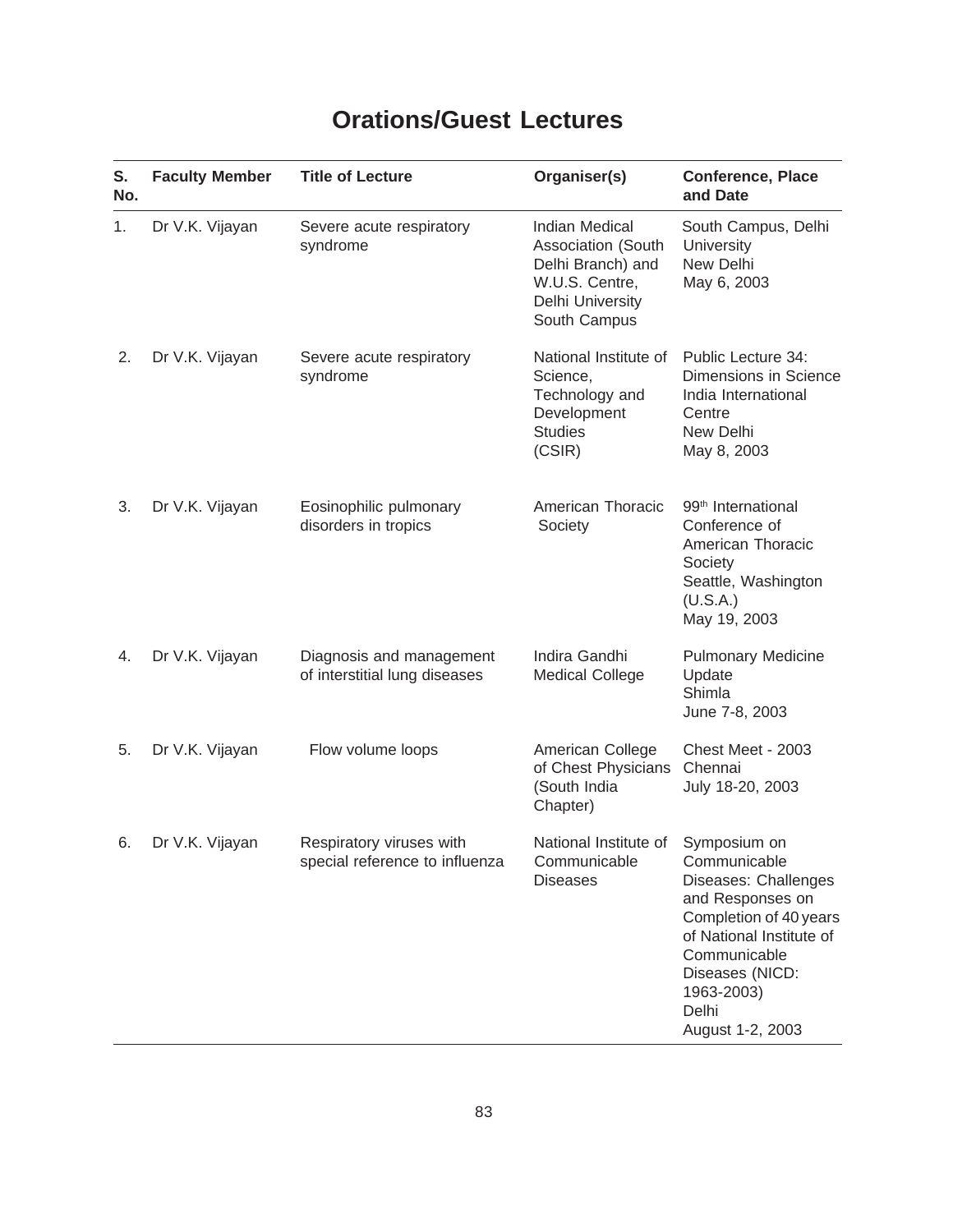| S.<br>No. | <b>Faculty Member</b> | <b>Title of Lecture</b>                                                                                                            | Organiser(s)                                                                                                                           | <b>Conference, Place</b><br>and Date                                                                                                                  |
|-----------|-----------------------|------------------------------------------------------------------------------------------------------------------------------------|----------------------------------------------------------------------------------------------------------------------------------------|-------------------------------------------------------------------------------------------------------------------------------------------------------|
| 7.        | Dr V.K. Vijayan       | • Smoking cessation:<br>Eastern approach<br>• Health benefits of<br>smoking cessation<br>(Turkish Chapter)                         | <b>Turkish Society for</b><br>Respiratory<br>Investigations and<br>American College of<br><b>Chest Physicians</b><br>September 2, 2003 | 17 <sup>th</sup> Asia Pacific<br><b>Congress on Diseases</b><br>of the Chest<br>Istanbul, Turkey<br>August 29 -                                       |
| 8.        | Dr V.K. Vijayan       | Ways to quit smoking<br>Foundation and<br>Cardiological<br>Society of India<br>(Delhi Branch)                                      | All India Heart<br>India International<br>Centre, New Delhi<br>September 28, 2003                                                      | World Heart Day                                                                                                                                       |
| 9.        | Dr V.K. Vijayan       | Chemical inhalation injuries<br>following the Bhopal disaster<br>(ACCP)                                                            | American College of<br><b>Chest Physicians</b><br>Session of the ACCP<br>Orlando, Florida,<br>U.S.A.<br>October 25-30, 2003            | Chest $-2003$ the<br><b>Annual Scientific</b>                                                                                                         |
| 10.       | Dr V.K. Vijayan       | Recent advances in tropical<br>pulmonary medicine<br>(Meet the Professor Session)<br><b>Chest Society</b>                          | National College of<br><b>Chest Physicians</b><br>(India) and Indian<br>2003)<br>Coimbatore<br>November 12-16, 2003                    | <b>National Conference</b><br>on Pulmonary<br>Diseases (NAPCON-                                                                                       |
| 11.       | Dr V.K. Vijayan       | • Tuberculosis and HIV<br>infection<br><b>Chemical inhalation</b><br>$\bullet$<br>injuries following the<br><b>Bhopal disaster</b> | V.P.C.I.<br>University of Delhi<br>and Indian<br>Pharmacological<br>Society                                                            | 36 <sup>th</sup> Annual<br>Conference of the<br>Indian Pharmacological<br>Society<br>India Habitat Centre,<br>New Delhi<br>December 5-7, 2003         |
| 12.       | Dr V.K. Vijayan       | Eosinophilic lung diseases in<br>the tropics                                                                                       | Indian College of<br>Allergy, Asthma and<br>Applied Immunology                                                                         | 37 <sup>th</sup> National<br>Convention of the<br>Indian College of<br>Allergy, Asthma and<br>Applied Immunology<br>Bangalore<br>December 12-14, 2003 |
|           | 13. Dr V.K. Vijayan   | Diagnostic approaches in<br>sarcoidosis                                                                                            | V.P.C.I.<br>University of Delhi                                                                                                        | First Congress of the<br>Indian Association of<br>Sarcoidosis and Other<br>Granulomatous<br><b>Disorders</b><br>Delhi<br>January 12, 2004             |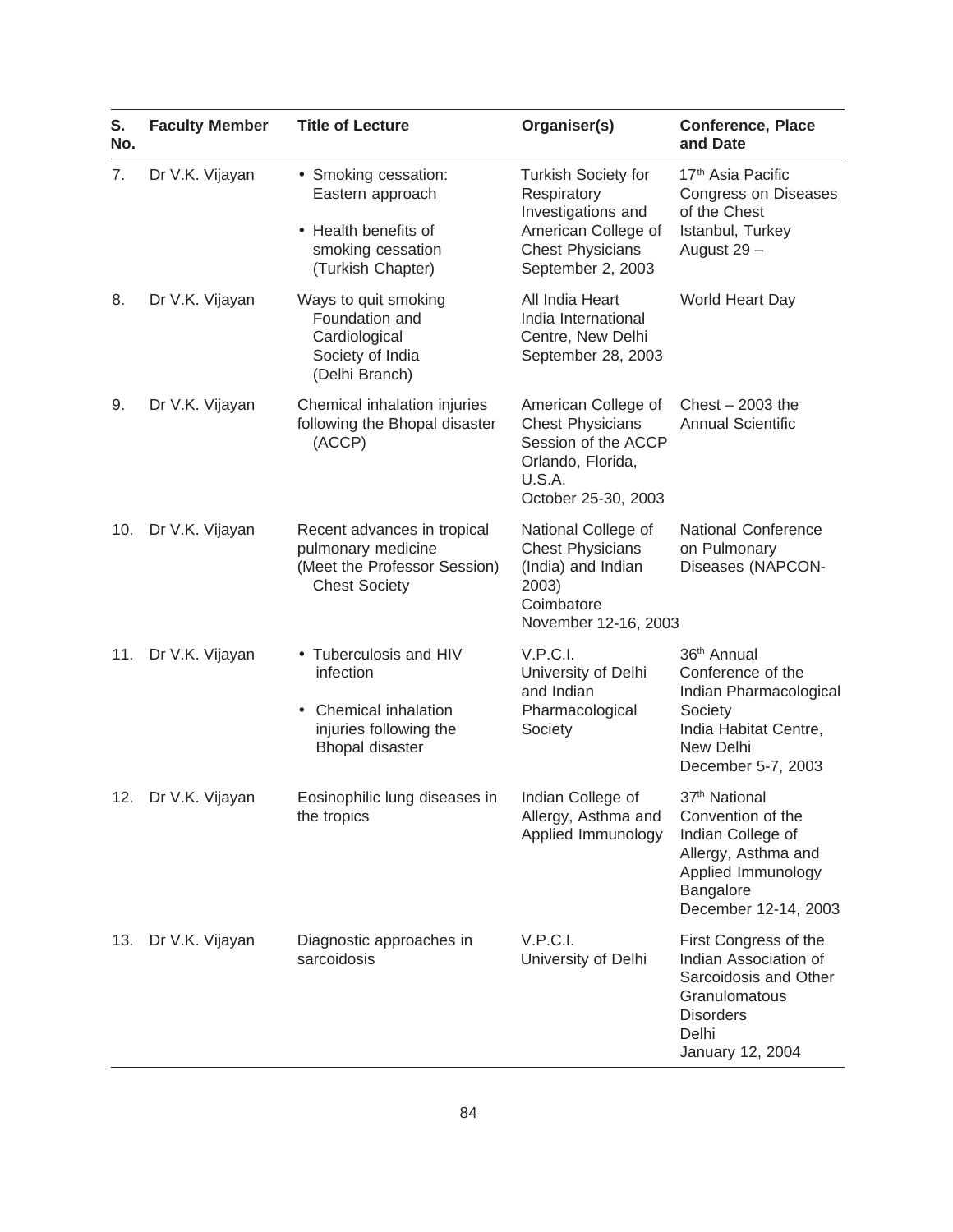| S.<br>No. | <b>Faculty Member</b> | <b>Title of Lecture</b>                                                                                            | Organiser(s)                                                                                                                                                                                                                                                                                                                              | <b>Conference, Place</b><br>and Date                                                                                                                                                                                                                 |
|-----------|-----------------------|--------------------------------------------------------------------------------------------------------------------|-------------------------------------------------------------------------------------------------------------------------------------------------------------------------------------------------------------------------------------------------------------------------------------------------------------------------------------------|------------------------------------------------------------------------------------------------------------------------------------------------------------------------------------------------------------------------------------------------------|
| 14.       | Dr V.K. Vijayan       | Recent advances in the<br>management of asthma                                                                     | Institute of<br><b>Biomedical Sciences</b><br>and Pt. Ram Narain<br>Sharma Institute of<br>Ayurveda, Alternate<br>Medical Education &<br>Research,<br><b>Bundelkhand</b><br>University, Jhansi, in<br>collaboration with<br>Institute of<br>Pharmacology,<br>Erasmus MC<br><b>University Medical</b><br>Centre, the<br><b>Netherlands</b> | International<br>Conference on Recent<br>Advances in<br>Biochemical and<br><b>Therapeutic Sciences</b><br>Jhansi<br>January 13-15, 2004                                                                                                              |
| 15.       | Dr V.K. Vijayan       | Diagnostic approaches in<br>sarcoidosis with special<br>reference to bronchoscopic<br>procedures                   | King George<br><b>Medical University</b><br>and Indian<br>Association for<br><b>Bronchology</b>                                                                                                                                                                                                                                           | 9 <sup>th</sup> National<br>Conference of the<br>Indian Association for<br>Bronchology<br>Lucknow<br>February 27-29, 2004                                                                                                                            |
| 16.       | Dr V.K. Vijayan       | Health benefits of smoking<br>cessation                                                                            | World Assembly on<br><b>Tobacco Counters</b><br>Health                                                                                                                                                                                                                                                                                    | 3rd World Assembly on<br><b>Tobacco Counters</b><br>Health<br>New Delhi<br>March 7-11, 2004                                                                                                                                                          |
| 17.       | Prof. H.G. Raj        | Acetoxy drug - Protein<br>transacetylase: Physiological<br>functions and opportunities<br>for the drug development | Department of<br>Chemistry,<br>University of Delhi<br>and C.S.I.R                                                                                                                                                                                                                                                                         | International Union of<br>Pure and Applied<br><b>Chemistry Sponsored</b><br>Conference on<br>"Biodiversity and<br><b>Natural Products:</b><br><b>Chemistry and Medical</b><br>Application"<br>Hotel Le Meridian, New<br>Delhi<br>January 26-31, 2004 |
| 18.       | Prof. M. Fahim        | Gen. Amir Chand Oration<br>titled, "Autonomic control of<br>the cardiovascular system"                             | Mahatma Gandhi<br><b>Memorial Medical</b><br>College                                                                                                                                                                                                                                                                                      | 42 <sup>nd</sup> Annual Meeting of<br>National Academy of<br><b>Medical Sciences</b><br>(India)<br>Indore<br>September 5-7, 2003                                                                                                                     |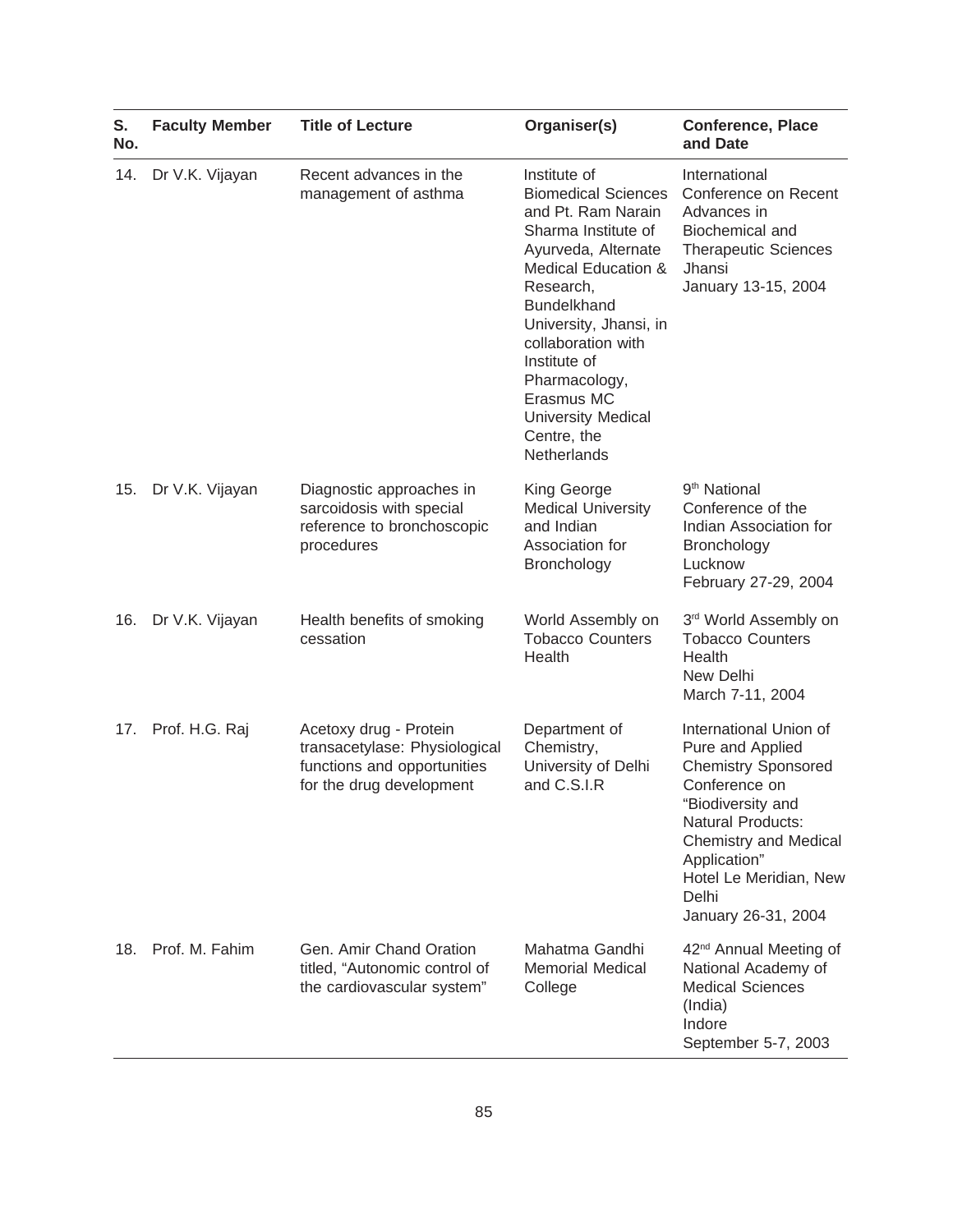| S.<br>No. | <b>Faculty Member</b> | <b>Title of Lecture</b>                                                                                                                                                                                                                                                                                                                                                   | Organiser(s)                                                                                                                                                                                | <b>Conference, Place</b><br>and Date                                                                                                                                                                                                                                                                                |
|-----------|-----------------------|---------------------------------------------------------------------------------------------------------------------------------------------------------------------------------------------------------------------------------------------------------------------------------------------------------------------------------------------------------------------------|---------------------------------------------------------------------------------------------------------------------------------------------------------------------------------------------|---------------------------------------------------------------------------------------------------------------------------------------------------------------------------------------------------------------------------------------------------------------------------------------------------------------------|
| 19.       | Prof. M. Fahim        | Prof. R.C. Shukla Oration<br>titled, "Neural regulation of<br>cardiovascular systems"                                                                                                                                                                                                                                                                                     | Department of<br>Physiology,<br>King George<br><b>Medical University</b>                                                                                                                    | Prof. R.C. Shukla<br>Oration and CME on<br>Cardiovascular System<br>Regulatory Mechanism<br>Update<br>Lucknow<br>September 13, 2003                                                                                                                                                                                 |
| 20.       | Prof. M. Fahim        | Autonomic control of<br>cardiovascular system                                                                                                                                                                                                                                                                                                                             | Defense Institute of<br>Physiology and<br><b>Allied Sciences</b><br>(DIPAS)                                                                                                                 | <b>Continuing Education</b><br>Programme (CEP)<br>Advance Techniques in<br><b>Biomedical Research</b><br>Delhi<br>October 13-17, 2003                                                                                                                                                                               |
| 21.       | Prof. M. Fahim        | • Cardiovascular<br>sensory receptors<br>• Physiology of pregnancy:<br>Cardiopulmonary and<br>hormonal changes<br>• Cardiac sensory<br>receptors reflexes<br>• EEG in health and<br>disease (Al Zaiem Al<br>Azhari University)<br>• Autonomic control of<br>cardiovascular<br>functions<br>Cardiovascular effects<br>of carboxylic<br>ionophores (Khartoum<br>University) | International Council<br>for Science (ICSU),<br>The Third World<br>Academy of Science<br>(TWAS) and United<br>Nations Educational,<br>Scientific and Cultu-<br>ral Organization<br>(UNESCO) | ICSU-TWAS-UNESCO<br>Visiting Professorship<br>Programme<br>(Al Zaiem Al Azhari<br>University<br>January 24, February<br>10,14, 19,2004)<br>(Khartoum University<br>February 9, 18, 2004)<br>(Sudan University of<br>Sciences and<br>Technology, Khartoum<br>February 11, 18, 2004)<br>(National Ribat<br>University |
|           |                       | Medical instrumentation<br>Bioelectric phenomena in<br>living system (Sudan<br><b>University of Sciences</b><br>and Technology,<br>Khartoum)                                                                                                                                                                                                                              |                                                                                                                                                                                             | February 17, 2004)<br>(University of Juba,<br>Omdurman<br>February 19, 2004)<br>(Al Ahfad University for<br>Women's, Omdurman<br>February 22, 2004)                                                                                                                                                                 |
|           |                       | Sensory visceral<br>receptors (National<br><b>Ribat University)</b>                                                                                                                                                                                                                                                                                                       |                                                                                                                                                                                             | (International African<br><b>University</b><br>February 22, 2004)                                                                                                                                                                                                                                                   |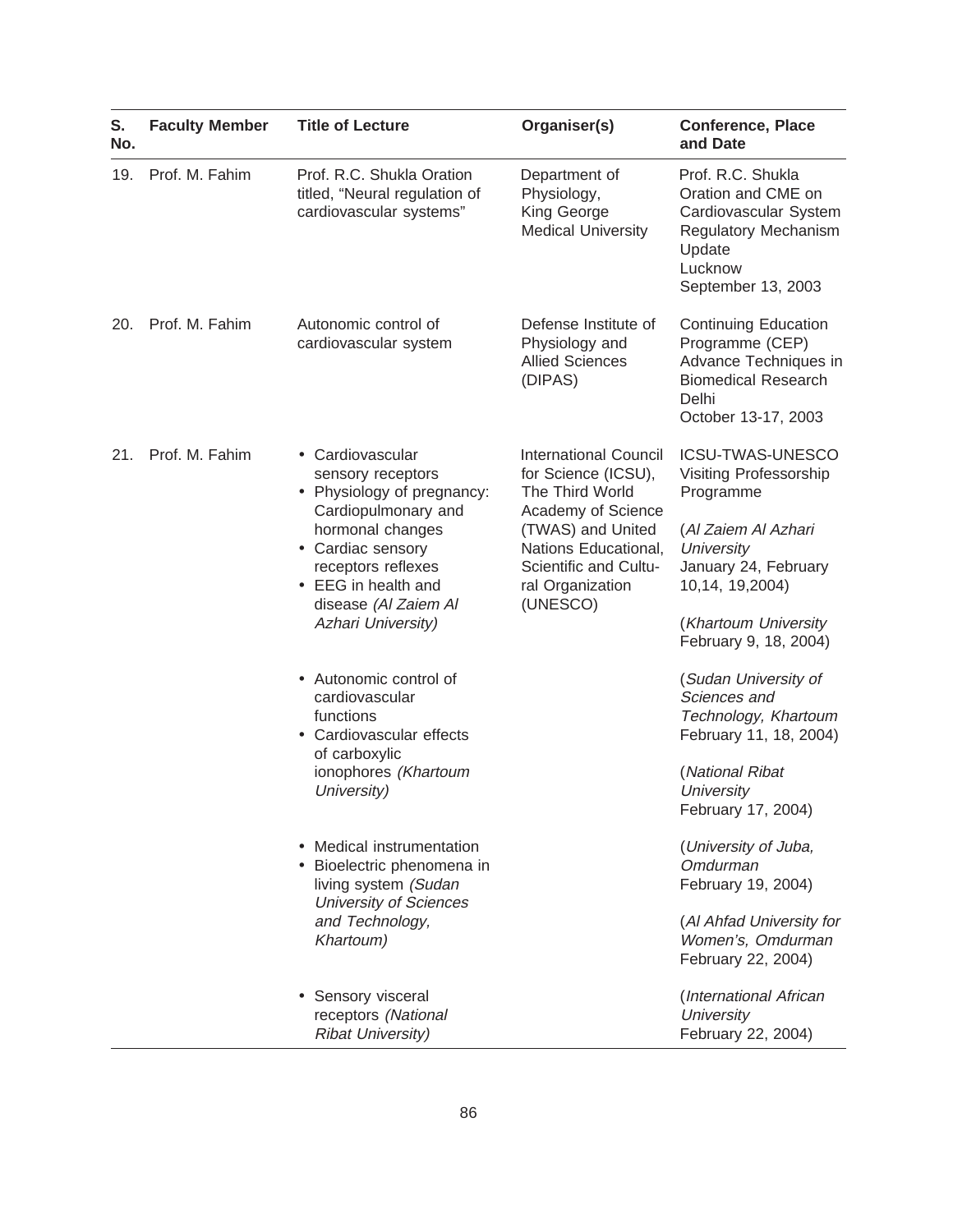| S.<br>No. | <b>Faculty Member</b> | <b>Title of Lecture</b>                                                                                              | Organiser(s)                                                                     | <b>Conference, Place</b><br>and Date                                                                                              |
|-----------|-----------------------|----------------------------------------------------------------------------------------------------------------------|----------------------------------------------------------------------------------|-----------------------------------------------------------------------------------------------------------------------------------|
|           |                       | • Neural control of<br>cardiovascular system<br>(University of Juba,<br>Omdurman)                                    |                                                                                  |                                                                                                                                   |
|           |                       | Haemodynamic effects of<br>$\bullet$<br>certain cardiotonic agents<br>(Al Ahfad University for<br>Women's, Omdurman) |                                                                                  |                                                                                                                                   |
|           |                       | Regulation of blood<br>$\bullet$<br>pressure and blood<br>volume (International<br>African University)               |                                                                                  |                                                                                                                                   |
| 22.       | Prof. S.S. Thukral    | Molecular characterization of<br>Mycoplasma pneumoniae                                                               | Indian Association of<br>Mycoplasmologists                                       | VI <sup>th</sup> Annual<br>Conference of the<br>Indian Association of<br>Mycoplasmologists<br>New Delhi<br>April 26, 2003         |
| 23.       | Prof. A. Ray          | Nitric oxide: In health and<br>disease                                                                               | Nirma Institute of<br>Pharmaceutical<br>Sciences                                 | Nirma Institute of<br>Pharmaceutical<br><b>Sciences</b><br>Nirma University<br>Ahmedabad<br>June 15, 2003                         |
|           | 24. Prof. A. Ray      | Nitric oxide: A target molecule<br>for drug development                                                              | J.S.S. College of<br>Pharmacy                                                    | J.S.S. College of<br>Pharmacy<br>Ooty, Tamil Nadu<br>August 5, 2003                                                               |
| 25.       | Prof. Mridula Bose    | Molecular profile of<br>Mycobacterium avium<br>intracellulare Complex of<br>Indian human isolates                    | Dr B.R. Ambedkar<br>Centre for<br>University of Delhi                            | IV <sup>th</sup> Annual<br>Symposium on<br>Biomedical Research, Frontiers in Biomedical<br>Research<br>Delhi<br>April 13-15, 2003 |
| 26.       | Prof. Mridula Bose    | Pathogenicity and virulence<br>of M. tuberculosis: Role<br>of genomics                                               | Dr B.R. Ambedkar<br>Centre for<br>Biomedical<br>Research,<br>University of Delhi | Dr B.R. Ambedkar<br>Centre for Biomedical<br>Research<br>Delhi<br>June 7, 2003                                                    |
| 27.       | Prof. Ashok Shah      | Anaerobic lung infections                                                                                            | American College of<br><b>Chest Physicians</b><br>(South India<br>Chapter)       | Chest Meet - 2003<br>Chennai<br>July 18-20, 2003                                                                                  |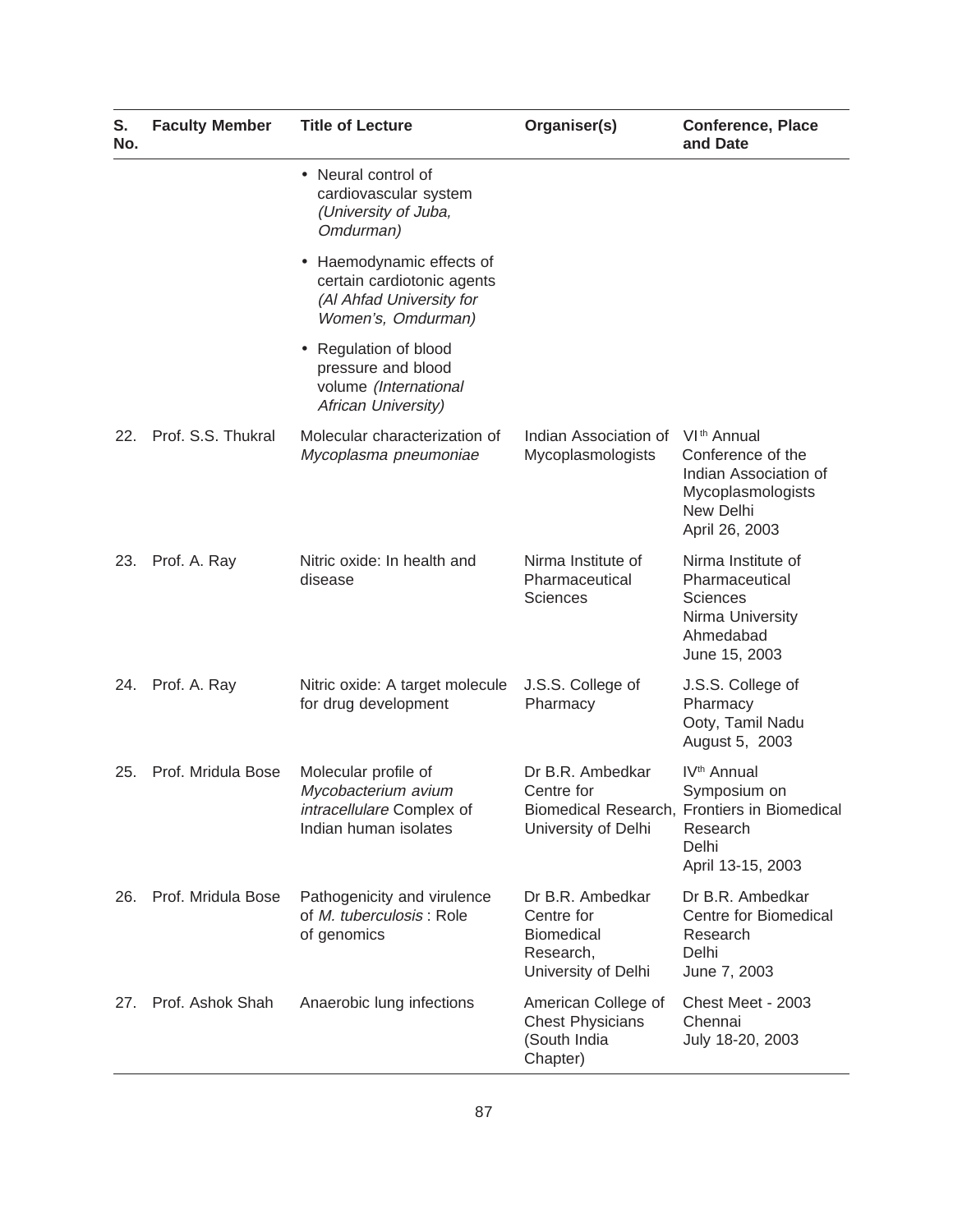| S.<br>No. | <b>Faculty Member</b> | <b>Title of Lecture</b>                                                      | Organiser(s)                                                                                                | <b>Conference, Place</b><br>and Date                                                                                                                  |
|-----------|-----------------------|------------------------------------------------------------------------------|-------------------------------------------------------------------------------------------------------------|-------------------------------------------------------------------------------------------------------------------------------------------------------|
| 28.       | Prof. Ashok Shah      | • A half a century<br>of allergic bronchopul-<br>monary aspergillosis        | University of<br>Mississippi Medical<br>Centre                                                              | University of<br>Mississippi Medical<br>Centre, Jackson,<br>Mississippi, U.S. A.                                                                      |
|           |                       | Asthma caused by<br>$\bullet$<br>human seminal<br>plasma allergy             |                                                                                                             | September 16-17,<br>2003                                                                                                                              |
| 29.       | Prof. Ashok Shah      | Sarcoidosis in India                                                         | Yugoslav<br>Association of<br>Sarcoidosis                                                                   | 4 <sup>th</sup> Annual<br>Meeting of the<br>Association of<br>Sarcoidosis of Serbia<br>and Montenegro<br>Beograd, Serbia<br>October 16, 2003          |
| 30.       | Prof. Ashok Shah      | • Asthma and rhinitis                                                        | National College of<br><b>Chest Physicians</b>                                                              | <b>National Conference</b><br>on Pulmonary                                                                                                            |
|           |                       | Aspergillosis and asthma<br>$\bullet$                                        | (India) and Indian<br><b>Chest Society</b>                                                                  | Diseases (NAPCON-<br>2003)<br>Coimbatore<br>November 12-16, 2003                                                                                      |
| 31.       | Prof. Ashok Shah      | Allergic bronchopulmonary<br>and sinus aspergillosis                         | Indian College of<br>Allergy, Asthma and<br>Applied Immunology                                              | 37 <sup>th</sup> National<br>Convention of the<br>Indian College of<br>Allergy, Asthma and<br>Applied Immunology<br>Bangalore<br>December 12-14, 2003 |
| 32.       | Prof. Ashok Shah      | Vikas Arya Memorial Oration<br>titled,"Wheeze and sneeze"                    | <b>Indian Medical</b><br>Association<br>(Meerut Branch)                                                     | Vikas Arya Memorial<br>Oration<br>Meerut<br>December 19, 2003                                                                                         |
| 33.       | Prof. Ashok Shah      | Ethnic and geographical<br>differences in the<br>presentation of sarcoidosis | V.P.C.I.<br>University of Delhi                                                                             | First Congress of the<br>Indian Association of<br>Sarcoidosis and Other<br>Granulomatous<br><b>Disorders</b><br>Delhi<br>January 12, 2004             |
| 34.       | Prof. Ashok Shah      | Future developments in<br><b>COPD</b>                                        | Department of Chest<br>Diseases and<br>Tuberculosis, S.M.S.<br>Medical College,<br>and NAPCON-2002<br>Trust | An Update on Recent<br>Advances in COPD<br>Jaipur<br>March 14, 2004                                                                                   |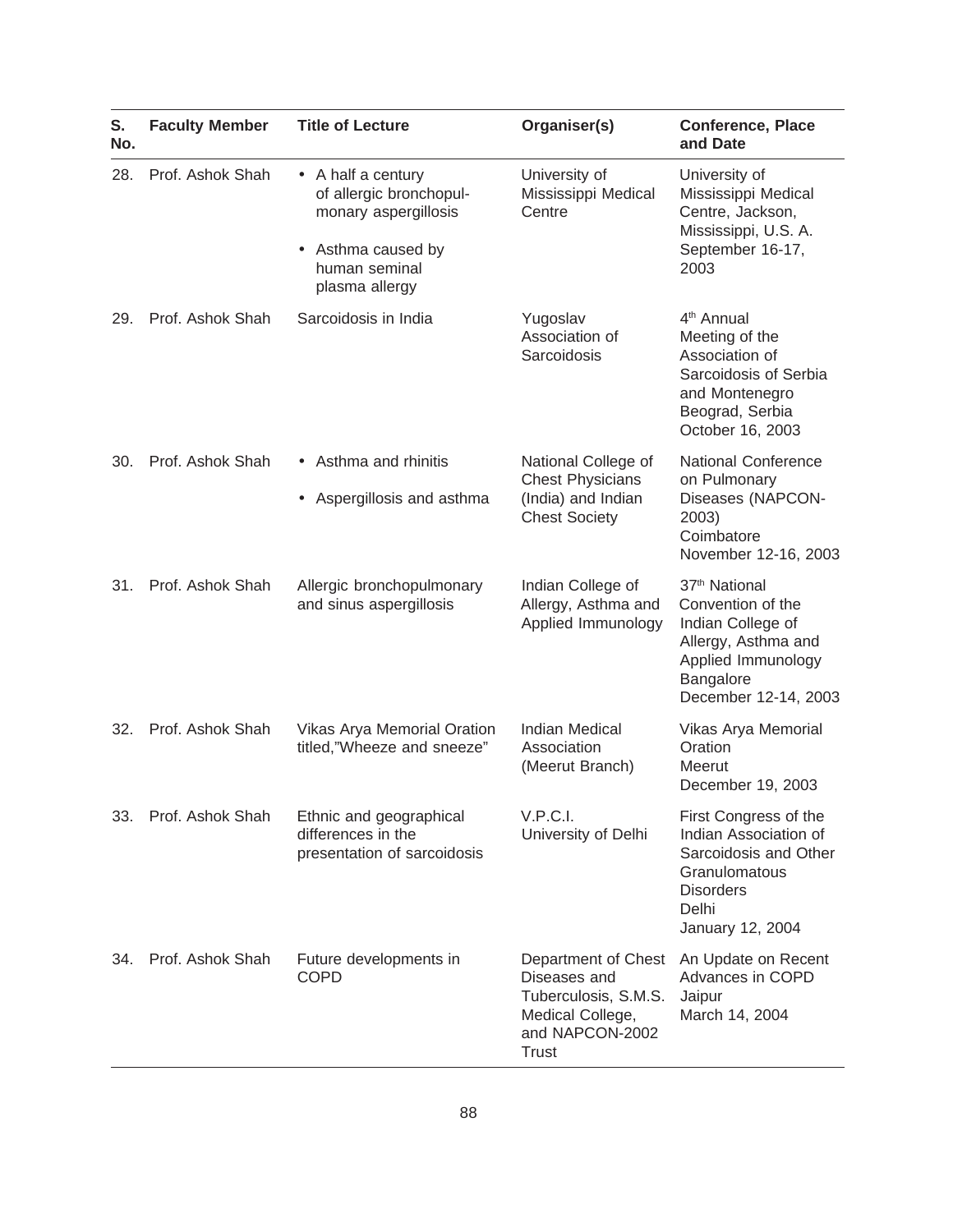| S.<br>No. | <b>Faculty Member</b>    | <b>Title of Lecture</b>                                                                  | Organiser(s)                                                                                  | <b>Conference, Place</b><br>and Date                                                                                                                                  |
|-----------|--------------------------|------------------------------------------------------------------------------------------|-----------------------------------------------------------------------------------------------|-----------------------------------------------------------------------------------------------------------------------------------------------------------------------|
| 35.       | Prof. S.K. Chhabra       | Rational use of antibiotics in<br>hospital-aquired pneumonia                             | V.P.C.I.<br>University of Delhi<br>and Indian<br>Pharmacological<br>Society                   | 36 <sup>th</sup> Annual<br>Conference of the<br>Indian Pharmacological<br>Society<br>India Habitat Centre,<br>New Delhi<br>December 5-7, 2003                         |
| 36.       | Prof. K.Ravi             | Vagal sensory mechanism<br>and pulmonary edema                                           | Defence Institute of<br>Physiology and<br>Allied Sciences,<br>(DIPAS)                         | Defence Institute of<br>Physiology and Allied<br>Sciences, (DIPAS)<br>Delhi<br>March 10, 2004                                                                         |
| 37.       | Prof. S.K. Bansal        | Cytokines and cytokine<br>signaling: An overview                                         | Central JALMA<br>Institute for Leprosy<br>and Society of<br>Immunology and<br>Immunopathology | Third Convention of<br>Society of Immunology<br>and Immunopathology,<br>and National<br>Symposium on<br>Cytokines and<br>Transduction<br>Agra<br>February 13-15, 2004 |
| 38.       | Dr Madhu Khanna          | Immune response and clonal<br>selection                                                  | Department of<br>Microbiology,<br>Indian Agriculture<br>Research Institute                    | Indian Agriculture<br>Research Institute<br>New Delhi<br>September 17-19,<br>2003                                                                                     |
| 39.       | Dr Balakrishnan<br>Menon | Implementation of DOTS                                                                   | B.J.R.M. Hospital                                                                             | World TB Day<br>Delhi<br>March 24, 2004                                                                                                                               |
|           | 40. Prof. A.S. Paintal   | Society for scientific values                                                            | Iranian Congress of<br>Physiology and<br>Pharmacology                                         | 16th Iranian Congress<br>of Physiology and<br>Pharmacology<br>Tehran, Iran<br>May 9-12, 2003                                                                          |
| 41.       | Dr A. Anand              | Aortic chemoreceptor<br>responses in the combined<br>presence of hypoxia and<br>nicotine | Iranian Congress of<br>Physiology and<br>Pharmacology                                         | 16 <sup>th</sup> Iranian Congress<br>of Physiology and<br>Pharmacology<br>Tehran, Iran<br>May 9-12, 2003                                                              |
| 42.       | Dr A. Anand              | Mechanisms underlying<br>movement of drugs across<br>pulmonary capillaries               | Department of<br>Physiology                                                                   | University of Science<br>Bangkok, Thailand<br>November 2, 2003                                                                                                        |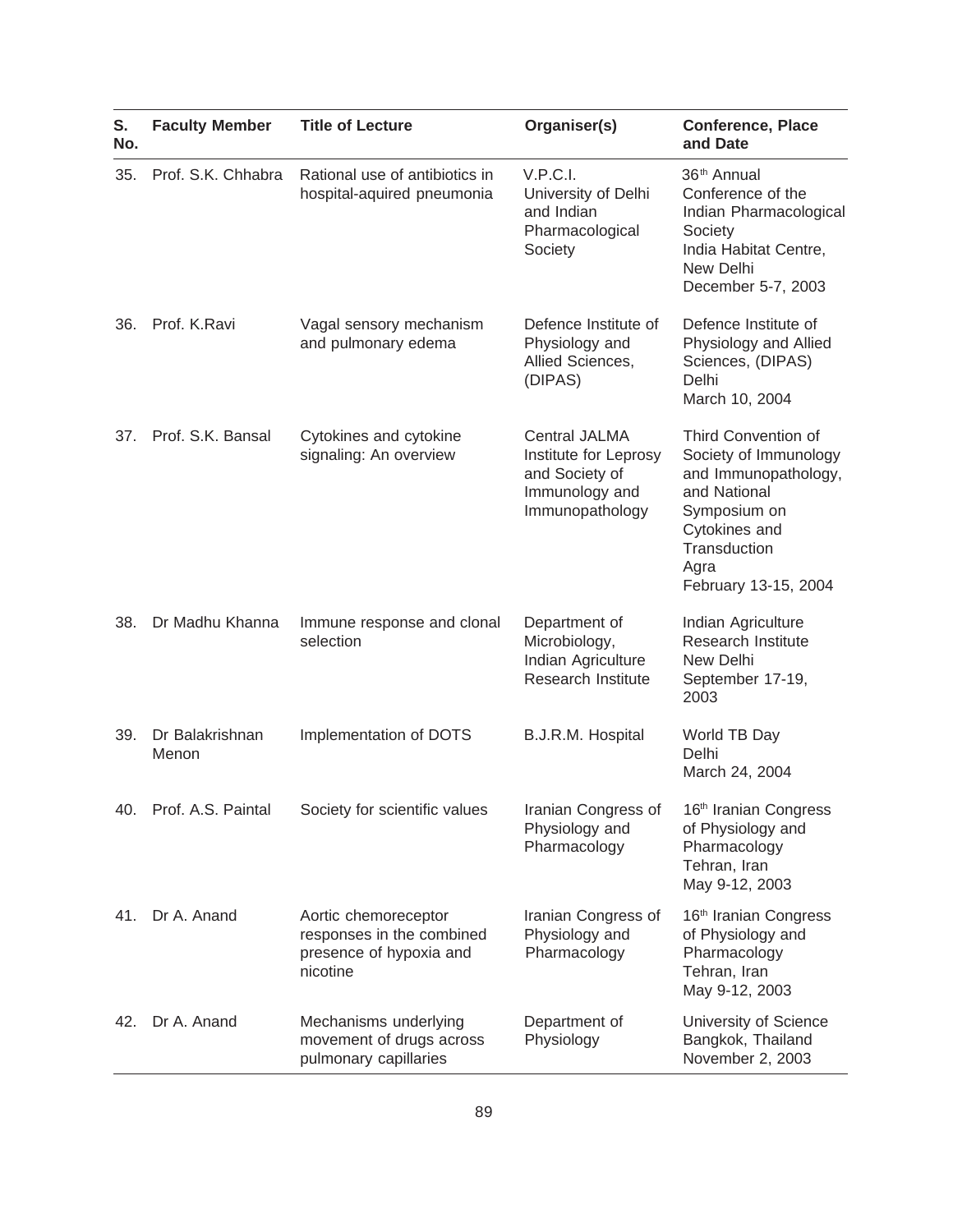| S.<br>No. | <b>Faculty Member</b> | <b>Title of Lecture</b>                                     | Organiser(s)                                                                                                                    | <b>Conference, Place</b><br>and Date                                                                                                          |
|-----------|-----------------------|-------------------------------------------------------------|---------------------------------------------------------------------------------------------------------------------------------|-----------------------------------------------------------------------------------------------------------------------------------------------|
| 43.       | Dr A. Anand           | Plasticity of the<br>responsiveness of sensory<br>receptors | Al-Ameen Medical<br>College                                                                                                     | <b>XV Annual Conference</b><br>of the Physiological<br>Society of India<br><b>Bijapur</b><br>December 4-6, 2003                               |
| 44.       |                       | Prof. H.S. Randhawa Ecology of Cryptococcus<br>neoformans   | Society for Indian<br>Human and Animal<br>Mycologists and<br>Post Graduate<br>Institute of Medical<br>Education and<br>Research | 5 <sup>th</sup> National Conference<br>of the Society for Indian<br>Human and Animal<br><b>Mycologists</b><br>Chandigarh<br>March 11-14, 2004 |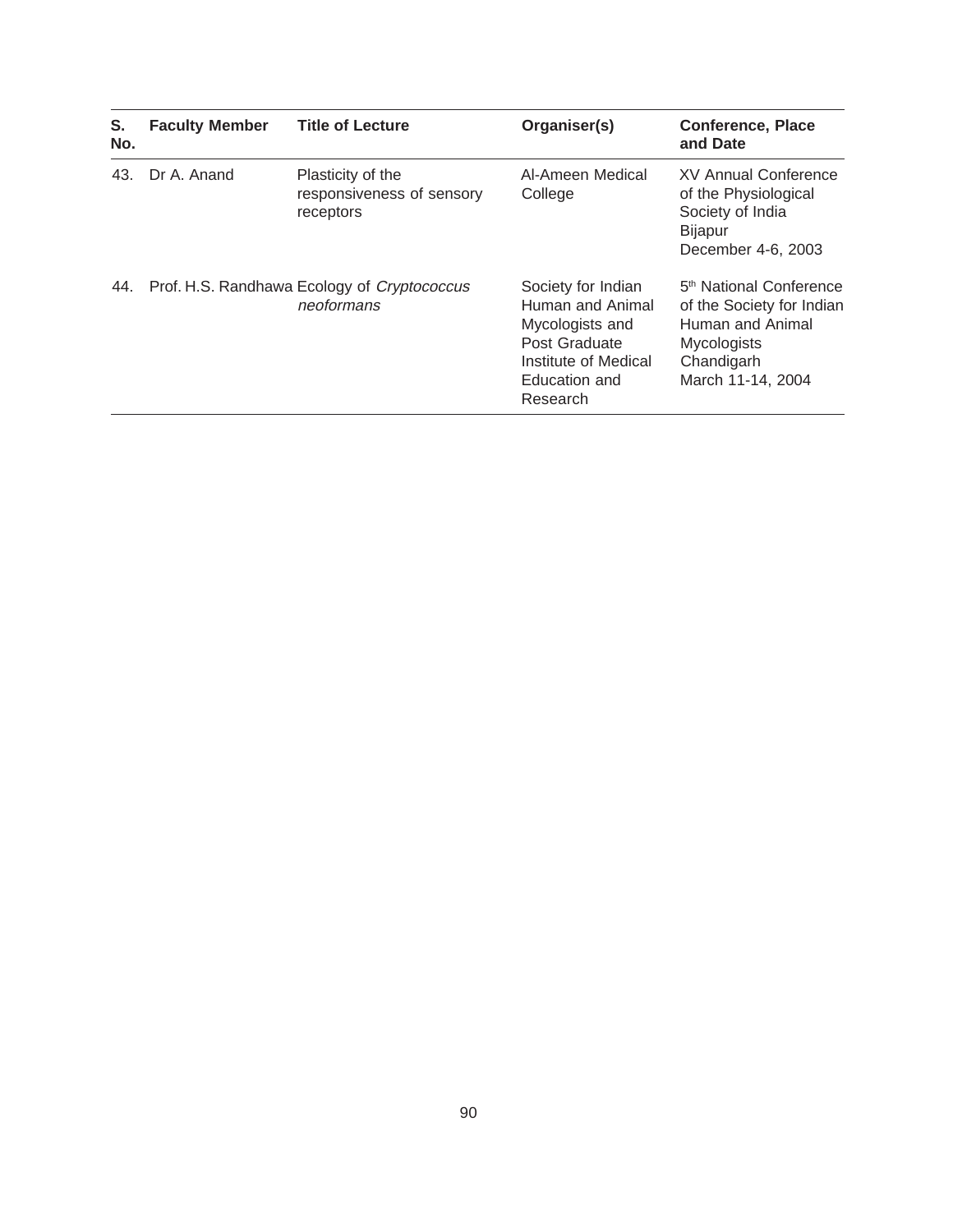| S.<br>No. | <b>Participant</b> | <b>Role/Topic</b>                                                               | Organiser(s)                                                                                                                           | Name, Venue and<br><b>Date</b>                                                                                                                                                                          |
|-----------|--------------------|---------------------------------------------------------------------------------|----------------------------------------------------------------------------------------------------------------------------------------|---------------------------------------------------------------------------------------------------------------------------------------------------------------------------------------------------------|
| 1.        | Dr V.K. Vijayan    | Lectures on:<br>Severe acute<br>respiratory<br>syndrome                         | V.P.C.I.<br>University of Delhi                                                                                                        | 3rd CME Course in<br><b>Respiratory Diseases</b><br>Delhi<br>May 3-4, 2003                                                                                                                              |
|           |                    | Bed side interpre-<br>$\bullet$<br>tation of arterial<br>blood gases            |                                                                                                                                        |                                                                                                                                                                                                         |
| 2.        | Dr V.K. Vijayan    | Pulmonary function tests                                                        | V.P.C.I.<br>University of Delhi<br>and, Institute of<br>Genomics and<br>Integrative Biology                                            | 30 <sup>th</sup> Workshop on<br>Respiratory Allergy:<br>Diagnosis and<br>Management<br>Delhi<br>June 4-10, 2003                                                                                         |
| 3.        | Dr V.K. Vijayan    | Chaired a scientific<br>session on COPD                                         | Indira Gandhi Medical<br>College                                                                                                       | <b>Pulmonary Medicine</b><br>Update<br>Shimla<br>June 7, 2003                                                                                                                                           |
| 4.        | Dr V.K. Vijayan    | Chairperson of a<br>scientific session on<br>Smoking - advances in<br>cessation | <b>Turkish Society for</b><br>Respiratory<br>Investigations and<br>American College of<br><b>Chest Physicians</b><br>(Turkish Chapter) | 17 <sup>th</sup> Asia Pacific<br>Congress on Diseases<br>of the Chest<br>Istanbul, Turkey<br>August 29 - September<br>2, 2003                                                                           |
| 5.        | Dr V.K. Vijayan    | Moderator of a session<br>on Case presentation                                  | Postgraduate Institute<br>of Medical Education<br>and Research                                                                         | 18 <sup>th</sup> Annual Meeting on<br><b>Pulmonary and Critical</b><br>Care<br>Chandigarh<br>October 12, 2003                                                                                           |
| 6.        | Dr V.K. Vijayan    | Tuberculosis and HIV<br>infection                                               | National Institute of<br>Communicable<br><b>Diseases</b>                                                                               | <b>WHO Sponsored</b><br>Hands on Training<br>Workshop on<br>"Diagnosis and Control<br>of Oppurtunistic Infec-<br>tions in AIDS and other<br>Immunocompromised<br>Patients"<br>Delhi<br>October 13, 2003 |

# **Conferences/Symposia/Seminars/Workshops/CMEs**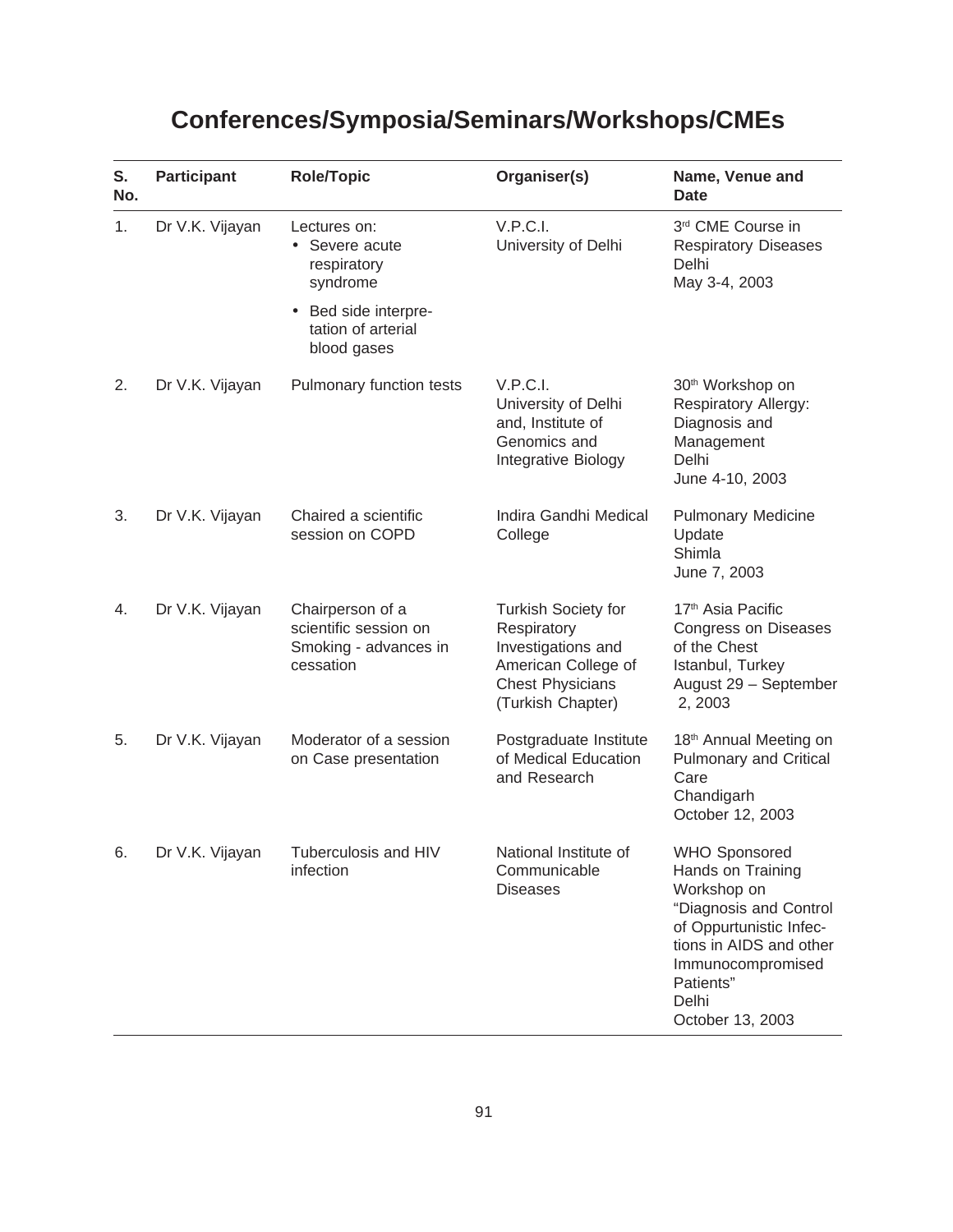| S.<br>No. | <b>Participant</b> | <b>Role/Topic</b>                                                                                                                                     | Organiser(s)                                                                                                                        | Name, Venue and<br>Date                                                                                                                                                                                    |
|-----------|--------------------|-------------------------------------------------------------------------------------------------------------------------------------------------------|-------------------------------------------------------------------------------------------------------------------------------------|------------------------------------------------------------------------------------------------------------------------------------------------------------------------------------------------------------|
| 7.        | Dr V.K. Vijayan    | Pulmonary function tests                                                                                                                              | Shri Ramachandra<br>Medical College and<br>Research Institute<br>(Deemed University)                                                | <b>National Technical</b><br>Training Workshop on<br>Diagnosis,<br>Management and<br>Medical Surveillance of<br>Pneumoconiosis and<br>other Related Lung<br><b>Diseases</b><br>Chennai<br>October 14, 2003 |
| 8.        | Dr V.K. Vijayan    | Participated in the<br>$\bullet$<br>Council of<br>International<br>Regents and<br><b>Governors Meeting</b><br>as an International<br>Regent for India | American College of<br><b>Chest Physicians</b><br>(ACCP)                                                                            | Chest $-2003$ the<br><b>Annual Scientific</b><br>Session of the ACCP<br>Orlando, Florida, U.S.A.<br>October 25-30, 2003                                                                                    |
|           |                    | • Participated in a<br>panel discussion<br>on Medical problems<br>following disasters: The<br>evolving aftermath                                      |                                                                                                                                     |                                                                                                                                                                                                            |
| 9.        | Dr V.K. Vijayan    | Chairperson of the<br>workshop on<br>Pulmonary function<br>tests and exercise<br>physiology                                                           | National College of<br><b>Chest Physicians</b><br>(India) and Indian<br><b>Chest Society</b>                                        | National Conference on<br><b>Pulmonary Diseases</b><br>(NAPCON-2003)<br>Coimbatore<br>November 12-16, 2003                                                                                                 |
|           |                    | Chairperson of the<br>$\bullet$<br>scientific session on<br>Clinical pearls for the<br>chest physicians                                               |                                                                                                                                     |                                                                                                                                                                                                            |
| 10.       | Dr V.K. Vijayan    | Lecture on:<br>Management of<br>tuberculosis and<br>multidrug resistant<br>tuberculosis at<br>secondary care hospitals                                | Delhi Society for<br><b>Promotion of Rational</b><br>Use of Drugs and<br>WHO India EDP at<br>Maulana Azad<br><b>Medical College</b> | CME in Rational Use of<br>Drugs<br>New Delhi<br>November 21,2003                                                                                                                                           |
| 11.       | Dr V.K. Vijayan    | Chairperson of a<br>scientific session on<br>Rational drug therapy<br>in TB                                                                           | V.P.C.I.<br>University of Delhi<br>and Indian<br>Pharmacological<br>Society                                                         | 36th Annual Conference<br>of the Indian Pharma-<br>cological Society<br>India Habitat Centre,<br>New Delhi<br>December 5-7, 2003                                                                           |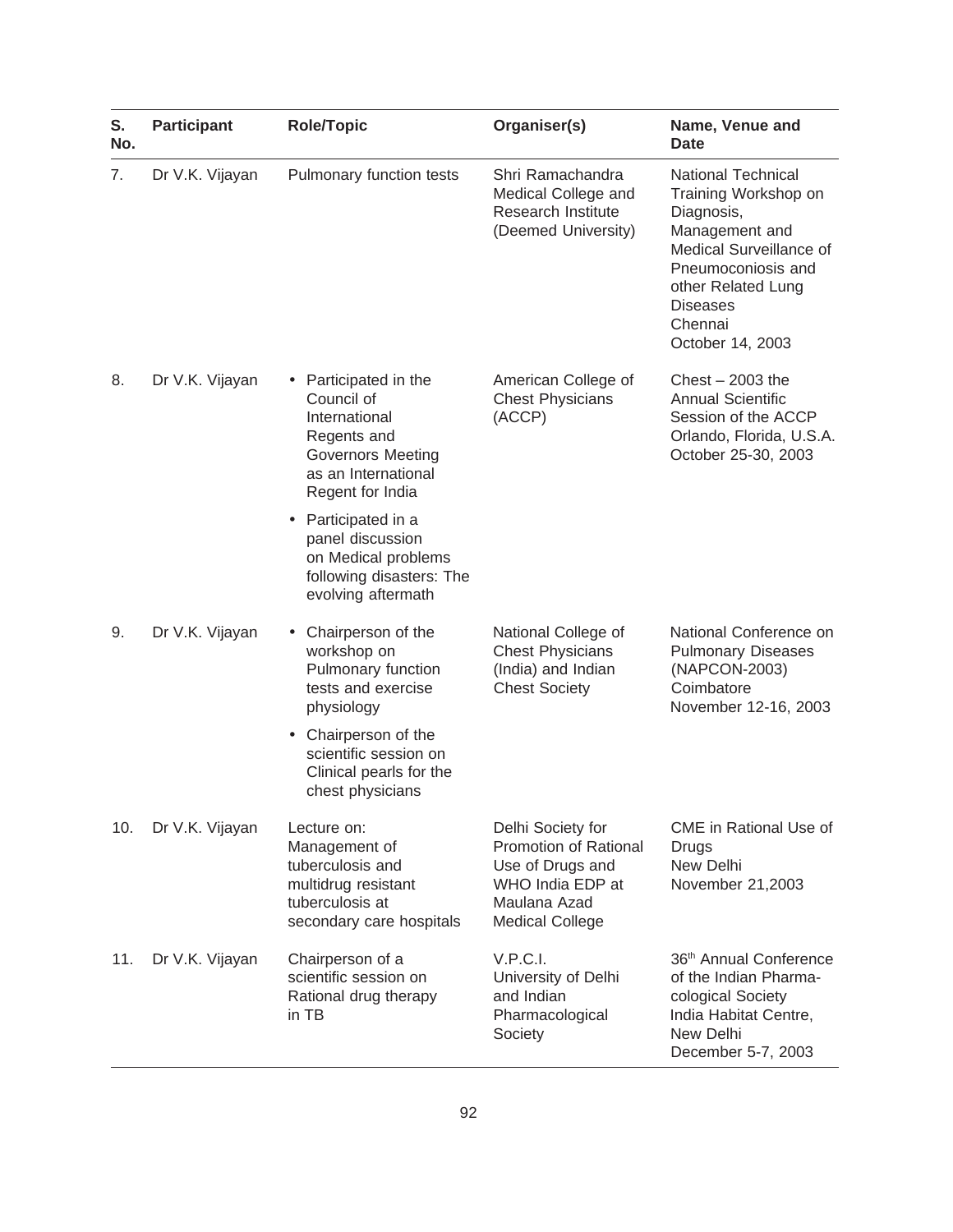| S.<br>No. | <b>Participant</b> | <b>Role/Topic</b>                                                                                                  | Organiser(s)                                                                                                                                                                                                                                                                                               | Name, Venue and<br><b>Date</b>                                                                                                          |
|-----------|--------------------|--------------------------------------------------------------------------------------------------------------------|------------------------------------------------------------------------------------------------------------------------------------------------------------------------------------------------------------------------------------------------------------------------------------------------------------|-----------------------------------------------------------------------------------------------------------------------------------------|
| 12.       | Dr V.K. Vijayan    | • Chaired a scientific<br>session on<br>Nanotechnology                                                             | V.P.C.I.<br>University of Delhi<br>and Department of<br>Science and                                                                                                                                                                                                                                        | Workshop cum Training<br>Programme on New<br>Perspectives in Drug<br>Discovery and                                                      |
|           |                    | Demonstration of<br>$\bullet$<br><b>Bronchoalveolar</b><br>lavage                                                  | Technology, Govt. of<br>India                                                                                                                                                                                                                                                                              | Development<br>Delhi<br>December 8-9, 2003                                                                                              |
| 13.       | Dr V.K. Vijayan    | Chaired a scientific<br>session on Recent<br>advances in therapy<br>of asthma                                      | Institute of Biomedical<br>Sciences and Pt. Ram<br>Narain Sharma Institute<br>of Ayurveda, Alternate<br>Medical Education &<br>Research, Bundelkhand<br>University, Jhansi, in<br>collaboration with Insti-<br>tute of Pharmacology,<br><b>Erasmus MC University</b><br>Medical Centre, the<br>Netherlands | International<br>Conference on Recent<br>Advances in<br>Biochemical and<br><b>Therapeutic Sciences</b><br>Jhansi<br>January 13-15, 2004 |
| 14.       | Dr V.K. Vijayan    | Chaired a scientific<br>session on Tuberculosis                                                                    | Department of<br>Medicine, A.I.I.M.S.                                                                                                                                                                                                                                                                      | Medicine Update<br>New Delhi<br>February 1, 2004                                                                                        |
| 15.       | Dr V.K. Vijayan    | Chaired a scientific<br>session on<br>Bronchoscopy                                                                 | King George Medical<br>University and Indian<br>Association for<br><b>Bronchology</b>                                                                                                                                                                                                                      | 9 <sup>th</sup> National Conference<br>of the Indian Associa-<br>tion for Bronchology<br>Lucknow<br>February 27-29, 2004                |
| 16.       | Dr V.K. Vijayan    | Chaired a scientific<br>session on Smoking<br>cessations                                                           | World Assembly on<br><b>Tobacco Counters</b><br>Health                                                                                                                                                                                                                                                     | 3rd World Assembly on<br><b>Tobacco Counters</b><br>Health<br>New Delhi<br>March 7-11, 2004                                             |
| 17.       | Prof. H.G. Raj     | Presented a paper on<br>Novel natural products:<br>Studies leading to<br>discovery of a new<br>biochemical pathway | University of<br>Mauritius in<br>collaboration with<br>University of Delhi                                                                                                                                                                                                                                 | <b>Bioresources Towards</b><br>Drug Discovery and<br>Development<br>Reduit, Mauritius<br>February 3-4, 2004                             |
| 18.       | Prof. M. Fahim     | Presented a paper on<br>Mechanism of certain<br>inherited cardiovascular<br>disorders                              | Manipal Academy of<br><b>Higher Education and</b><br>Alexander von<br><b>Humboldt Foundation</b><br>(Germany)                                                                                                                                                                                              | International<br>Symposium on Genetic<br>and Human Health<br>Manipal<br>October 29-31, 2003                                             |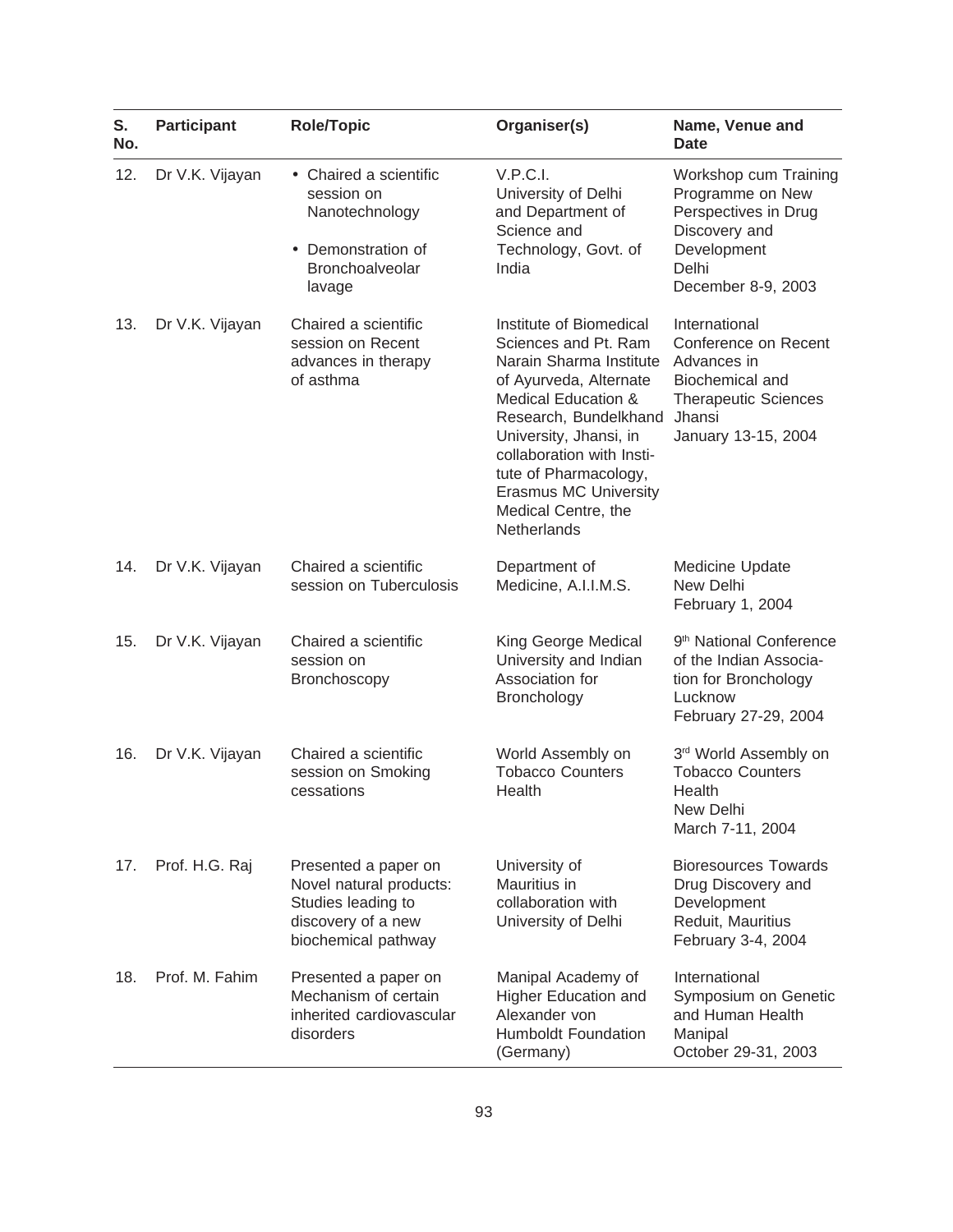| S.<br>No. | <b>Participant</b>                | Role/Topic                                                                                                                                                       | Organiser(s)                                                                                         | Name, Venue and<br>Date                                                                                                                                               |
|-----------|-----------------------------------|------------------------------------------------------------------------------------------------------------------------------------------------------------------|------------------------------------------------------------------------------------------------------|-----------------------------------------------------------------------------------------------------------------------------------------------------------------------|
| 19.       | Prof. M. Fahim                    | Presented a paper on<br>Autonomic control of<br>cardiovascular system                                                                                            | Al-Ameen Medical<br>College                                                                          | <b>XV Annual Conference</b><br>of the Physiological<br>Society of India<br><b>Bijapur</b><br>December 4-6, 2003                                                       |
| 20.       | Prof. M. Fahim                    | Presented a paper on<br>Cardioprotective role of<br>'Lipotab' in animal model<br>of atherosclerosis                                                              | D.S.T. and Jamia<br>Hamdard                                                                          | National Workshop on<br>Institute-Industry<br>Interaction on Research<br>in Unani Medicine to<br>Identify Areas of<br>Collaboration<br>New Delhi<br>January 7-9, 2004 |
| 21.       | Prof. M.K. Agarwal . Basic immune | response with<br>special reference to<br>Type I and Type III<br>hypersensitivity<br>disorders                                                                    | V.P.C.I.<br>University of Delhi<br>and, Institute of<br>Genomics and<br>Delhi<br>Integrative Biology | 30 <sup>th</sup> Workshop on<br><b>Respiratory Allergy:</b><br>Diagnosis and<br>Management<br>June 4-10, 2003                                                         |
|           |                                   | • Allergy to common<br>Indian insects                                                                                                                            |                                                                                                      |                                                                                                                                                                       |
|           |                                   | • An overview of<br>various techniques<br>of performance and<br>grading of skin<br>tests. Followed by<br>demonstration of<br>intradermal and<br>skin prick tests |                                                                                                      |                                                                                                                                                                       |
| 22.       | Prof. S.N. Gaur                   | Chairperson of a<br>scientific session on<br>Asthma, MDR-TB and<br>hemoptysis                                                                                    | V.P.C.I.<br>University of Delhi                                                                      | 3rd CME Course in<br><b>Respiratory Diseases</b><br>Delhi<br>May 3-4, 2003                                                                                            |
| 23.       | Prof. S.N. Gaur                   | Chairperson of a scientific National College of<br>session on Asthma                                                                                             | <b>Chest Physicians</b><br>(India) and Indian                                                        | National Conference on<br><b>Pulmonary Diseases</b><br>(NAPCON-2003)                                                                                                  |
|           |                                   | Chairperson of the<br>$\bullet$<br>Award session                                                                                                                 | <b>Chest Society</b>                                                                                 | Coimbatore<br>November 12-16, 2003                                                                                                                                    |
|           |                                   | • Chairperson of the<br>Clinical case presentation                                                                                                               |                                                                                                      |                                                                                                                                                                       |
|           |                                   | Chairperson of the<br>$\bullet$<br>satellite symposium on<br>Bronchial asthma and<br><b>COPD</b>                                                                 |                                                                                                      |                                                                                                                                                                       |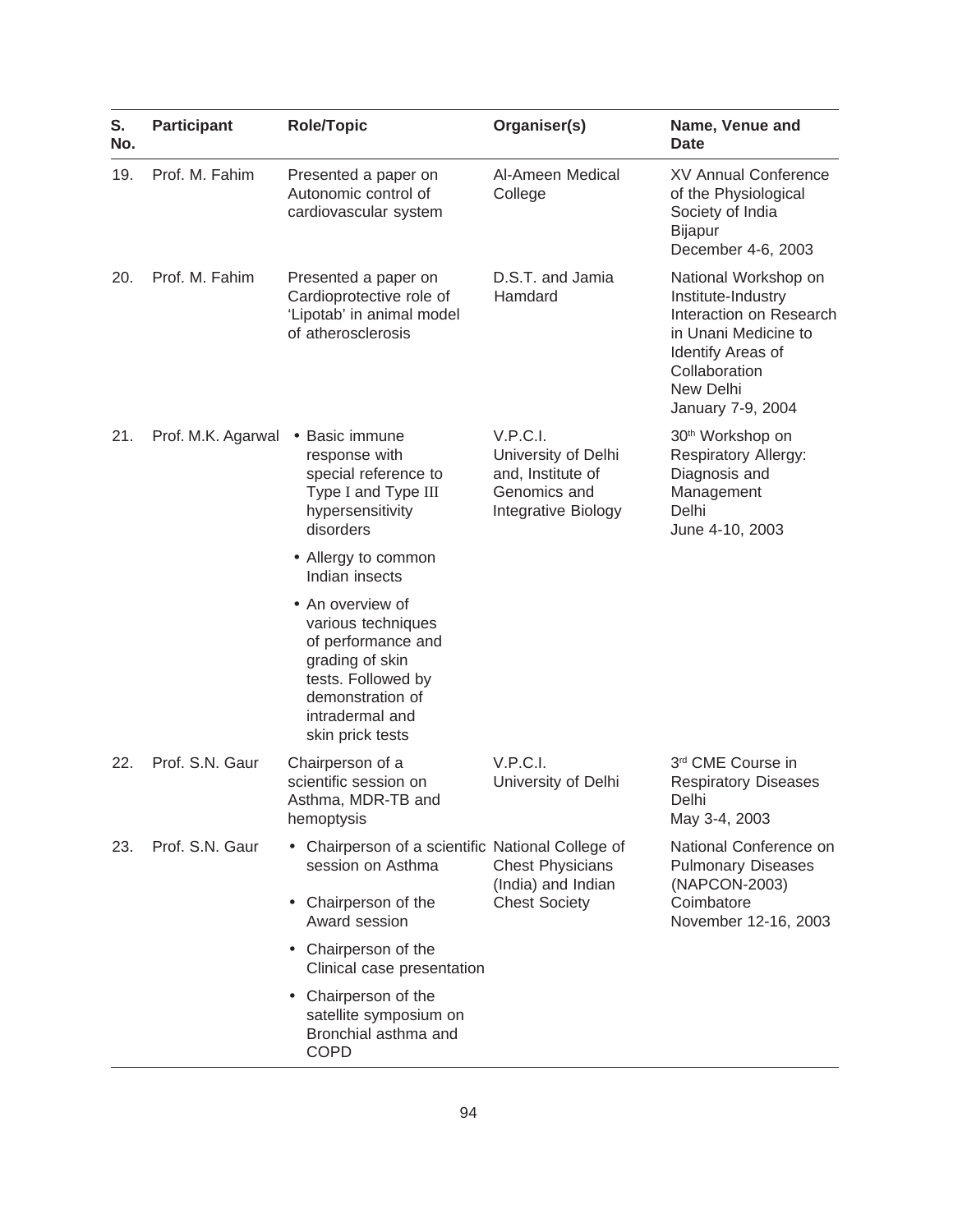| S.<br>No. | <b>Participant</b> | <b>Role/Topic</b>                                                                                                                                                                                 | Organiser(s)                                                                   | Name, Venue and<br>Date                                                                                                                                                                  |
|-----------|--------------------|---------------------------------------------------------------------------------------------------------------------------------------------------------------------------------------------------|--------------------------------------------------------------------------------|------------------------------------------------------------------------------------------------------------------------------------------------------------------------------------------|
| 24.       | Prof. S.N. Gaur    | Chairperson of a<br>scientific session on<br><b>Diabetes</b>                                                                                                                                      | V.P.C.I.<br>University of Delhi<br>and Indian<br>Pharmacological<br>Society    | 36 <sup>th</sup> Annual Conference<br>of the Indian Pharma-<br>cological Society<br>India Habitat Centre,<br>New Delhi<br>December 5-7, 2003                                             |
| 25.       | Prof. S.N. Gaur    | Chairperson of a<br>scientific session<br>on Asthma                                                                                                                                               | Indian College of<br>Allergy, Asthma and<br>Applied Immunology                 | 37 <sup>th</sup> National Conventi-<br>on of the Indian College<br>of Allergy, Asthma and<br>Applied Immunology<br>Bangalore<br>December 12-14, 2003                                     |
| 26.       | Prof. S.N. Gaur    | Chairperson of a<br>scientific session on<br>Sarcoidosis                                                                                                                                          | V.P.C.I.<br>University of Delhi                                                | First Congress of the<br>Indian Association of<br>Sarcoidosis and Other<br>Granulomatous<br><b>Disorders</b><br>Delhi<br>January 12, 2004                                                |
| 27.       | Prof. S.N. Gaur    | Chairperson of a<br>scientific session on<br>Choices of antibiotics for<br>infection in the I.C.U.                                                                                                | Department of<br>Medicine, A.I.I.M.S.                                          | Medicine Update<br>New Delhi<br>February 1, 2004                                                                                                                                         |
| 28.       | Prof. S.N. Gaur    | Chairperson of a<br>scientific session on<br>Asthma                                                                                                                                               | King George Medical<br>University and Indian<br>Association for<br>Bronchology | 9 <sup>th</sup> National Conference<br>of the Indian<br>Association for<br><b>Bronchology</b><br>Lucknow<br>February 27-29, 2004                                                         |
| 29.       |                    | Prof. S.S. Thukral Presented a paper on<br>Comparative evaluation<br>of ribotyping and SDS-<br>PAGE whole cell protein<br>profiling analysis for<br>typing clinical isolates<br>of C. diphtheriae | Indian Association of<br>Medical<br>Microbiologists                            | 27 <sup>th</sup> National<br>Conference of Indian<br>Association of Medical<br>Microbiologists<br>Mumbai<br>November 6-9, 2003                                                           |
| 30.       | Prof. Ashok Shah   | Chaired a session on<br>Diagnosis of tuberculosis                                                                                                                                                 | V.P.C.I.<br>University of Delhi                                                | National Symposium on<br>Global Challenges in<br>TB: An Update on the<br>occasion of the 54 <sup>th</sup><br>Foundation Day<br>Celebrations of the<br>V.P.C.I.<br>Delhi<br>April 6, 2003 |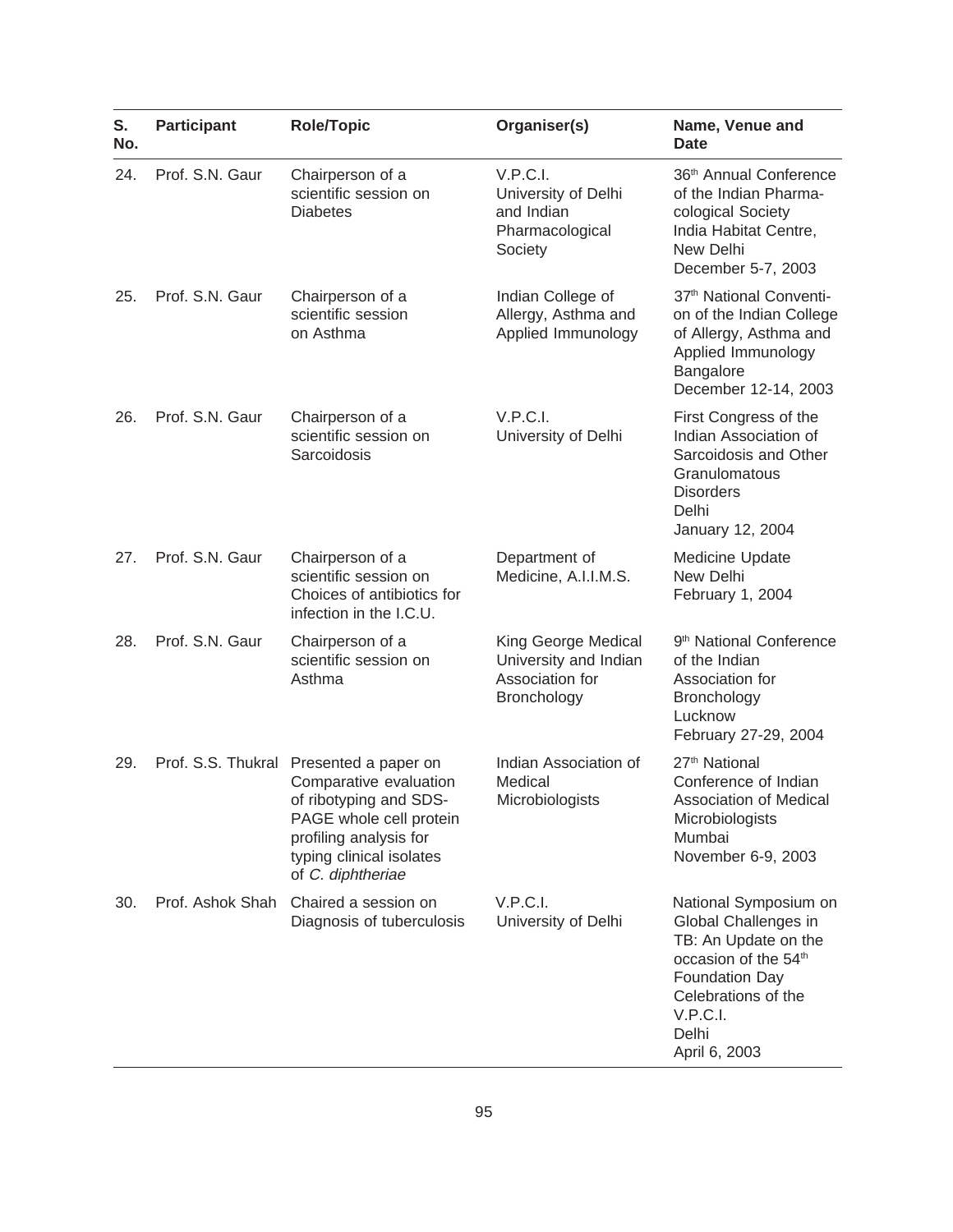| S.<br>No. | <b>Participant</b> | <b>Role/Topic</b>                                                                                                                                                               | Organiser(s)                                                                                                                 | Name, Venue and<br><b>Date</b>                                                                                  |
|-----------|--------------------|---------------------------------------------------------------------------------------------------------------------------------------------------------------------------------|------------------------------------------------------------------------------------------------------------------------------|-----------------------------------------------------------------------------------------------------------------|
| 31.       | Prof. Ashok Shah   | Lectures on:<br>• Diagnosis and<br>management of<br><b>COPD</b>                                                                                                                 | V.P.C.I.<br>University of Delhi                                                                                              | 3rd CME Course in<br><b>Respiratory Diseases</b><br>Delhi<br>May 3-4, 2003                                      |
|           |                    | • Rhinitis                                                                                                                                                                      |                                                                                                                              |                                                                                                                 |
|           |                    | Chaired a session on<br>'SARS' and 'Pulmonary<br>rehabilitation'                                                                                                                |                                                                                                                              |                                                                                                                 |
| 32.       | Prof. Ashok Shah   | Lectures on:<br>• Allergic rhinitis:<br>Diagnosis and<br>management                                                                                                             | V.P.C.I.<br>University of Delhi<br>and, Institute of<br>Genomics and                                                         | 30 <sup>th</sup> Workshop on<br>Respiratory Allergy:<br>Diagnosis and<br>Management<br>Delhi<br>June 4-10, 2003 |
|           |                    | • Self-management<br>and patient<br>education in<br>bronchial asthma                                                                                                            | Integrative Biology                                                                                                          |                                                                                                                 |
|           |                    | • Allergic broncho-<br>pulmonary<br>aspergillosis                                                                                                                               |                                                                                                                              |                                                                                                                 |
| 33.       | Prof. Ashok Shah   | • Chaired a session<br>on Occupational<br>asthma                                                                                                                                | International<br><b>World Allergy</b><br>Congress of<br>Allergology and<br>Clinical Immunology<br>and Clinical<br>Immunology | <b>Organization Congress</b><br>- XVIII International<br><b>Congress of Allergology</b>                         |
|           |                    | • Oral presentation<br>on Assessment of<br>sensory perceptions<br>and preference to<br>intranasal<br>corticosteroid<br>sprays in patients<br>with allergic rhinitis<br>in Delhi |                                                                                                                              | Vancouver, Canada<br>September 7-12, 2003                                                                       |
|           |                    | Poster presentations on<br>• Allergic broncho-<br>pulmonary<br>aspergillosis: A<br>review from India                                                                            |                                                                                                                              |                                                                                                                 |
|           |                    | • Allergic rhinitis in<br>Delhi: A compa-<br>rative profile of<br>'sneezers and<br>runners' and<br>'blockers'                                                                   |                                                                                                                              |                                                                                                                 |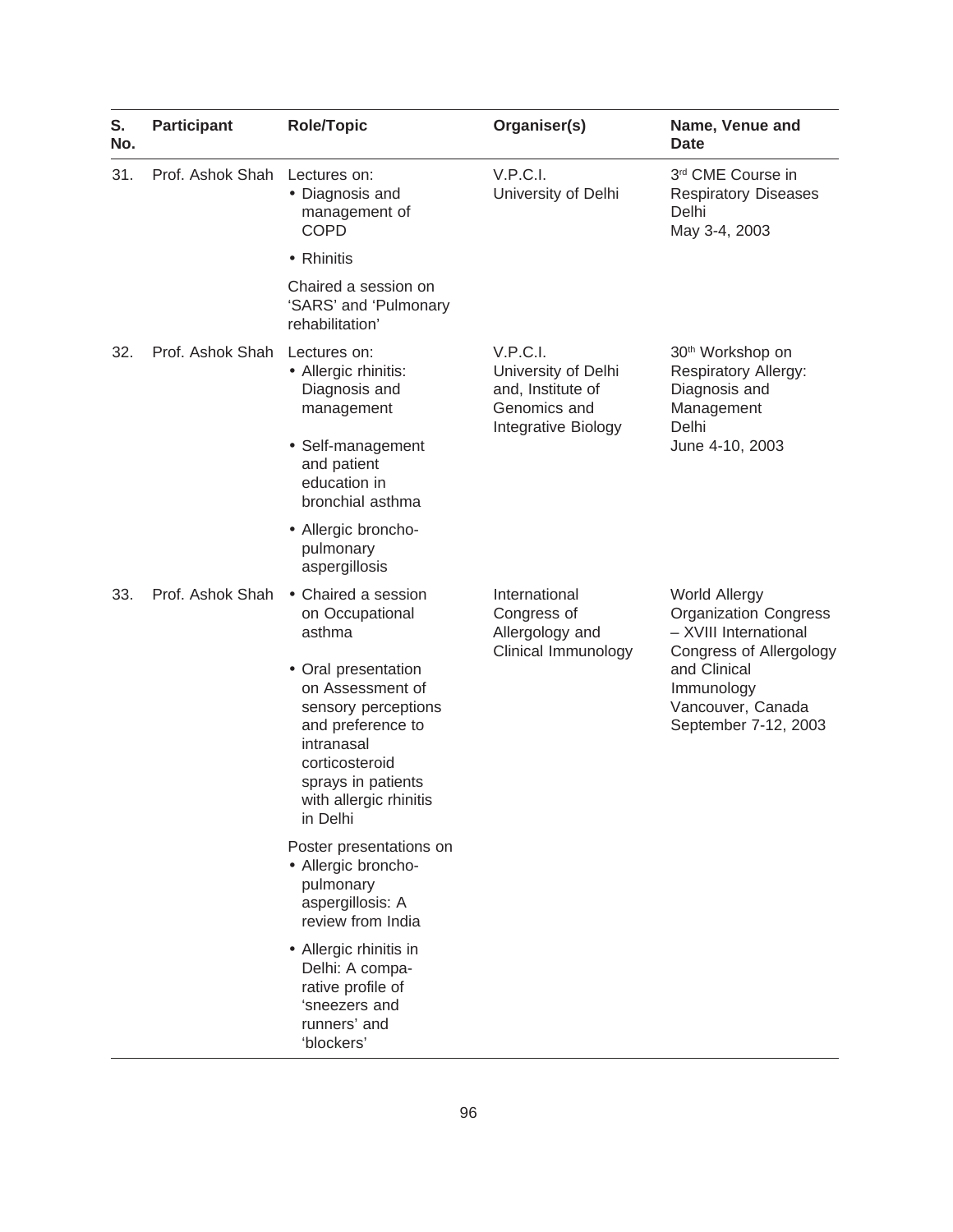| S.<br>No. | <b>Participant</b>              | <b>Role/Topic</b>                                                                                                                                | Organiser(s)                                                                                | Name, Venue and<br><b>Date</b>                                                                                                                        |
|-----------|---------------------------------|--------------------------------------------------------------------------------------------------------------------------------------------------|---------------------------------------------------------------------------------------------|-------------------------------------------------------------------------------------------------------------------------------------------------------|
| 34.       | Prof. Ashok Shah Lecture on:    | Sneeze and wheeze                                                                                                                                | Indian Academy of<br>Pediatrics<br>(Himachal Pradesh<br>Branch)                             | <b>CME</b> on Respiratory<br>Allergy<br>Dharamsala<br>November 1, 2003                                                                                |
| 35.       | Prof. Ashok Shah                | • Participated in a<br>panel discussion on<br><b>Publication ethics</b><br>• Chaired a session<br>on Rational drug<br>therapy in<br>tuberculosis | V.P.C.I.<br>University of Delhi<br>and Indian<br>Pharmacological<br>Society                 | 36 <sup>th</sup> Annual Conference<br>of the Indian<br>Pharmacological<br>Society<br>India Habitat Centre,<br>New Delhi<br>December 5-7, 2003         |
| 36.       | Prof. Ashok Shah                | <b>Chaired Scientific</b><br>Session III<br>• Immunotherapy in<br>allergic diseases<br>• Genetic,<br>environment and<br>cancer                   | Indian College of<br>Allergy, Asthma and<br>Applied Immunology                              | 37 <sup>th</sup> National<br>Convention of the<br>Indian College of<br>Allergy, Asthma and<br>Applied Immunology<br>Bangalore<br>December 12-14, 2003 |
| 37.       | Prof. Ashok Shah                | Chaired a session on<br>Asthma and allergic<br>rhinitis: Two sides of<br>the same coin                                                           | Department of<br>Medicine, A.I.I.M.S.                                                       | Medicine Update<br>New Delhi<br>February 1, 2004                                                                                                      |
| 38.       | Prof. S.K. Chhabra Lectures on: | • Oxygen therapy<br>• Pulmonary<br>function tests                                                                                                | V.P.C.I.<br>University of Delhi                                                             | 3rd CME Course in<br><b>Respiratory Diseases</b><br>Delhi<br>May 3-4, 2003                                                                            |
| 39.       | Prof. S.K. Chhabra Lectures on: | • Epidemiology and<br>pharmacological<br>treatment of<br>bronchial asthma                                                                        | V.P.C.I.<br>University of Delhi<br>and, Institute of<br>Genomics and<br>Integrative Biology | 30 <sup>th</sup> Workshop on<br><b>Respiratory Allergy:</b><br>Diagnosis and<br>Management<br>Delhi<br>June 4-10, 2003                                |
|           |                                 | • Pulmonary<br>function testing<br>(Lecture-cum-<br>demonstration)                                                                               |                                                                                             |                                                                                                                                                       |
|           |                                 | • Management of<br>asthma in special<br>situations                                                                                               |                                                                                             |                                                                                                                                                       |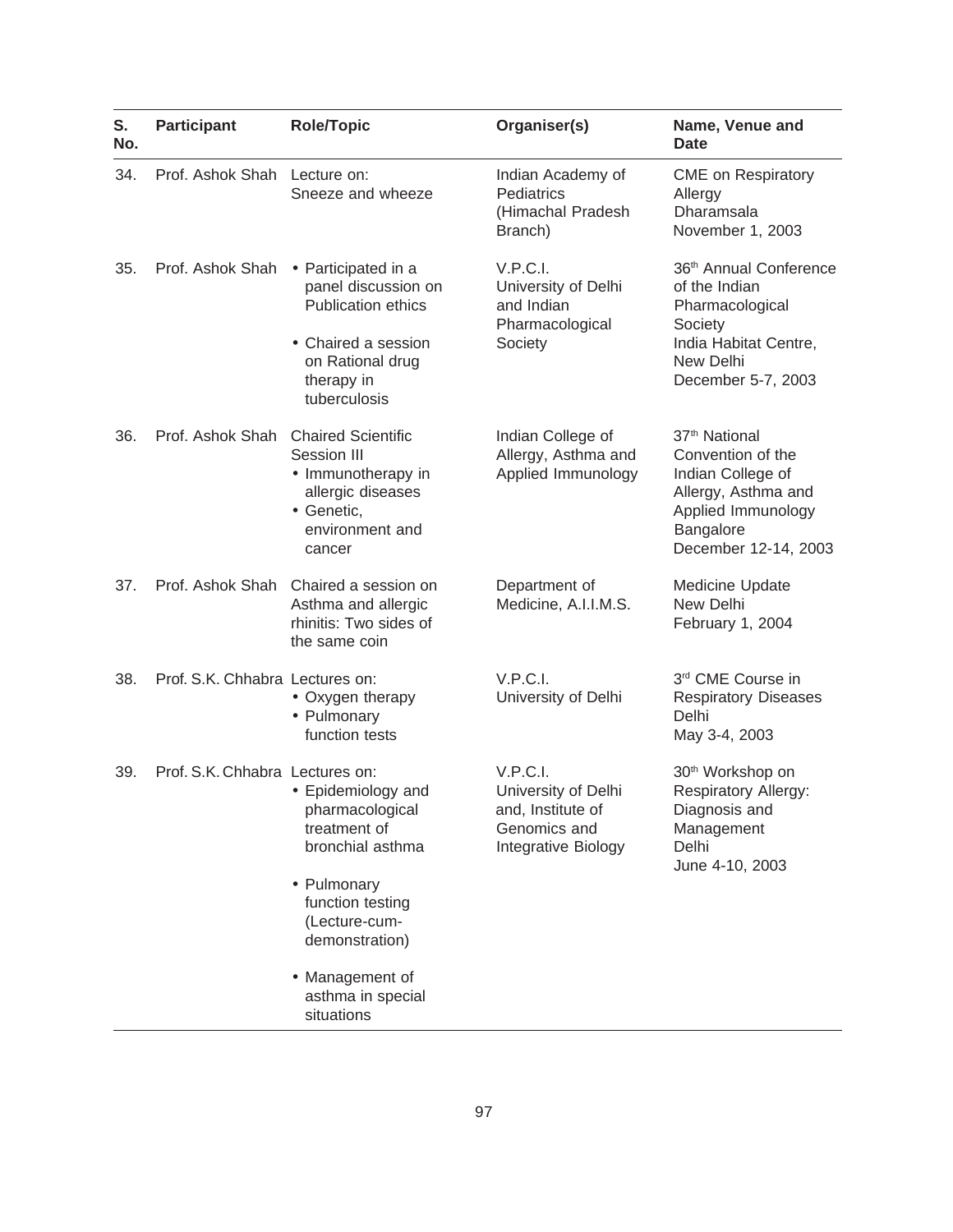| S.<br>No. | <b>Participant</b>               | <b>Role/Topic</b>                                                                                                                                                                                                                                                               | Organiser(s)                                                                                                                    | Name, Venue and<br><b>Date</b>                                                                                                                                                      |
|-----------|----------------------------------|---------------------------------------------------------------------------------------------------------------------------------------------------------------------------------------------------------------------------------------------------------------------------------|---------------------------------------------------------------------------------------------------------------------------------|-------------------------------------------------------------------------------------------------------------------------------------------------------------------------------------|
| 40.       |                                  | Prof. S.K. Chhabra Chaired a scientific<br>session on Clinical<br>pharmacology                                                                                                                                                                                                  | V.P.C.I.<br>University of Delhi<br>and Indian<br>Pharmacological<br>Society                                                     | 36 <sup>th</sup> Annual Conference<br>of the Indian<br>Pharmacological<br>Society<br>India Habitat Centre,<br>New Delhi<br>December 5-7, 2003                                       |
| 41.       | Prof. S.K. Bansal                | Chaired a scientific<br>session on childhood<br>asthma and smoking<br>cessation                                                                                                                                                                                                 | V.P.C.I.<br>University of Delhi                                                                                                 | 3rd CME Course in<br><b>Respiratory Diseases</b><br>Delhi<br>May 3-4, 2003                                                                                                          |
| 42.       | Prof. S.K. Bansal                | Chaired a scientific<br>session on Cytokines<br>and signal transduction                                                                                                                                                                                                         | <b>Central JALMA</b><br>Institute for Leprosy<br>and Society of<br>Immunology and<br>Immunopathology                            | Third Convention of<br>Society of Immunology<br>and Immunopathology,<br>and National<br>Symposium on<br><b>Cytokines and Signal</b><br>Transduction<br>Agra<br>February 13-15, 2004 |
| 43.       |                                  | Prof. H.C. Gugnani Chaired a scientific<br>session on Clinical<br>trials: Ethical and<br>laboratory issues<br>Presented papers on<br>• Prevalence of<br>Penicillium<br><i>marneffei</i> in<br>bamboo rats<br>in India<br>• Onychomycosis<br>due to Emericella<br>quadrilinneata | Indian Association of<br>Medical<br>Microbiologists                                                                             | 27 <sup>th</sup> National<br>Conference of Indian<br>Association of Medical<br>Microbiologists<br>Mumbai<br>November 6-9, 2003                                                      |
| 44.       | Prof. H.C. Gugnani · Presented a | paper on<br>Emerging<br>dimorphic fungi<br>• Chaired a<br>scientific session<br>on Immunology<br>of mycoses                                                                                                                                                                     | Society for Indian<br>Human and Animal<br>Mycologists and<br>Post Graduate<br>Institute of Medical<br>Education and<br>Research | 5 <sup>th</sup> National Conference<br>of the Society for Indian<br>Human and Animal<br>Mycologists<br>Chandigarh<br>March 11-14, 2004                                              |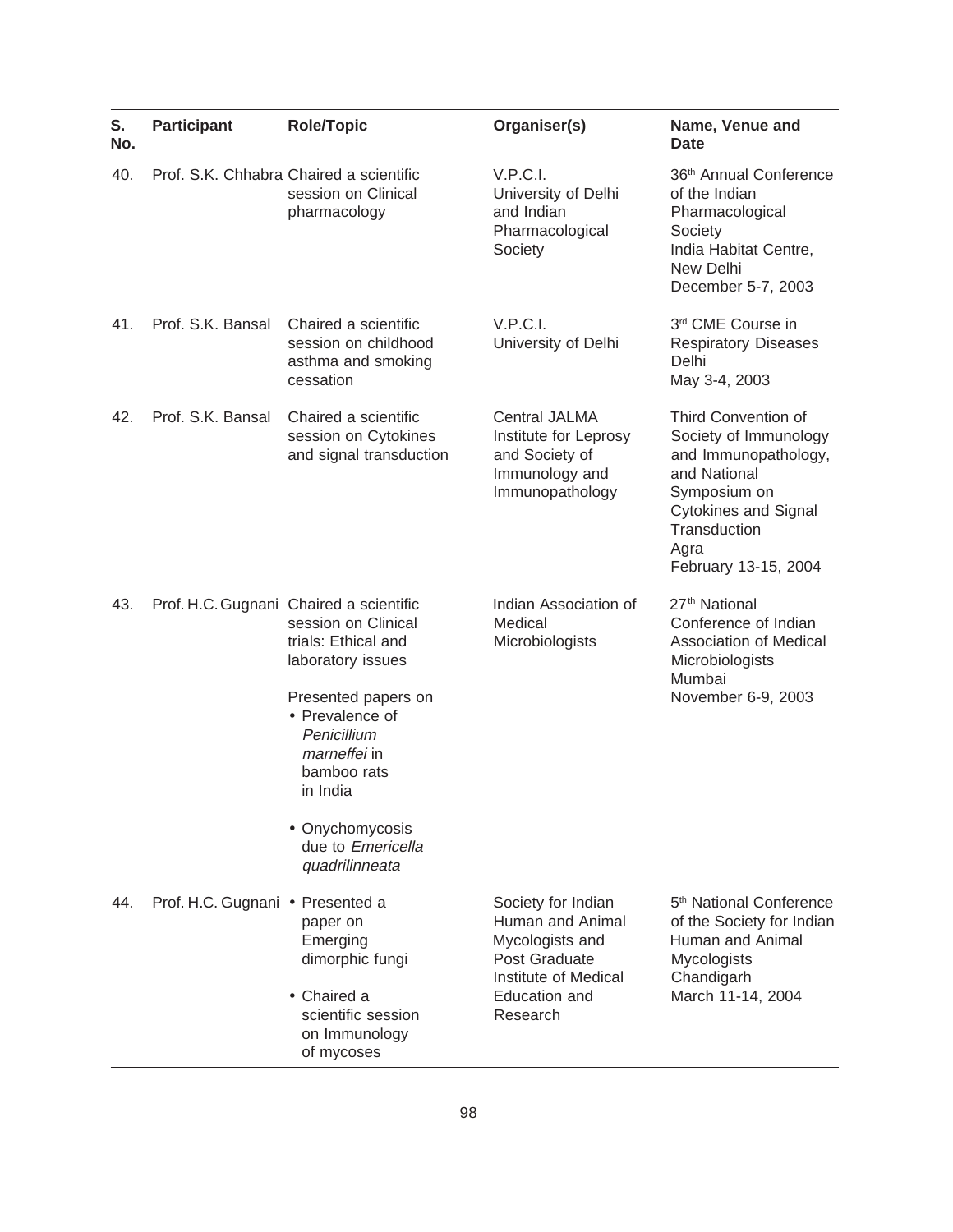| S.<br>No. | <b>Participant</b> | <b>Role/Topic</b>                                                                                                                                         | Organiser(s)                                                                                                                                                                                                                                                                                                                                                | Name, Venue and<br>Date                                                                                                                   |
|-----------|--------------------|-----------------------------------------------------------------------------------------------------------------------------------------------------------|-------------------------------------------------------------------------------------------------------------------------------------------------------------------------------------------------------------------------------------------------------------------------------------------------------------------------------------------------------------|-------------------------------------------------------------------------------------------------------------------------------------------|
| 45.       | Dr Raj Kumar       | Lecture on:<br>Inhalation therapy in<br>bronchial asthma                                                                                                  | V.P.C.I.<br>University of Delhi                                                                                                                                                                                                                                                                                                                             | 3rd CME Course in<br><b>Respiratory Diseases</b><br>Delhi<br>May 3-4, 2003                                                                |
| 46.       | Dr Raj Kumar       | Lecture on:<br>Food allergy including<br>G.M. food                                                                                                        | V.P.C.I.<br>University of Delhi<br>and, Institute of<br>Genomics and<br>Integrative Biology                                                                                                                                                                                                                                                                 | 30 <sup>th</sup> Workshop on<br>Respiratory Allergy:<br>Diagnosis and<br>Management<br>Delhi<br>June 4-10, 2003                           |
| 47.       | Dr Raj Kumar       | Presented a paper on<br>Other radiological<br>features in allergic<br>bronchopulmonary<br>aspergillosis and its<br>serological and clinical<br>evaluation | European Academy of<br>Allergology and<br>Clinical Immunology                                                                                                                                                                                                                                                                                               | XXII Congress of<br>European Academy of<br>Allergology and Clinical<br>Immunology<br>Paris, France<br>June 7-11, 2003                     |
| 48.       | Dr Raj Kumar       | Presented a paper on<br>Assessment of sustained<br>release Bupropion and<br>intensive physician advice<br>in smoking cessation                            | National College of<br><b>Chest Physicians</b><br>(India) and Indian<br><b>Chest Society</b>                                                                                                                                                                                                                                                                | National Conference on<br><b>Pulmonary Diseases</b><br>(NAPCON-2003)<br>Coimbatore<br>November 12-16, 2003                                |
| 49.       | Dr Raj Kumar       | Chaired a scientific<br>session on Role of<br>chloroquine in<br>management of<br>sarcoidosis                                                              | V.P.C.I.<br>University of Delhi                                                                                                                                                                                                                                                                                                                             | First Congress of the<br>Indian Association of<br>Sarcoidosis and Other<br>Granulomatous<br><b>Disorders</b><br>Delhi<br>January 12, 2004 |
| 50.       | Dr Raj Kumar       | Presented a paper on<br>Airway obstruction in<br>rhinitis                                                                                                 | American Academy of<br>Allergy, Asthma and<br>Immunology,<br>American College of<br>Chest Physicians,<br>American Thoracic<br>Society<br><b>Asian Pacific Society</b><br>of Respirology<br><b>European Respiratory</b><br>Society,<br>Global Initiative for<br>Asthma, and<br><b>International Union</b><br><b>Against Tuberculosis</b><br>and Lung Disease | 4th World Asthma<br>Meeting<br>Bangkok, Thailand<br>February 16-19, 2004                                                                  |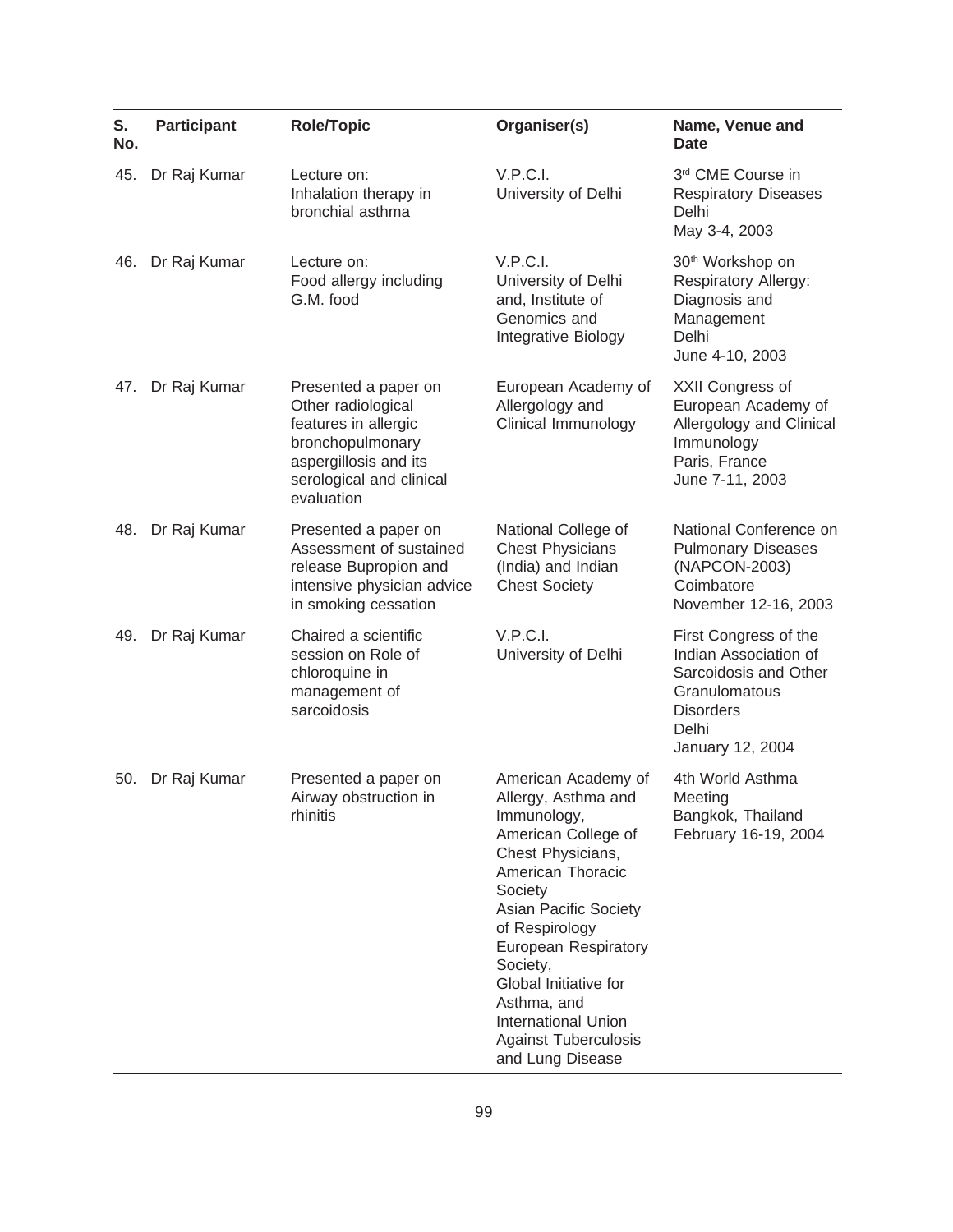| S.<br>No. | Participant              | <b>Role/Topic</b>                                                                                                                           | Organiser(s)                                                                                | Name, Venue and<br><b>Date</b>                                                                                                              |
|-----------|--------------------------|---------------------------------------------------------------------------------------------------------------------------------------------|---------------------------------------------------------------------------------------------|---------------------------------------------------------------------------------------------------------------------------------------------|
| 51.       | Dr Raj Kumar             | Presented a paper on<br>Breath carbon monoxide<br>concentration in cigarette<br>and bidi smokers                                            | World Assembly on<br><b>Tobacco Counters</b><br>Health                                      | 3rd World Assembly on<br><b>Tobacco Counters</b><br>Health<br>New Delhi<br>March 7-11, 2004                                                 |
| 52.       | Dr Mandira Varma         | CME Lecture on:<br>Emerging trends in<br>mycoplasma<br>presentation: Role of<br>Mycoplasma<br>Pneumoniae in acute<br>exacerbation of COPD   | Indian Association<br>of Mycoplasmologists                                                  | VI <sup>th</sup> Conference of the<br>Indian Association of<br>Mycoplasmologists<br>New Delhi<br>April 26, 2003                             |
| 53.       |                          | Dr Mandira Varma Presented a paper on<br>Rapid real-time detection<br>of rifampicin resistance<br>in M. tuberculosis<br>isolates from Delhi | Indian Association of<br>Medical<br>Microbiologists                                         | 27 <sup>th</sup> National<br>Conference of Indian<br>Association of Medical<br>Microbiologists<br>Mumbai<br>November 6-9, 2003              |
| 54.       | Dr Mandira Varma         | Lecture on:<br>Rapid detection of<br>rifampicin resistance in<br>M. tuberculosis isolates                                                   | Central JALMA<br>Institute for Leprosy                                                      | <b>ICMR-INSERM</b><br>Workshop on<br>Tuberculosis<br>Agra<br>December 12-14, 2003                                                           |
| 55.       | Dr Balakrishnan<br>Menon | Lecture on:<br>Pulmonary radiology                                                                                                          | V.P.C.I.<br>University of Delhi                                                             | 3rd CME Course in<br><b>Respiratory Diseases</b><br>Delhi<br>May 3-4, 2003                                                                  |
| 56.       | Dr Balakrishnan<br>Menon | Lecture on:<br>Radiology of interstitial<br>and immunological<br>diseases                                                                   | V.P.C.I.<br>University of Delhi<br>and, Institute of<br>Genomics and<br>Integrative Biology | 30 <sup>th</sup> Workshop on<br><b>Respiratory Allergy:</b><br>Diagnosis and<br>Management<br>Delhi<br>June 4-10, 2003                      |
| 57.       | Dr Rajinder Bajaj        | Participated in a<br>discussion on Ethics in<br>animal experimentation                                                                      | Ranbaxy Science<br>Foundation,<br>Gurgaon                                                   | 13 <sup>th</sup> Round Table<br>Conference on Ethics in<br>Animal Experimentation<br>India Habitat Centre,<br>New Delhi<br>January 10, 2004 |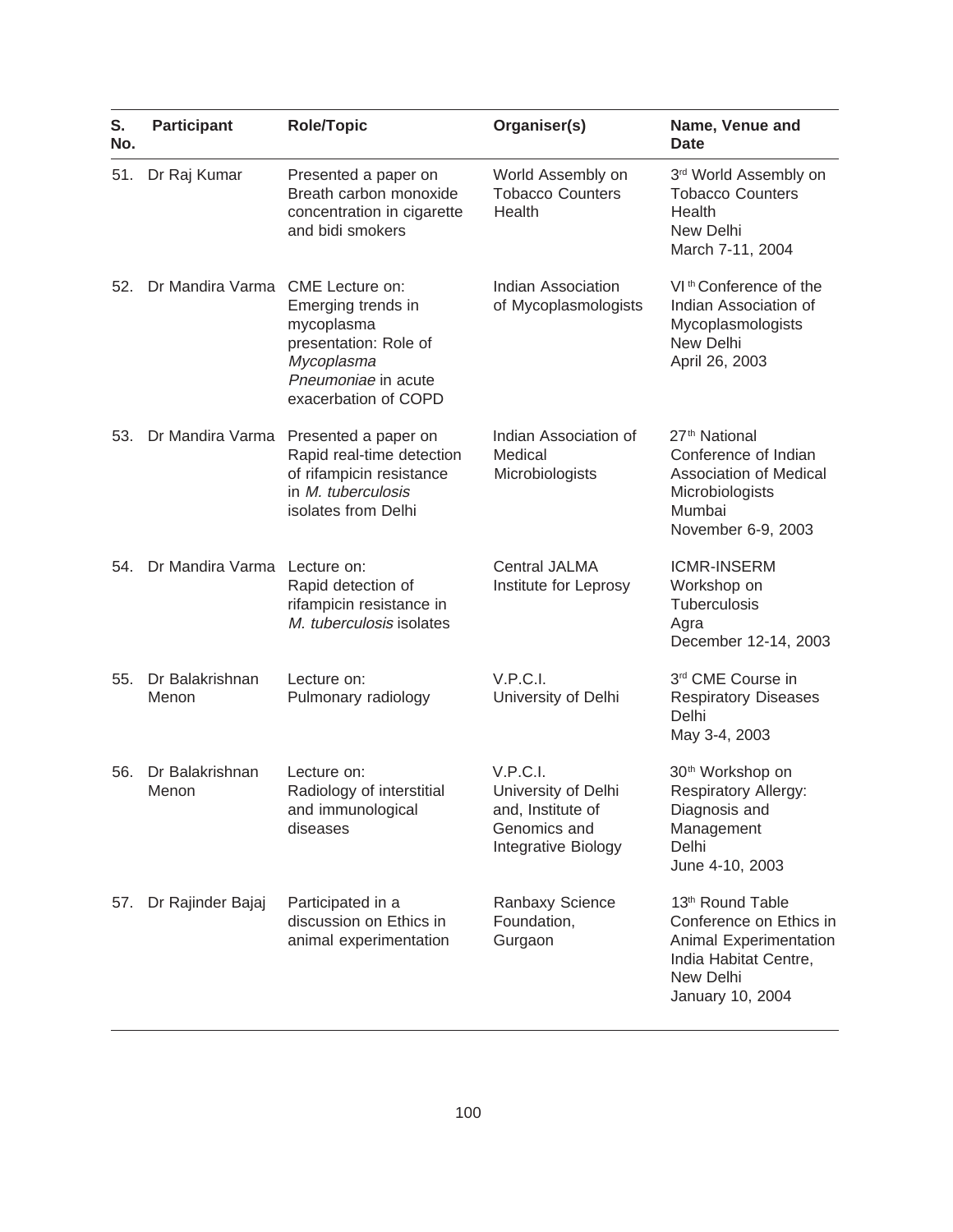| S.<br>No. | <b>Participant</b>                                                                      | <b>Role/Topic</b>                                                                                                                                                                       | Organiser(s)                                                                                                                        | Name, Venue and<br>Date                                                                                                                                                             |
|-----------|-----------------------------------------------------------------------------------------|-----------------------------------------------------------------------------------------------------------------------------------------------------------------------------------------|-------------------------------------------------------------------------------------------------------------------------------------|-------------------------------------------------------------------------------------------------------------------------------------------------------------------------------------|
| 58.       | Prof. A.S. Paintal                                                                      | Chairperson of a<br>scientific session on<br>Development of medical<br>technology                                                                                                       | All India Institute of<br><b>Medical Sciences</b>                                                                                   | <b>Baldev Singh Workshop</b><br>on Non-invasive<br>Measurement of<br>Peripheral Blood Flow<br>and Cardic Output 'An<br>AIIMS-BARC Initiative'<br>New Delhi<br>April 15-17, 2003     |
| 59.       | Dr A. Anand                                                                             | Panel discussion on<br>Developing our own<br>electrodiagnostic<br>technologies                                                                                                          | All India Institute of<br><b>Medical Sciences</b>                                                                                   | <b>Baldev Singh</b><br>Workshop on Non-<br>invasive Measurement<br>of Peripheral Blood<br>Flow and Cardic Output<br>'An AIIMS-BARC<br>Initiative'<br>New Delhi<br>April 15-17, 2003 |
| 60.       | Prof. H.S.<br>Randhawa                                                                  | Chaired the session of<br>Dr M.J. Thirumalachar<br>memorial lecture                                                                                                                     | Society for Indian<br>Human and Animal<br>Mycologists and Post<br>Graduate Institute of<br><b>Medical Education</b><br>and Research | 5 <sup>th</sup> National Conference<br>of the Society for Indian<br>Human and Animal<br><b>Mycologists</b><br>Chandigarh<br>March 11-14, 2004                                       |
| 61.       | Dr N.K. Dogra<br>(MD Student)<br>Guides: Prof. K. Ravi children<br>and Dr V. K. Vijayan | Presented a poster on<br>Passive smoking and<br>respiratory systems in                                                                                                                  | <b>National Public Health</b><br>Institute and Cancer<br>Society of Finland                                                         | 12 <sup>th</sup> World Congress on<br><b>Tobacco or Health</b><br>Helsinki, Finland<br>August 3-8, 2003                                                                             |
| 62.       | Dr Amit Dhamija<br>(MD Student)<br>Guide: Dr V. K.<br>Vijayan                           | Presented a paper on<br>Non-invasive ventilation<br>in mild to moderate<br>cases of respiratory<br>failure due to acute<br>exacerbation of chronic<br>obstructive pulmonary<br>disease  | National College of<br><b>Chest Physicians</b><br>(India)<br>and Indian Chest<br>Society                                            | National Conference on<br><b>Pulmonary Diseases</b><br>(NAPCON-2003)<br>Coimbatore<br>November 12-16, 2003                                                                          |
| 63.       | Mrs Sujata<br>Upadhyay<br>(PhD Student)<br>Guides: Prof. K.<br>Chhabra                  | Presented a poster on<br>Effect of in vivo<br>generation of reactive<br>oxygen species on<br>airway reactivity and<br>Ravi and Prof. S.K. oxidant-antioxidant<br>balance in guinea pigs | V.P.C.I.<br>University of Delhi<br>and Indian<br>Pharmacological<br>Society                                                         | 36 <sup>th</sup> Annual Conference<br>of the Indian<br>Pharmacological<br>Society<br>India Habitat Centre,<br>New Delhi<br>December 5-7, 2003                                       |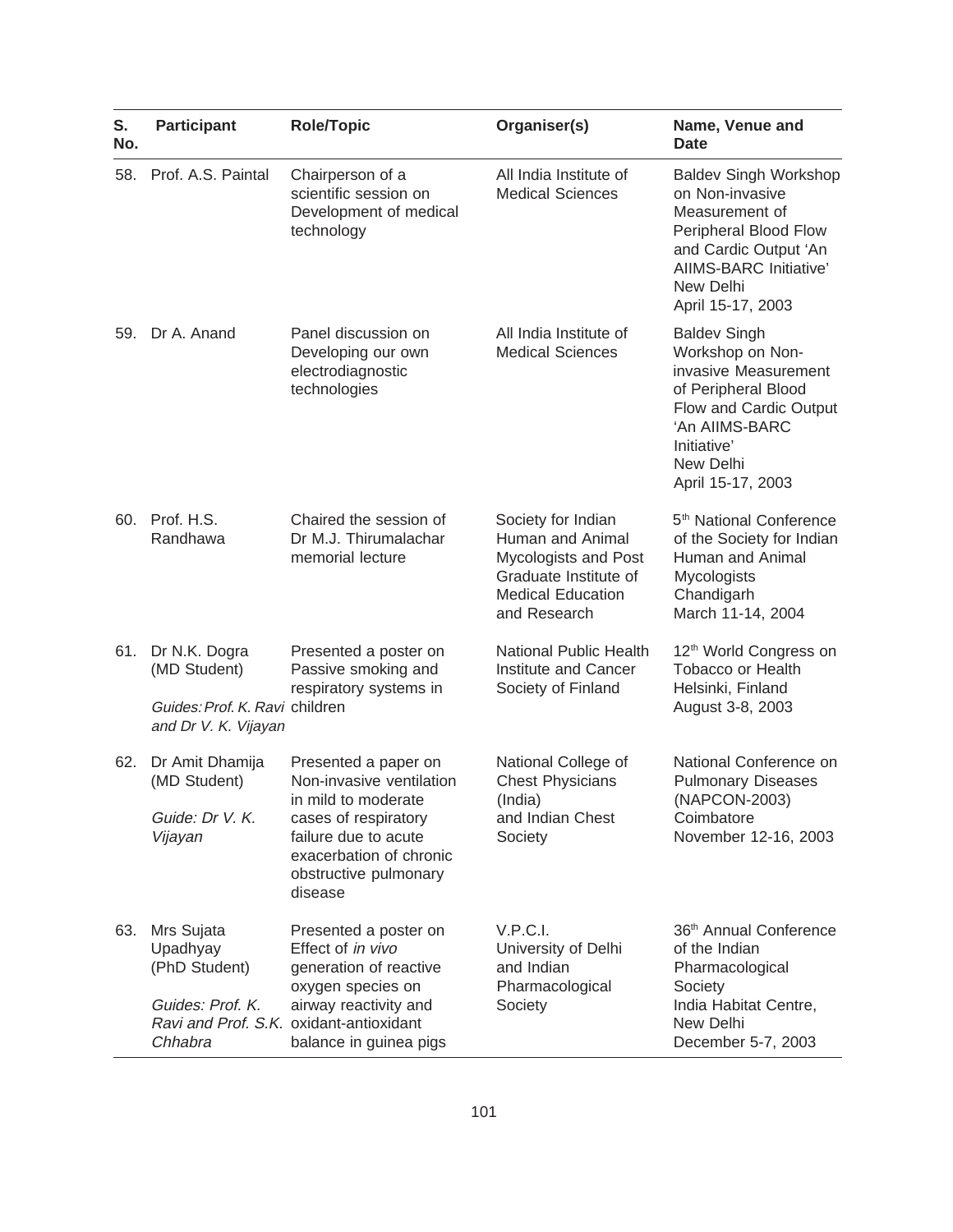| S.<br>No. | <b>Participant</b>                                                   | <b>Role/Topic</b>                                                                                                                                  | Organiser(s)                                                                                                                                                                                                                                                                                                               | Name, Venue and<br><b>Date</b>                                                                                                                        |
|-----------|----------------------------------------------------------------------|----------------------------------------------------------------------------------------------------------------------------------------------------|----------------------------------------------------------------------------------------------------------------------------------------------------------------------------------------------------------------------------------------------------------------------------------------------------------------------------|-------------------------------------------------------------------------------------------------------------------------------------------------------|
| 64.       | Mrs Sujata<br>Upadhyay<br>(PhD Student)<br>Guides: Prof. K.          | Impairment of beta -<br>adrenergic responses by<br>in vivo generation of<br>reactive oxygen species                                                | Guwahati Medical<br>College and<br>The Association of<br>Physiologists and<br>Pharmacologists of                                                                                                                                                                                                                           | APPICON-2003,<br>Annual Conference of<br>the Association of<br>Physiologists and<br>Pharmacologists of                                                |
|           | Ravi and Prof. S.K.<br>Chhabra                                       |                                                                                                                                                    | India                                                                                                                                                                                                                                                                                                                      | India<br>Guwahati<br>December 18-20, 2003                                                                                                             |
| 65.       | Mr Ahmad<br>Nadeem<br>(PhD Student)<br>Raj and Prof. S.K.<br>Chhabra | Presented a paper on<br>Increased oxidative<br>stress and altered levels<br>of antioxidants in acute<br>Guides: Prof. H.G. exacerbations of asthma | American Academy of<br>Allergy, Asthma and<br>Immunology,<br>American College of<br>Chest Physicians,<br>American Thoracic<br>Society,<br>Asian Pacific Society<br>of Respirology,<br>European Respiratory<br>Society,<br>Global Initiative for<br>Astma, and<br><b>International Union</b><br><b>Against Tuberculosis</b> | 4 <sup>th</sup> World Asthma<br>Meeting<br>Bangkok, Thailand<br>February 16-19, 2004                                                                  |
|           |                                                                      |                                                                                                                                                    | and Lung Disease                                                                                                                                                                                                                                                                                                           |                                                                                                                                                       |
| 66.       | Dr Shweta<br>Rawall                                                  | Presented a paper on<br>Induction of programmed<br>cell death (apoptosis) by                                                                       | Indian Immunology<br>Society                                                                                                                                                                                                                                                                                               | 30 <sup>th</sup> Annual Conference<br>of Indian Immunology<br>Society                                                                                 |
|           | Guides: Dr Madhu influenza A virus<br>Vijayan                        | Khanna and Dr V.K. infection in HeLa cells                                                                                                         |                                                                                                                                                                                                                                                                                                                            | Lucknow<br>November 23-25, 2003                                                                                                                       |
| 67.       | Ms Prakriti<br>Srivastava<br>(Junior Res.<br>Fellow)                 | Presented papers on<br>• Allergy to rice in<br>Indian population                                                                                   |                                                                                                                                                                                                                                                                                                                            |                                                                                                                                                       |
|           | Guide: Dr Raj<br>Kumar                                               | Banana<br>sensitization in<br>patients of<br>respiratory illness<br>including bronchial<br>asthma                                                  | Indian College of<br>Allergy, Asthma and<br>Applied Immunology                                                                                                                                                                                                                                                             | 37 <sup>th</sup> National<br>Convention of the<br>Indian College of<br>Allergy, Asthma and<br>Applied Immunology<br>Bangalore<br>December 12-14, 2003 |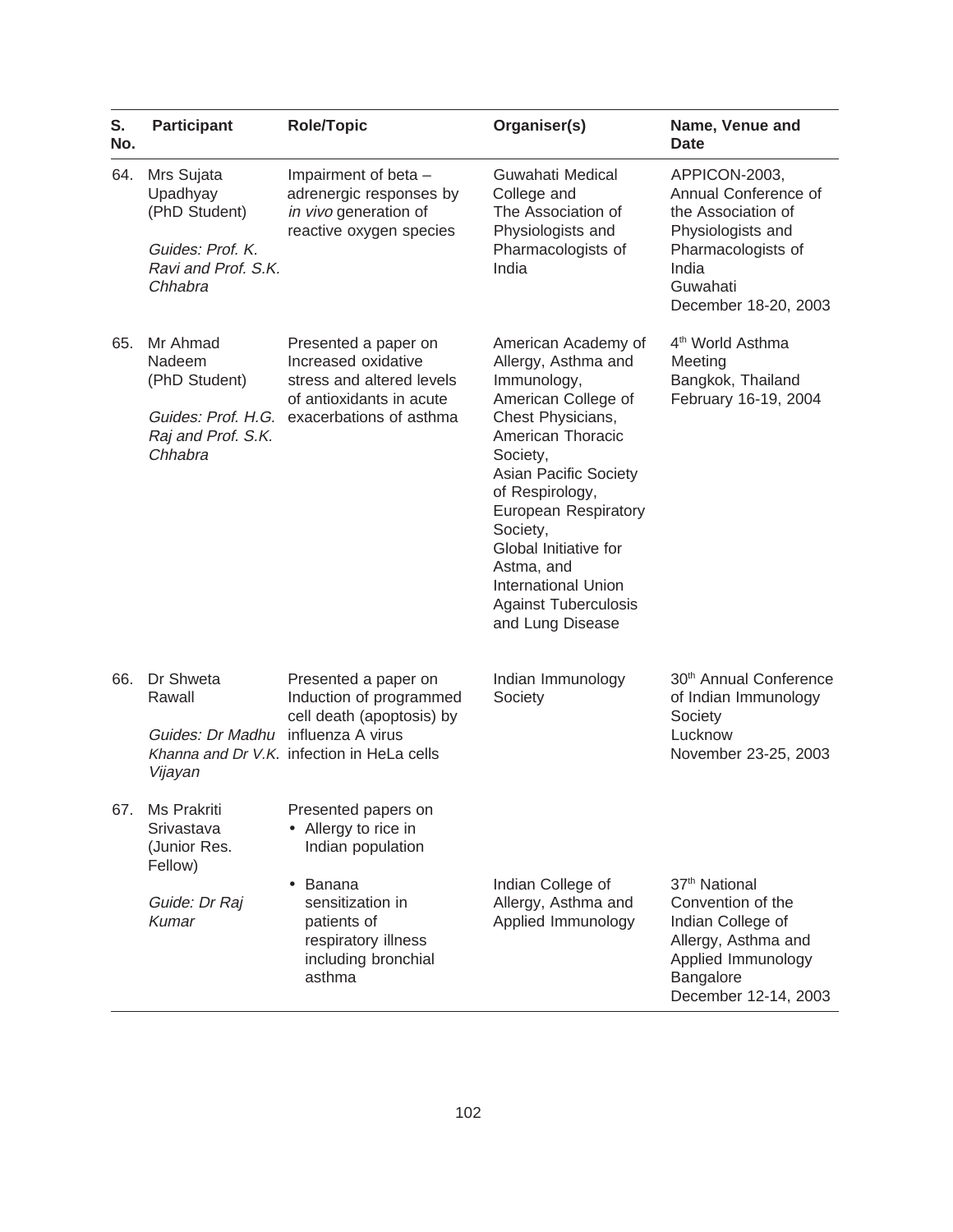## **Participation in Organising of Conferences/Symposia/ Seminars/Workshops/CMEs**

| S.<br>No. | <b>Faculty Member</b> | <b>Associated As</b>                           | Organiser(s)                                                                                                                           | <b>Conference, Place and</b><br><b>Date</b>                                                                                                                                             |
|-----------|-----------------------|------------------------------------------------|----------------------------------------------------------------------------------------------------------------------------------------|-----------------------------------------------------------------------------------------------------------------------------------------------------------------------------------------|
| 1.        | Dr V.K. Vijayan       | Organising Chairman                            | V.P.C.I.<br>University of Delhi                                                                                                        | National Symposium on<br>Global Challenges in TB:<br>An Update on the occa-<br>sion of the 54 <sup>th</sup> Foundation<br>Day Celebrations of the<br>V.P.C.I.<br>Delhi<br>April 6, 2003 |
| 2.        | Dr V.K. Vijayan       | Member,<br><b>Advisory Committee</b>           | Dr B.R. Ambedkar<br>Centre for Biomedical<br>Research, University<br>of Delhi                                                          | IV <sup>th</sup> Annual Symposium<br>on Frontiers in<br><b>Biomedical Research</b><br>Delhi<br>April 13-15, 2003                                                                        |
| 3.        | Dr V.K. Vijayan       | Organising Chairman                            | V.P.C.I.<br>University of Delhi                                                                                                        | 3rd CME Course in<br><b>Respiratory Diseases</b><br>Delhi<br>May 3-4, 2003                                                                                                              |
| 4.        | Dr V.K. Vijayan       | Member,<br><b>ACCP Committee</b>               | American College of<br><b>Chest Physicians</b><br>(South India Chapter)                                                                | Chest Meet - 2003<br>Chennai<br>July 18-20, 2003                                                                                                                                        |
| 5.        | Dr V.K. Vijayan       | Member, International<br><b>Advisory Board</b> | <b>Turkish Society for</b><br>Respiratory<br>Investigations and<br>American College of<br><b>Chest Physicians</b><br>(Turkish Chapter) | 17 <sup>th</sup> Asia Pacific Congress<br>on Diseases of the Chest<br>Istanbul, Turkey<br>August 29 - September 2,<br>2003                                                              |
| 6.        | Dr V.K. Vijayan       | Organising Chairman                            | V.P.C.I.<br>University of Delhi<br>and Indian<br>Pharmacological<br>Society                                                            | 36 <sup>th</sup> Annual Conference<br>of the Indian<br><b>Pharmacological Society</b><br>India Habitat Centre,<br>New Delhi<br>December 5-7, 2003                                       |
| 7.        | Dr V.K. Vijayan       | Organising Chairman                            | V.P.C.I.<br>University of Delhi<br>and Department of<br>Science and<br>Technology, Govt. of<br>India                                   | Workshop cum Training<br>Programme on New<br>Perspectives in Drug<br>Discovery and<br>Development<br>Delhi<br>December 8-9, 2003                                                        |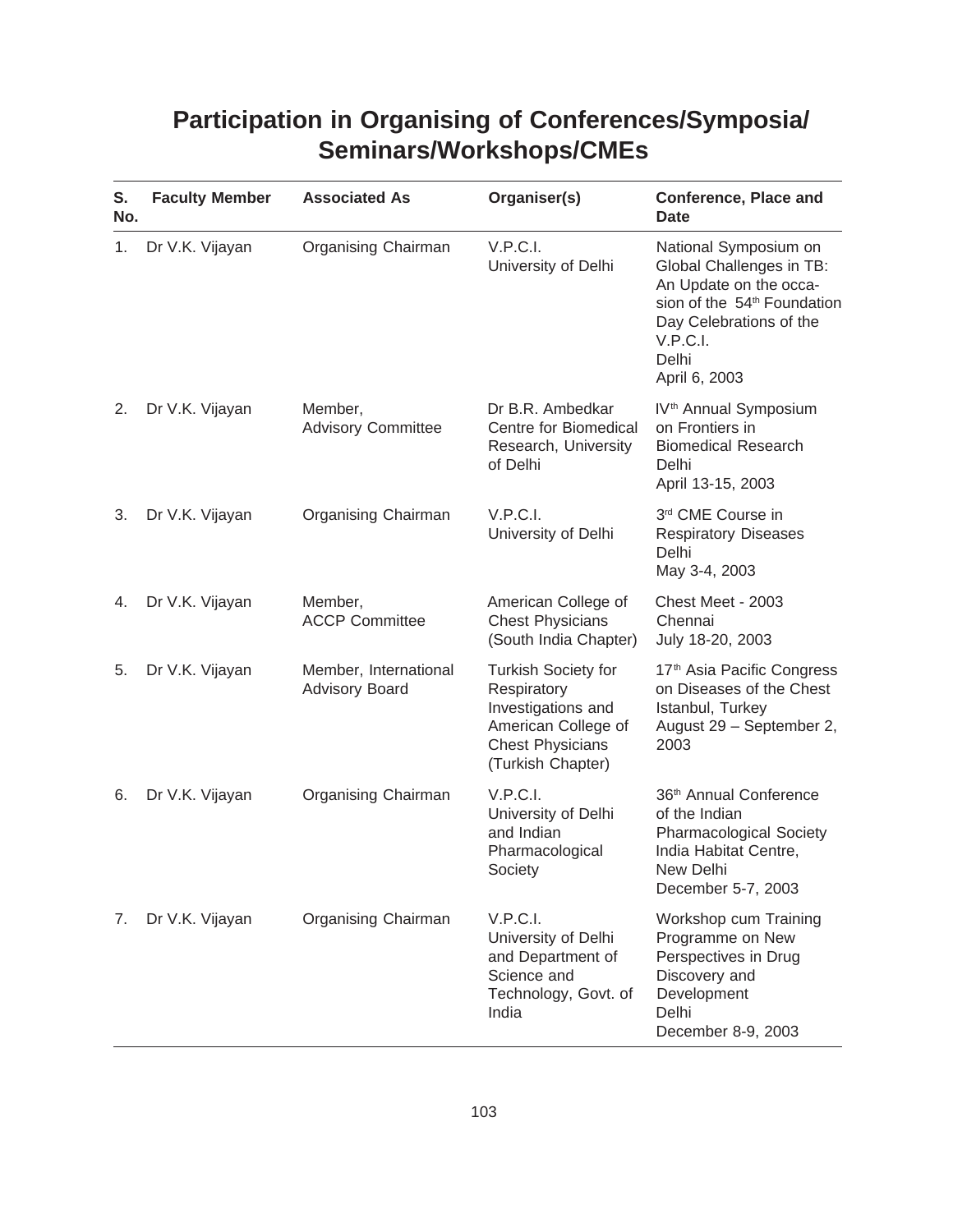| S.<br>No. | <b>Faculty Member</b> | <b>Associated As</b>                                       | Organiser(s)                                                                                 | <b>Conference, Place and</b><br><b>Date</b>                                                                                                                                                                                     |
|-----------|-----------------------|------------------------------------------------------------|----------------------------------------------------------------------------------------------|---------------------------------------------------------------------------------------------------------------------------------------------------------------------------------------------------------------------------------|
| 8.        | Dr V.K. Vijayan       | Organising Chairman                                        | V.P.C.I.<br>University of Delhi                                                              | First Congress of the<br>Indian Association of<br>Sarcoidosis and Other<br><b>Granulomatous Disorders</b><br>Delhi<br>January 12, 2004                                                                                          |
| 9.        | Dr V.K. Vijayan       | Member,<br>National Advisory<br>Committee                  | King George Medical<br>University and Indian<br>Association for<br>Bronchology               | 9 <sup>th</sup> National Conference of<br>the Indian Association for<br>Bronchology<br>Lucknow<br>February 27-29, 2004                                                                                                          |
| 10.       | Prof. H.G. Raj        | Member,<br><b>Organising Committee</b>                     | Department of<br>Chemistry, University<br>of Delhi and C.S.I.R                               | International Union of Pure<br>and Applied Chemistry<br>Sponsored Conference on<br>"Biodiversity and Natural<br>Products: Chemistry and<br><b>Medical Application</b><br>Hotel Le Meridian,<br>New Delhi<br>January 26-31, 2004 |
| 11.       | Prof. S.N. Gaur       | Member,<br>Organising<br>Committee                         | V.P.C.I.<br>University of Delhi                                                              | National Symposium on<br>Global Challenges in TB:<br>An Update on the occasion<br>of the 54 <sup>th</sup> Foundation Day<br>Celebrations of the V.P.C.I.<br>Delhi<br>April 6, 2003                                              |
| 12.       | Prof. S.N. Gaur       | • National Advisor<br>• Member,<br>Organising<br>Committee | National College of<br><b>Chest Physicians</b><br>(India) and Indian<br><b>Chest Society</b> | National Conference on<br><b>Pulmonary Diseases</b><br>(NAPCON-2003)<br>Coimbatore<br>November 12-16, 2003                                                                                                                      |
| 13.       | Prof. S.N. Gaur       | Member, Organising<br>Committee                            | V.P.C.I.<br>University of Delhi<br>and Indian<br>Pharmacological<br>Society                  | 36 <sup>th</sup> Annual Conference<br>of the Indian<br><b>Pharmacological Society</b><br>India Habitat Centre,<br>New Delhi<br>December 5-7, 2003                                                                               |
|           | 14. Prof. S.N. Gaur   | Member, Organising<br>Committee                            | Indian College of<br>Allergy, Asthma and<br>Applied Immunology                               | 37 <sup>th</sup> National Convention<br>of the Indian College of<br>Allergy, Asthma and<br>Applied Immunology<br>Bangalore<br>December 12-14, 2003                                                                              |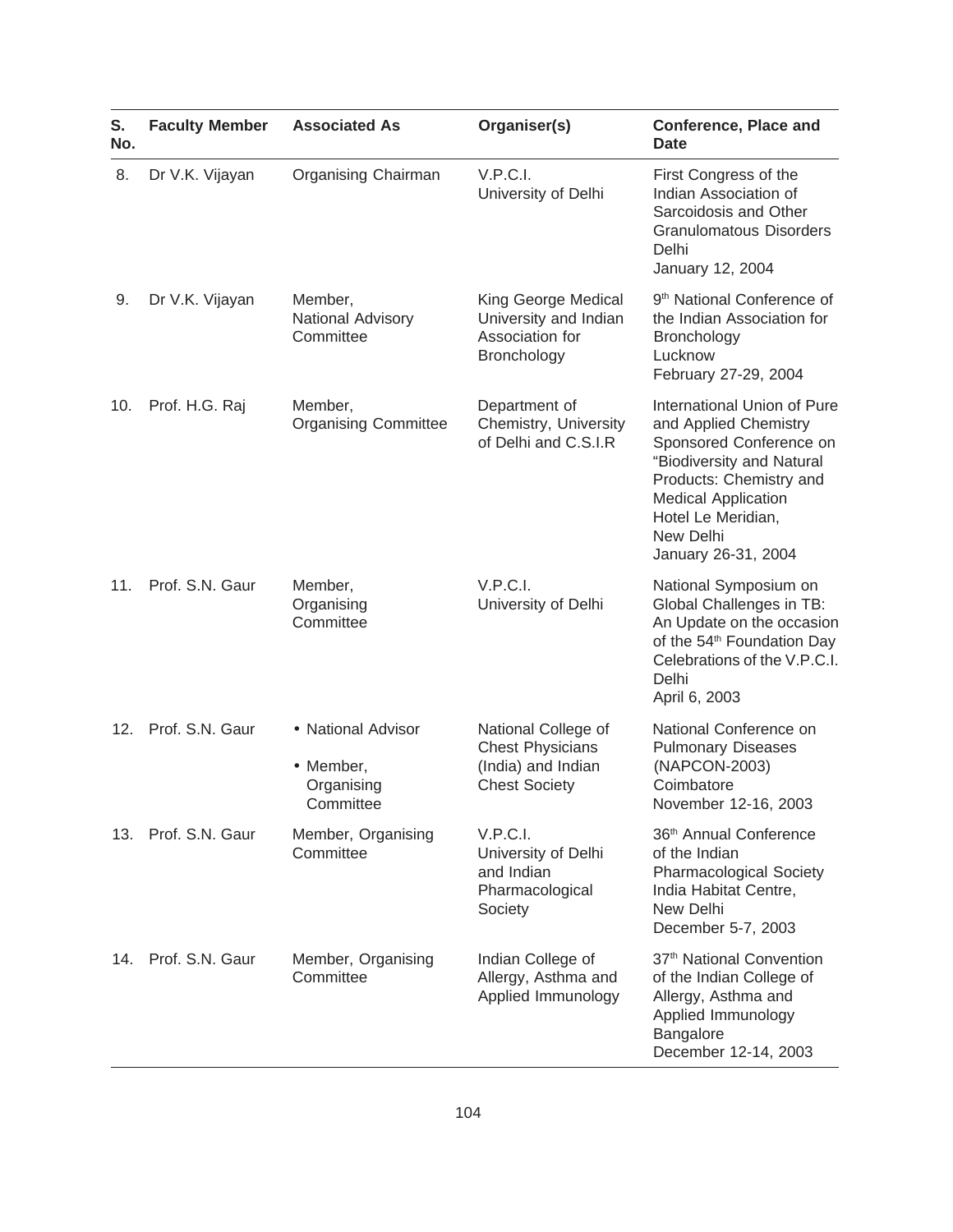| S.<br>No. | <b>Faculty Member</b>  | <b>Associated As</b>            | Organiser(s)                                                                                         | <b>Conference, Place and</b><br><b>Date</b>                                                                                                                                        |
|-----------|------------------------|---------------------------------|------------------------------------------------------------------------------------------------------|------------------------------------------------------------------------------------------------------------------------------------------------------------------------------------|
| 15.       | Prof. S.N. Gaur        | Member, Organising<br>Committee | V.P.C.I.<br>University of Delhi                                                                      | First Congress of the Indian<br>Association of Sarcoidosis<br>and Other Granulomatous<br><b>Disorders</b><br>Delhi<br>January 12, 2004                                             |
| 16.       | Prof. A. Ray           | <b>Organising Secretary</b>     | V.P.C.I.<br>University of Delhi<br>and Indian<br>Pharmacological<br>Society                          | 36 <sup>th</sup> Annual Conference of<br>the Indian Pharmacological<br>Society<br>India Habitat Centre,<br>New Delhi<br>December 5-7, 2003                                         |
|           | 17. Prof. A. Ray       | <b>Organising Secretary</b>     | V.P.C.I.<br>University of Delhi<br>and Department of<br>Science and<br>Technology, Govt.<br>of India | Workshop cum Training<br>Programme on New<br>Perspectives in Drug<br>Discovery and<br>Development<br>Delhi<br>December 8-9, 2003                                                   |
|           | 18. Prof. Mridula Bose | <b>Organising Secretary</b>     | V.P.C.I.<br>University of Delhi                                                                      | National Symposium on<br>Global Challenges in TB:<br>An Update on the occasion<br>the 54 <sup>th</sup> Foundation Day<br>Celebrations of the V.P.C.I.<br>Delhi<br>April 6, 2003    |
| 19.       | Prof. Ashok Shah       | Member, Organising<br>Committee | V.P.C.I.<br>University of Delhi                                                                      | National Symposium on<br>Global Challenges in TB:<br>An Update on the occasion<br>of the 54 <sup>th</sup> Foundation Day<br>Celebrations of the V.P.C.I.<br>Delhi<br>April 6, 2003 |
|           | 20. Prof. Ashok Shah   | Member, Organising<br>Committee | V.P.C.I.<br>University of Delhi                                                                      | 3rd CME Course in<br><b>Respiratory Diseases</b><br>Delhi<br>May 3-4, 2003                                                                                                         |
| 21.       | Prof. Ashok Shah       | Member, Scientific<br>Committee | V.P.C.I.<br>University of Delhi<br>and, Institute of<br>Genomics and<br>Integrative Biology          | 30 <sup>th</sup> Workshop on<br><b>Respiratory Allergy:</b><br>Diagnosis and<br>Management<br>Delhi<br>June 4-10, 2003                                                             |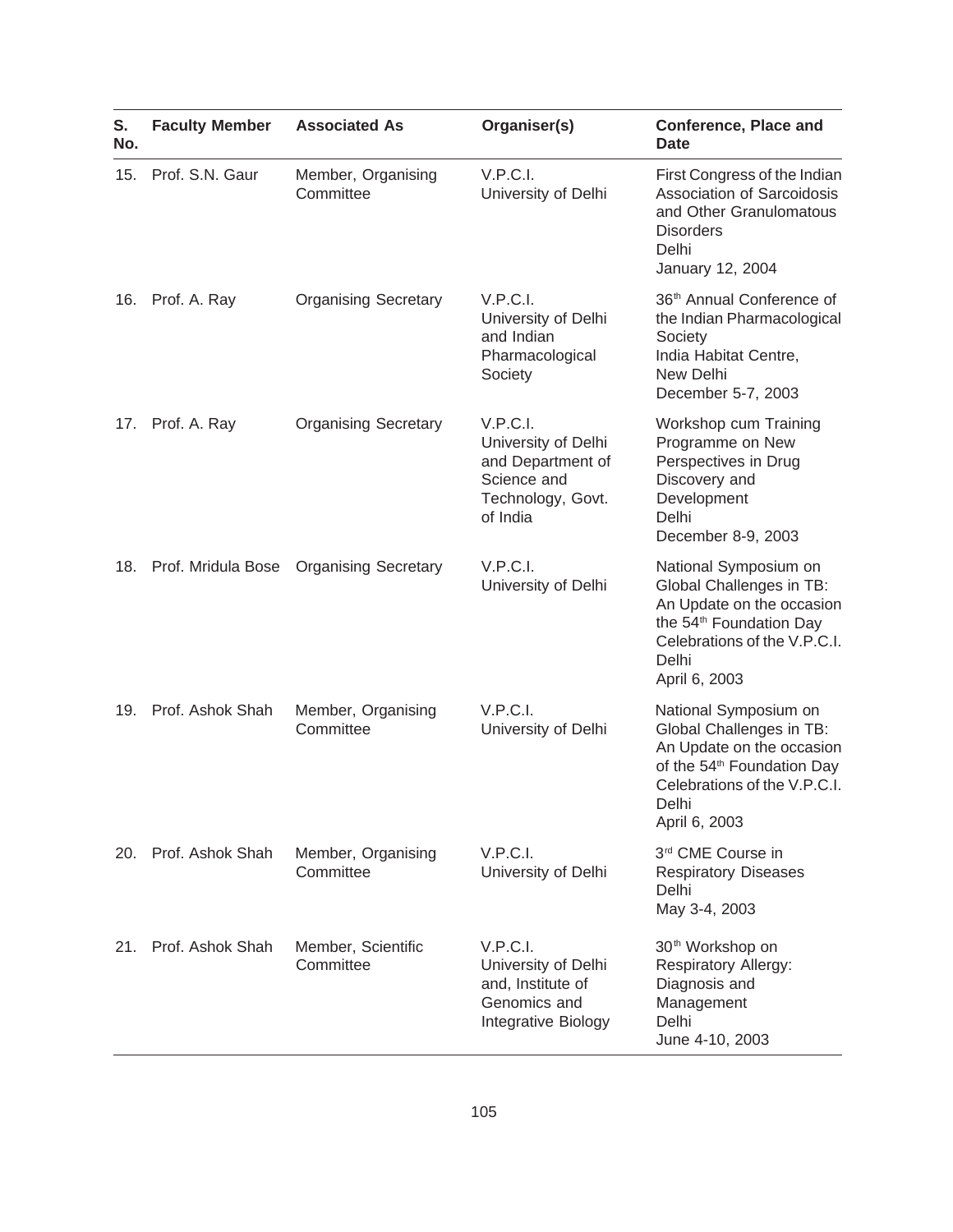| S.<br>No. | <b>Faculty Member</b>  | <b>Associated As</b>                                   | Organiser(s)                                                                | <b>Conference, Place and</b><br><b>Date</b>                                                                                                                                        |
|-----------|------------------------|--------------------------------------------------------|-----------------------------------------------------------------------------|------------------------------------------------------------------------------------------------------------------------------------------------------------------------------------|
| 22.       | Prof. Ashok Shah       | Member, Organising<br>Committee                        | V.P.C.I.<br>University of Delhi and<br>Indian<br>Pharmacological<br>Society | 36 <sup>th</sup> Annual Conference of<br>the Indian Pharmacological<br>Society<br>India Habitat Centre,<br>New Delhi<br>December 5-7, 2003                                         |
| 23.       | Prof. Ashok Shah       | <b>Organising Secretary</b>                            | V.P.C.I.<br>University of Delhi                                             | First Congress of the Indian<br>Association of Sarcoidosis<br>and Other Granulomatous<br><b>Disorders</b><br>Delhi<br>January 12, 2004                                             |
|           | 24. Prof. S.K. Chhabra | Member, Organising<br>Committee                        | V.P.C.I.<br>University of Delhi                                             | National Symposium on<br>Global Challenges in TB:<br>An Update on the occasion<br>of the 54 <sup>th</sup> Foundation Day<br>Celebrations of the V.P.C.I.<br>Delhi<br>April 6, 2003 |
| 25.       | Prof. S.K. Chhabra     | Member, Organising<br>Committee                        | V.P.C.I.<br>University of Delhi                                             | 3rd CME Course in<br><b>Respiratory Diseases</b><br>Delhi<br>May 3-4, 2003                                                                                                         |
| 26.       | Prof. S.K. Chhabra     | Member, Organising<br>Committee                        | V.P.C.I.<br>University of Delhi<br>and Indian<br>Pharmacological<br>Society | 36 <sup>th</sup> Annual Conference of<br>the Indian Pharmacological<br>Society<br>India Habitat Centre,<br>New Delhi<br>December 5-7, 2003                                         |
|           |                        | 27. Prof. S.K. Chhabra Member, Organising<br>Committee | V.P.C.I.<br>University of Delhi                                             | First Congress of the Indian<br>Association of Sarcoidosis<br>and Other Granulomatous<br><b>Disorders</b><br>Delhi<br>January 12, 2004                                             |
| 28.       | Prof. K. Ravi          | <b>Treasurer</b>                                       | V.P.C.I.<br>University of Delhi                                             | National Symposium on<br>Global Challenges in TB:<br>An Update on the occasion<br>of the 54 <sup>th</sup> Foundation Day<br>Celebrations of the V.P.C.I.<br>Delhi<br>April 6, 2003 |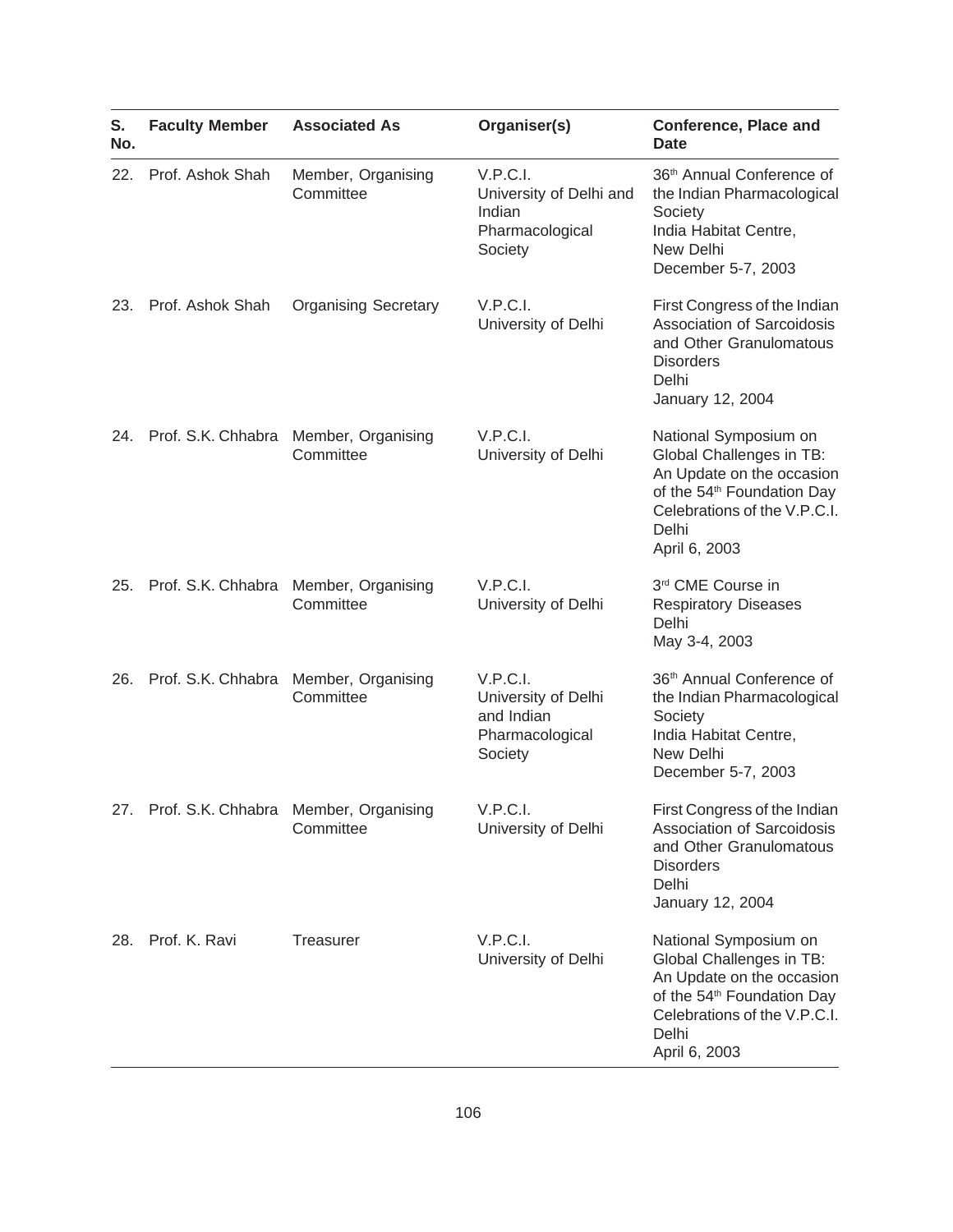| S.<br>No. | <b>Faculty Member</b> | <b>Associated As</b>            | Organiser(s)                                                                                      | <b>Conference, Place and</b><br><b>Date</b>                                                                                                                                        |
|-----------|-----------------------|---------------------------------|---------------------------------------------------------------------------------------------------|------------------------------------------------------------------------------------------------------------------------------------------------------------------------------------|
| 29.       | Prof. K. Ravi         | Member, Organising<br>Committee | V.P.C.I.<br>University of Delhi                                                                   | 3rd CME Course in<br><b>Respiratory Diseases</b><br>Delhi<br>May 3-4, 2003                                                                                                         |
| 30.       | Prof. K. Ravi         | <b>Treasurer</b>                | V.P.C.I.<br>University of Delhi<br>and Indian<br>Pharmacological<br>Society                       | 36 <sup>th</sup> Annual Conference of<br>the Indian Pharmacological<br>Society<br>India Habitat Centre,<br>New Delhi<br>December 5-7, 2003                                         |
| 31.       | Prof. K. Ravi         | <b>Treasurer</b>                | V.P.C.I.<br>University of Delhi and<br>Department of Science<br>and Technology, Govt.<br>of India | Workshop cum Training<br>Programme on New<br>Perspectives in Drug<br>Discovery and<br>Development<br>Delhi<br>December 8-9, 2003                                                   |
| 32.       | Prof. K. Ravi         | Treasurer                       | V.P.C.I.<br>University of Delhi                                                                   | First Congress of the Indian<br>Association of Sarcoidosis<br>and Other Granulomatous<br><b>Disorders</b><br>Delhi<br>January 12, 2004                                             |
| 33.       | Prof. S.K. Bansal     | Member, Organising<br>Committee | V.P.C.I.<br>University of Delhi                                                                   | National Symposium on<br>Global Challenges in TB:<br>An Update on the occasion<br>of the 54 <sup>th</sup> Foundation Day<br>Celebrations of the V.P.C.I.<br>Delhi<br>April 6, 2003 |
|           | 34. Prof. S.K. Bansal | Member, Organising<br>Committee | V.P.C.I.<br>University of Delhi                                                                   | 3rd CME Course in<br><b>Respiratory Diseases</b><br>Delhi<br>May 3-4, 2003                                                                                                         |
| 35.       | Prof. S.K. Bansal     | Member, Organising<br>Committee | V.P.C.I.<br>University of Delhi<br>and Indian<br>Pharmacological<br>Society                       | 36 <sup>th</sup> Annual Conference of<br>the Indian Pharmacological<br>Society<br>India Habitat Centre,<br>New Delhi<br>December 5-7, 2003                                         |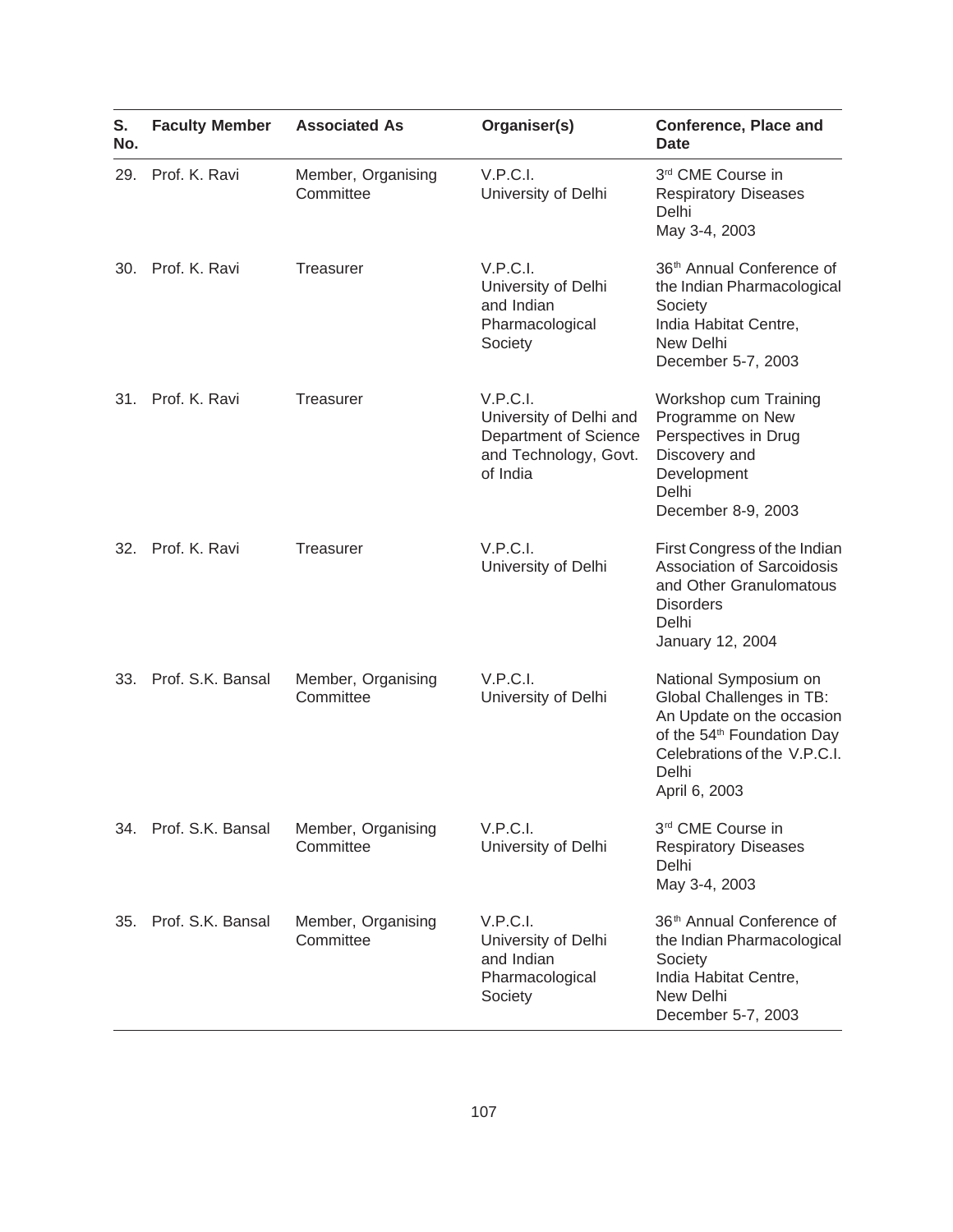| S.<br>No. | <b>Faculty Member</b>  | <b>Associated As</b>                                   | Organiser(s)                                                                | <b>Conference, Place and</b><br><b>Date</b>                                                                                                                                           |
|-----------|------------------------|--------------------------------------------------------|-----------------------------------------------------------------------------|---------------------------------------------------------------------------------------------------------------------------------------------------------------------------------------|
| 36.       | Prof. S.K. Bansal      | Member, Organising<br>Committee                        | V.P.C.I.<br>University of Delhi                                             | First Congress of the Indian<br>Association of Sarcoidosis<br>and Other Granulomatous<br><b>Disorders</b><br>Delhi<br>January 12, 2004                                                |
|           |                        | 37. Prof. H.C. Gugnani Member, Organising<br>Committee | V.P.C.I.<br>University of Delhi                                             | National Symposium on<br>Global Challenges in TB:<br>An Update on the occasion<br>of the 54 <sup>th</sup> Foundation Day<br>Celebrations of the V.P.C.I.<br>Delhi<br>April 6, 2003    |
|           |                        | 38. Prof. H.C. Gugnani Member, Organising<br>Committee | V.P.C.I.<br>University of Delhi                                             | 3rd CME Course in<br><b>Respiratory Diseases</b><br>Delhi<br>May 3-4, 2003                                                                                                            |
|           | 39. Prof. H.C. Gugnani | Member, Organising<br>Committee                        | V.P.C.I.<br>University of Delhi<br>and Indian<br>Pharmacological<br>Society | 36 <sup>th</sup> Annual Conference of<br>the Indian Pharmacological<br>Society<br>India Habitat Centre,<br>New Delhi<br>December 5-7, 2003                                            |
|           | 40. Prof. H.C. Gugnani | Member, Organising<br>Committee                        | V.P.C.I.<br>University of Delhi                                             | First Congress of the Indian<br><b>Association of Sarcoidosis</b><br>and Other Granulomatous<br><b>Disorders</b><br>Delhi<br>January 12, 2004                                         |
|           | 41. Dr Raj Kumar       | Member, Organising<br>Committee                        | V.P.C.I.<br>University of Delhi                                             | National Symposium on<br>Global Challenges in TB:<br>An Update on the occasion<br>of the 54 <sup>th</sup> Foundation<br>Day Celebrations of the<br>V.P.C.I.<br>Delhi<br>April 6, 2003 |
| 42.       | Dr Raj Kumar           | <b>Organising Secretary</b>                            | V.P.C.I.<br>University of Delhi                                             | 3rd CME Course in<br><b>Respiratory Diseases</b><br>Delhi<br>May 3-4, 2003                                                                                                            |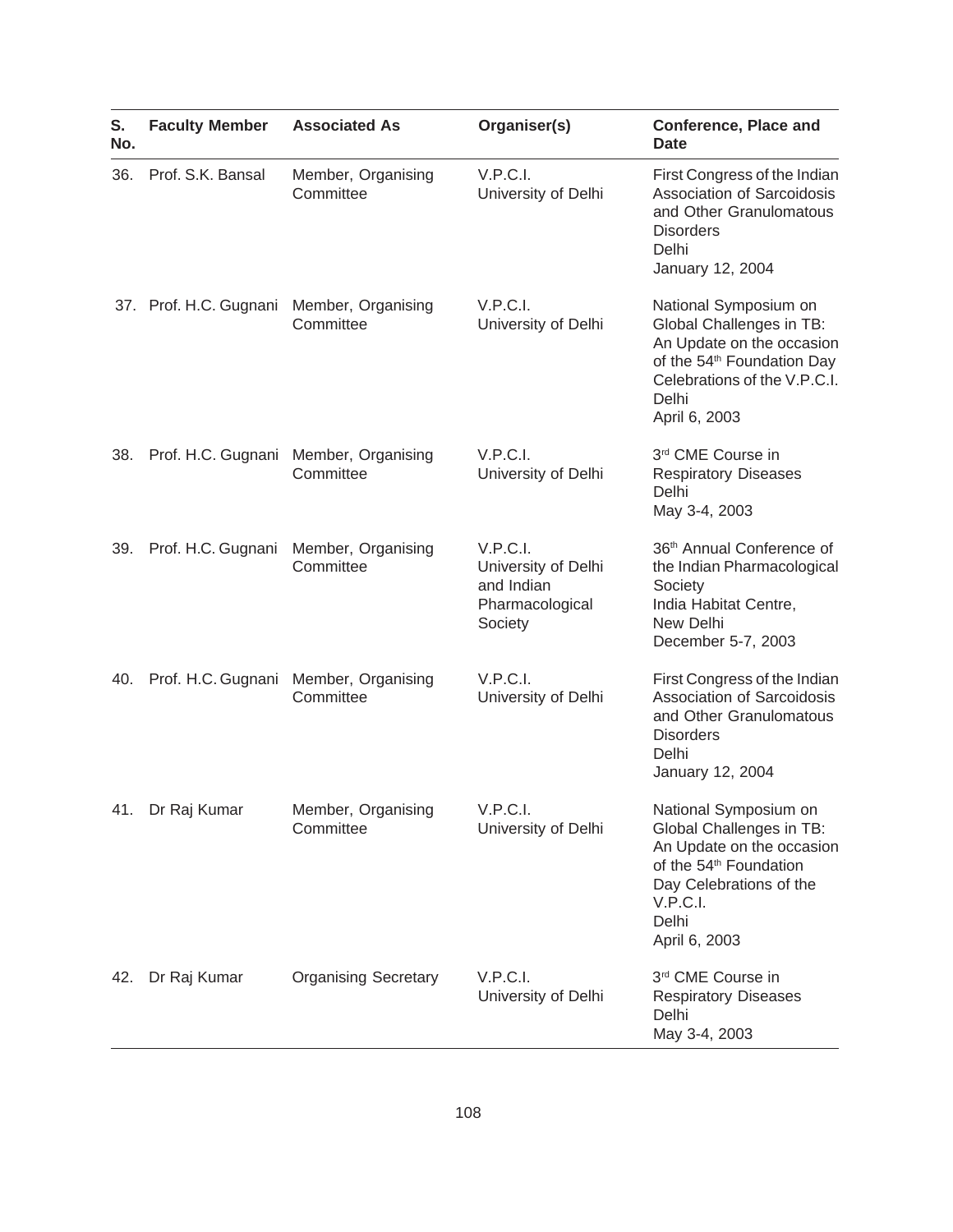| S.<br>No. | <b>Faculty Member</b> | <b>Associated As</b>                                | Organiser(s)                                                                                 | <b>Conference, Place and</b><br>Date                                                                                                                                                                                     |
|-----------|-----------------------|-----------------------------------------------------|----------------------------------------------------------------------------------------------|--------------------------------------------------------------------------------------------------------------------------------------------------------------------------------------------------------------------------|
| 43.       | Dr Raj Kumar          | Member, Organising<br>Committee                     | National College of<br><b>Chest Physicians</b><br>(India) and Indian<br><b>Chest Society</b> | National Conference on<br><b>Pulmonary Diseases</b><br>(NAPCON-2003)<br>Coimbatore<br>November 12-16, 2003                                                                                                               |
| 44.       | Dr Madhu Khanna       | Member, Organising<br>Committee                     | V.P.C.I.<br>University of Delhi                                                              | National Symposium on<br>Global Challenges in TB:<br>An Update on the occasion<br>of the 54 <sup>th</sup> Foundation Day<br>Celebrations of the V.P.C.I.<br>Delhi<br>April 6, 2003                                       |
| 45.       | Dr Madhu Khanna       | Member, Organising<br>Committee                     | V.P.C.I.<br>University of Delhi<br>and Indian<br>Pharmacological<br>Society                  | Pre-Conference Workshop<br>of 36 <sup>th</sup> Annual Conference<br>of Indian Pharmacological<br>Society on 'Pharmacology<br><b>Today Progressing</b><br>Academia-Industry<br>Interactions'<br>Delhi<br>December 4, 2003 |
| 46.       | Dr Madhu Khanna       | Member, Organising<br>Committee                     | V.P.C.I.<br>University of Delhi<br>and Indian<br>Pharmacological<br>Society                  | 36th Annual Conference of<br>the Indian Pharmacological<br>Society<br>India Habitat Centre,<br>New Delhi<br>December 5-7, 2003                                                                                           |
| 47.       | Dr Madhu Khanna       | Member, Organising<br>Committee                     | V.P.C.I.<br>University of Delhi                                                              | First Congress of the<br>Indian Association of<br>Sarcoidosis and Other<br><b>Granulomatous Disorders</b><br>Delhi<br>January 12, 2004                                                                                   |
| 48.       |                       | Dr Vishwajeet Rohil Member, Organising<br>Committee | V.P.C.I.<br>University of Delhi                                                              | National Symposium on<br>Global Challenges in TB:<br>An Update on the occasion<br>of the 54 <sup>th</sup> Foundation Day<br>Celebrations of the V.P.C.I.<br>Delhi<br>April 6, 2003                                       |
| 49.       |                       | Dr Vishwajeet Rohil Member, Organising<br>Committee | V.P.C.I.<br>University of Delhi                                                              | 3rd CME Course in<br><b>Respiratory Diseases</b><br>Delhi<br>May 3-4, 2003                                                                                                                                               |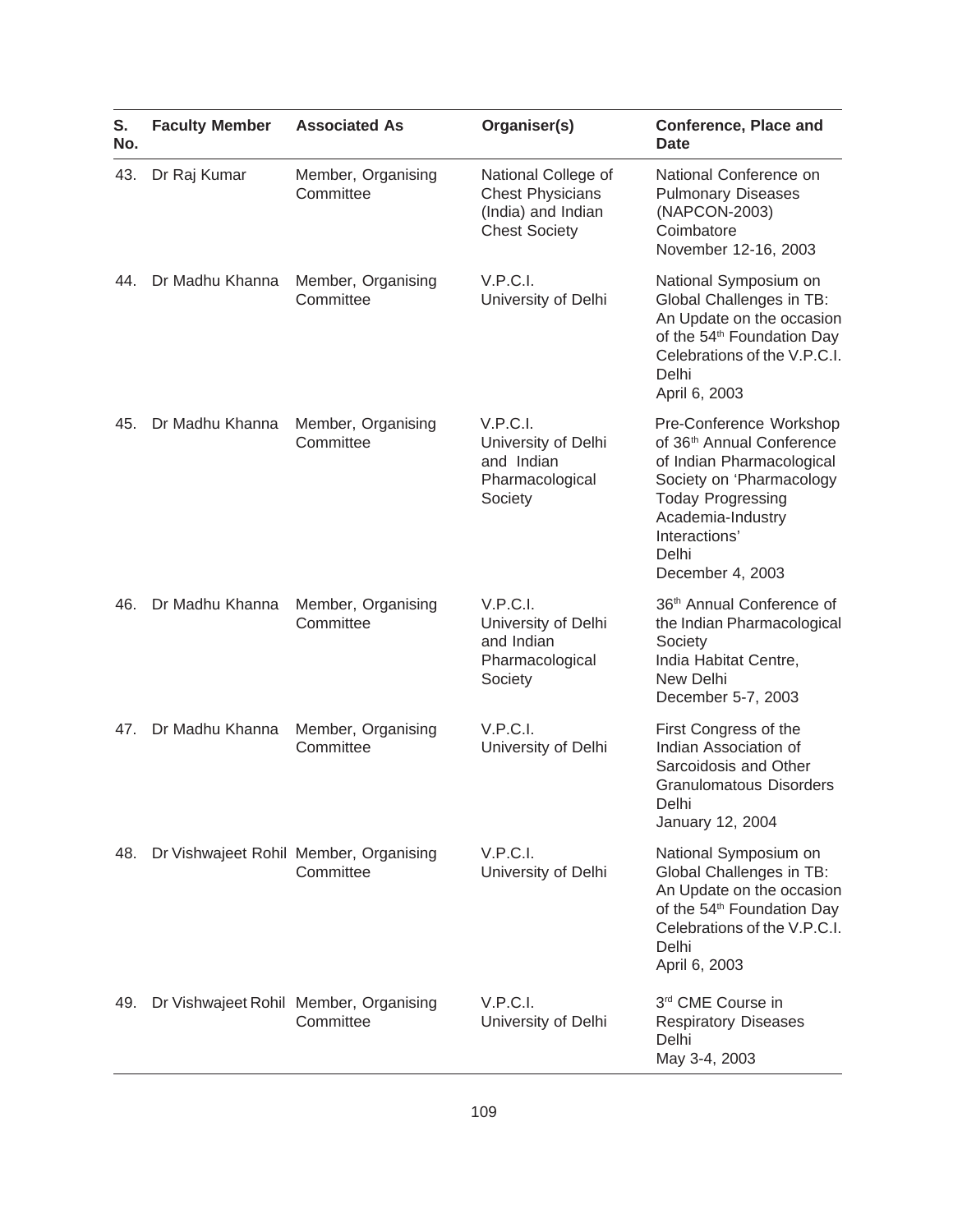| S.<br>No. | <b>Faculty Member</b> | <b>Associated As</b>                                | Organiser(s)                                                                | <b>Conference, Place and</b><br>Date                                                                                                                                                                                     |
|-----------|-----------------------|-----------------------------------------------------|-----------------------------------------------------------------------------|--------------------------------------------------------------------------------------------------------------------------------------------------------------------------------------------------------------------------|
| 50.       |                       | Dr Vishwajeet Rohil Member, Organising<br>Committee | V.P.C.I.<br>University of Delhi<br>and Indian<br>Pharmacological<br>Society | 36th Annual Conference of<br>the Indian Pharmacological<br>Society<br>India Habitat Centre,<br>New Delhi<br>December 5-7, 2003                                                                                           |
| 51.       |                       | Dr Vishwajeet Rohil Member, Organising<br>Committee | V.P.C.I.<br>University of Delhi                                             | First Congress of the<br>Indian Association of<br>Sarcoidosis and Other<br><b>Granulomatous Disorders</b><br>Delhi<br>January 12, 2004                                                                                   |
| 52.       | Dr Vishal Bansal      | Member, Organising<br>Committee                     | V.P.C.I.<br>University of Delhi                                             | National Symposium on<br>Global Challenges in TB:<br>An Update on the occasion<br>of the 54 <sup>th</sup> Foundation Day<br>Celebrations of the V.P.C.I.<br>Delhi<br>April 6, 2003                                       |
| 53.       | Dr Vishal Bansal      | Member, Organising<br>Committee                     | V.P.C.I.<br>University of Delhi                                             | 3rd CME Course in<br><b>Respiratory Diseases</b><br>Delhi<br>May 3-4, 2003                                                                                                                                               |
| 54.       | Dr Vishal Bansal      | Member, Organising<br>Committee                     | V.P.C.I.<br>University of Delhi<br>and AD Instruments,<br>Australia         | Workshop cum<br>Demonstration on<br>Powerlab in Life Sciences<br><b>Teaching and Research</b><br>Delhi<br>November 10, 2003                                                                                              |
| 55.       | Dr Vishal Bansal      | Member, Organising<br>Committee                     | V.P.C.I.<br>University of Delhi<br>and Indian<br>Pharmacological<br>Society | Pre-Conference Workshop<br>of 36 <sup>th</sup> Annual Conference<br>of Indian Pharmacological<br>Society on 'Pharmacology<br><b>Today Progressing</b><br>Academia-Industry<br>Interactions'<br>Delhi<br>December 4, 2003 |
| 56.       | Dr Vishal Bansal      | Member, Organising<br>Committee                     | V.P.C.I.<br>University of Delhi<br>and Indian<br>Pharmacological<br>Society | 36th Annual Conference of<br>the Indian Pharmacological<br>Society<br>India Habitat Centre,<br>New Delhi<br>December 5-7, 2003                                                                                           |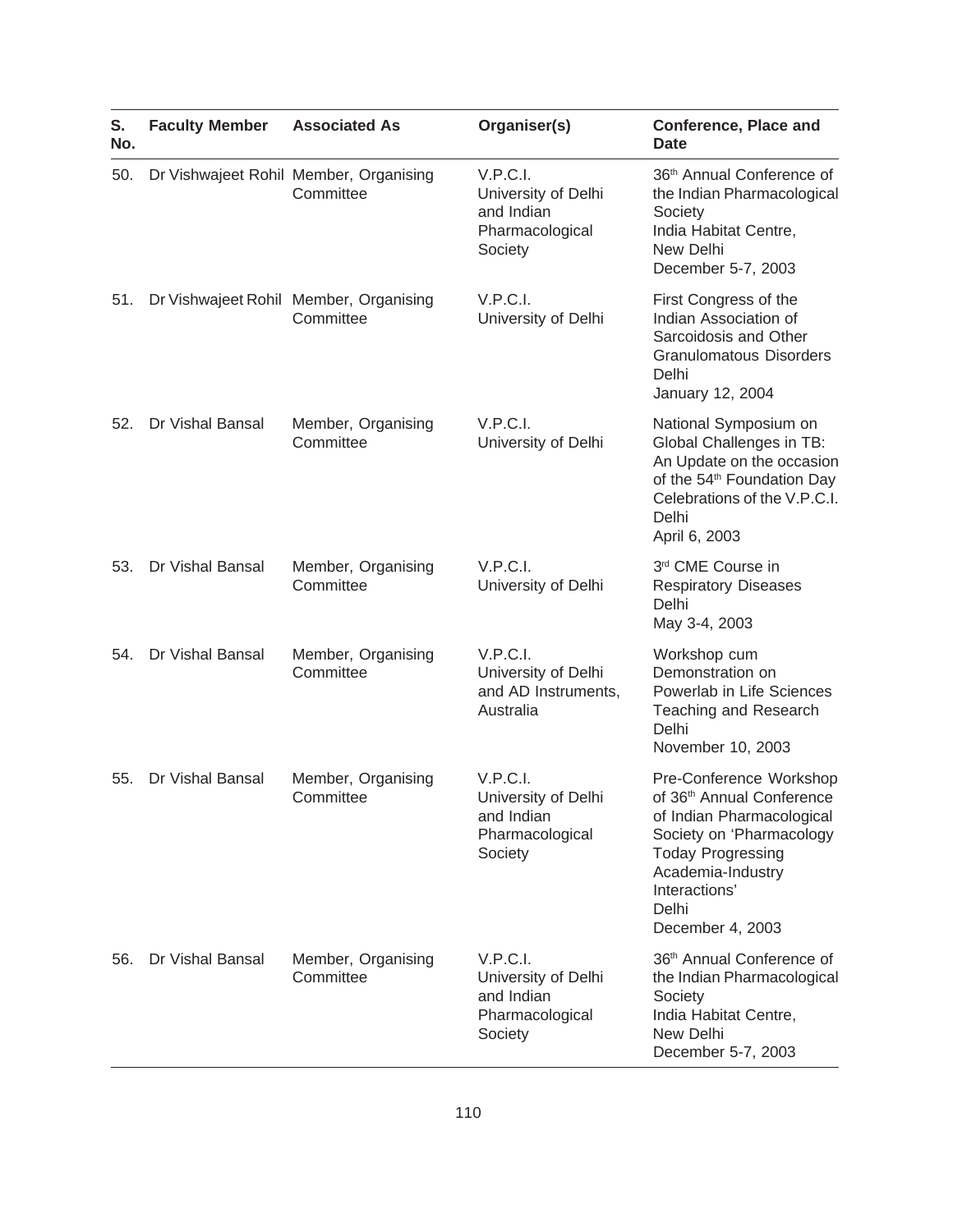| S.<br>No. | <b>Faculty Member</b>    | <b>Associated As</b>            | Organiser(s)                                                                                | <b>Conference, Place and</b><br>Date                                                                                                                                               |
|-----------|--------------------------|---------------------------------|---------------------------------------------------------------------------------------------|------------------------------------------------------------------------------------------------------------------------------------------------------------------------------------|
| 57.       | Dr Vishal Bansal         | Member, Organising<br>Committee | V.P.C.I.<br>University of Delhi                                                             | First Congress of the<br>Indian Association of<br>Sarcoidosis and Other<br><b>Granulomatous Disorders</b><br>Delhi<br>January 12, 2004                                             |
| 58.       | Dr Balakrishnan<br>Menon | Member, Organising<br>Committee | V.P.C.I.<br>University of Delhi                                                             | National Symposium on<br>Global Challenges in TB:<br>An Update on the occasion<br>of the 54 <sup>th</sup> Foundation Day<br>Celebrations of the V.P.C.I.<br>Delhi<br>April 6, 2003 |
| 59.       | Dr Balakrishnan<br>Menon | Member, Organising<br>Committee | V.P.C.I.<br>University of Delhi                                                             | 3rd CME Course in<br><b>Respiratory Diseases</b><br>Delhi<br>May 3-4, 2003                                                                                                         |
| 60.       | Dr Balakrishnan<br>Menon | Member, Organising<br>Committee | V.P.C.I.<br>University of Delhi<br>and, Institute of<br>Genomics and<br>Integrative Biology | 30 <sup>th</sup> Workshop on<br>Respiratory Allergy:<br>Diagnosis and<br>Management<br>Delhi<br>June 4-10, 2003                                                                    |
| 61.       | Dr Balakrishnan<br>Menon | Member, Organising<br>Committee | V.P.C.I.<br>University of Delhi<br>and Indian<br>Pharmacological<br>Society                 | 36th Annual Conference of<br>the Indian Pharmacological<br>Society<br>India Habitat Centre,<br>New Delhi<br>December 5-7, 2003                                                     |
| 62.       | Dr Balakrishnan<br>Menon | Member, Organising<br>Committee | V.P.C.I.<br>University of Delhi                                                             | First Congress of the<br>Indian Association of<br>Sarcoidosis and Other<br><b>Granulomatous Disorders</b><br>Delhi<br>January 12, 2004                                             |
| 63.       | Dr Mujeeb-ur-<br>Rahman  | Member, Organising<br>Committee | V.P.C.I.<br>University of Delhi                                                             | National Symposium on<br>Global Challenges in TB:<br>An Update on the occasion<br>of the 54 <sup>th</sup> Foundation Day<br>Celebrations of the V.P.C.I.<br>Delhi<br>April 6, 2003 |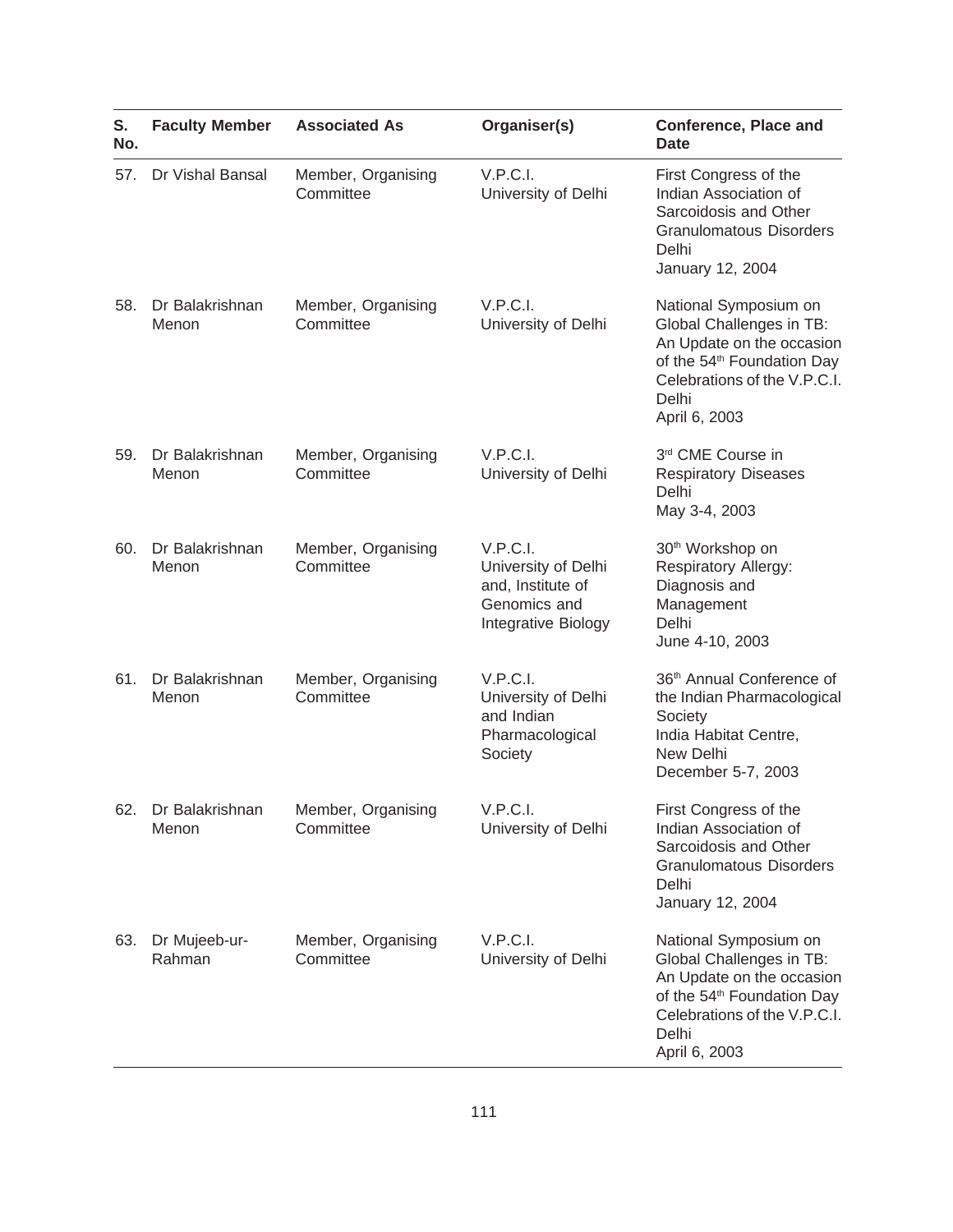| S.<br>No. | <b>Faculty Member</b>   | <b>Associated As</b>            | Organiser(s)                                                                                         | <b>Conference, Place and</b><br><b>Date</b>                                                                                                                                                                              |
|-----------|-------------------------|---------------------------------|------------------------------------------------------------------------------------------------------|--------------------------------------------------------------------------------------------------------------------------------------------------------------------------------------------------------------------------|
| 64.       | Dr Mujeeb-ur-<br>Rahman | Member, Organising<br>Committee | V.P.C.I.<br>University of Delhi                                                                      | 3rd CME Course in<br><b>Respiratory Diseases</b><br>Delhi<br>May 3-4, 2003                                                                                                                                               |
| 65.       | Dr Mujeeb-ur-<br>Rahman | Member, Organising<br>Committee | V.P.C.I.<br>University of Delhi<br>and, Institute of<br>Genomics and<br>Integrative Biology          | 30 <sup>th</sup> Workshop on<br><b>Respiratory Allergy:</b><br>Diagnosis and<br>Management<br>Delhi<br>June 4-10, 2003                                                                                                   |
| 66.       | Dr Mujeeb-ur-<br>Rahman | Member, Organising<br>Committee | V.P.C.I.<br>University of Delhi<br>and Indian<br>Pharmacological<br>Society                          | Pre-Conference Workshop<br>of 36 <sup>th</sup> Annual Conference<br>of Indian Pharmacological<br>Society on 'Pharmacology<br><b>Today Progressing</b><br>Academia-Industry<br>Interactions'<br>Delhi<br>December 4, 2003 |
| 67.       | Dr Mujeeb-ur-<br>Rahman | Member, Organising<br>Committee | V.P.C.I.<br>University of Delhi<br>and Indian<br>Pharmacological<br>Society                          | 36th Annual Conference of<br>the Indian Pharmacological<br>Society<br>India Habitat Centre,<br>New Delhi<br>December 5-7, 2003                                                                                           |
| 68.       | Dr Mujeeb-ur-<br>Rahman | Member, Organising<br>Committee | V.P.C.I.<br>University of Delhi<br>and Department of<br>Science and<br>Technology, Govt.<br>of India | Workshop cum Training<br>Programme on New<br>Perspectives in Drug<br>Discovery and<br>Development<br>Delhi<br>December 8-9, 2003                                                                                         |
| 69.       | Dr Mujeeb-ur-<br>Rahman | Member, Organising<br>Committee | V.P.C.I.<br>University of Delhi                                                                      | First Congress of the<br>Indian Association of<br>Sarcoidosis and Other<br><b>Granulomatous Disorders</b><br>Delhi<br>January 12, 2004                                                                                   |
| 70.       | Dr Rajinder Bajaj       | Member, Organising<br>Committee | V.P.C.I.<br>University of Delhi                                                                      | National Symposium on<br>Global Challenges in TB:<br>An Update on the occasion<br>of the 54 <sup>th</sup> Foundation Day<br>Celebrations of the V.P.C.I.<br>Delhi<br>April 6, 2003                                       |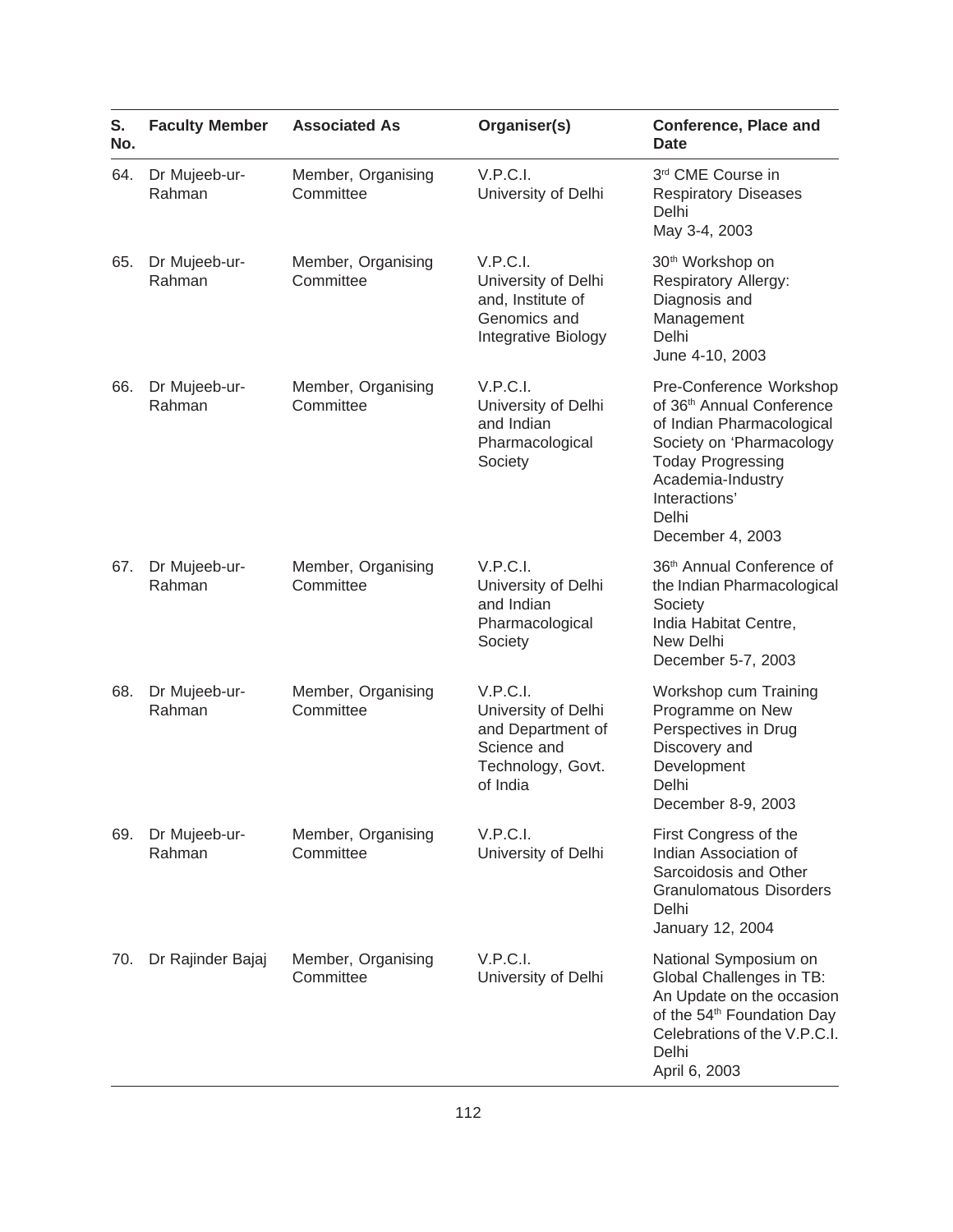| S.<br>No. | <b>Faculty Member</b> | <b>Associated As</b>            | Organiser(s)                                                                                         | <b>Conference, Place and</b><br><b>Date</b>                                                                                                                                                                              |
|-----------|-----------------------|---------------------------------|------------------------------------------------------------------------------------------------------|--------------------------------------------------------------------------------------------------------------------------------------------------------------------------------------------------------------------------|
| 71.       | Dr Rajinder Bajaj     | Member, Organising<br>Committee | V.P.C.I.<br>University of Delhi<br>and Indian<br>Pharmacological<br>Society                          | Pre-Conference Workshop<br>of 36 <sup>th</sup> Annual Conference<br>of Indian Pharmacological<br>Society on 'Pharmacology<br><b>Today Progressing</b><br>Academia-Industry<br>Interactions'<br>Delhi<br>December 4, 2003 |
| 72.       | Dr Rajinder Bajaj     | Member, Organising<br>Committee | V.P.C.I.<br>University of Delhi<br>and Indian<br>Pharmacological<br>Society                          | 36th Annual Conference of<br>the Indian Pharmacological<br>Society<br>India Habitat Centre,<br>New Delhi<br>December 5-7, 2003                                                                                           |
| 73.       | Dr Rajinder Bajaj     | Member, Organising<br>Committee | V.P.C.I.<br>University of Delhi<br>and Department of<br>Science and<br>Technology, Govt.<br>of India | Workshop cum Training<br>Programme on New<br>Perspectives in Drug<br>Discovery and<br>Development<br>Delhi<br>December 8-9, 2003                                                                                         |
| 74.       | Dr Rajinder Bajaj     | Member, Organising<br>Committee | V.P.C.I.<br>University of Delhi                                                                      | First Congress of the Indian<br>Association of Sarcoidosis<br>and Other Granulomatous<br><b>Disorders</b><br>Delhi<br>January 12, 2004                                                                                   |
| 75.       | Mrs Uma Tyagi         | Member, Organising<br>Committee | V.P.C.I.<br>University of Delhi                                                                      | National Symposium on<br>Global Challenges in TB:<br>An Update on the occasion<br>of the 54 <sup>th</sup> Foundation Day<br>Celebrations of the V.P.C.I.<br>Delhi<br>April 6, 2003                                       |
| 76.       | Mrs Uma Tyagi         | Member, Organising<br>Committee | V.P.C.I.<br>University of Delhi<br>and Indian<br>Pharmacological<br>Society                          | 36th Annual Conference of<br>the Indian Pharmacological<br>Society<br>India Habitat Centre,<br>New Delhi<br>December 5-7, 2003                                                                                           |
| 77.       | Mrs Uma Tyagi         | Member, Organising<br>Committee | V.P.C.I.<br>University of Delhi                                                                      | First Congress of the Indian<br>Association of Sarcoidosis<br>and Other Granulomatous<br><b>Disorders</b><br>Delhi<br>January 12, 2004                                                                                   |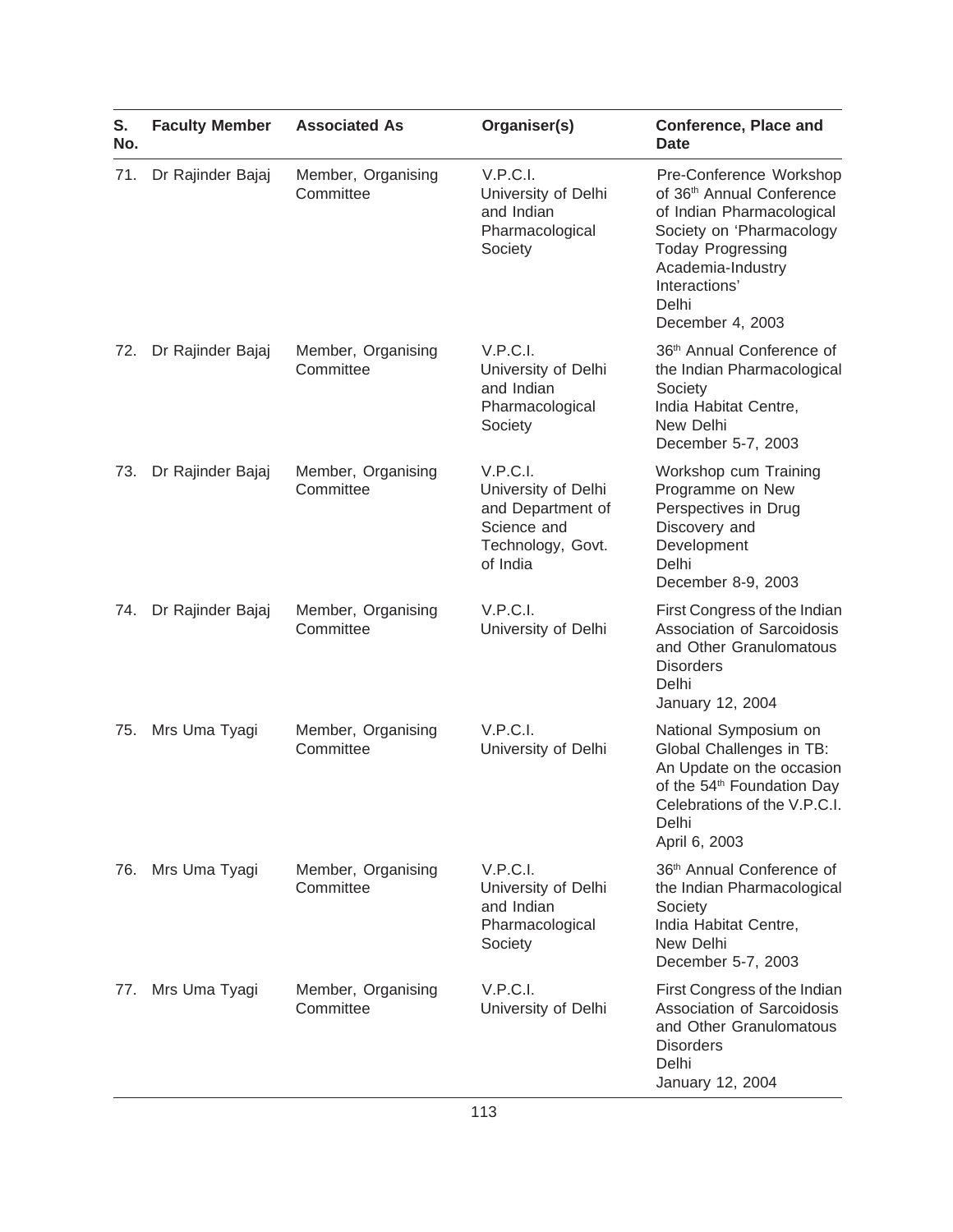## **Short Term Specialised Trainings Imparted by Faculty Members**

| S.<br>No. | Name and<br>Organisation                                                                                                                                           | <b>Subject</b>                                                                                                 | <b>Faculty Member</b><br>(Department)                     | <b>Period</b>                                                                                        |
|-----------|--------------------------------------------------------------------------------------------------------------------------------------------------------------------|----------------------------------------------------------------------------------------------------------------|-----------------------------------------------------------|------------------------------------------------------------------------------------------------------|
| 1.        | Mr Ram Lakhan<br>(M.Sc - PhD combined<br>Courses in Biomedical<br>Sciences)<br><b>Summer Trainee</b>                                                               | Effect of anesthesia on<br>neural regulation of blood<br>pressure                                              | Prof. M. Fahim<br>and<br>Dr Vishal Bansal<br>(Physiology) | Three months<br>(May - July 2003)                                                                    |
|           | Dr B.R. Ambedkar Centre<br>for Biomedical Research,<br>University of Delhi, Delhi                                                                                  |                                                                                                                |                                                           |                                                                                                      |
| 2.        | <i>i.</i> Mr Narender Kumar<br>ii. Ms Paulomi Bhanja<br>iii. Mr Navneet Singh<br>iv. Mr Balbir Singh<br>(M.Sc - PhD combined<br>Courses in Biomedical<br>Sciences) | Training in experimental<br>pharmacology, toxicology<br>and stress research                                    | Prof. A. Ray<br>(Pharmacology)                            | Six months<br>July-December<br>2003 for <i>i &amp; ii</i> and<br>January - June<br>2004 for iii & iv |
|           | Dr B.R. Ambedkar Centre<br>for Biomedical Research<br>University of Delhi, Delhi                                                                                   |                                                                                                                |                                                           |                                                                                                      |
| 3.        | Ms Rashmi Pasricha<br>(M.Sc - PhD combined<br>Courses in Biomedical<br>Sciences)                                                                                   | Attempt at cloning and<br>expression of genes coding<br>for virulence and drug<br>resistant of M. tuberculosis | Prof. M. Bose<br>(Microbiology)                           | Six months<br>(January - June<br>2003)                                                               |
|           | Dr B.R. Ambedkar Centre<br>for Biomedical Research<br>University of Delhi, Delhi                                                                                   |                                                                                                                |                                                           |                                                                                                      |
| 4.        | Ms Ashu Kumari<br>(M.Sc Final year)                                                                                                                                | <b>Identification and RFLP</b><br>analysis of clinical isolates<br>of M. tuberculosis using                    | Prof. M. Bose<br>(Microbiology)                           | Two months<br>(May - June<br>2003)                                                                   |
|           | Department of<br>Biotechnology,<br>University of Allahabad                                                                                                         | IS6110 probe                                                                                                   |                                                           |                                                                                                      |
| 5.        | Ms Paridhi Saini<br>(M.Sc Final year)                                                                                                                              | Effect of carbachol and<br>disodium cromoglycate on<br>protein kinase C in rat                                 | Prof. S.K. Bansal<br>(Biochemistry)                       | Four months<br>[December<br>(2003) - March                                                           |
|           | Kanya Gurkul<br>Mahavidhyalaya,<br>Gurkul, Kangri                                                                                                                  | peritoneal macrophages                                                                                         |                                                           | $(2004)$ ]                                                                                           |
| 6.        | Ms Anita Kamra<br>(M.Sc Final year)                                                                                                                                | Effect of carbachol and<br>disodium cromoglycate on<br>the production of nitric oxide                          | Prof. S.K. Bansal<br>(Biochemistry)                       | Four months<br>[December<br>(2003) - March                                                           |
|           | Kanya Gurkul<br>Mahavidhyalaya, Gurkul,<br>Kangri                                                                                                                  | and the release of $-1\beta$ in<br>rat peritoneal macrophages                                                  |                                                           | (2004)]                                                                                              |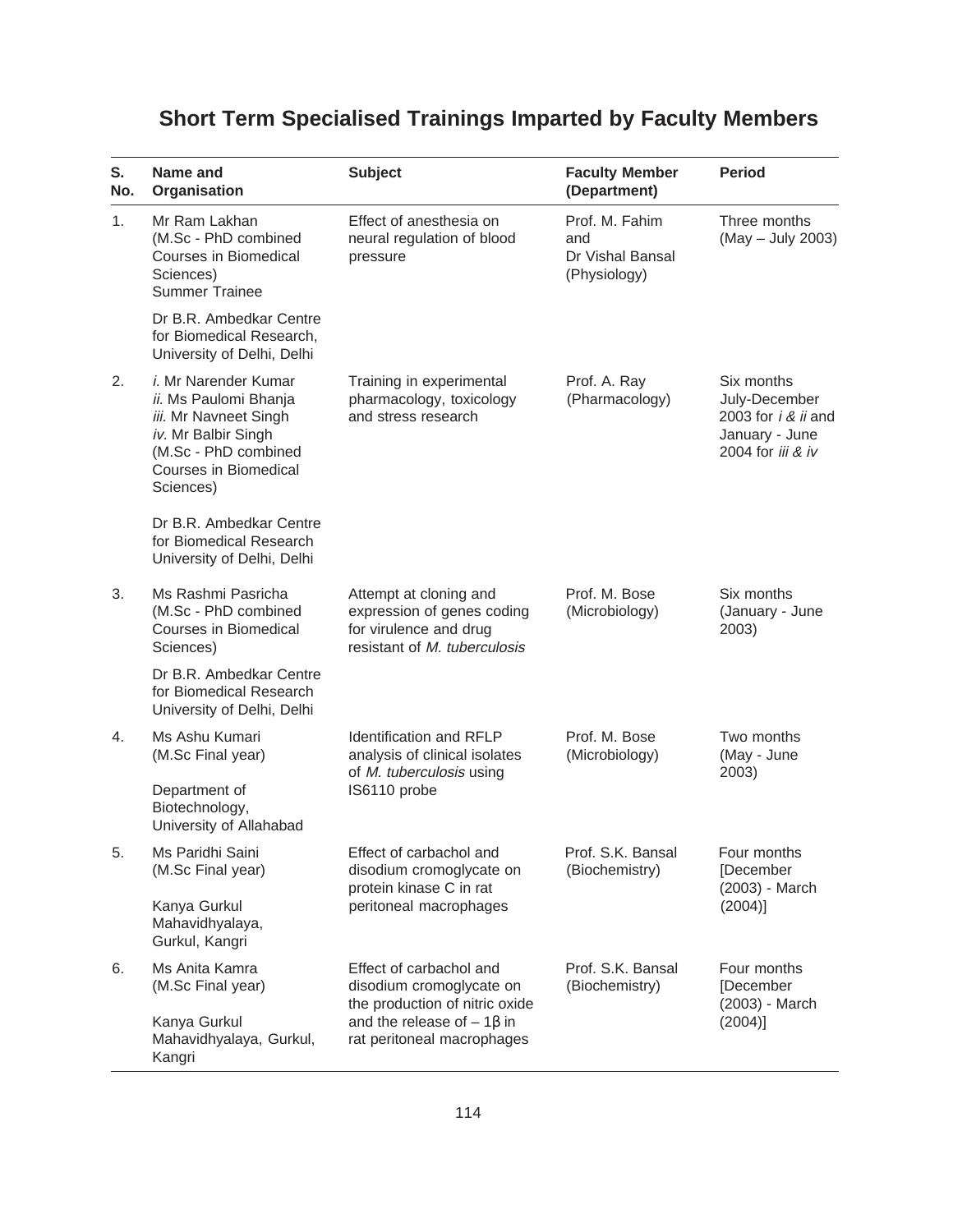## **Cultural and Sports Activities**

During this year, the staff of the Institute had a very eventful and memorable time. The performances (songs and dances, mono-actions, jokes, etc.) of the staff members at the Annual Function of the Delhi University Staff Club were highly appreciated.

In the Sports and Games event the staff members of the Institute had participated in various Annual Tournaments and Annual Athletic Meet of Delhi University Staff Club and also achieved distinguished positions. The details of awards won in various events by the employees of the Institute were as follows:

- Mr Mahipal (Medical Mycology) and Mr Ashok Kumar (Maintenance Cell) were members of the Winner's up Football Team.
- Mr Mahipal (Medical Mycology) and Mr Ashok Kumar (Maintenance Cell) were members of the Runner's up Cricket Team.
- Mr Satish Sharma (Accounts Section) and Mr D.K. Sahu (Publication Division) stood second place in the Lucky Doubles category of Table Tennis event.
- Mr Satish Sharma (Accounts Section) and Mr Eric Harrison (Library) stood third place in the Doubles category of Table Tennis event.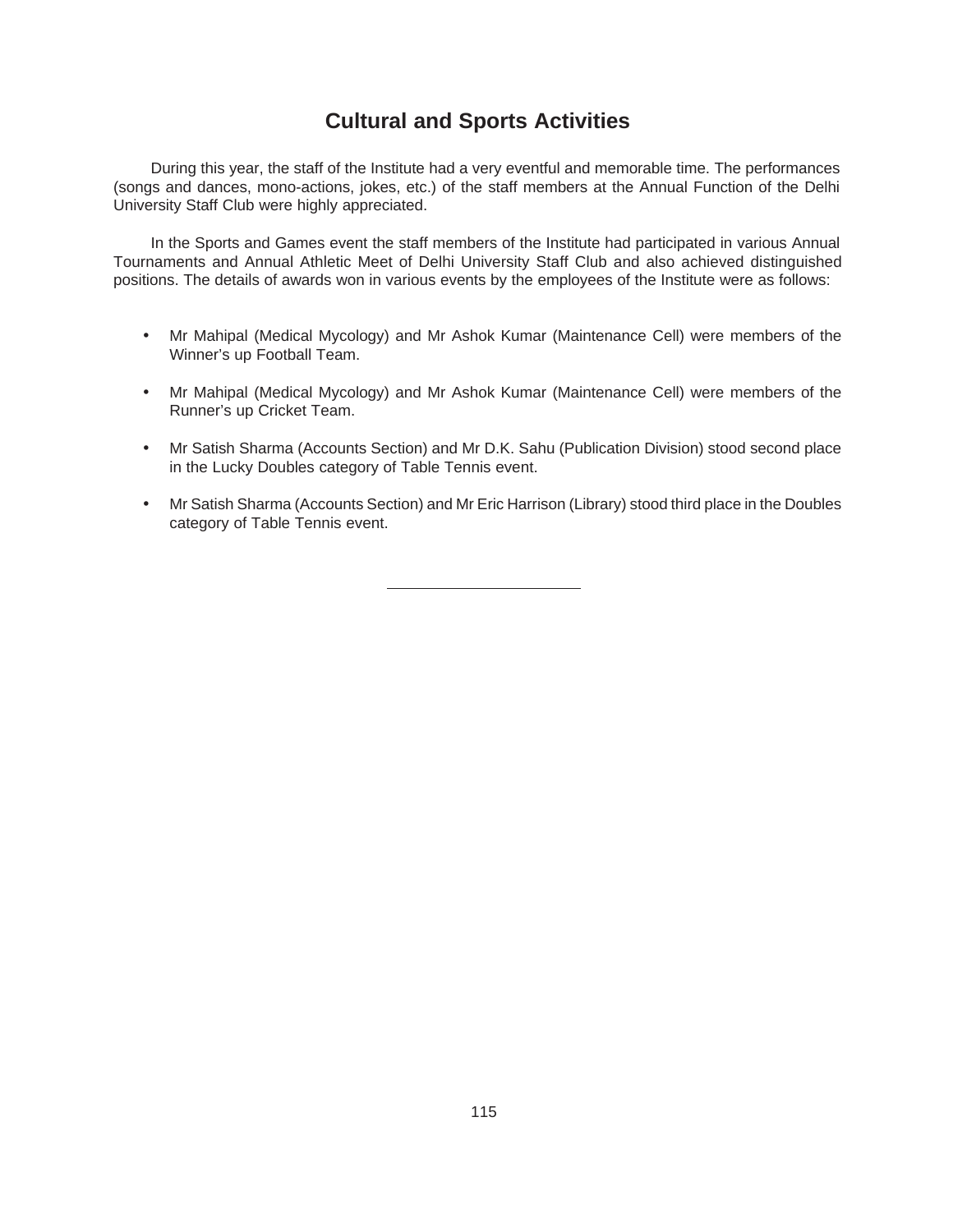## **List of Publications**

- 1. Agarwal MK, Gupta S, Chawla S, Bansal SK, Vijayan VK. Cross-reacting and unique allergenic and antigenic components in insect extracts used for the diagnosis and immunotherapy of patients suffering with respiratory allergy. In: Trends in Clinical Biochemistry and Laboratory Medicine, Published by the Association of Clinical Biochemists of India; 2003: 314-24.
- 2. Basu S, Gugnani HC, Joshi S, Gupta N. Distribution of Candida species in different clinical sources in Delhi, India and proteinase and phospholipase activity of Candida albicans isolates. Revista Iberoamerican Micologia 2003; **20**: 137-40.
- 3. Basu S, Prakash K, Gugnani HC, Joshi S, Wattal C, Padhye AA. Isolation of Trichosporon mucoides from urine. Journal De Medicale Mycologie (Journal of Medical Mycology) 2003; **13**: 155-56.
- 4. Bhandari B, Reddy MPK, Fahim M. Role of ascorbic acid in cardiovascular performance during acute hemorrhage. Vascular Disease Prevention 2004; **1**: 69-78.
- 5. Bhattacharya SK, Sen P, Ray A. Pharmacology; 2<sup>nd</sup> edn; New Delhi: Elsevier, 2003.
- 6. Bisht V, Arora N, Singh BP, Gaur SN. Purification and characterization of amajor cross-reacting allergen from Epicoccum purpurascens. Int Arch Allergy Immunol 2004; **133**: 217-24.
- 7. Chowdhary A, Ahmad S, Khan ZU, Doval DC, Randhawa HS. Trichosporon asahii as an emerging etiologic agent of disseminated trichosporonosis: A case report and an update. Indian J Med Microbiol 2004; **22:** 16-12.
- 8. Chowdhary A, Beekar A, Fegeler W, Gugnani HC, Kapoor L, Randhawa VS, Mehta G. Investigations on an outbreak of candidemia due to Candida tropicalis in a neonatal intensive care unit. Mycoses 2003; **46**: 287-92.
- 9. Dhingra VK, Aggarwal N, Rajpal S, Aggarwal JK, Gaur SN. Validity and reliability of sputum smear examination as diagnostic and screening test for tuberculosis. Indian J Allergy Asthma Immunol 2003; **17**: 67-69.
- 10. Dhingra VK, Rajpal S, Aggarwal N, Gaur SN. Prevalence of tuberculosis in police force An epidemiological survey. Indian J Allergy Asthma Immunol 2003; **17**: 111-14.
- 11. Fahim M. Cardiovascular sensory receptors and their regulatory mechanisms. Indian J Physiol Pharmacol 2003; **47**: 124 -46.
- 12. Gaur SN, Rajpal S, Rohatgi A. Prevalence of bronchial asthma and allergic rhinitis among school children in Delhi. Int Med J Thailand 2004; **20**: 8-13.
- 13. Gugnani HC, Vijayan VK, Tyagi P, Sharma S, Stchigel AM, Guarro J. Onychomycosis due to Emericella quadrilineata. J Clin Microbiol 2004; **42**: 914-16.
- 14. Gugnani HC, Becker K, Fegeler W, Basu S, Chattopadhya D, Baveja U, Satyanarayana S, Kalghatgi T, Murlidhar A. Oropharyngeal carriage of *Candida* species in HIV-infected patients in India. Mycoses 2003; **46**: 299-306.
- 15. Gulati K, Ray A. Preventable adverse drug reactions : Focus on theophylline In : Ray A, Gulati K, ed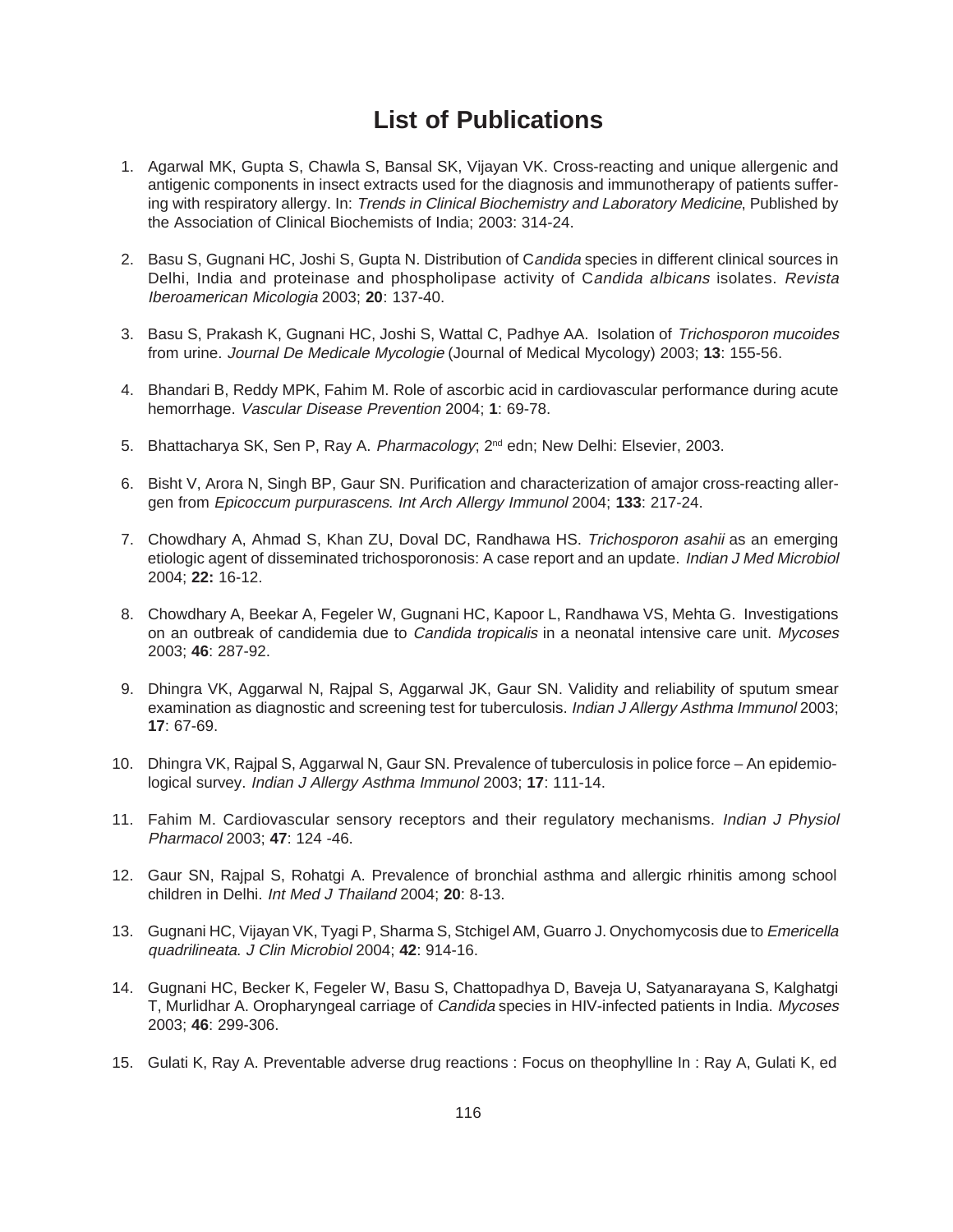Pharmacovigilance : An update ; Delhi: Image Graphics India; 2004: 218-30.

- 16. Gulati K, Wardhan N, Anand S, Ray A. Studies on the toxicodynamics of aminophylline-induced seizures in mice. Indian J Pharmacol 2003; **35**: 196-97.
- 17. Joshi A, Gugnani HC, Vijayan VK. Survival of Penicillium marneffei in sterile and unsterile soil. Journal De Medicale Mycologie (Journal of Medical Mycology) 2003; **13**: 211-12.
- 18. Khanal B, Bhattacharya SK, Karki BMS, Shariff M, Deb M. Educating nurses to build a care-withconfidence team. Education for Health 2003; **16**: 228-29.
- 19. Khanna P, Panjabi C, Maurya V, Shah A. Isoniazid associated, painful, bilateral gynaecomastia. Indian J Chest Dis Allied Sci 2003; **45**: 277-79.
- 20. Koshy L, Dwarakanath BS, Raj HG, Chandra R, Mathew TL. Suicidal oxidative stress induced by certain antioxidants. Indian J Exp Biol 2003, **41**:1273-78.
- 21. Kumar A, Bose M, Brahamachari V. Analysis and expression profile of mammalian cell entry (mce) operons of Mycobacterium tuberculosis. Infection and immunity 2003; **71**: 6083-87.
- 22. Kumar P, Sharma S, Khanna M, Raj HG. Effect of quercetin on lipid peroxidation and changes in lung morphology in experimental influenza virus infection. Int J Exp Path 2003, **84**: 127-34.
- 23. Kumar R. Mild, moderate and severe form of allergic bronchopulmonary aspergillosis A clinical and serological evaluation. Chest 2003; **124**: 890-92.
- 24. Kumar R, Bhardwaj VK. Allergic bronchopulmonary aspergillosis in India. Chest (Indian Edition) 2003; 4: 61-62.
- 25. Kumar R, Chugh T, Gaur SN. Allergic bronchopulmonary aspergillosis A review. *Indian J Allergy* Asthma Immunol 2003; **17**: 55-66.
- 26. Kumar R, Gaur SN, Vatsa HK. The role of inhaled frusemide in management of bronchial asthma. Indian J Allergy Asthma Immunol 2003; **17**: 5-8.
- 27. Kumar R, Singh P. Epidemiological aspects of allergic bronchopulmonary aspergillosis. Clin Pul Med 2004; **11**: 65-70.
- 28. Kumar R, Singh P, Arora R, Gaur SN. Effect of itraconazole therapy in allergic bronchopulmonary aspergillosis. Saudi Med J 2003; **24**: 546-47.
- 29. Menon B, Kaur C, Menon MPS. Oxidants and antioxidants in health and disease. Pulmon 2003; **5**: 43- 48.
- 30. Menon B, Kaur C, Menon MPS. Effect of high dose fluticasone propionate on hypothalmo-pituitaryadrenal axis in patients of bronchial asthma. Pulmon 2003; **5**: 99-103.
- 31. Moses AKR, Vijayan VK, Kuppurao KV. Relationship between noninvasive methods of determining anaerobic threshold. J Physical Edu Exercise Sci 2004; **1**: 8-11.
- 32. Panjabi C, Khanna P, Jain S, Shah A. A 35-year old man with a non-resolving pleural effusion. Indian J Tuberc 2004; **51**: 37-41.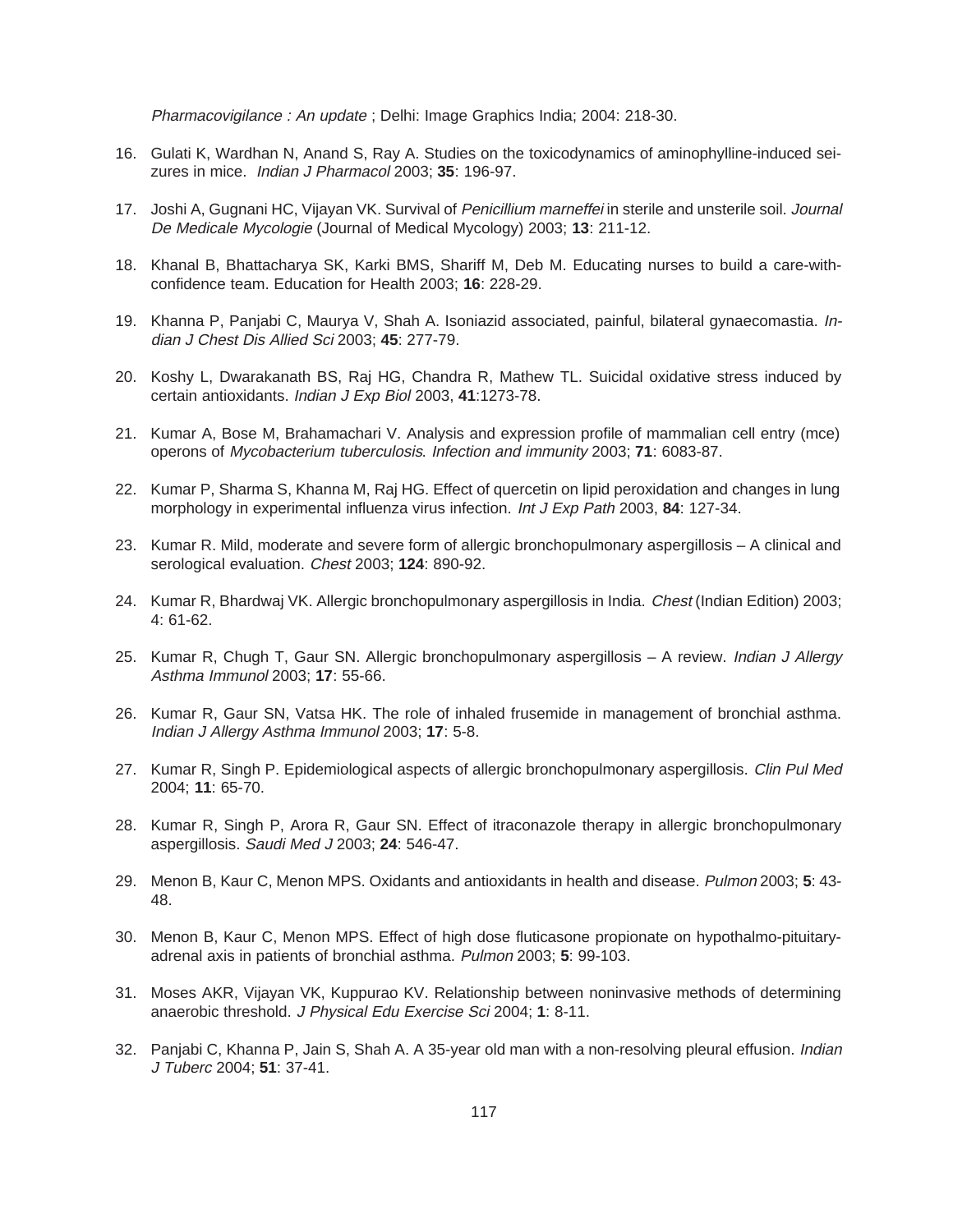- 33. Randhawa HS, Kowshik T, Khan ZU. Decayed wood of Syzygium cumini and Ficus religiosa living trees in Delhi/ New Delhi metropolitan area as natural habitat of Cryprtococcus neoformans. Med Mycol 2003; **41**: 199-209.
- 34. Ravi K. Basic research on respiratory physiology with relevance to clinical syndromes in acute respiratory disease – an overview. In: Raghunath D, Nayak R, ed Trends in Respiratory Diseases: The Environment and the Infection New Delhi, Tata McGraw-Hill Publishing Company Ltd., 2003: 29-47.
- 35. Satyanaryana S, Kalghatgi AT, Gugnani HC, Murlidhar A. Lymphadenitis due to Rhodotorula mucilaginosa in a HIV-infected patient. Journal De Medicale Mycologie (Journal of Medical Mycology) 2003; **13**:149-50.
- 36. Saxena S, Madan T, Shah A, Muralidhar K, Sarma PU. Association of polymorphisms in the collagen region of SP-A2 with increased levels of total IgE antibodies and eosinophilia in patients with allergic bronchopulmonary aspergillosis. J Allergy Clin Immunol 2003; **111**: 1001-07.
- 37. Shah A, Maurya V, Panjabi C, Khanna P. Allergic bronchopulmonary aspergillosis without clinical asthma caused by Aspergillus niger. Allergy 2004; **59**: 236-37.
- 38. Shakil NA, Dhawan A, Sharma NK, Kumar V, Kumar S, Bose M, Raj HG, Olsen CE, Cholli AL, Samuelson LA, Kumar J, Watterson AC, Parmar VS, Prasad AK. Synthetic, biocatalytic acetylation and anti-tuberculosis activity evaluation studies on (±)-4-alkyl-3, 4-hydro-3-ω-dihydroxyalkyl-2H-1, 3-benzoxazines. Indian J Chemistry 2003; **42B**: 1958-69.
- 39. Shariff M, Deb M, Singh R. The study of rotavirus diarrhea in Eastern Nepal. Indian J Med Microbiol 2003; **21**: 87-90.
- 40. Singh AK, Verma J, Bhatanagar A, Sen S, Bose M. Tc-99m isoniazid: A specific agent for diagnosis of tuberculosis. World J Nuclear Medicine 2003; **2**: 292-305.
- 41. Singhal P, Kumar R. A study of skin sensitivity to various allergens by intradermal test in patients with respiratory allergy (bronchial asthma and allergic rhinitis) in India. Intern Med J Thai 2003; **19**: 202-06.
- 42. Sood N, Gugnani HC, Joshi A, Singh B. Sporotorichosis: Report of first case from the state of Jharkhand, India. Journal De Medicale Mycologie (Journal of Medical Mycology) 2004; **14**: 52-53.
- 43. Swaminathan S, Kuppurao KV, Somu N, Vijayan VK. Reduced exercise capacity in non-cystic fibrosis bronchiectasis. Indian J Paediatr 2003; **70**: 553-56.
- 44. Verma J, Singh BP, Sridhara S, Gaur SN, Arora N. Purification and characterization of a cross-reactive 45-kD major allergen of Fusarium solani. Int Arch Allergy Immmunol 2003; **130**: 193-99.
- 45. Vijayan VK. Severe acute respiratory syndrome (Editorial). Indian J Chest Dis Allied Sci 2003; **45**: 157-59.
- 46. Vijayan VK. Severe acute respiratory syndrome. In: Bhattacharya PK, ed Medicine Update Association of Physicians of India (Assam State Chapter), 2003; **7**: 206-08.
- 47. Zahid AM, Ejaz HM, Fahim M. Endothelium mediated vasorelaxant response of garlic in isolated rat aorta: Role of nitric oxide. J Ethnopharmacol. 2004; **90**: 5-9.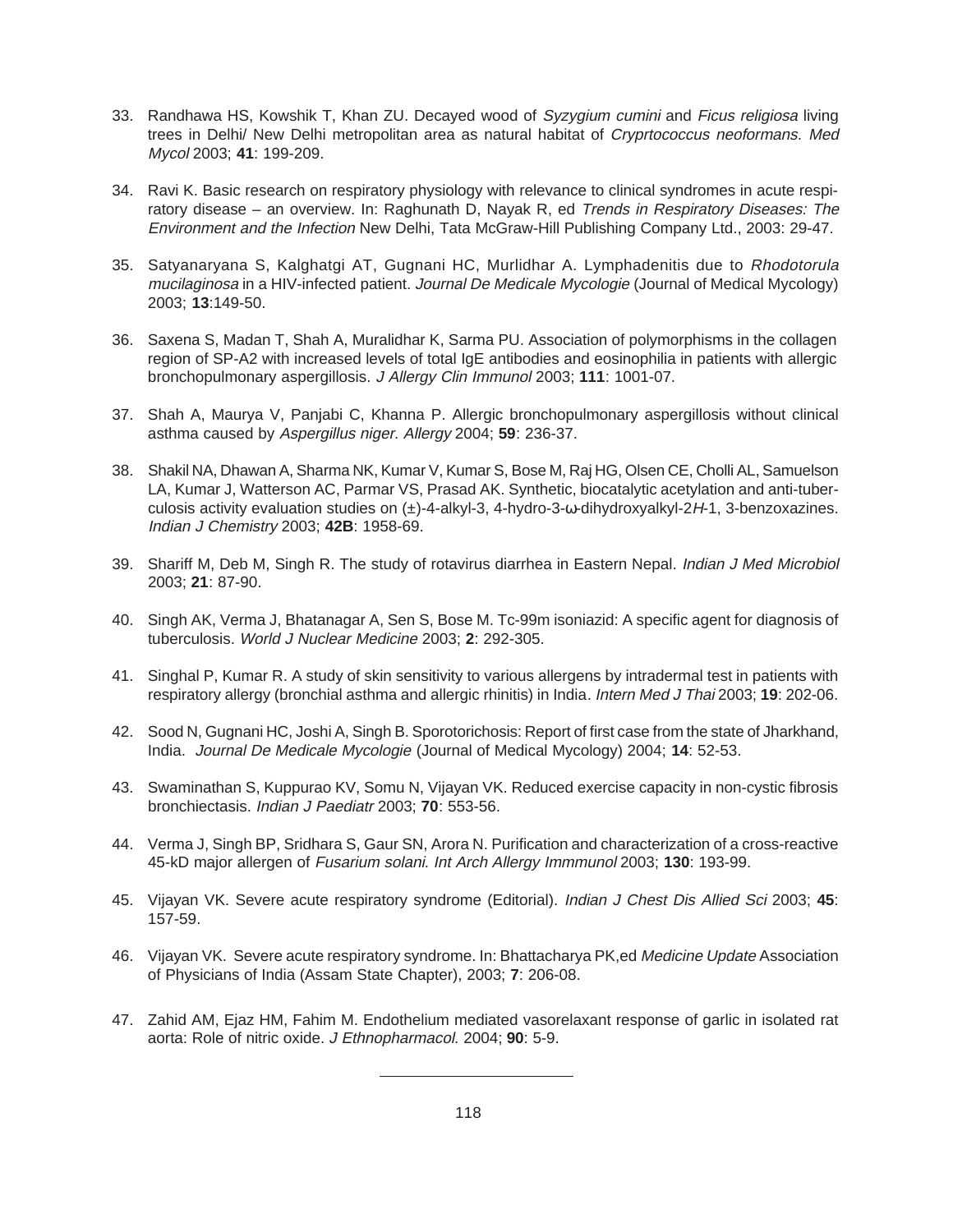

**Professor J.S. Bajaj, former Professor and Head, Department of Medicine, AIIMS, New Delhi and former Member, Planning Commission, Government of India, who delivered the 5th VPCI Oration receiving the memento from Prof. P.N. Srivastava, Chairman, Governing Body and Dr V.K. Vijayan, Director on 7th April 2003 on the occasion of 54th Foundation Day Celebrations of the Institute.**



**Dignitaries on the dias during the inaugural function of the 36 the Annual Conference of the Indian Pharmacological Society on 5th December 2003.**